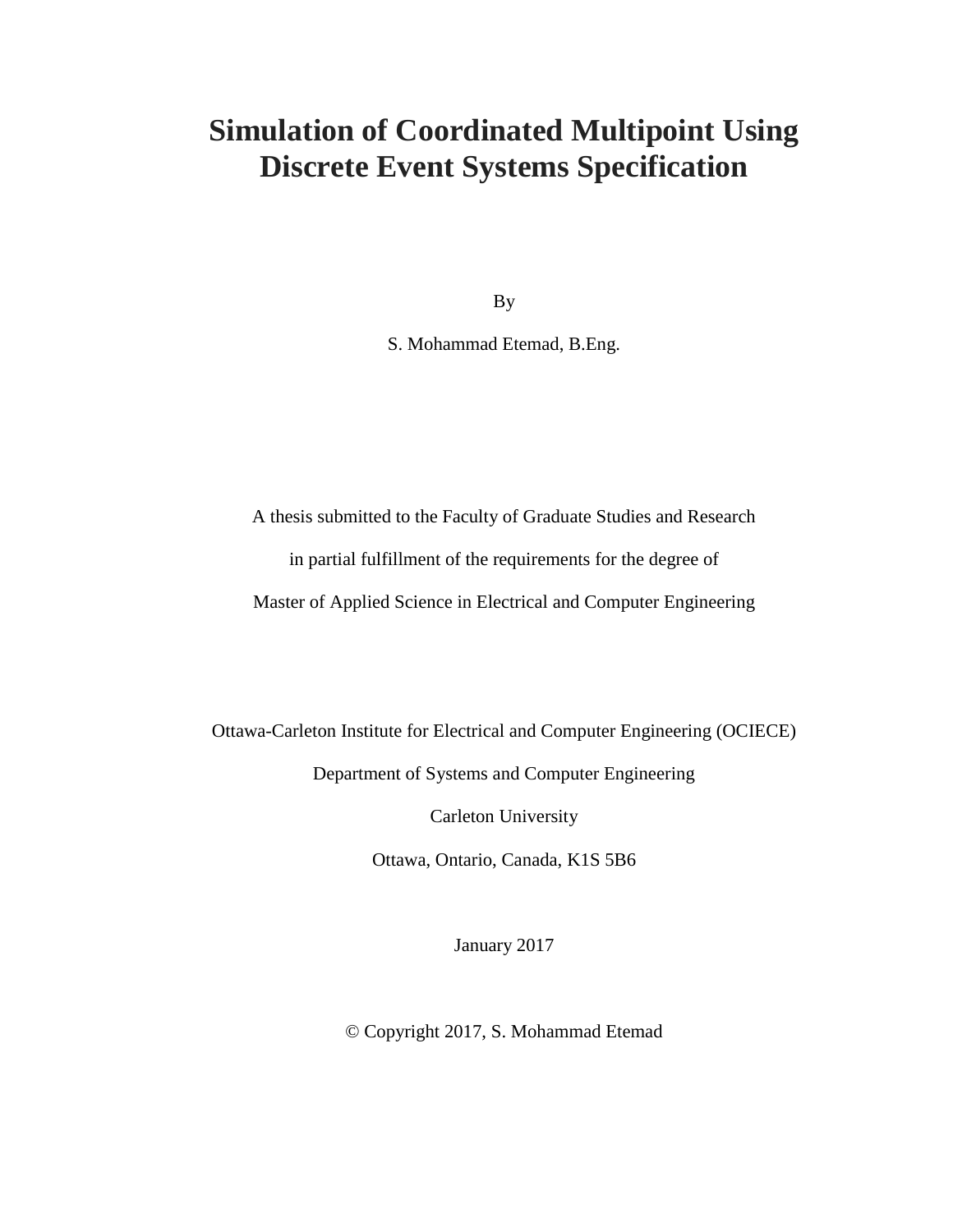## <span id="page-1-0"></span>**Abstract**

With the rise in the number of subscribers and to enhance the user experience, Long Term Evolution Advanced (LTE-A) has introduced Coordinated Multipoint (CoMP), a technology which aims to improve the user experience on the cell edge. Although CoMP improves the user experience on the cell edge, it imposes lots of overhead on the network which may result in the degradation of Quality of Service (QoS).

To be able to test technologies like CoMP before deploying them on the live network, Modeling and Simulation (M&S) software are required. Through M&S, researchers can test their proposed ideas with minimal costs. Discrete Event System Specification (DEVS) is a formal platform intended for M&S of discrete time systems.

In this thesis, we present a dynamic DEVS-based model for simulating CoMP. The model consists of different components that mimic the behavior of entities in LTE-A networks. The model can be used to model different scenarios in both homogenous and Heterogeneous Networks (HetNets).

Moreover, we present a new architecture for CoMP developed in collaboration with fellow team members at Carleton University and Ericsson Canada Inc. This new approach reduces the number of control messages in the network, hence, increases download and upload rates.

To compare the performance of the newly proposed CoMP architecture with the conventional CoMP architectures, a DEVS-based simulator was developed. The results show that the newly proposed architecture significantly reduces the number of control messages required in the network, hence, it improves the data rates.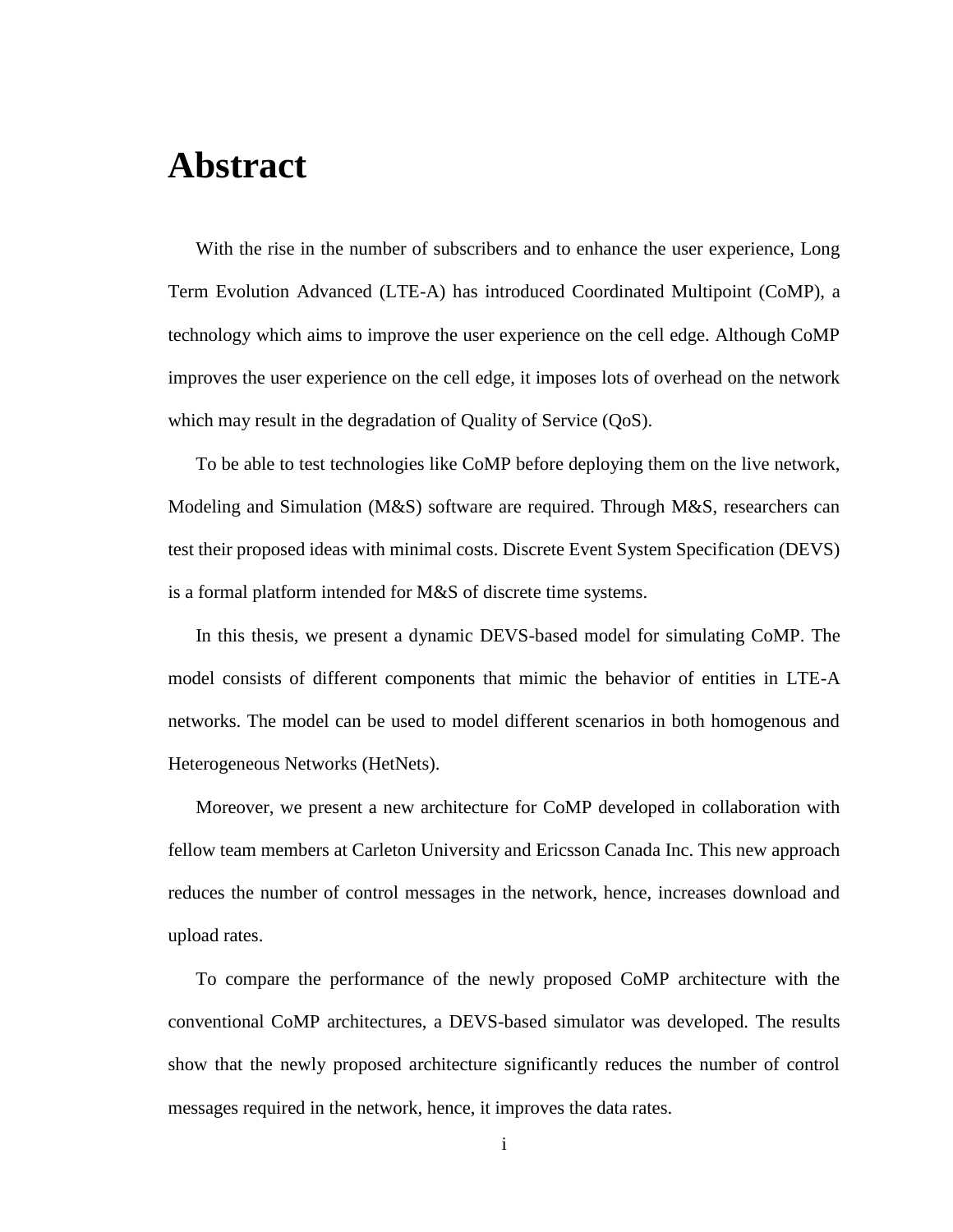*To my wife, Faezeh, for her love and support*

*and*

*to my parents and brothers*

*for their inspiration and guidance*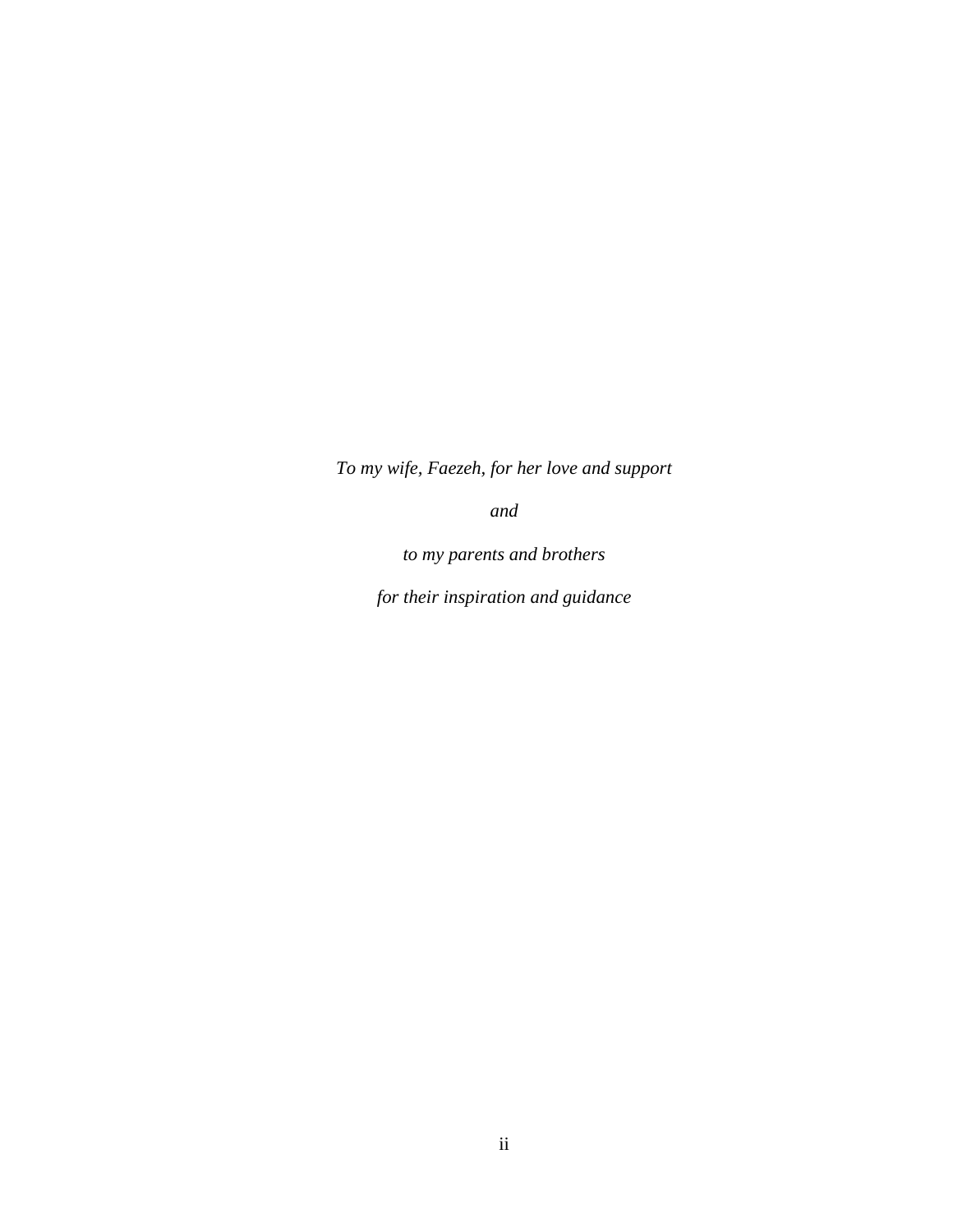## <span id="page-3-0"></span>**Acknowledgement**

First and foremost, I would like to thank my supervisor, Dr. Gabriel Wainer, whose guidance, support, and encouragement made all this possible.

I would like to also thank my colleague, Baha Uddin Kazi, whom this research was done in collaboration with. His support and coordination during the past few years has been exceptional. I also thank the members of the Advanced Real-Time Simulation Laboratory (ARS-Lab) for their support and feedback.

Last but not least, I wish to deeply thank my wife, Faezeh, for hear unconditional love and support throughout these years.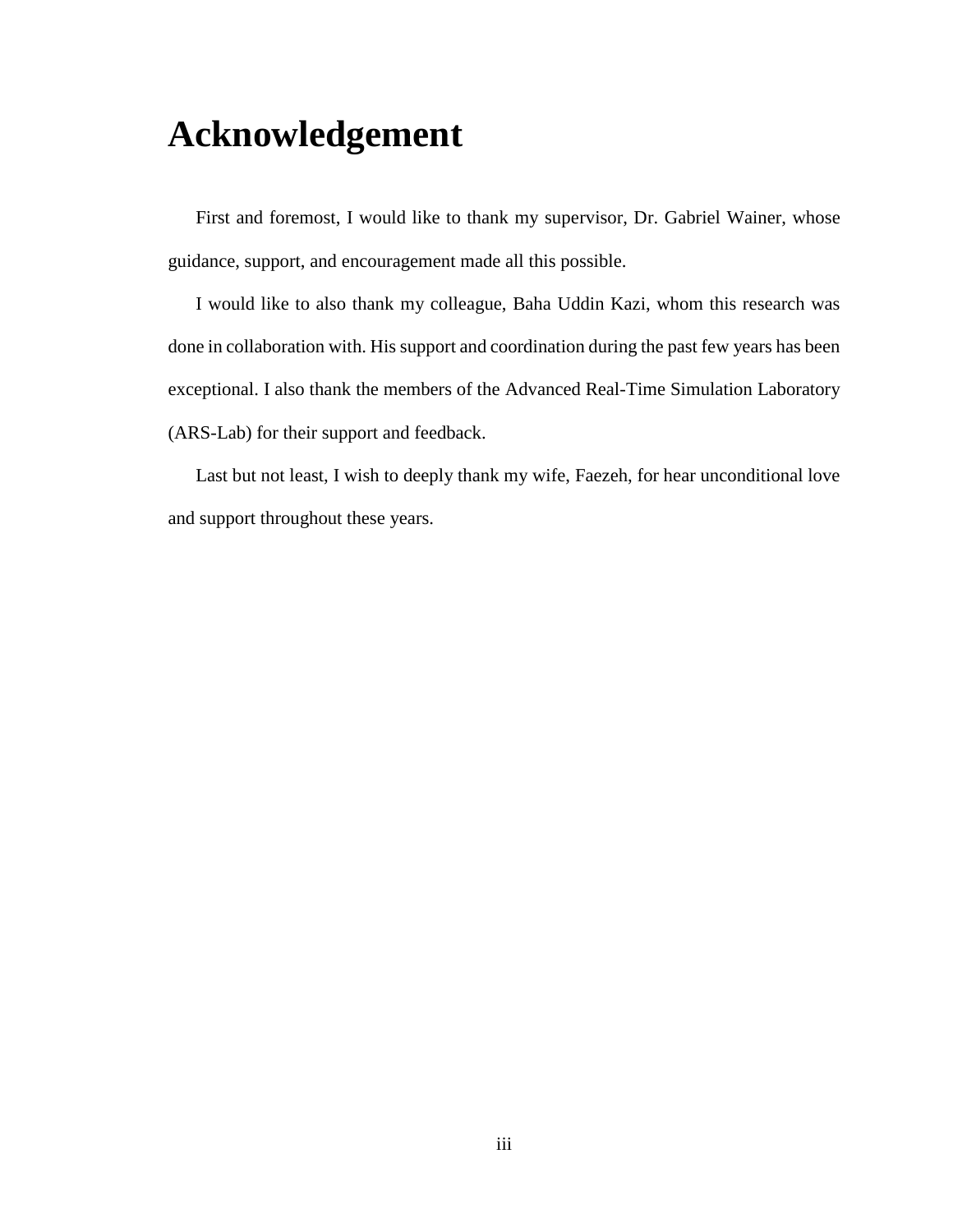# **Table of Contents**

| Chapter 4 An Algorithm for the Implementation of CoMP in LTE-Advanced 34 |
|--------------------------------------------------------------------------|
|                                                                          |
|                                                                          |
|                                                                          |
|                                                                          |
|                                                                          |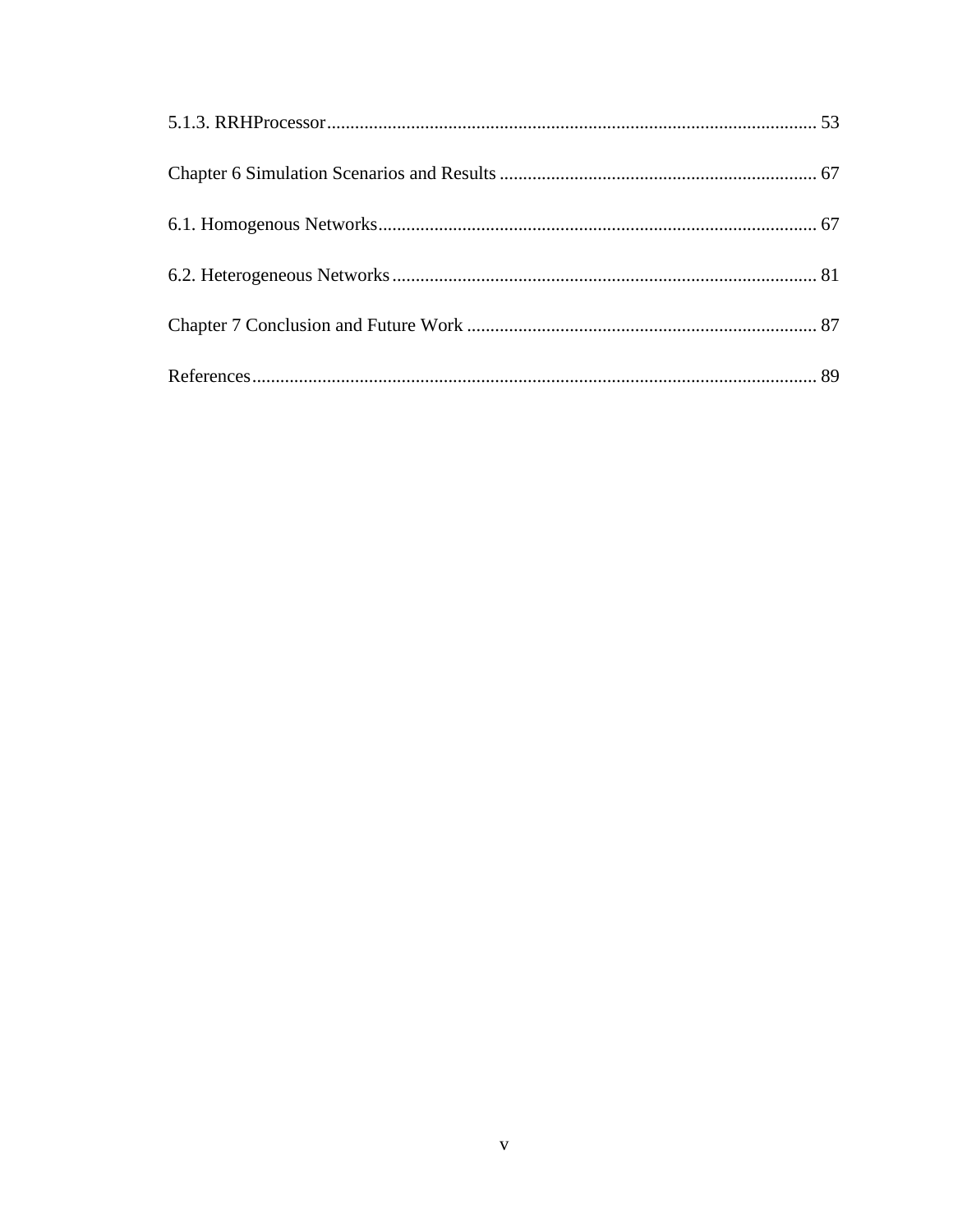# **List of Figures**

| Figure 3. Categories of CoMP as outlined by 3GPP: (a) CS/BS (b) JT (c) TPS  14            |  |
|-------------------------------------------------------------------------------------------|--|
| Figure 4. Standard CoMP architectures: (a) centralized (b) distributed  15                |  |
|                                                                                           |  |
|                                                                                           |  |
|                                                                                           |  |
|                                                                                           |  |
|                                                                                           |  |
|                                                                                           |  |
| Figure 11. Simplified view of the CSI feedback process for the DCEC-HetNet                |  |
| architecture after CoMP has been established and CCS has been elected 43                  |  |
|                                                                                           |  |
|                                                                                           |  |
|                                                                                           |  |
|                                                                                           |  |
| Figure 16. Code snippet of part of the BSProcessor responsible for the election algorithm |  |
|                                                                                           |  |
|                                                                                           |  |
|                                                                                           |  |
|                                                                                           |  |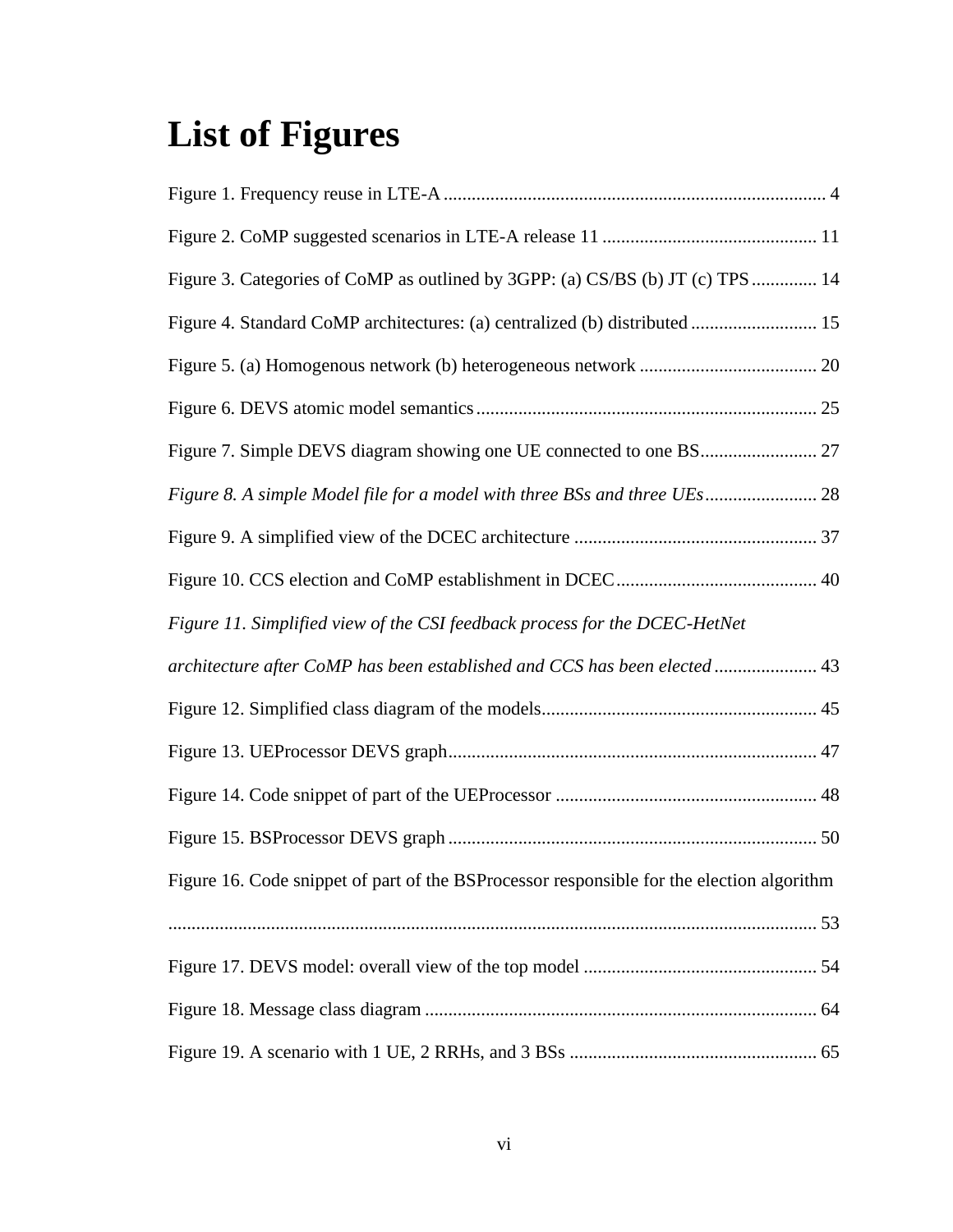| Figure 20. Sequence diagram demonstrating the messages exchanged when a UE joins          |
|-------------------------------------------------------------------------------------------|
|                                                                                           |
|                                                                                           |
| Figure 22. Comparison of DCEC, distributed, and centralized architectures in CoMP         |
| based on accumulative number of control packets over time for 3 BSs and 3 UEs  70         |
| Figure 23. DCEC, distributed, and centralized architectures based on the number of        |
|                                                                                           |
| Figure 24. Accumulative control packets for DCEC without CCS change, DCEC with            |
|                                                                                           |
| Figure 25. Number of control packets at different time intervals for (a) DCEC, (b)        |
| centralized, and (c) distributed architectures: packets over the backhaul/air links 74    |
| Figure 26. Average distribution of the request start time over 10 simulation runs for (a) |
|                                                                                           |
|                                                                                           |
| Figure 28. Accumulative number of control packets in a 12-hour period for (a) 50 UEs,     |
|                                                                                           |
| Figure 29. Non-accumulative number of control packets in a 12-hour period for (a) 50      |
|                                                                                           |
|                                                                                           |
|                                                                                           |
|                                                                                           |
| Figure 33. Non-accumulative number of control packets in a 500 ms period for 100 UEs      |
|                                                                                           |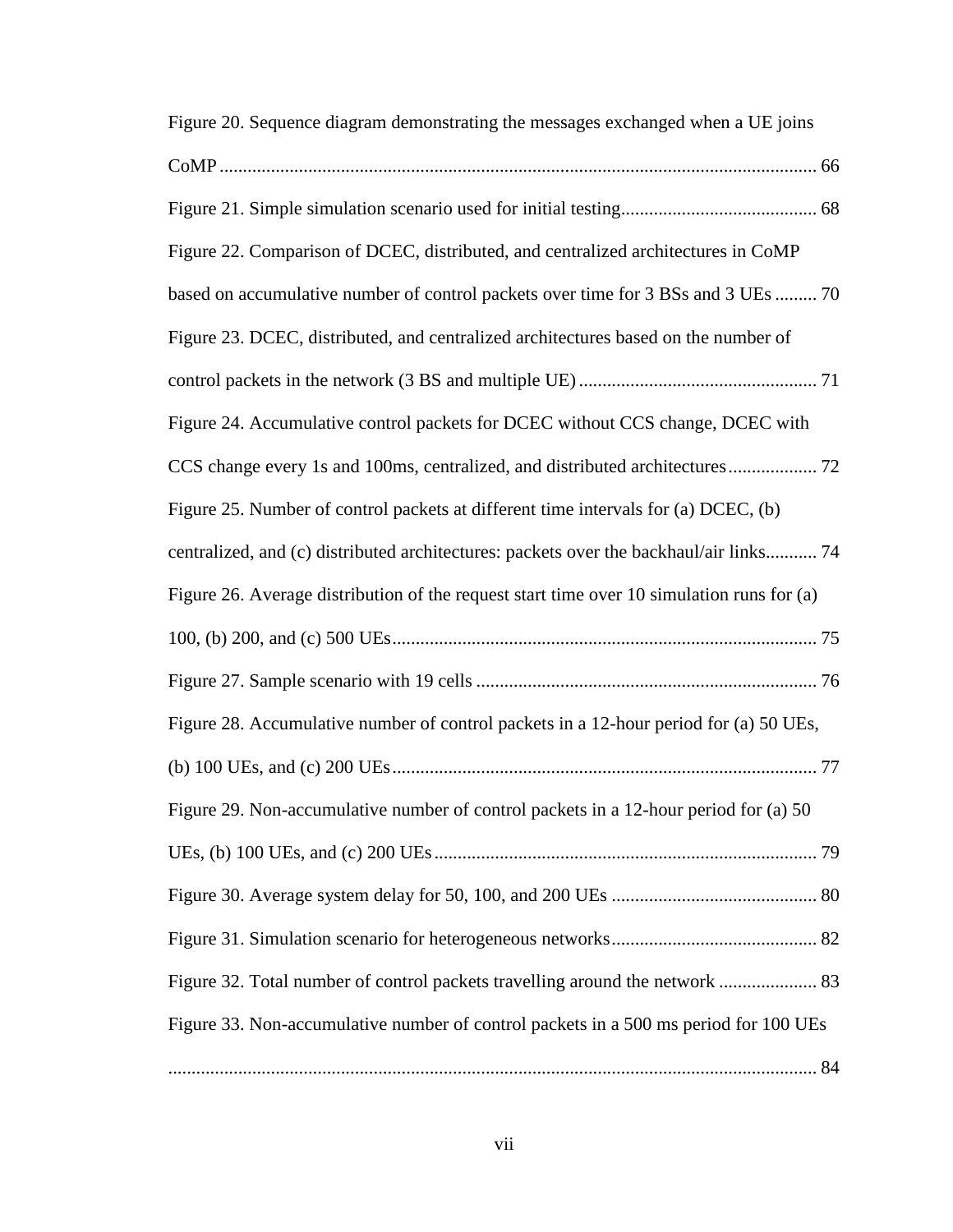[Figure 34. Number of control packets at different time intervals for \(a\) DCEC-HetNet,](#page-98-0) 

[\(b\) centralized, and \(c\) distributed architectures: packets over the backhaul/air links.....](#page-98-0) 86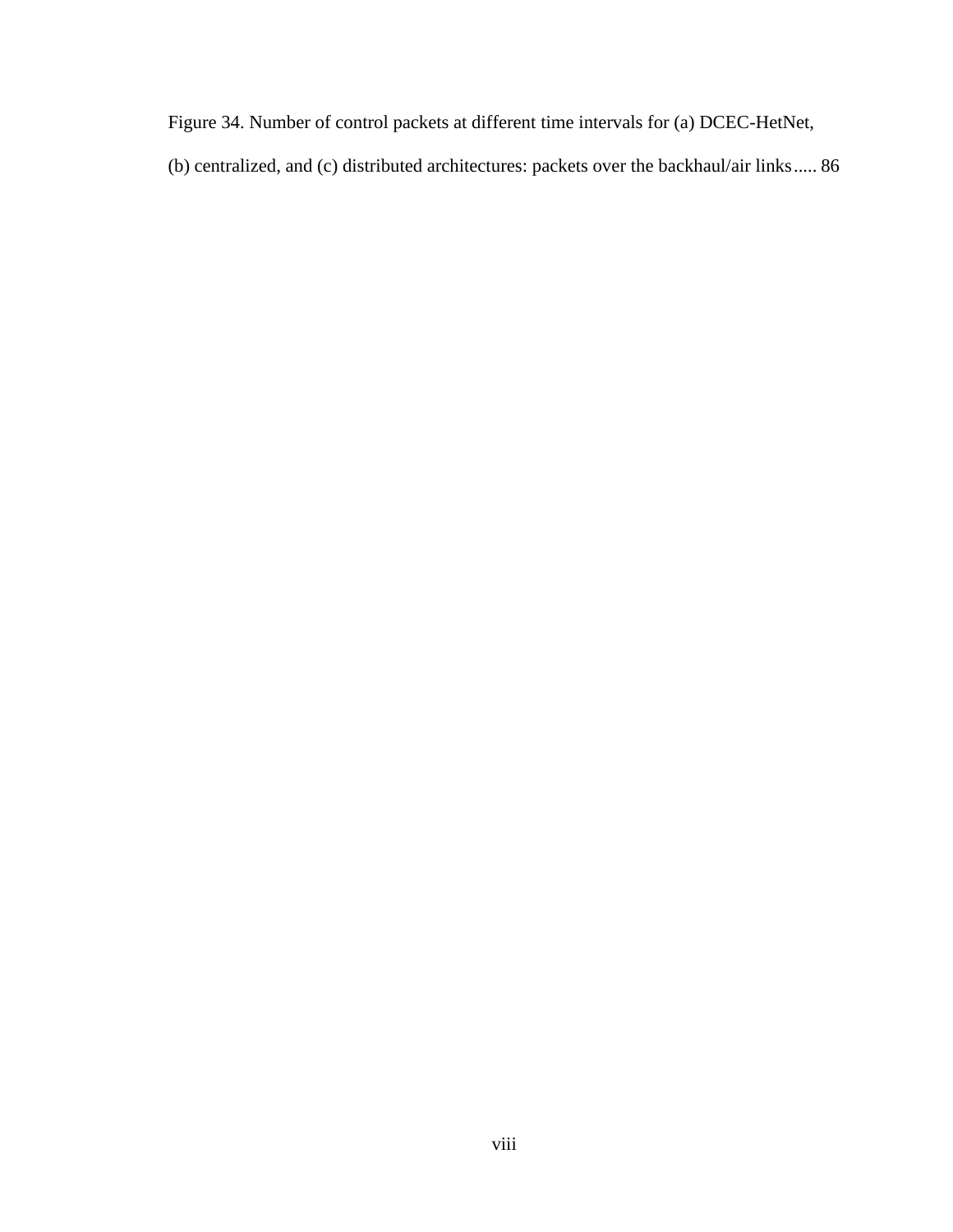# **List of Tables**

| Table 9. Initial simulation assumptions for heterogeneous networks 81 |  |
|-----------------------------------------------------------------------|--|
|                                                                       |  |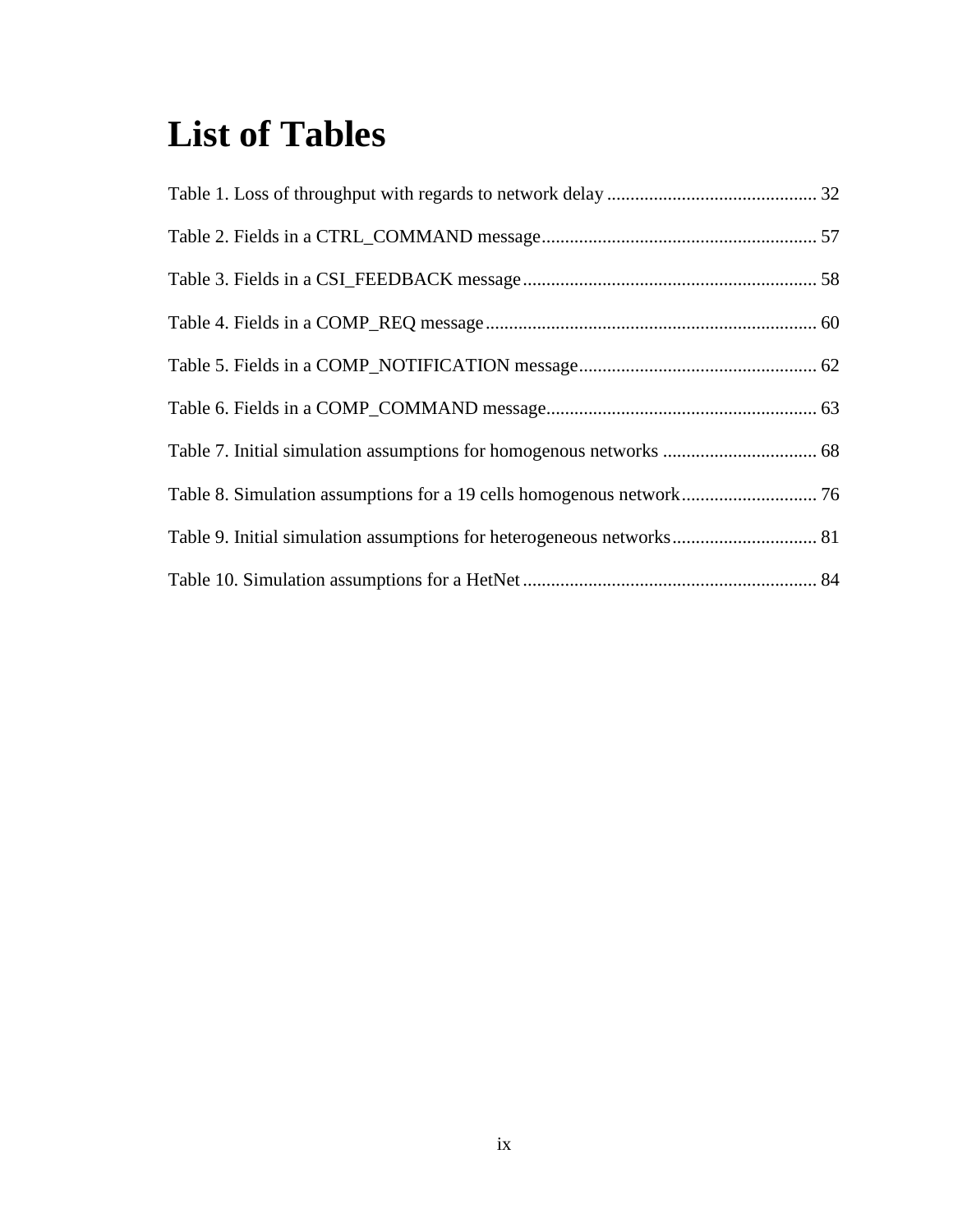# **List of Abbreviations**

| 1 <sub>G</sub> | <b>First Generation</b>                             |
|----------------|-----------------------------------------------------|
| 2.5G           | Generation Between the Second and Third Generations |
| 2G             | <b>Second Generation</b>                            |
| 3 <sub>G</sub> | <b>Third Generation</b>                             |
| 3GPP           | Third Generation Partnership Project                |
| 4G             | <b>Fourth Generation</b>                            |
| ARS-Lab        | <b>Advanced Real-Time Simulation Laboratory</b>     |
| <b>BBU</b>     | <b>Baseband Unit</b>                                |
| <b>BS</b>      | <b>Base Station</b>                                 |
| <b>CCS</b>     | <b>Central Coordination Station</b>                 |
| <b>CPS</b>     | <b>Cyber-Physical Systems</b>                       |
| <b>CQI</b>     | <b>Channel Quality Indicator</b>                    |
| CS/CB          | Coordinated Scheduling and Beamforming              |
| <b>CSI</b>     | <b>Channel State Information</b>                    |
| <b>CU</b>      | Central Unit                                        |
| CoMP           | <b>Coordinated Multi Point</b>                      |
| <b>DCEC</b>    | Direct CSI-feedback to Elected Coordination-station |
| <b>DCS</b>     | Dynamic Cell Selection                              |
| <b>DEVS</b>    | Discrete Event System Specification                 |
| <b>EPC</b>     | <b>Evolved Packet Core</b>                          |
| <b>FDMA</b>    | Frequency Division Multiple Access                  |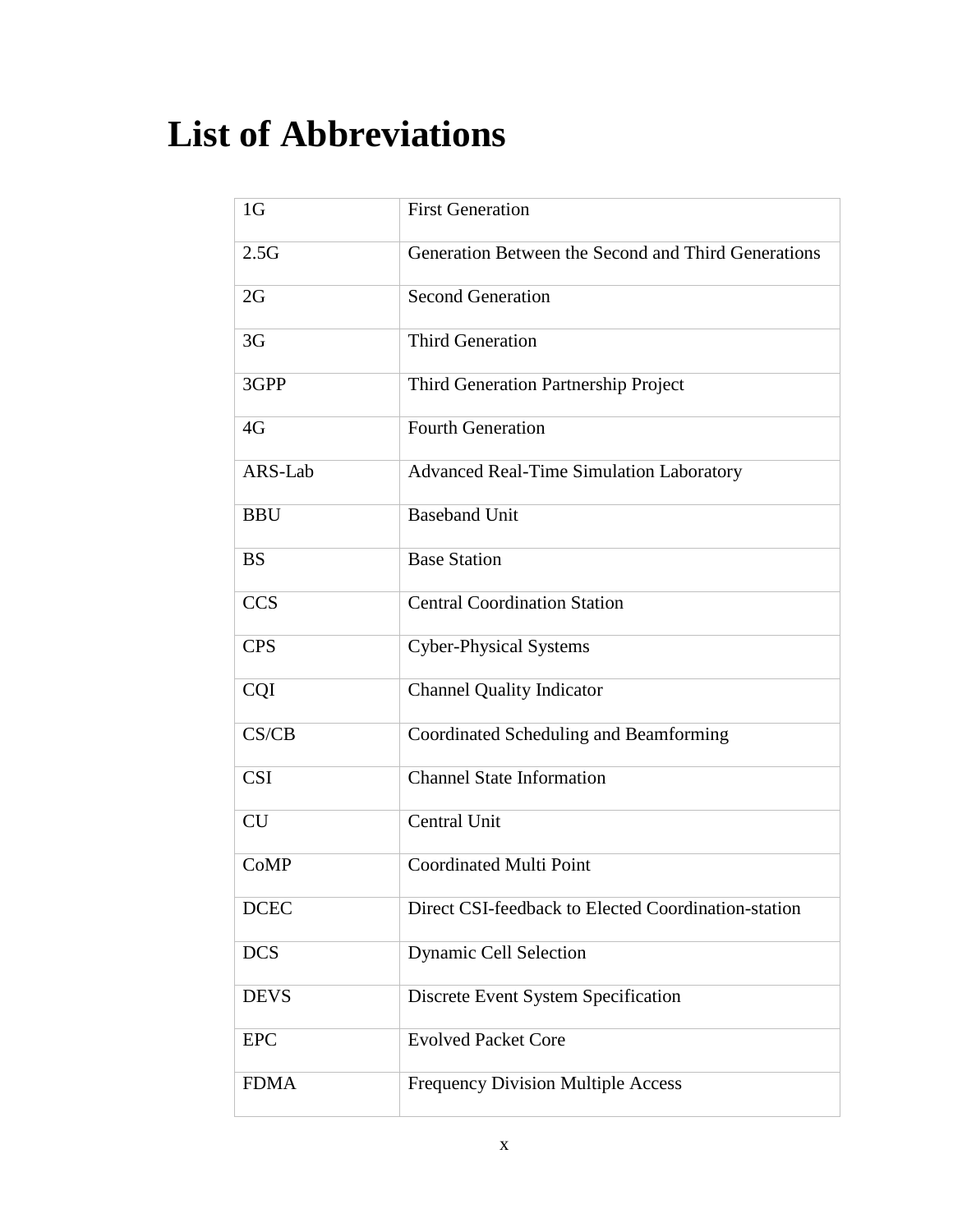| GUI            | <b>Graphical User Interface</b>                 |
|----------------|-------------------------------------------------|
| <b>HSPA</b>    | <b>High Speed Packet Access</b>                 |
| HetNet         | Heterogeneous Network                           |
| <b>ICIC</b>    | Inter-Cell Interference Coordination            |
| <b>ITU-R</b>   | International Telecommunication Union Radio     |
|                | <b>Communication Sector</b>                     |
| <b>JT</b>      | <b>Joint Transmission</b>                       |
| <b>LTE</b>     | Long Term Evolution                             |
| LTE-A          | Long Term Evolution Advanced                    |
| M&S            | Modeling and Simulation                         |
| <b>MAC</b>     | <b>Medium Access Control</b>                    |
| <b>MCC</b>     | <b>Multipoint Cooperative Communication</b>     |
| <b>MCS</b>     | Modulation and Coding Scheme                    |
| <b>MECSYCO</b> | Multi-agent Environment for Complex Systems Co- |
|                | simulation                                      |
| <b>MIMO</b>    | Multiple-Input and Multiple-Output              |
| <b>NED</b>     | <b>Network Description</b>                      |
| $NS-2$         | <b>Network Simulator-2</b>                      |
| $NS-3$         | <b>Network Simulator-3</b>                      |
| <b>OTCL</b>    | Object-oriented Tool Command Language           |
| PCI            | Physical Cell Identity                          |
| <b>PMI</b>     | Processing Matrix Indicator                     |
| PTI            | Precoding Type Indicator                        |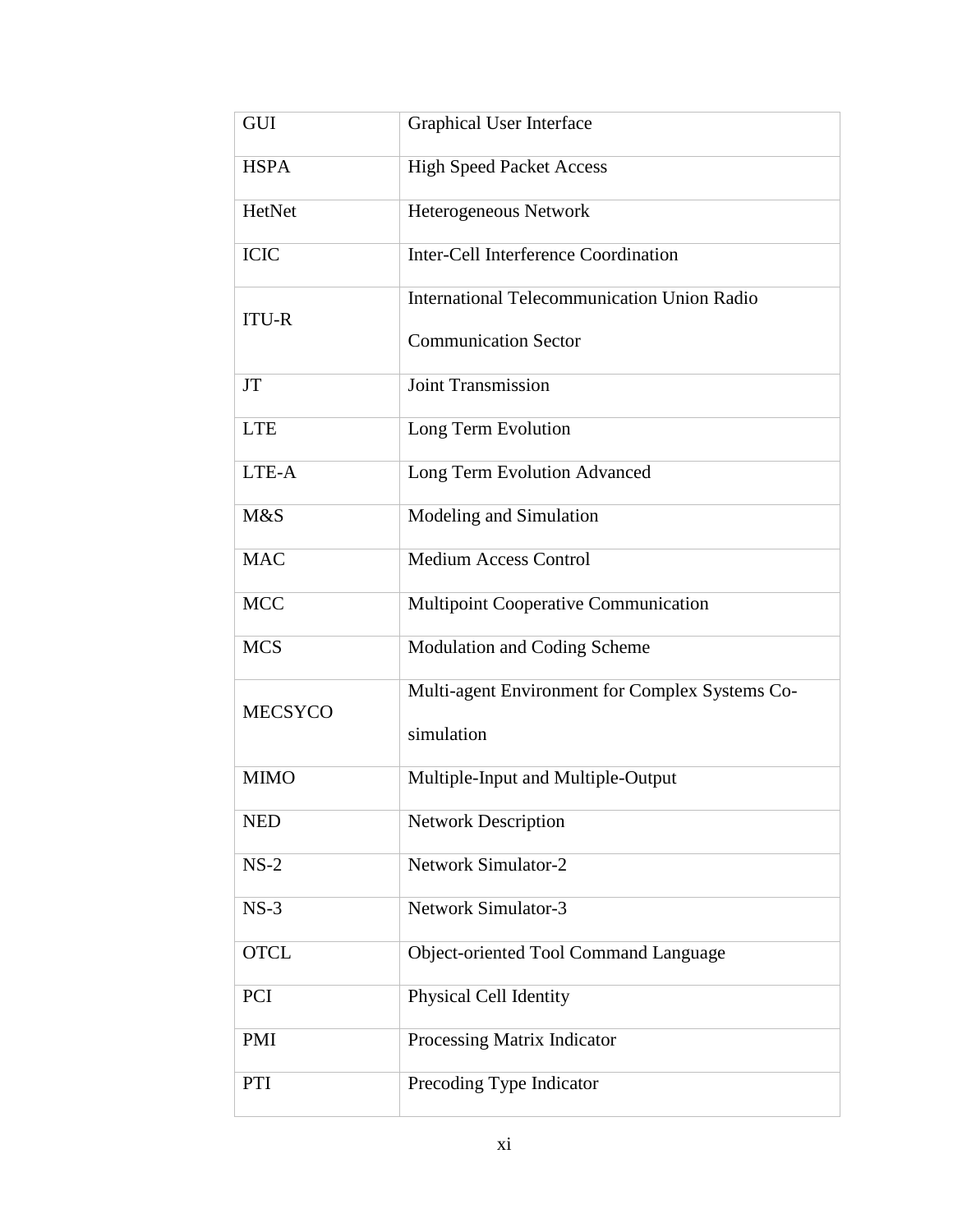| QoS          | <b>Quality of Service</b>                       |
|--------------|-------------------------------------------------|
| <b>RAN</b>   | Radio Access Network                            |
| RI           | <b>Rank Indicator</b>                           |
| <b>RN</b>    | <b>Relay Nodes</b>                              |
| <b>RRE</b>   | Remote Radio Equipment                          |
| <b>RRH</b>   | <b>Remote Radio Head</b>                        |
| <b>RRM</b>   | Radio Resource Management                       |
| <b>SMS</b>   | <b>Short Message Service</b>                    |
| <b>TP</b>    | <b>Transmission Point</b>                       |
| <b>TPS</b>   | <b>Transmission Point Selection</b>             |
| <b>TTI</b>   | <b>Transmission Time Interval</b>               |
| <b>UE</b>    | User Equipment                                  |
| <b>WSN</b>   | <b>Wireless Sensor Networks</b>                 |
| <b>WiMAX</b> | Worldwide Interoperability for Microwave Access |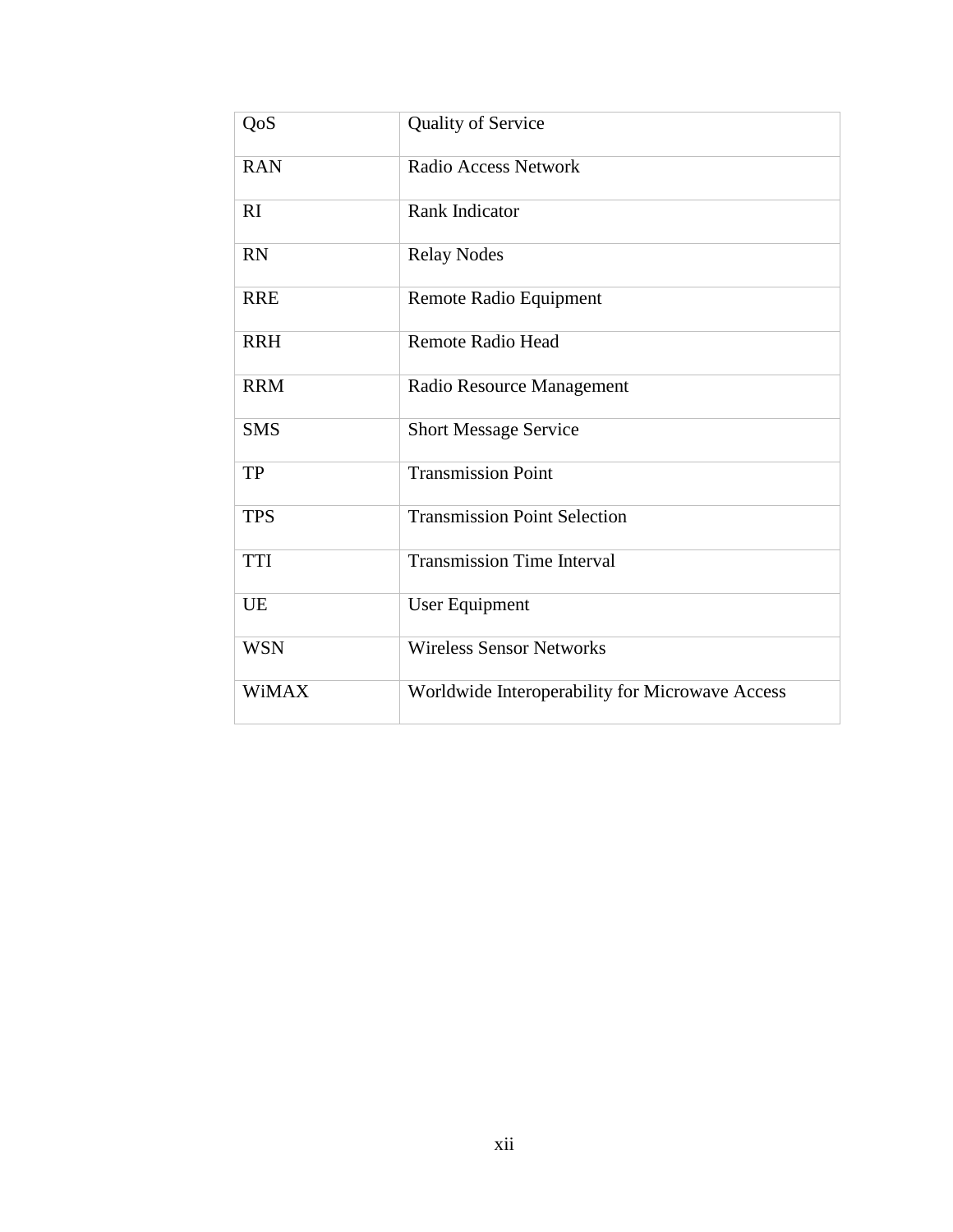### <span id="page-13-0"></span>**Chapter 1**

## **Introduction**

The 1st Generation (1G) of mobile networks was first introduced in the 1970s. AT&T was the first company to propose a mobile phone system which involved dividing areas into cells. 1G operated using analog circuit switching with Frequency Division Multiple Access (FDMA) in the 800-900 MHz frequency. They were intended to be used for voice calls only. It was not until 1979 when Mac Donald proposed a cellular system with hexagonal cells, covering areas with a bit of overlap on the edges. This concept was a great step forward in the history of telecommunications in terms of power consumption, coverage, efficiency, and interference [1].

The 2nd Generation (2G) followed in the early 1990s and purely used digital technology. As opposed to 1G where analog signals were used, the use of digital signals in 2G had certain advantages. Because of their digital nature, digital signals could be encrypted to improve the security of the network. Furthermore, error correction techniques could be applied to the received messages to correct possible errors that have occurred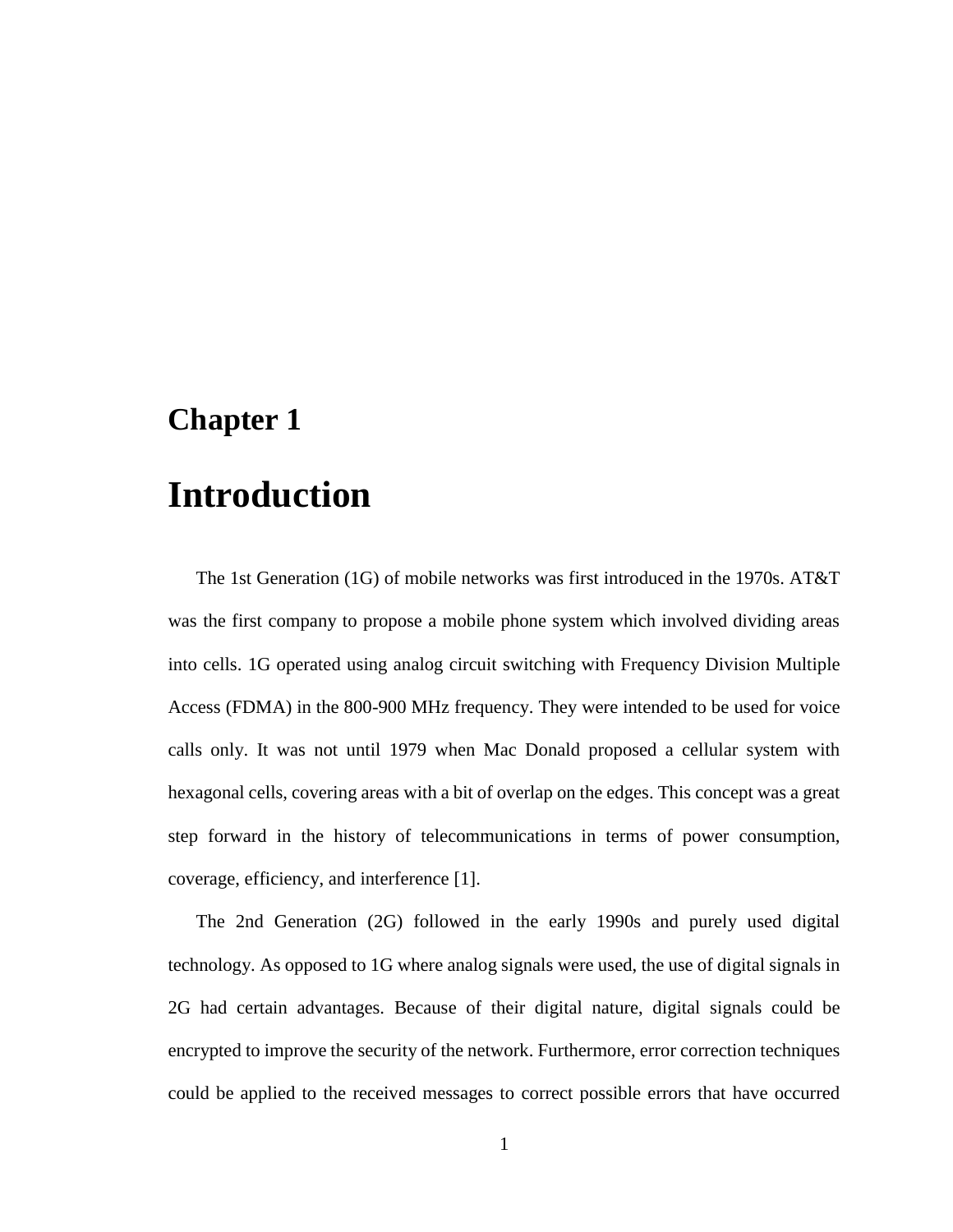during transmission. This resulted in a more reliable and more robust connection. Also, by using digital systems, the need for a dedicated channel per line was eliminated and channels could be shared while they were not in use [2, 3]. 2G also enabled users to use services such as caller ID and Short Message Service (SMS). As demand began to rise, network providers started adding services such as faxing, paging, text messages, and voicemail. In the late 1990s an intermediary phase (2.5G) was introduced which added features such as allowing users to send and receive graphic-rich data as packets.

After 2.5G, he  $3<sup>rd</sup>$  Generation (3G), known as the revolutionary generation of cellular networks, was introduced. 3G enabled users to work with audio, graphic, and video applications. One of the main objectives of 3G was to standardize a network protocol to be used all around the globe. Before this, the U.S., Europe, and other regions were using different standards. Supporting both packet and circuit switched data transmission, 3G could achieve higher data rates compared to its predecessors.

The Long Term Evolution (LTE) standard which followed 3G and is currently in use, was first proposed by NTT DoCoMo of Japan with its first commercial use launched in Sweden and Norway in late 2009 and U.S. and Japan in 2010. Although LTE is commonly referred to as the  $4<sup>th</sup>$  Generation (4G), it failed to meet the International Telecommunication Union Radio Communication Sector (ITU-R) requirements of 4G. It was only after marketing pressures and Worldwide Interoperability for Microwave Access (WiMAX), Evolved High Speed Packet Access (HSPA), and LTE advancements that the ITU-R decided to label the technology as 4G [4].

Long Term Evolution Advanced (LTE-A), which is also labeled 4G, is an advancement to the LTE standard proposed by Third Generation Partnership Project (3GPP). The target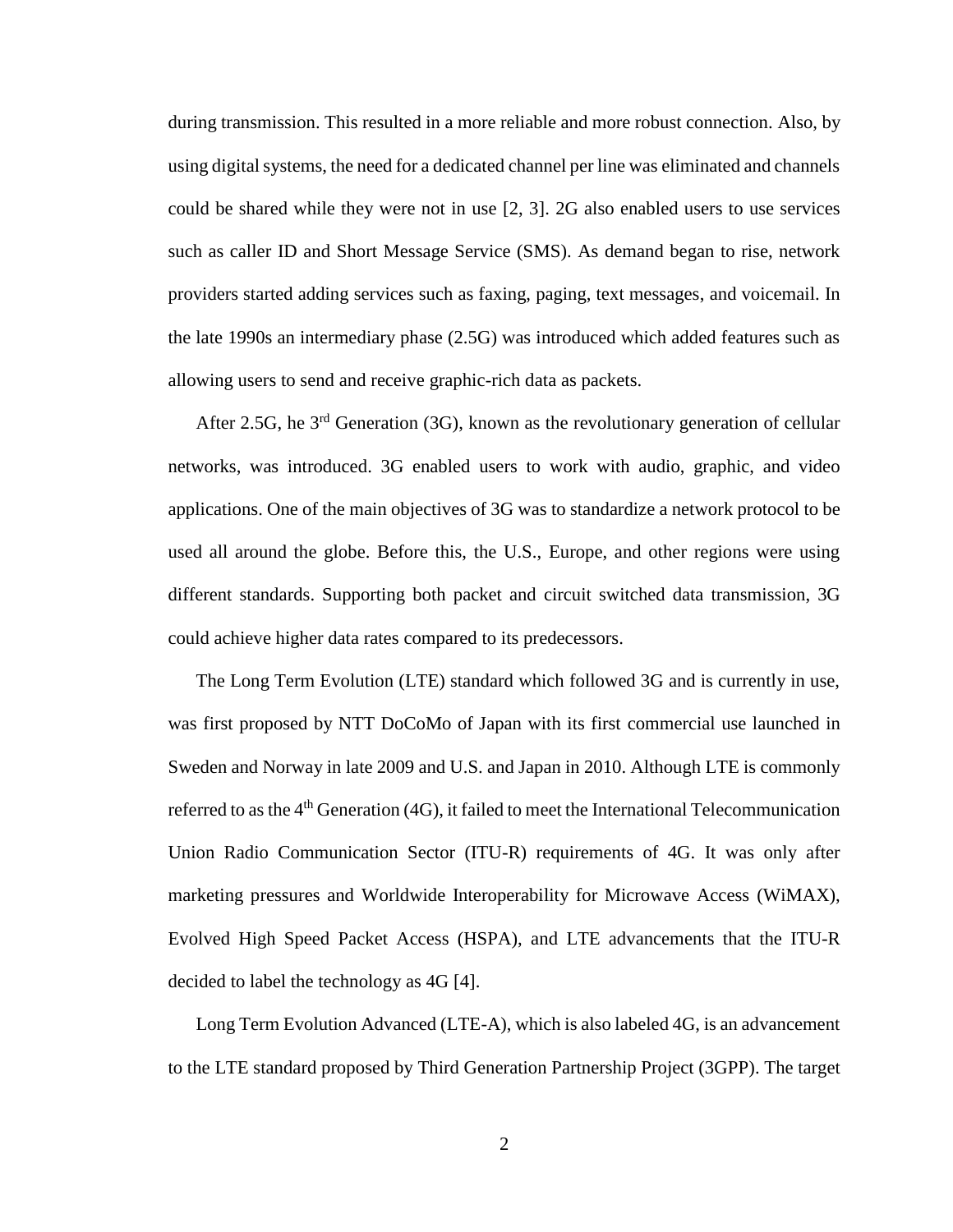of LTE-A is to reach and surpass the requirements outlined by ITU. LTE-A is compatible with LTE equipment and uses the same frequency bands. One of the main advances made in LTE-A is the optimized use of small powered cell such as picocells and femtocells. This brings the network closer to the user which results in improved capacity and coverage. Coordinated Multi Point (CoMP) has been introduced in this technology, which enables the access points to serve a user jointly [5].

With the rapid development of mobile devices and mobile internet, the number of mobile broadband users, the demand of data rates, and the total volume of data traffic are increasing very fast [6, 7]. According to Ericsson, the number of mobile broadband subscriptions is growing globally by around 25% each year, and it is expected to reach 7.7 billion by 2021 [7]. The growth rate of mobile data traffic between the 1st quarter of 2015 and the 1st quarter of 2016 was about 60 percent. The network's data traffic is expected to reach 351 Exabytes by 2025 [8, 9]. Thus, there are two main challenges faced by service providers in cellular networks: providing services to the massive number of users and coping with the increasing demand of mobile data traffic by each user.

To be able to meet this increasing demand and deal with the abovementioned challenges, LTE-A uses frequency reuse methods. Although these techniques solve the issue of high demand, they result in signal interference on the cell's edge where the signals can be received from more than one transmission point. This issue, alongside the low received signal strength, results in a poor Quality of Service (QoS) for the cell edge users. The optimal solution for frequency reuse is shown in [Figure 1.](#page-16-0) As it can be seen, a minimum of three different frequency bands are required to avoid adjacent cells from using the same frequency range.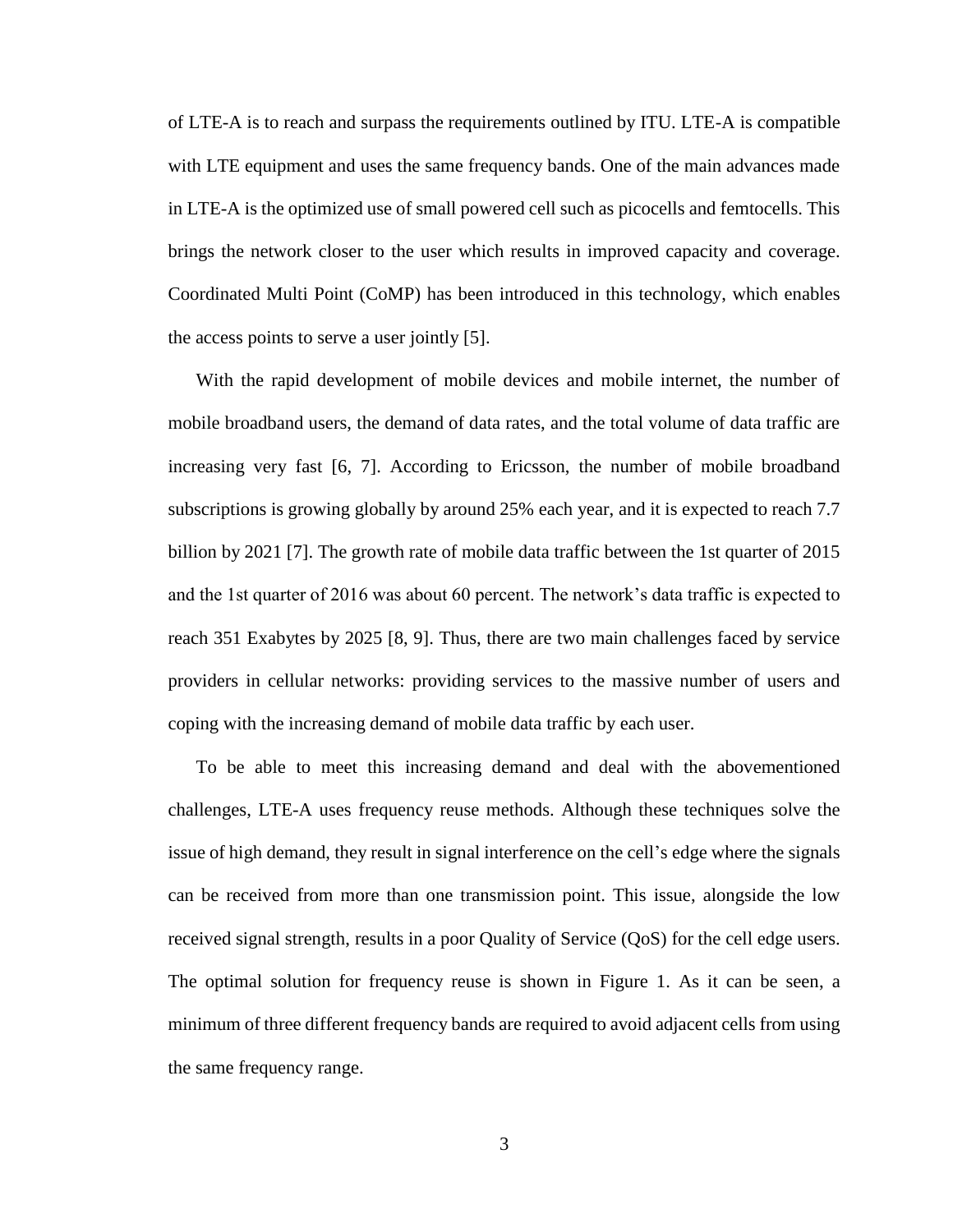

*Figure 1. Frequency reuse in LTE-A*

<span id="page-16-0"></span>In order to deal with these issues, CoMP transmission and reception [10] is considered an effective method, especially for cell edge users [11]. In CoMP enabled systems, the Base Stations (BSs) are grouped into cooperating clusters. The BSs in each of these clusters exchange information with one another and jointly process signals to provide services to the users. A CoMP cluster can be formed based on static or dynamic clustering algorithms [12]. Furthermore, CoMP enables User Equipment (UEs), such as mobile phones, to receive signals simultaneously from more than one transmission point in a coordinated or joint-processing method [11, 13].

One of the challenges faced by CoMP-enabled systems is the need of accurate and up to date Channel-State Information (CSI) in the scheduler for adaptive transmission and appropriate Radio Resource Management (RRM) [11, 14]. In order to provide the scheduler with this information, the UEs estimate the CSI and report it to their serving BS periodically. This results in a significant increase of the feedback and signaling overheads [12, 13]. Furthermore, due to the large number of CSI feedbacks going around the network and the increasing queue sizes, the CSI feedback latency also increases.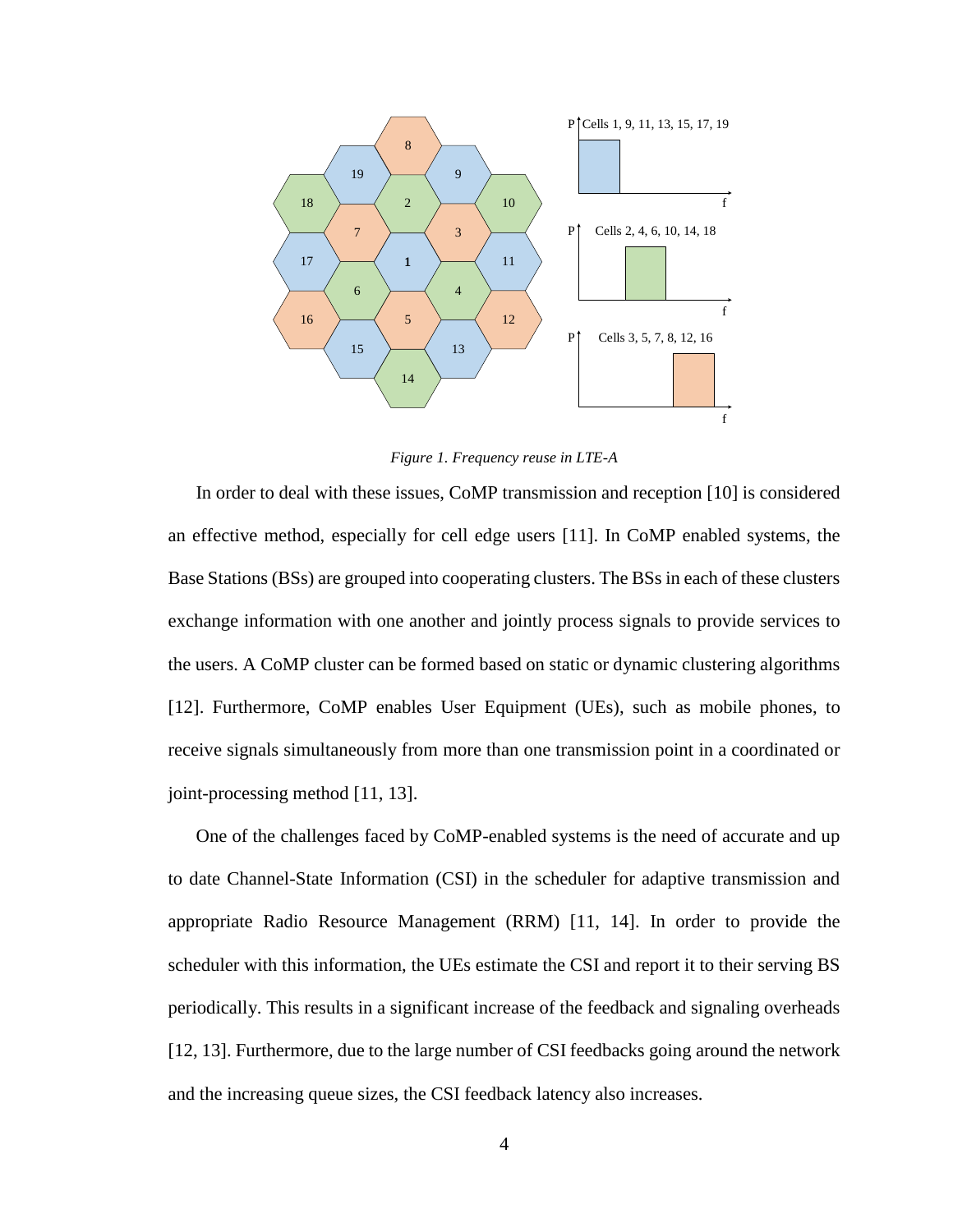Another type of overhead related to CoMP is called infrastructural overhead [13, 15, 16]. In this case, the networks require additional control units and low-latency links among the collaborating BSs, which might increase the network costs. This overhead mostly depends on the CoMP control architecture used and is different for the centralized and distributed control architectures [15, 16, 17]. In the distributed architecture, the cooperating cells exchange CSI over a fully meshed signaling network using X2 interfaces. This architecture increases the signaling overhead, and it is more sensitive to error patterns since these can be different for different BSs. This could be a potential reason for further performance degradation in the distributed architecture [16]. On the other hand, in the centralized architecture, a central unit is responsible for handling radio resource scheduling by processing the CSI feedback information from the UEs. This architecture also suffers from signaling overhead. Moreover, this architecture might have infrastructure overhead and also increases the CSI feedback latency [17].

With these issues in mind, in [9, 18] we proposed a CoMP control architecture named Direct CSI-feedback to Elected Coordination-station (DCEC), with the aim of reducing the signaling overhead and latency of the CSI feedback, which eventually will increase the throughput of the network. As shown in [19], the throughput of the cell can increase by as much as 20% if the latency is reduced by 5 ms.

Studying these new technologies is complex. When analytical models are not useful, Modeling and Simulation (M&S) provides good means for analysis, and different simulation engines have been used to simulate LTE networks. One promising approach to simulating such systems is the use of formal modeling approaches. Such types of development offer a high level of abstraction. One of these methods is Discrete Event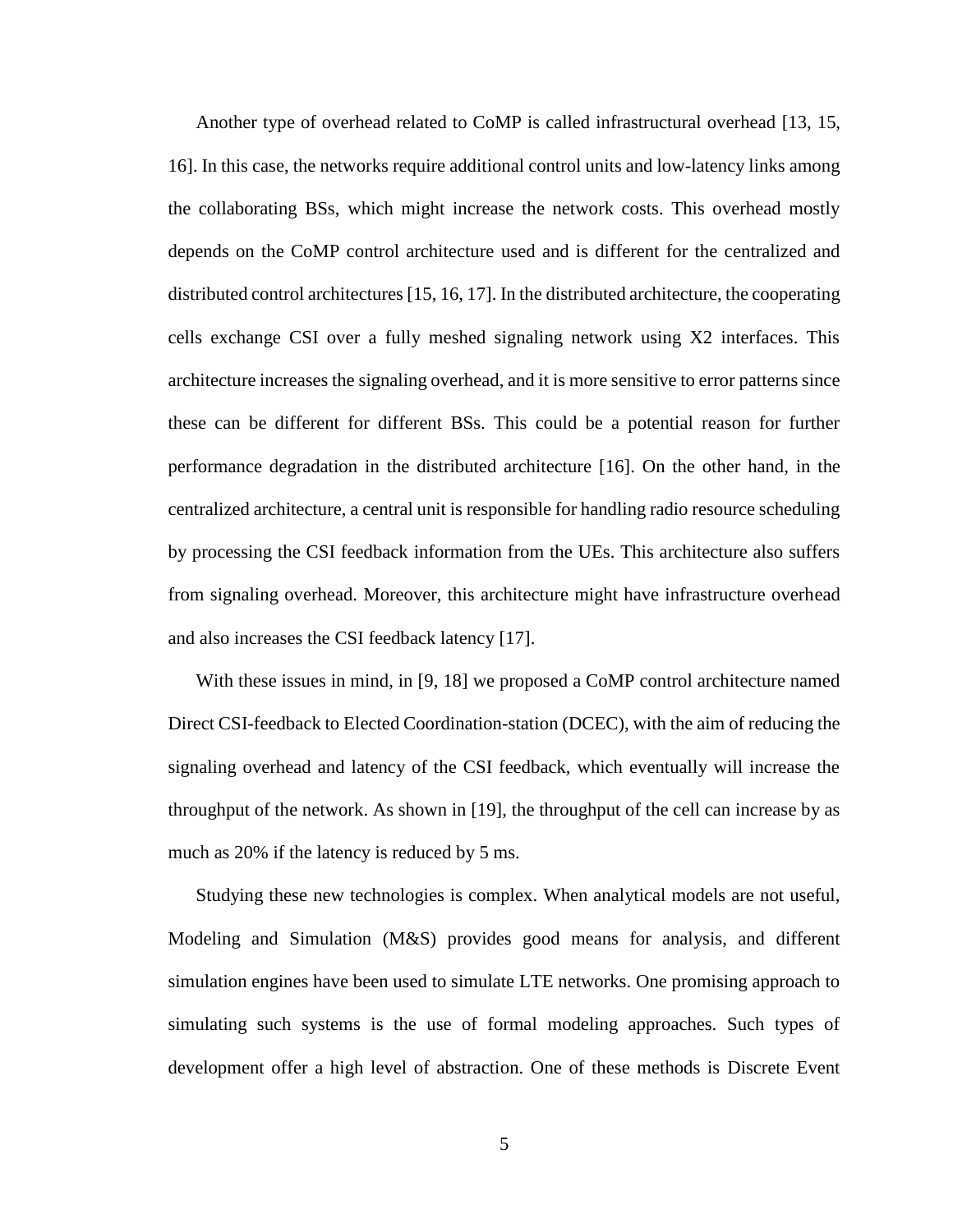System Specification (DEVS) [20]. This formalism consists of a two-layer structure, which enables the developer to separate the simulator from the model. On the other hand, the model layer can be further categorized into sub-models to reduce the complexity of each model further. This allows the developer to test each model individually in the beginning and as a whole system towards the end of the development process. The above mentioned features of DEVS makes it a good fit for simulating complex systems such as wireless networks.

To be able to experiment with the new algorithms proposed in this research, and analyze their results, we built multiple models for simulation that permit comparing the new algorithms to other conventional CoMP architectures. The simulation models were developed in such a way that they maximize flexibility, allowing users to easily modify the structure and test any scenario in LTE-A networks.

#### <span id="page-18-0"></span>**1.1. Contributions**

This thesis introduces three contributions. The main contribution was the development of a model library for CoMP, and the analysis of scenarios in which a new CoMP architecture can be beneficial. In addition, we discuss our contribution in the development of new CoMP algorithms aimed at minimizing the overhead imposed on Homogenous Networks. This contribution was done in collaboration with a team of researchers of Ericsson Canada Inc. and the ARS-Lab [21]. Finally, this same collaborative effort resulted in an extension of the proposed CoMP architecture to be applied to Heterogeneous Networks (HetNets).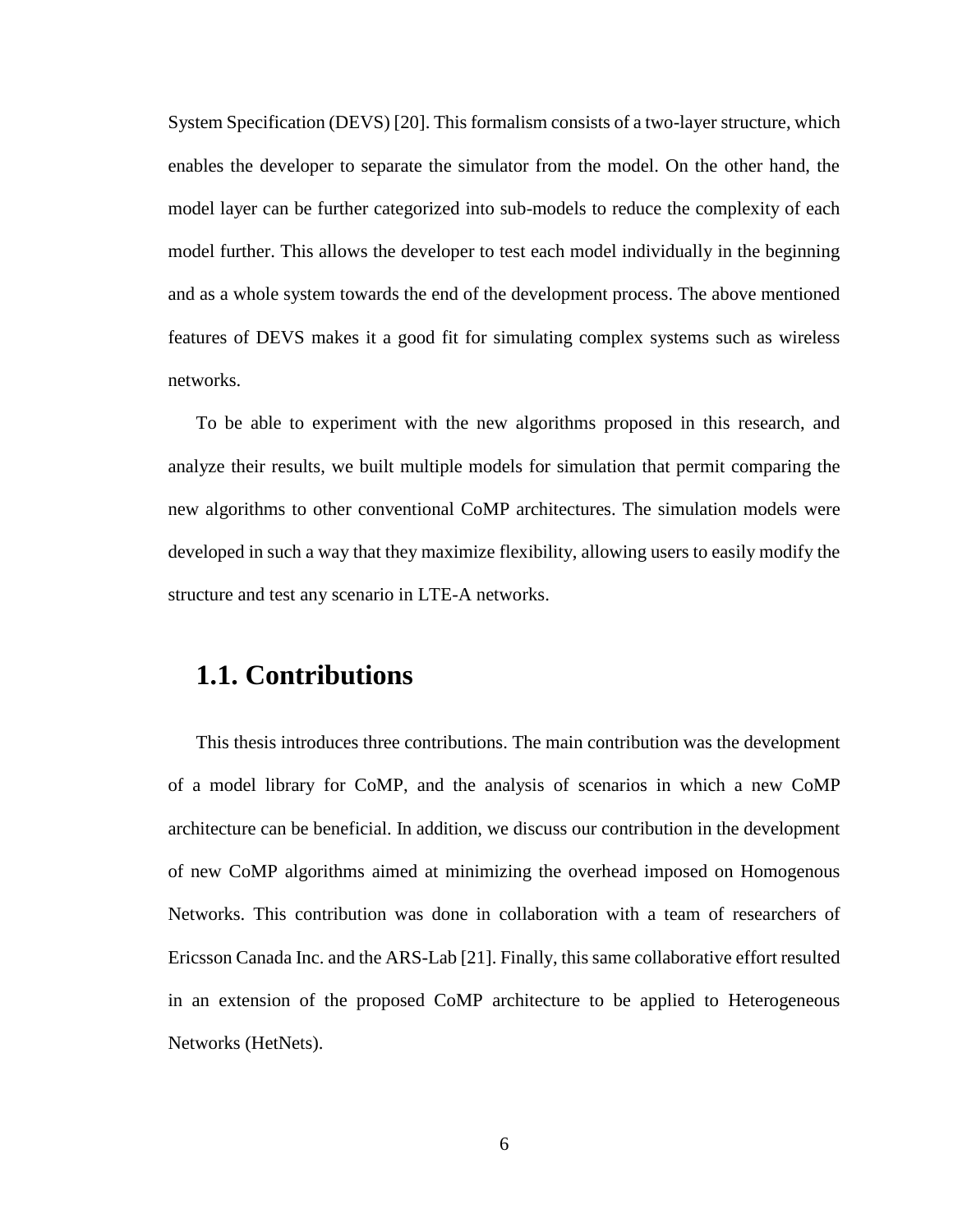The main contribution included the development of these algorithms as discrete-event models that were implemented and tested to enable the simulator to mimic the real-world behavior of cellular networks. These models were developed in accordance with DEVS.

In addition to the models, different complex message structures were developed to optimize the communication between the models while minimizing execution time. These messages align with the 3GPP standards that defines the types of messages exchanged in an LTE-A network.

#### <span id="page-19-0"></span>**1.2. Thesis Organization**

The remainder of this chapter is organized as follows. In [Chapter 2](#page-22-0) we talk about some background on LTE-A networks, homogenous networks and HetNets in LTE-A, and CoMP. We also talk about the simulation of wireless networks and review some work that has been done for this matter. Finally, we present DEVS as a simulation environment for wireless networks and review the work that has been done in the field. In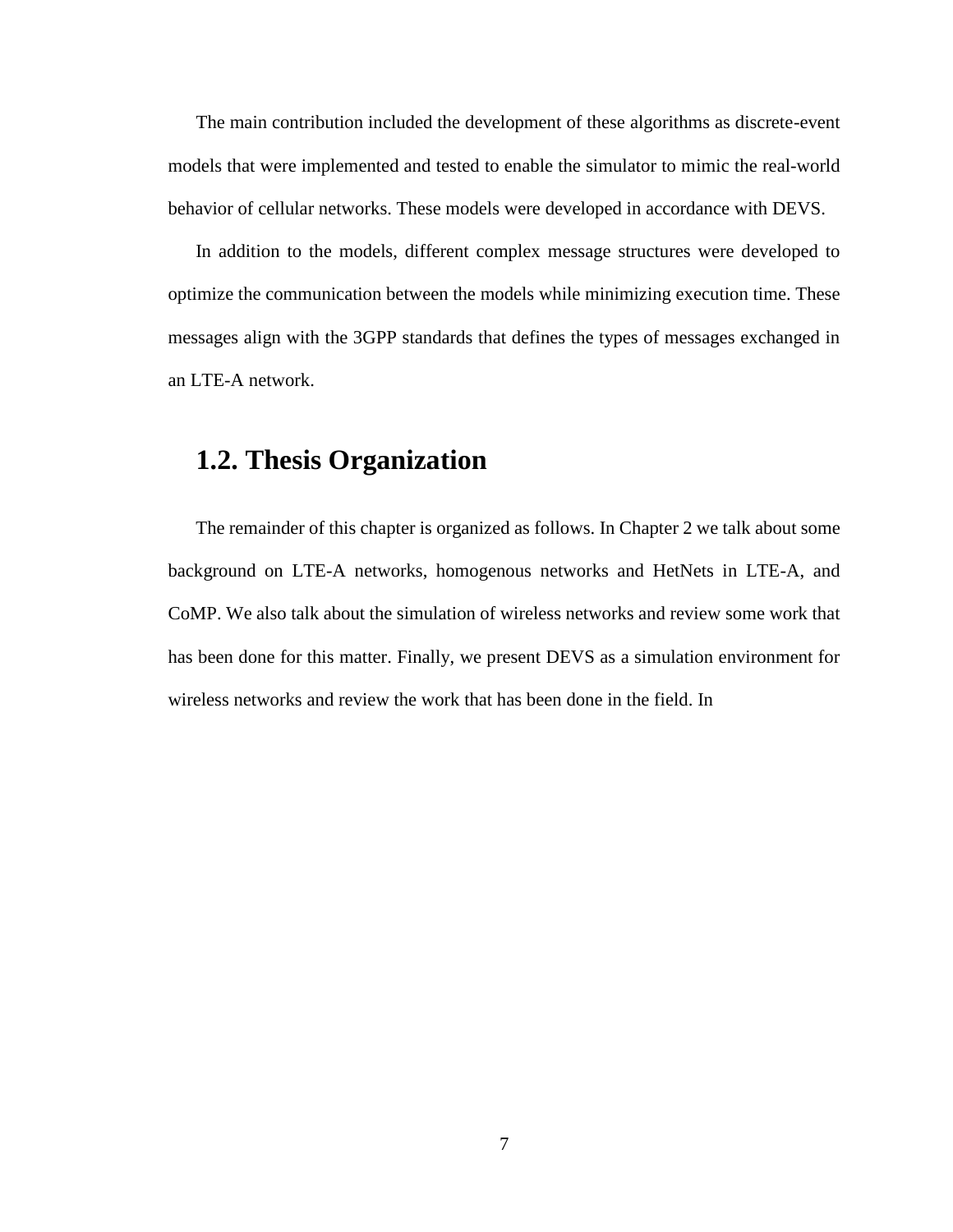[Chapter 3,](#page-42-0) we define the problem we are interested in solving. In [Chapter 4](#page-46-0) we propose a new algorithm for CoMP aiming at enhancing the user experience. In [Chapter 5](#page-56-0) we present the simulation software and the models developed in detail. In [Chapter 6](#page-79-0) we demonstrate and analyze some results comparing the proposed architecture for CoMP to the other standard architectures. Finally, in [Chapter 7](#page-99-0) we conclude this thesis and talk about possible future work that can be done to extend this research.

#### <span id="page-20-0"></span>**1.3. Publications**

Following is a list of publications based on this thesis:

- M. Etemad, B. U. Kazi, G. Wainer, and G. Boudreau, "Modeling coordinated multipoint (CoMP) transmission with dynamic coordination station in LTE-A mobile networks using DEVS," *IEEE International Conference on Communications (ICC)*, Paris, France, 2017, submitted.
- B. U. Kazi, M. Etemad, G. Wainer and G. Boudreau, "Signaling overhead and feedback delay reduction in heterogeneous multicell cooperative networks," *2016 International Symposium on Performance Evaluation of Computer and Telecommunication Systems (SPECTS)*, Montreal, QC, Canada, 2016, pp. 1-8. doi: 10.1109/SPECTS.2016.7570507

 B. U. Kazi, M. Etemad, G. Wainer and G. Boudreau, "Using elected coordination stations for CSI feedback on CoMP downlink transmissions," *2016 International Symposium on Performance Evaluation of Computer and*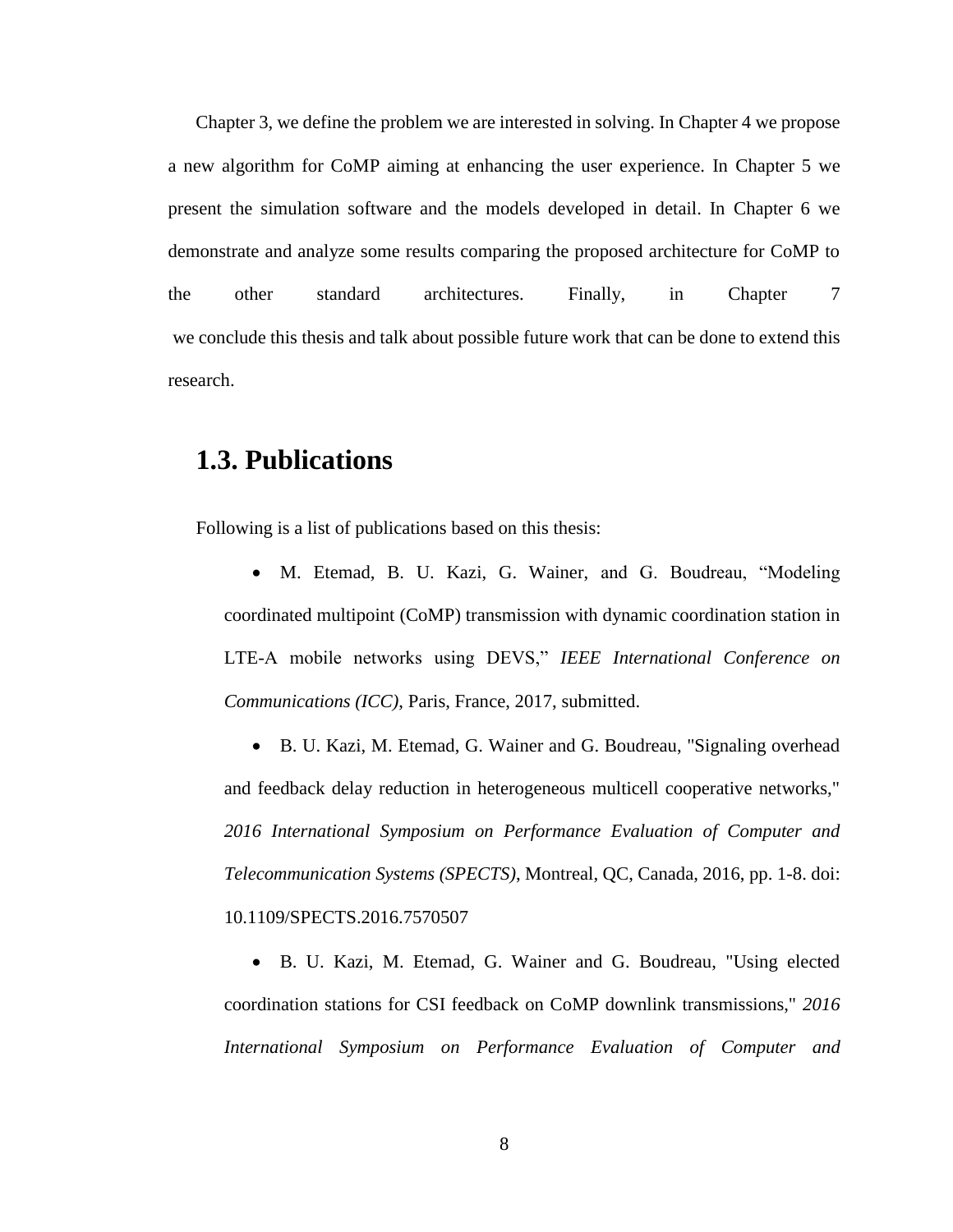*Telecommunication Systems (SPECTS)*, Montreal, QC, Canada, 2016, pp. 1-8. doi:

10.1109/SPECTS.2016.7570508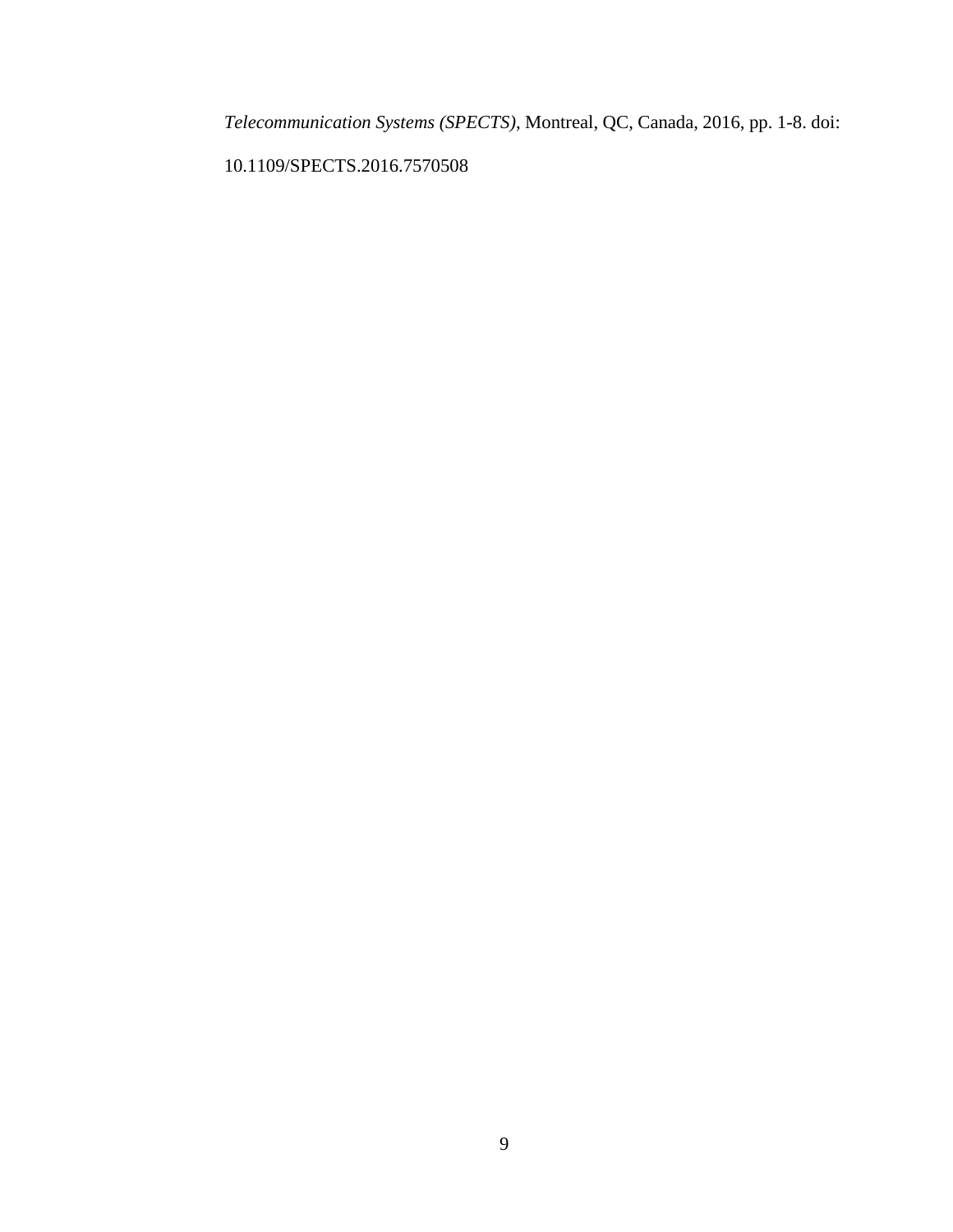### <span id="page-22-0"></span>**Chapter 2**

### **Related Work**

Cell edge users have always experienced degraded service due to two main factors: their distance to the cell tower and signal interference. To improve the user experience on the cell edge, LTE release 10 [22], introduced decode-and-forward relays to improve the user throughput on the edge. These specific types of Relay Nodes (RNs) are small nodes with low power consumption and do not suffer from limitations such as loop back interference between transmit and receive antennas [23]. LTE release 11 [5] introduced the concept of cooperative Multiple-Input and Multiple-Output (MIMO) also known as CoMP in which users are served by a group of BSs in a cooperative manner.

#### <span id="page-22-1"></span>**2.1. Coordinated Multipoint (CoMP) in LTE-A**

As mentioned previously, CoMP is a method used for cell edge users to minimize interference and improve the user experience on the edge. Before CoMP, the 3GPP introduced MIMO in LTE to help meet the demand of high data rates [24, 25]. Although this proposal resulted in better performance, a possibility of further improvement was sought. In September 2011, 3GPP introduced a new method to cope with higher data rates demanded by users, named CoMP. CoMP transmission/reception is also known as Multipoint Cooperative Communication (MCC) and it improves the network performance by increasing the throughput on the cell edge [11]. In CoMP enabled systems, cooperating clusters contain a subset of the network BSs and are formed by grouping BSs. The BSs in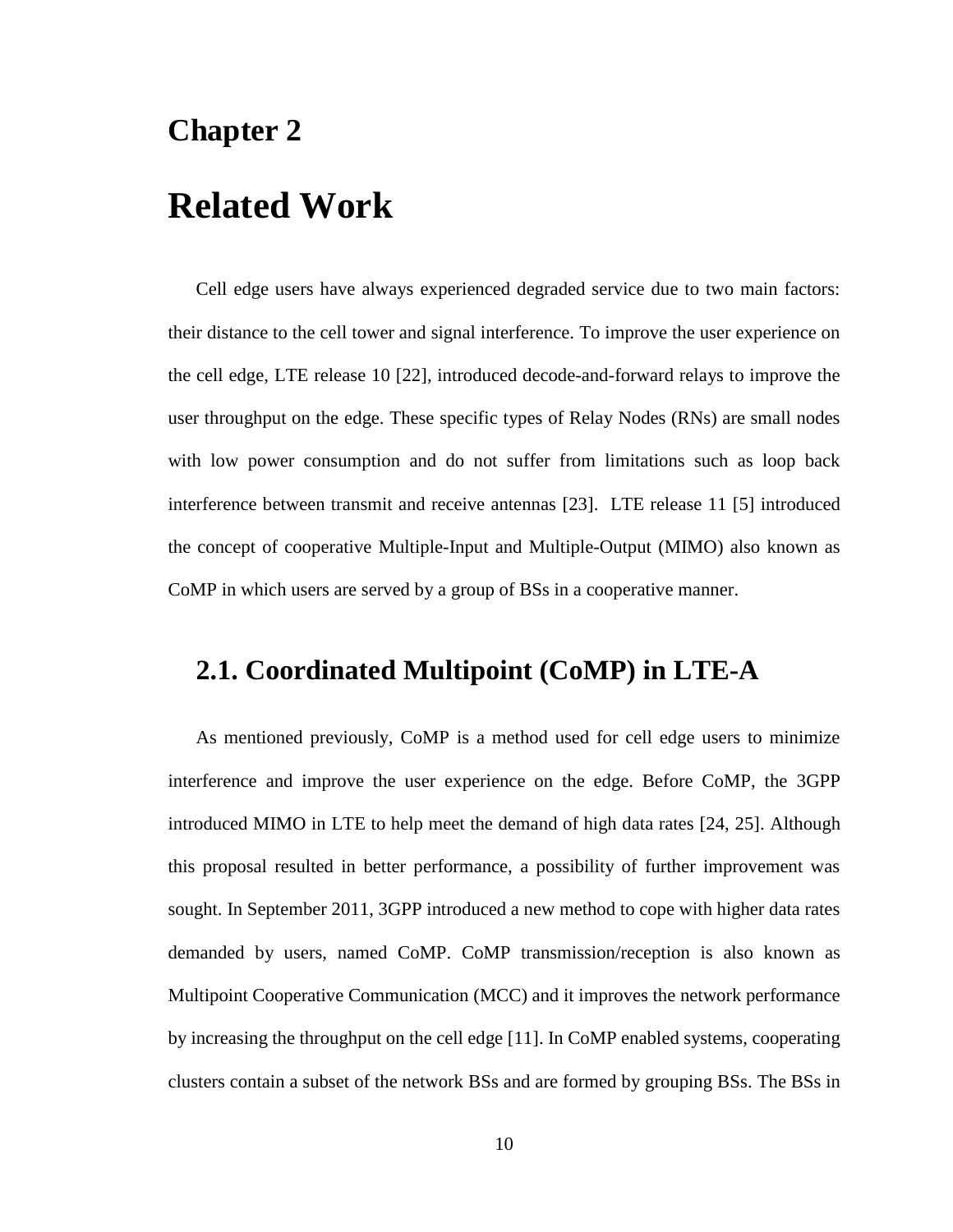the clusters exchange information and jointly process signals by forming virtual antenna arrays distributed in space [12]. Furthermore, multiple UEs can simultaneously receive their signals from one or multiple transmission points in a coordinated or joint processing manner. This technique is an effective way of managing the inter-cell interference (ICI).

Since its release, CoMP has become one of the core features of LTE Release 11. Prior to this release, in LTE Release 8, the MIMO transmission in the cells were controlled independently from their neighbors. This would have disabled the BS to perform coordinated scheduling and resulted in independent scheduling of the resources.



<span id="page-23-0"></span>*Figure 2. CoMP suggested scenarios in LTE-A release 11*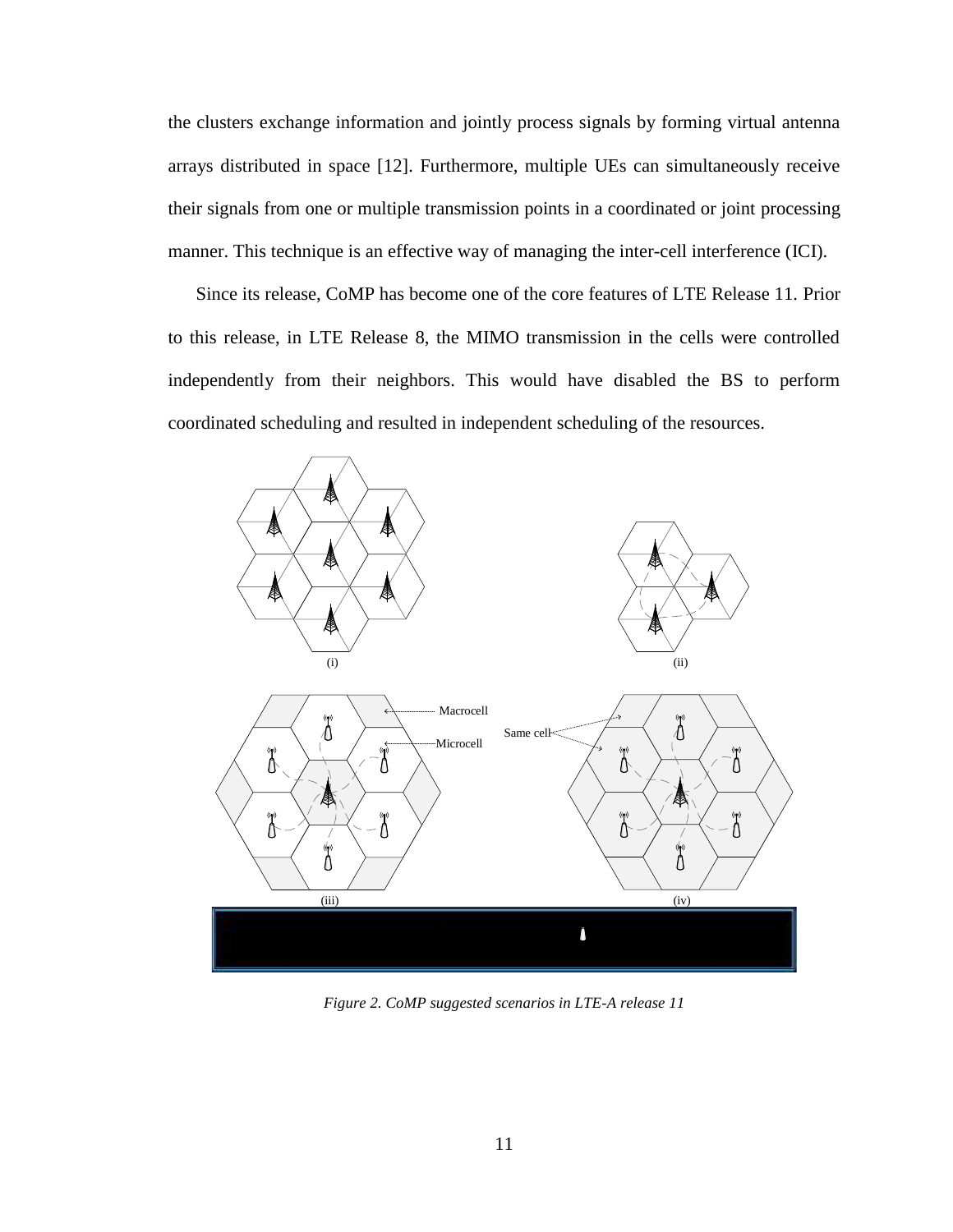Alongside the introduction of CoMP, 3GPP suggests the following four scenarios to be explored for the implementation of CoMP, which can be seen in [Figure 2](#page-23-0) [11, 26, 27]. These scenarios, shown in the figure, are as follows:

- i. Coordination between cells with the same macro BS: this is a case of homogenous CoMP in which a cell is divided into 3 sectors, and a single BS is responsible for scheduling all the resources. In this case, no external connections between cells are necessary.
- ii. Coordination between cells with different macro BSs: this is a case of homogenous CoMP in which more than one cell exists, and they are connected to one another. In this case, one BS controls the other BSs in the coordination area. The performance gain in this scenario depends on the number of cells involved and the connection latency.
- iii. Coordination between macro and micro cells with different identities for the micro cells: this is a case of HetNet CoMP in which the high power macro cells and the low power micro cells co-exist. All the Remote Radio Heads (RRHs) in the micro cells are connected to the BS in the macro cell. Furthermore, each of the micro cells have their own Physical Cell Identity (PCI).
- iv. Coordination between macro and micro cells with the same identity for the micro cells within the same macro cell: this is a case of HetNet CoMP like scenario iii, with the difference that all micro cells share the same identity of the macro cell. In this case, the support of handover among RRHs is not required.

The first two scenarios represent the cases for homogenous networks while the other two represent the cases for HetNets. Furthermore, 3GPP categorizes the CoMP techniques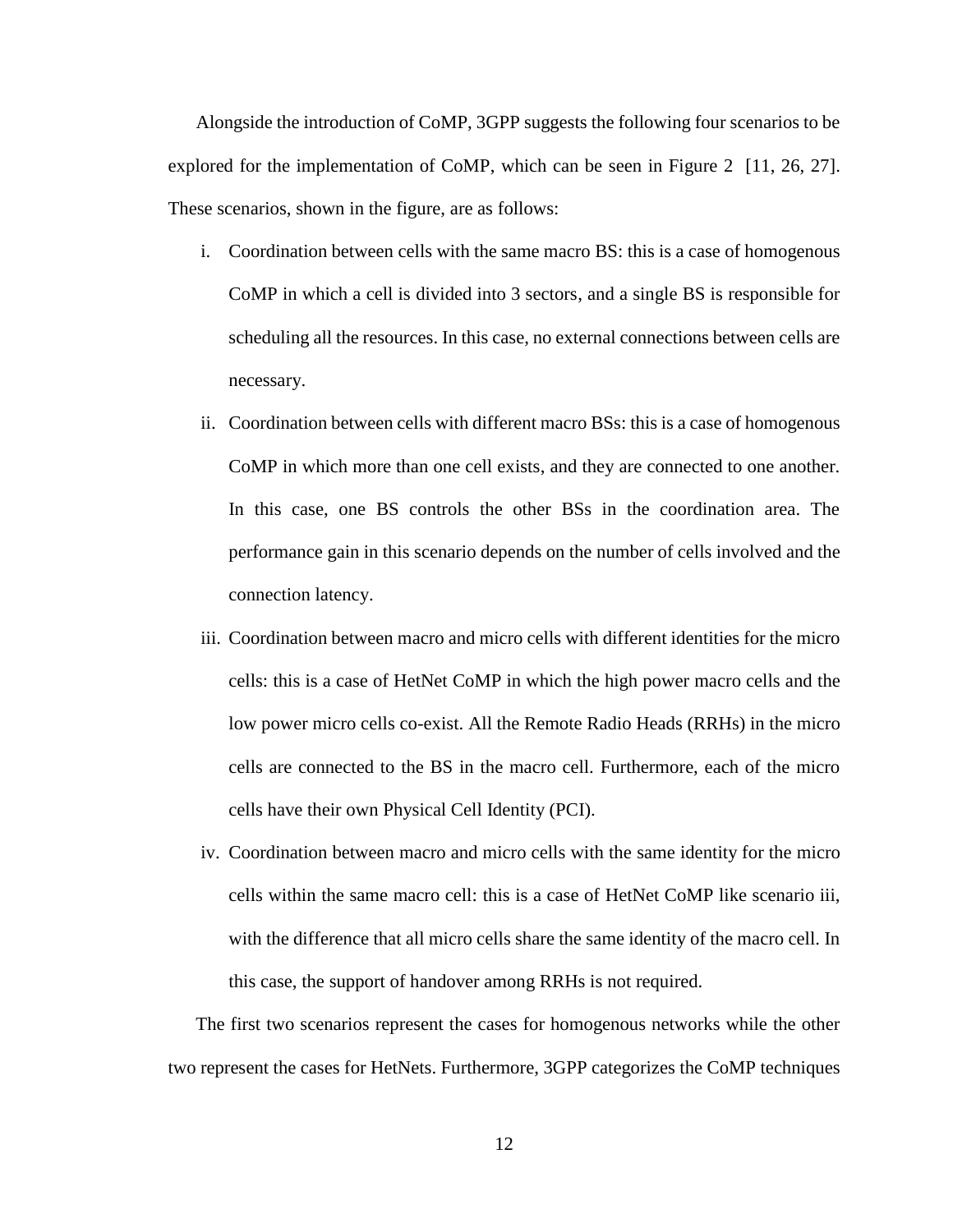into three overall categories: Coordinated Scheduling and Beamforming (CS/CB), Joint Transmission (JT), and Transmission Point Selection (TPS). CS/BS is used to reduce the interference experienced by the UE by selecting the beamforming weights, JT allows the neighboring points to transmit the desired signal rather than the interference signal, and TPS allows the UE to be scheduled by the most appropriate Transmission Point (TP) [28]. [Figure 3](#page-26-0) shows a case where (a) CS/BS is used, (b) JT is used, and (c) TPS is used.

As mentioned in the previous chapter, accurate and updated channel information is a key factor for achieving better throughput performance gain in CoMP. The CSI feedback process is a method in which a UE calculates the channel information and reports that to the BS so that the BS can perform adaptive transmission and appropriate RRM. This message is frequently sent from the UE to the BS in order to allow the BS to have the most up to date information required for scheduling. In [17] and [29], the authors state that the CSI feedback frequency can be 5 or 10 ms. The information embedded in the CSI feedback are the Rank Indicator (RI), Processing Matrix Indicator (PMI), Channel Quality Indicator (CQI), and Precoding Type Indicator (PTI). The RI indicates the number of independent data streams that can be supported by the channel in spatial multiplexing transmission. The PMI is a reference to a code word in a predefined codebook, which is used for calculating the beamforming weight. The CQI contains the quality of the target link. The PTI is a onebit report added to the RI so that the UE can indicate the contents of the PMI and CQI reports [5, 30].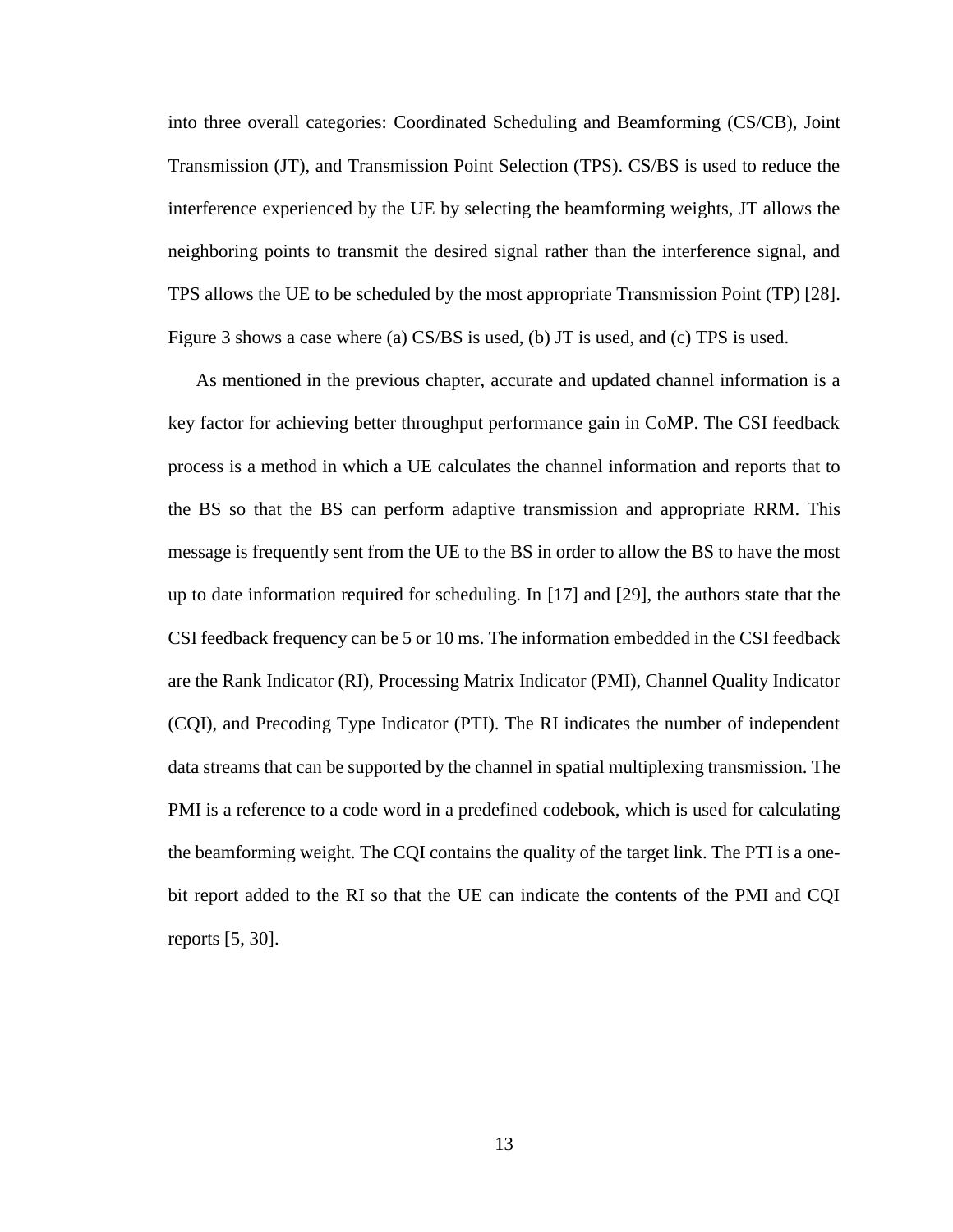

<span id="page-26-0"></span>As shown in [Figure 4,](#page-27-0) there are two types of control architectures suggested by LTE release 11 for use in CoMP transmission and reception with respect to how the channel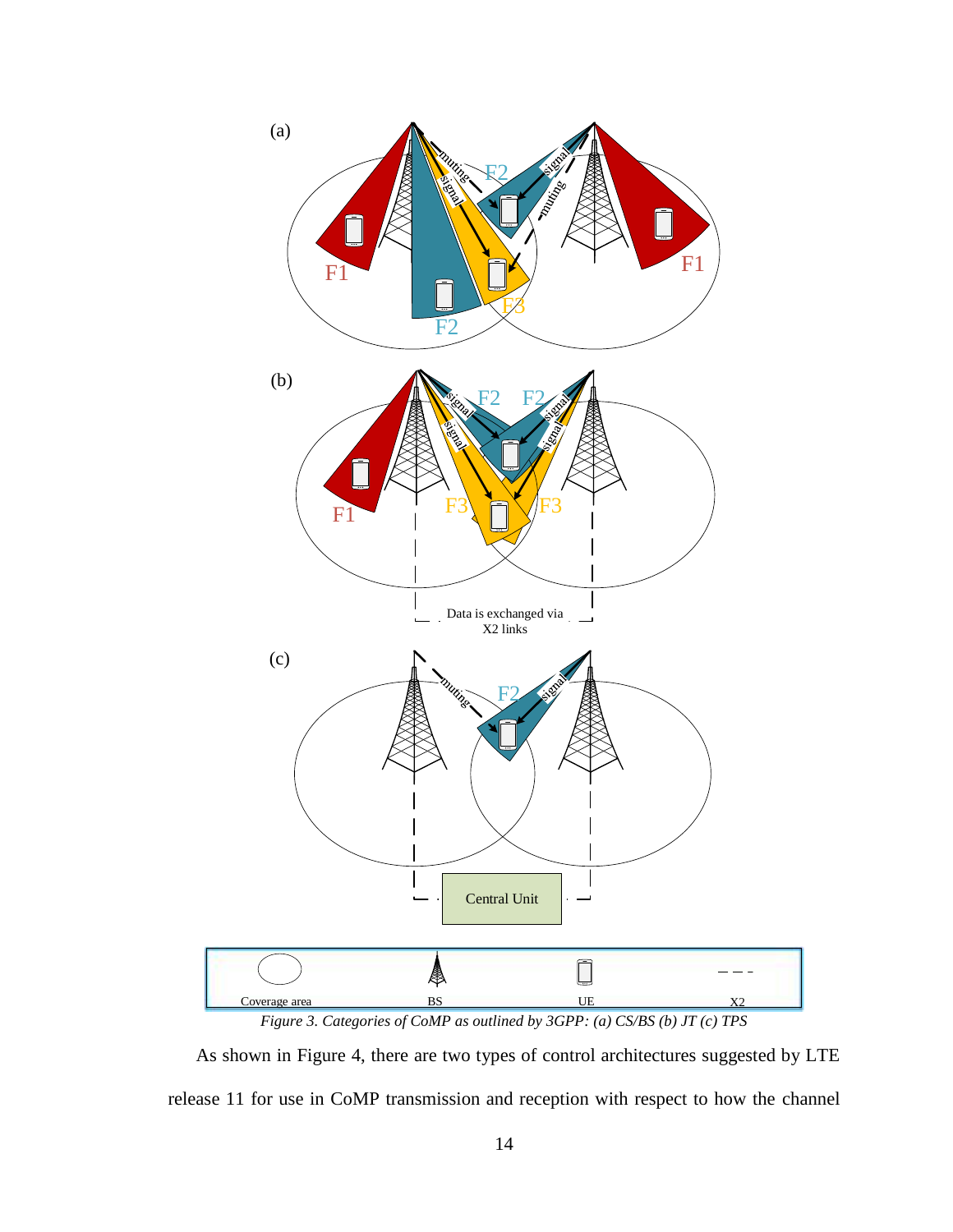information becomes available at different transmission points: centralized and distributed [15, 16, 17].



<span id="page-27-0"></span>*Figure 4. Standard CoMP architectures: (a) centralized (b) distributed*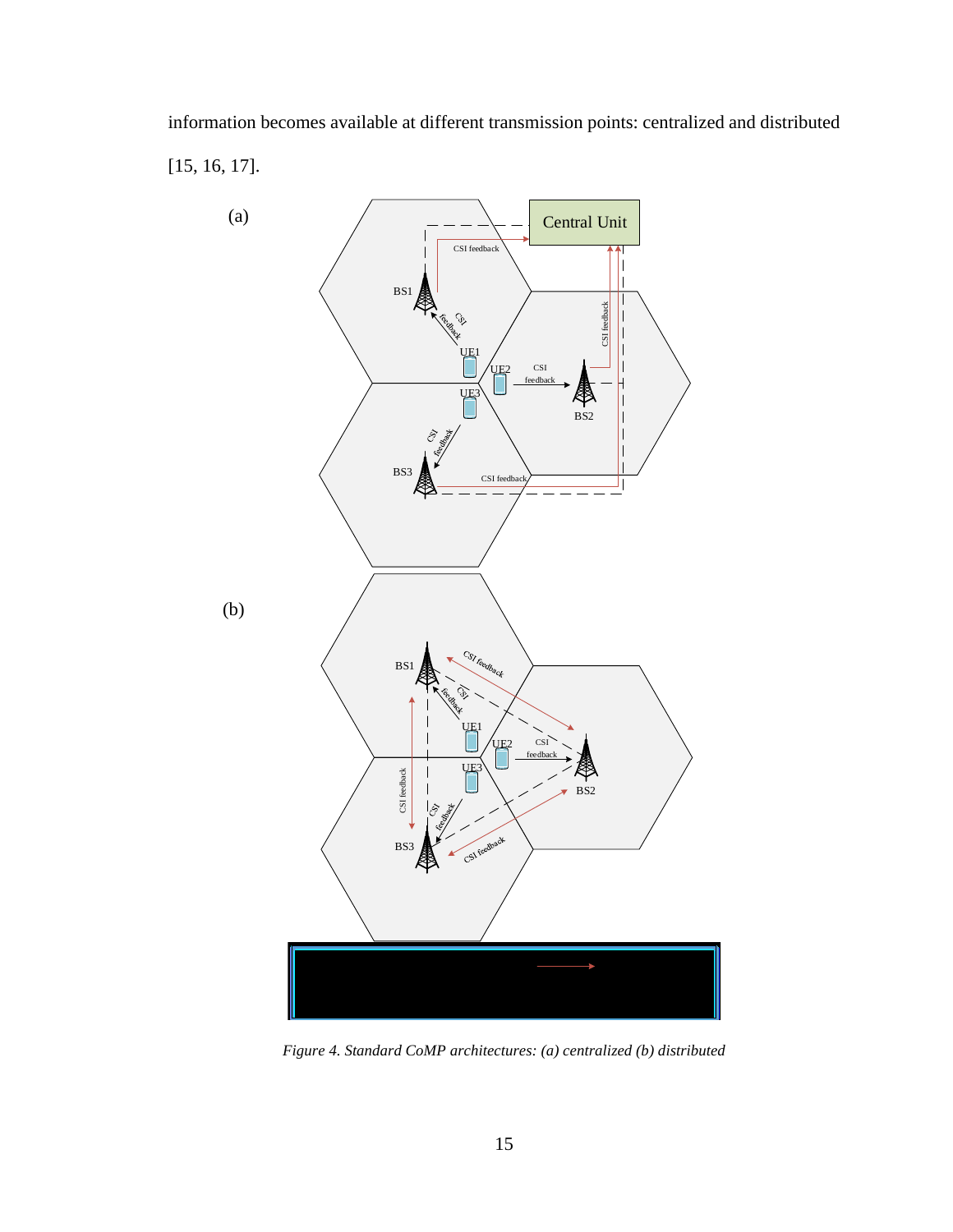In the centralized architecture, a central unit is responsible for handling radio resource scheduling by centrally processing the feedback information from the cell sites. The UEs estimate the CSI related to all the cooperating BSs and feed it back to their serving BS. Their serving BS then forwards the local CSI to the Central Unit (CU). Finally, this CU calculates the global CSI and makes a decision based on the calculated information. This information is then sent back to the BSs. This framework suffers from signaling overhead and infrastructural overhead (as discussed earlier, this means that the network may require additional control units and links among the collaborating BSs), as well as an increase in the network latency. On the other hand, in the distributed architecture, the coordinated cells exchange CSI data over a star-like S1 network and a fully meshed signaling network using X2 interfaces. Prior to the download, the UEs estimate the CSI related to all the cooperating BSs and feed it back to their serving BSs. The BSs then exchange data over the backhaul and independently perform scheduling tasks based on their acquired global CSI. This architecture increases the feedback transmission, and is more sensitive to error patterns. This could potentially cause further performance degradation [16].

In addition to the abovementioned two standard approaches, different researchers have suggested new architectures for the deployment of CoMP in both homogenous networks and HetNets. In [31], the authors propose a centralized Medium Access Control (MAC) approach for CoMP joint transmission. In this approach, the authors group the BSs into clusters. Within a cluster, one of the cells is preconfigured as the head sector and the others act as proxies. They claim that this architecture is suitable for all cluster sizes. They then analyze the performance of the JT CoMP for the full buffer traffic model. Furthermore, they incorporate delay in the backhaul X2 links and conclude that a backhaul with low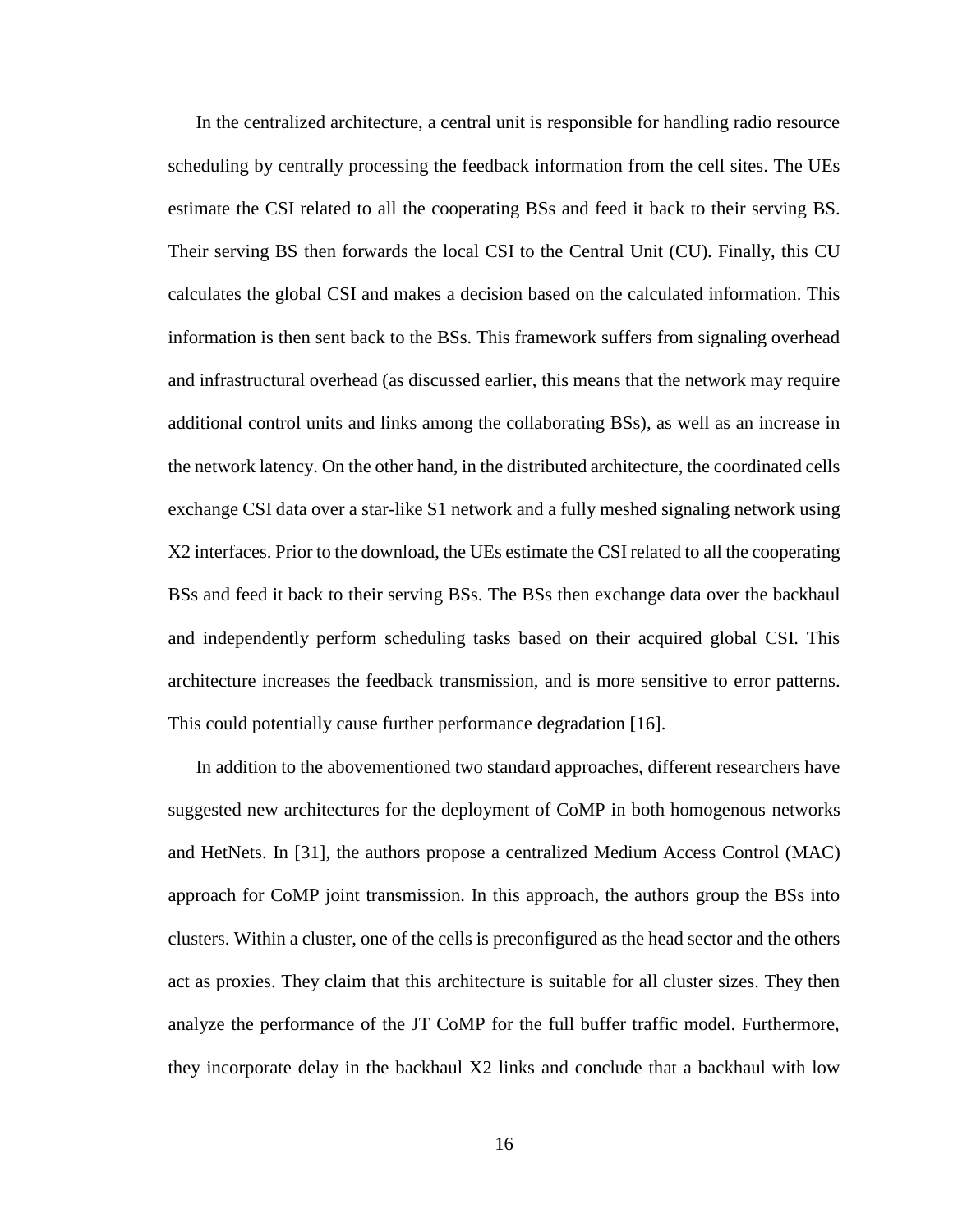latency is essential for the JT CoMP to achieve optimal performance. In [32], the authors propose a modified version of an existing algorithm for Dynamic Cell Selection (DCS) in CoMP. They extend the DCS method to a Multi-Cell scenario, which originally is limited to one chosen transmission cell. They state that their algorithm chooses the cell edge users based on their locations as opposed to the users received signal power which is a more accepted approach in proposals. They claim that this approach results in faster distortioncontrolled system level simulation. Using simulations, they show that their proposed Multi-DCS method increases throughput slower than the Single-DCS but is more reliable and still works if the channel turns uncertain. In [33], the authors propose a distributed architecture for CoMP JT, which works over an IP backhaul network between BSs. They propose a control architecture in which two levels of time scales are used as a radio resource control cycle: (1) radio resources for CoMP JT are allocated every several 100s of milliseconds; (2) modulation and coding schemes for link adaptation are calculated every millisecond. They argue that by doing so they can effectively optimize radio resources in hundreds of milliseconds and calculate the Modulation and Coding Scheme (MCS) in a couple of milliseconds. They conclude that their proposed architecture optimizes the total system throughput. Furthermore, they claim that since their proposed architecture works based on IP network, the inter-cluster interference is minimized. Feng et al. [34] propose an enhanced DCS with muting method, which builds on the DCS with muting introduced by 3GPP in [35], to further improve power and frequency efficiency by using adaptive muting mode selection and flexible power allocation. They state that their technique helps eliminate downlink inter-cell interference. As a weakness for their algorithm, they state that applying this method will impose extra overhead on the uplink feedback signaling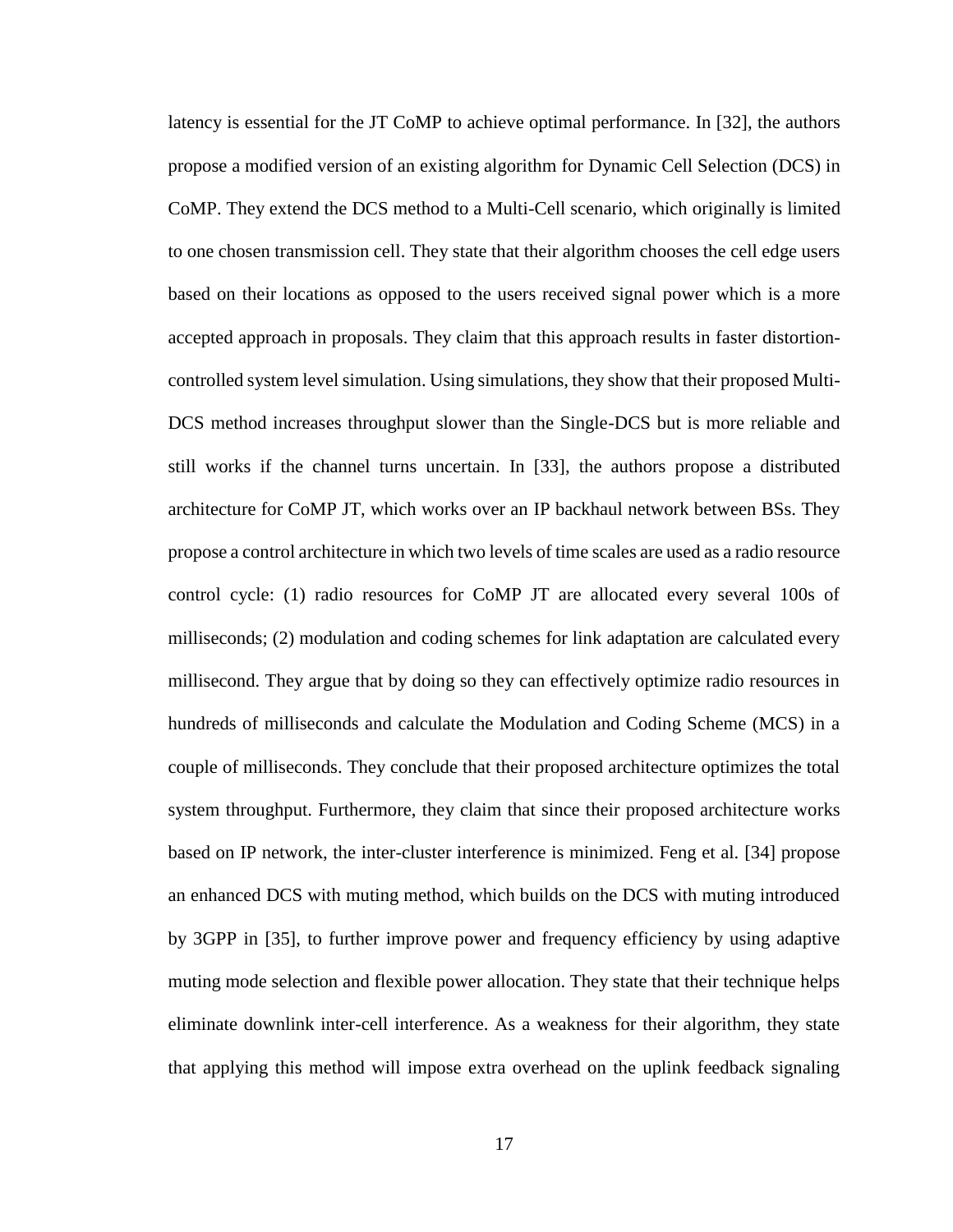compared to the conventional DCS with muting. They conclude that their proposed algorithm results in a 5.5% increase in cell average throughput gain and 10% in cell edge throughput gain compared to the conventional DCS schemes.

The authors in [36] propose a centralized scheme for fast inter-cell radio resource management which achieve CoMP transmission and reception. For this, they deploy a group of Remote Radio Equipment (RREs) and have them connected to a central unit via optical fiber. They point out that by doing so, since the interface between the central unit and the RREs may be designed in a single transceiver, fast transfer of the baseband digital signal is possible. They prove, via system-level simulation, that CoMP transmission in the downlink and reception in the uplink are very effective in improving cell edge throughput. Cili et al. [37] focus on improving the energy efficiency of CoMP. They combine the cell switch off scheme, which is available for LTE release 10 and beyond, with CoMP to optimize the power usage. Cell switch off is a scheme in which a cell with light traffic is switched off. To deal with the traffic in the switched off cell, the neighboring cells' transmit power is boosted to cover the area of the switched off cell. The authors propose to combine CoMP with cell switch off to be able to avoid the boost in power. In this approach, the switched off cell will be covered by CoMP between the remaining working cells. This way the users in the switched off cell will be served without the need of a power boost in any of the neighbouring cells. Tavanpour et al. [38] focus on improving the upload rate for users. They propose an algorithm which builds on CoMP and breaks down the file into smaller pieces for uploading. In this approach, the UE simultaneously uploads different pieces of the file to different BSs in the CoMP set. Once the BSs receive the piece, they send it to the serving BS. The serving BS then regenerates the file once all the pieces have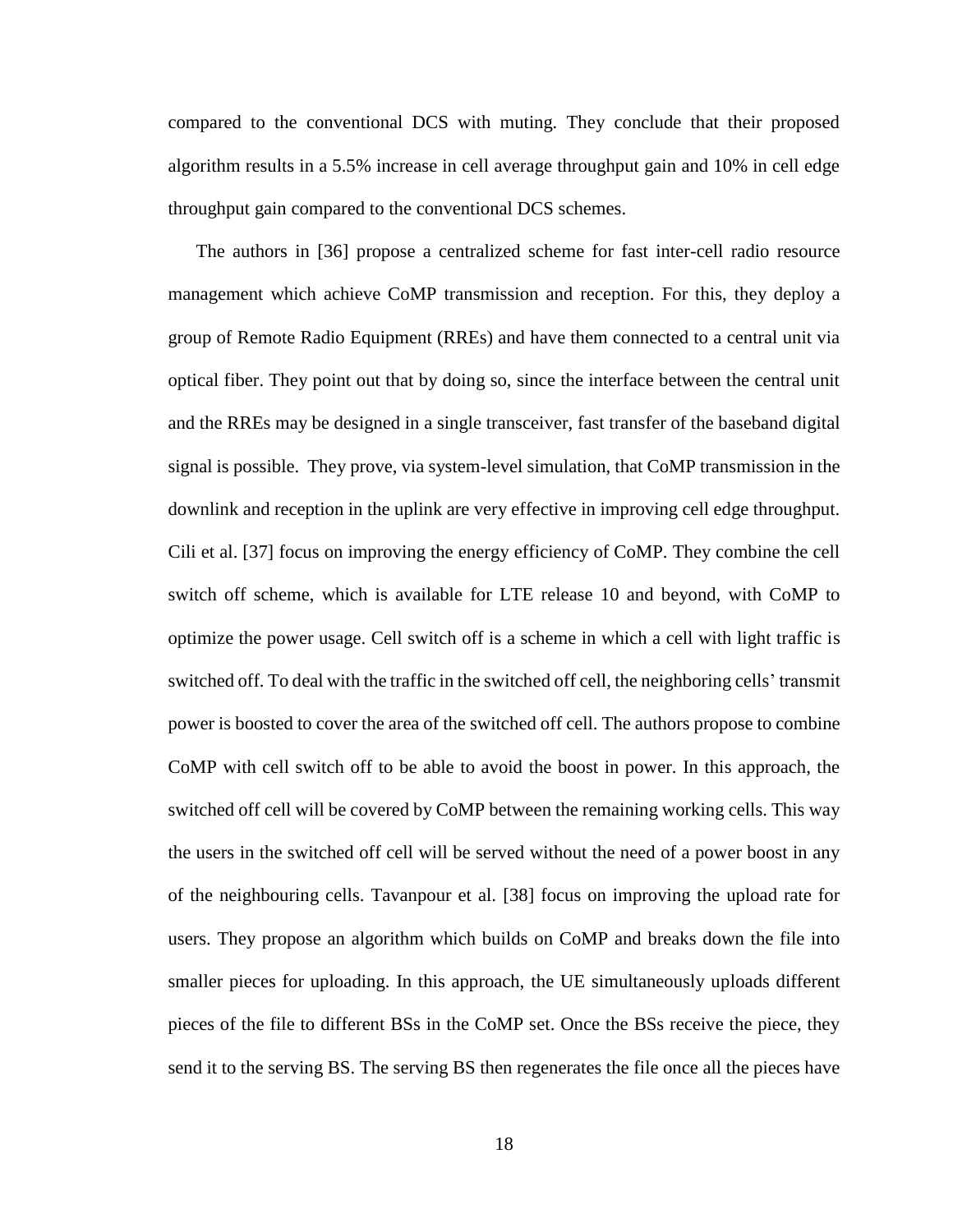been received. They conclude through simulation that using their algorithm improves the users' data rates, however they do not study the effect of such algorithm on the backhaul.

#### <span id="page-31-0"></span>**2.2. Homogenous/Heterogeneous Networks in LTE-A**

After the introduction of LTE networks which offer higher spectral efficiency, low latency, and high data rates, 3GPP has been working on further improving LTE in the framework of LTE-A. To do so, 3GPP has focused on higher order MIMO, career aggregation, and HetNets [39]. Furthermore, to cope with the evermore increasing demand of data rates, the designers decided to increase the bandwidth. This allows for the providers to offer higher data rates based on Shannon's theorem. With more spectrum in use, mobile users will spread across different frequency bands with different sizes of spectrum allocations. This requires a high spectrum flexibility [40, 41].

Wireless networks can be categorized into two major categories: Homogenous and Heterogeneous. As mentioned earlier, one of the techniques used to cope with high data demand of mobile users is adding to the spectrum that can be used by the users. However, this alone can be insufficient for addressing the high demands. A solution to this issue is densifying the network by adding more BSs, hence reducing the cell size. Although this approach does result in higher data rates and better user experience, it may not be feasible. Bringing cell towers closer together can only be pursued up to a certain degree because at a certain point, finding new sites to deploy macro cell towers becomes difficult and extremely expensive. An alternative approach, is to introduce small cells with low-power base stations called RRHs. RRHs are used for hotspots in which user demand is very high resulting in an overload on the macro BS. This results in offloading the macro cell and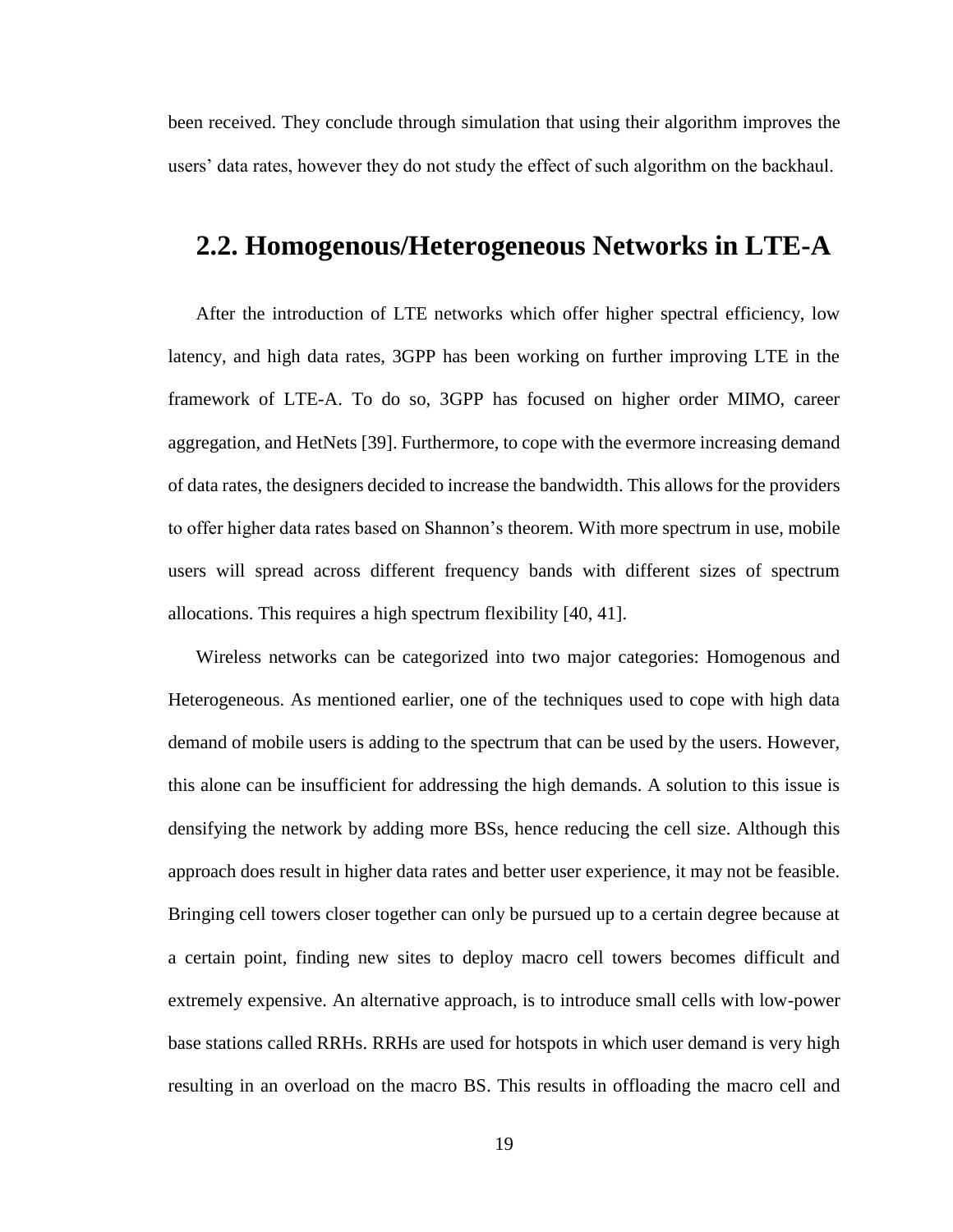improving network performance and service quality. The use of RRHs results in a heterogeneous network with micro cells within macro cells. [Figure 5](#page-32-0) shows a diagram of a (a) homogenous network vs. (b) heterogeneous network.



*Figure 5. (a) Homogenous network (b) heterogeneous network*

<span id="page-32-0"></span>One of the challenges imposed by using HetNets is the interference management. In homogenous networks, each user is served by the BS with the highest signal strength and the signals from other BSs is treated as interference signals. In heterogeneous networks however, interference can result in very poor performance. To prevent this from happening,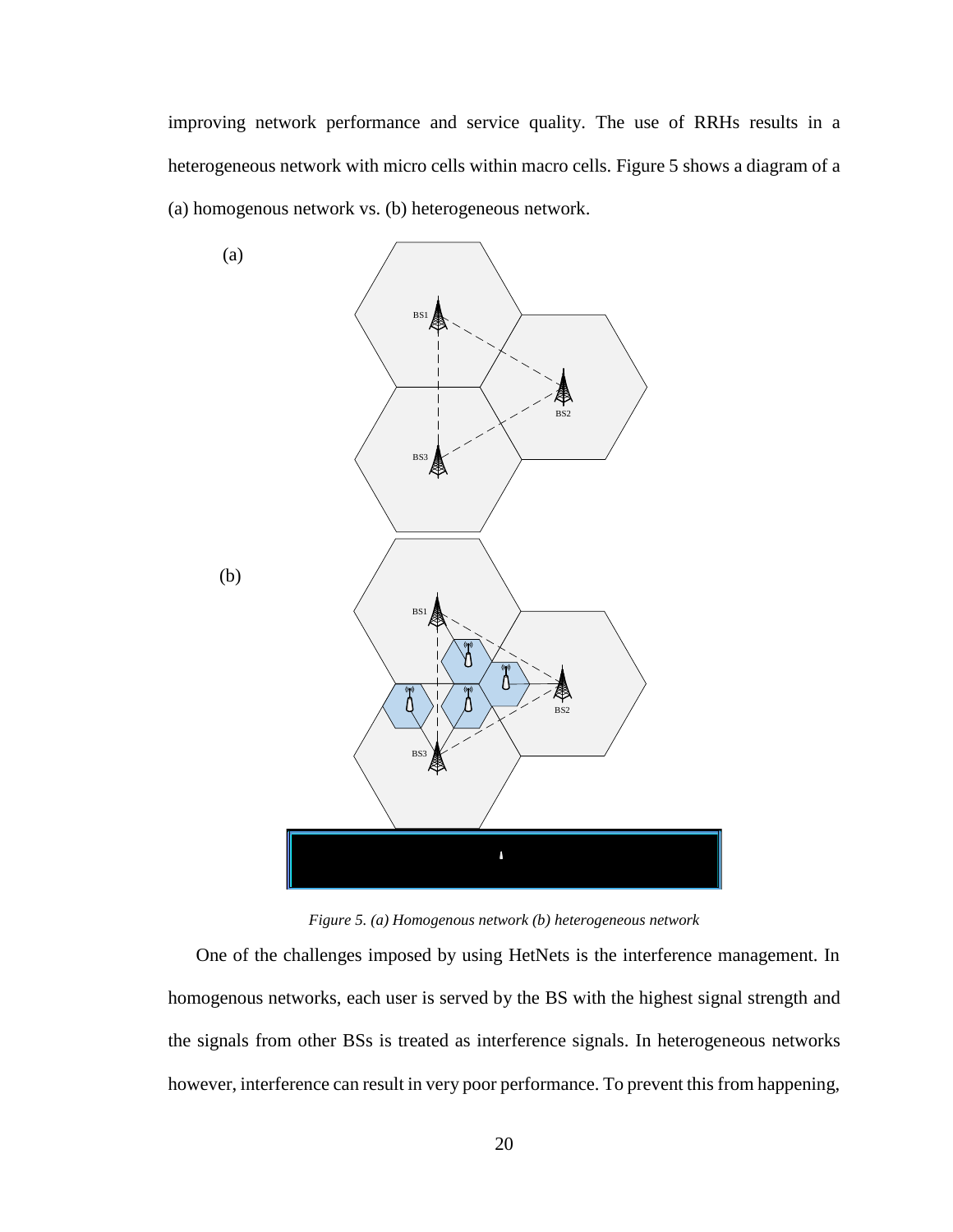advanced techniques for interference management should be used. Khandekar et al. in [39] outline two approaches for advanced interference management. Inter-Cell Interference Coordination (ICIC) and Slowly Adaptive Interference Management. In the first approach, the low power base station is responsible for performing control channel and data channel coordination with the macro base station. In the second approach, the resources are allocated over a timescale higher than the scheduling intervals. To do so, both central and distributed approaches can be considered [39].

#### <span id="page-33-0"></span>**2.3. Simulation of LTE Networks**

To be able to evaluate the performance of LTE networks, simulations are critical. Given the cost of implementing new technologies on the network, it is impossible to test a proposed algorithm on the real network. Simulations can be used to keep the cost of testing new algorithms minimal while accurately evaluating the impacts of implementing such ideas.

Various simulators have been used to simulate wireless networks, including Network Simulator-2 (NS-2)/Network Simulator-3 (NS-3), OPNET, and OMNET++. NS-2 is a discrete event network simulator that started in 1989 as an open source simulator in which the timing of events is maintained through a scheduler. NS-2 uses two languages: a system language and a scripting language. The system language is based on  $C_{++}$  and the scripting language uses Object-oriented extension of the Tool Command Language (OTCL). Being an open source simulator, many models developed by researchers are freely available for non-commercial use.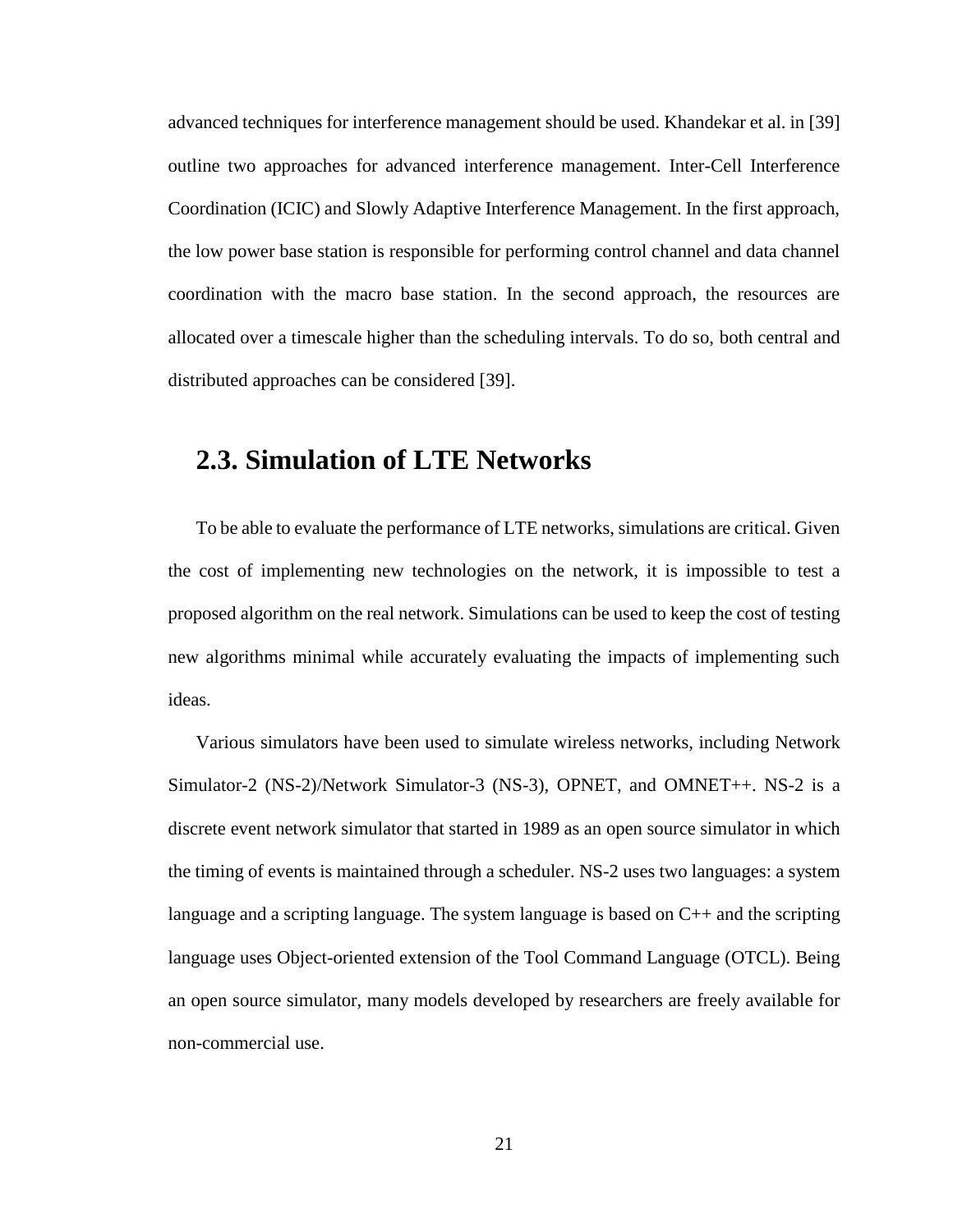As a successor to NS-2, NS-3 was released in 2008. Following the same structure, NS-3 models' behaviors are developed using C++. However, unlike NS-2, NS-3 uses C++ or python for defining network topologies and simulation parameters and no longer supports OTCL. Although this change has improved the performance of the simulator, it has eliminated backward compatibility and researchers must re-code their already developed models if they choose to use NS-3 instead of NS-2.

OPNET modeler uses C/C++ code for model development. It has a complete toolset to model protocols, devices, and technologies; simulate networks; and analyzing simulation results. It comes with pre-existing models for hundreds of protocols and vendor devices. It also has an integrated Graphical User Interface-based (GUI-based) debugging and analysis tool and an open interface for integrating external object files, libraries, and even other simulators. The OPNET modeler consists of a multi-level hierarchy: project editor, node editor, and process editor. The project editor is used to create nodes and link objects and to lay out trajectories to define node mobility. The node editor represents protocol and application functions and the flow of data to the device. Finally, the process editor is used to extend finite state machines to define protocol logic and control flow and uses  $C/C++$ for coding the behavior of each state.

Similar to NS-2/NS-3, OMNET++ is also a public-source and component-based network simulator with GUI support. It provides a component architecture for models which are coded in C++, and then assembled into larger components using a high-level language called the Network Description (NED). This simulator is free for academic use but also has a commercial version available. One of the main disadvantages of OMNET++ is the issue of portability. Models developed by different developers may not work with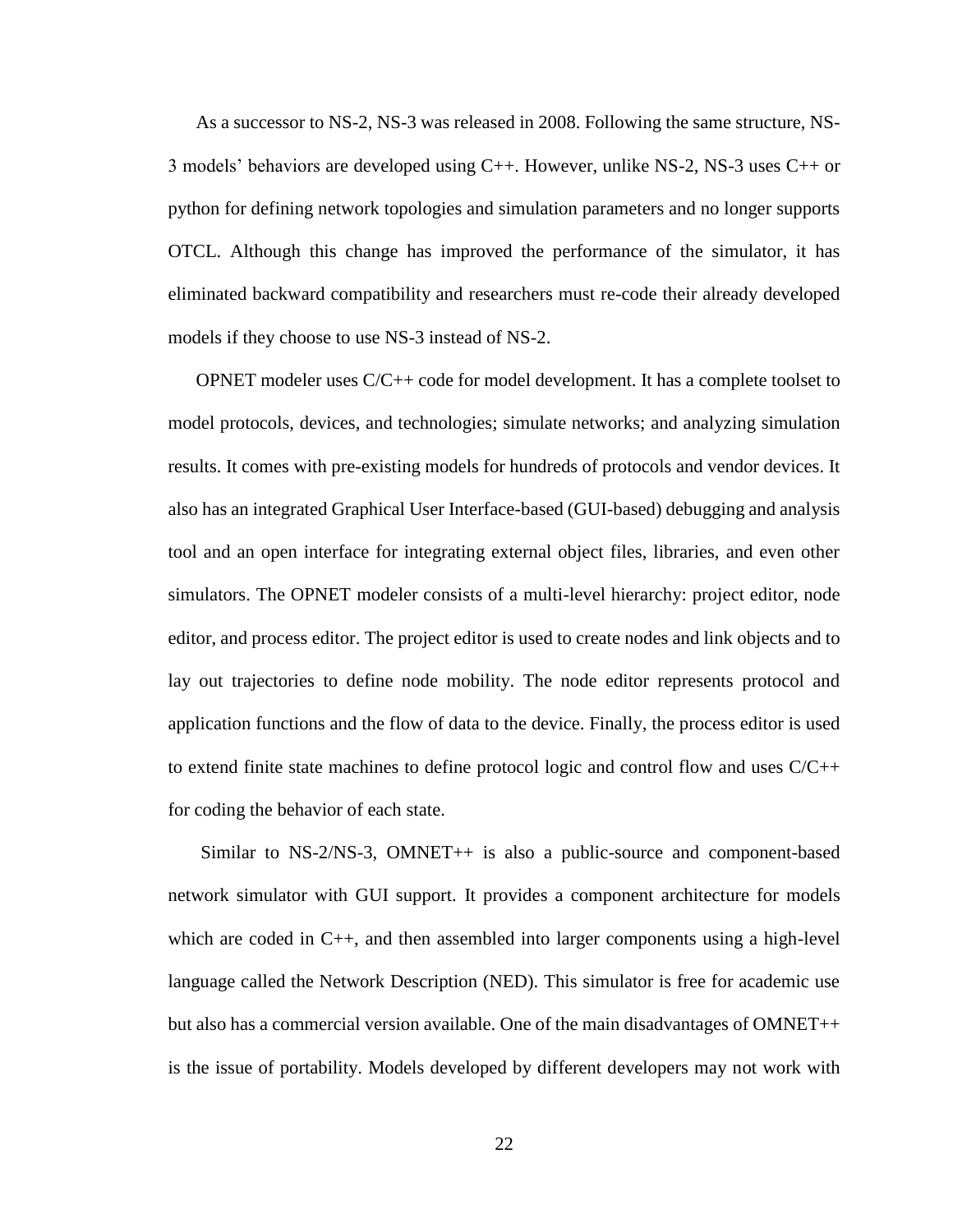one another. Furthermore, OMNET++ has not been specifically designed for network simulation but is used for this purpose.

The approaches used to simulate wireless networks can be divided into two categories: link-level approach and system-level approach. The link-level simulators aim at simulating point-to-point physical layer technologies while the system-level simulators reflect the dynamic network behavior. Different researchers have used different tools based on their specific needs to simulate LTE networks. Ikuno et al. [42] use the LTE system-level simulator [43] on top a freely available LTE link-level simulator [44] to simulate in detail both the physical layer and the entire system. They use this simulator to evaluate the effects of a newly proposed scheduling algorithm. Mezzavilla et al. [45] use LTE-Evolved Packet Core (EPC), part of the NS-3, to implement a proposed lightweight link abstraction model for the downlink transmission. Virdis et al. [46] develop a simulator SimuLTE for the OMNeT++ simulation framework with a full protocol stack. Their simulator is used to simulate the data plane of the Radio Access Network (RAN) and the EPC. They state that their developed simulator consists of double as much code as LTE-sim [47] but also factors in more options such as mobility, IP/UDP, etc.

We decided to choose DEVS to study the newly proposed CoMP architecture. The hierarchical and discrete event nature of DEVS makes it a good fit for simulating wireless networks. Furthermore, the modular nature of DEVS allows for the developer to integrate different models with one another. This allows for model re-use with minimal change to the models. For example, if a model has been developed for crowd simulation, it can be also used as the model responsible for simulating the movement of UEs in a cellular network. Moreover, the formal specification of DEVS allows for easy model verification.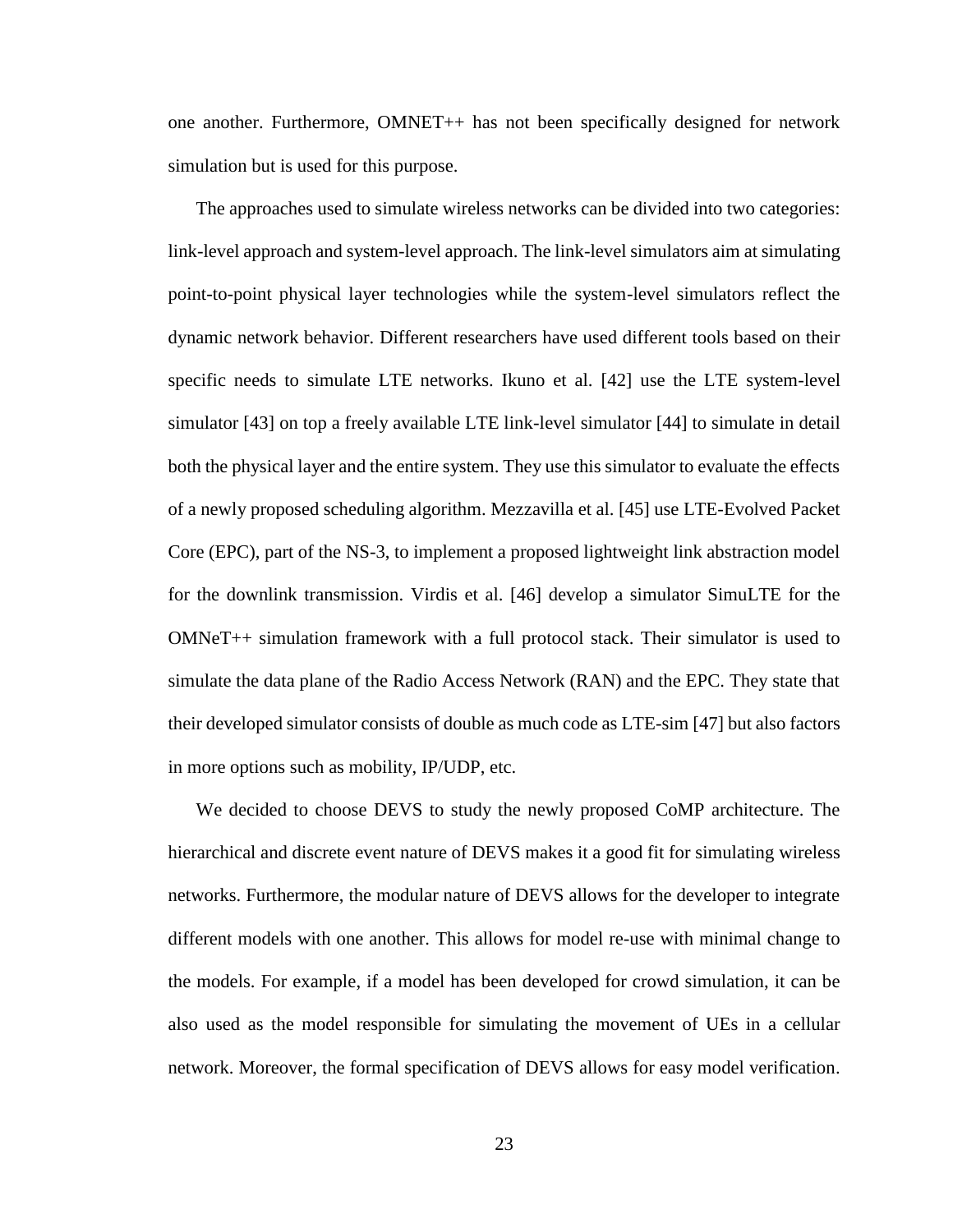DEVS models can be executed in parallel without modifications, and be embedded in realtime platforms running in microcontrollers.

#### <span id="page-36-0"></span>**2.4. DEVS for Simulation of Cellular Networks**

Introduced by Zeigler in the late 70s [48], DEVS is a formalism which allows developers to develop discrete event systems. By using a continuous time base, DEVS allows the user to achieve high timing precision. DEVS consists of a two-layer structure which enables the developer to separate the simulator from the model. Moreover, the model layer can be further categorized into sub-models to further reduce the complexity of each model. This allows the developer to test each model individually in the beginning and as a whole system towards the end of the development process. A DEVS model consists of behavioral (atomic) and structural (coupled) models. The atomic models are responsible for the behavior of the system and act as the basic building blocks of the system. On the other hand, coupled models maintain the hierarchical structure and can be made up of one or more atomic models. Models can be connected to one another via their input and output ports. When an input arrives at the input port of an atomic model, it triggers the external function and uses the time advance function to calculate the time until the next internal transition. Once the time has passed, the model will produce an output via its output function. Then the internal transition function generates the new state of the model. [Figure](#page-37-0)  [6](#page-37-0) shows an informal depiction of DEVS atomic models [20]. The behavior of models is represented using the following formal notations:

 $atomicDEVS = \langle X, S, Y, \delta_{ext}, \delta_{int}, \lambda, ta \rangle$ 

 $X = \{(p, v) | p \in IPorts, v \in X_p\}$ , is the set of input ports and values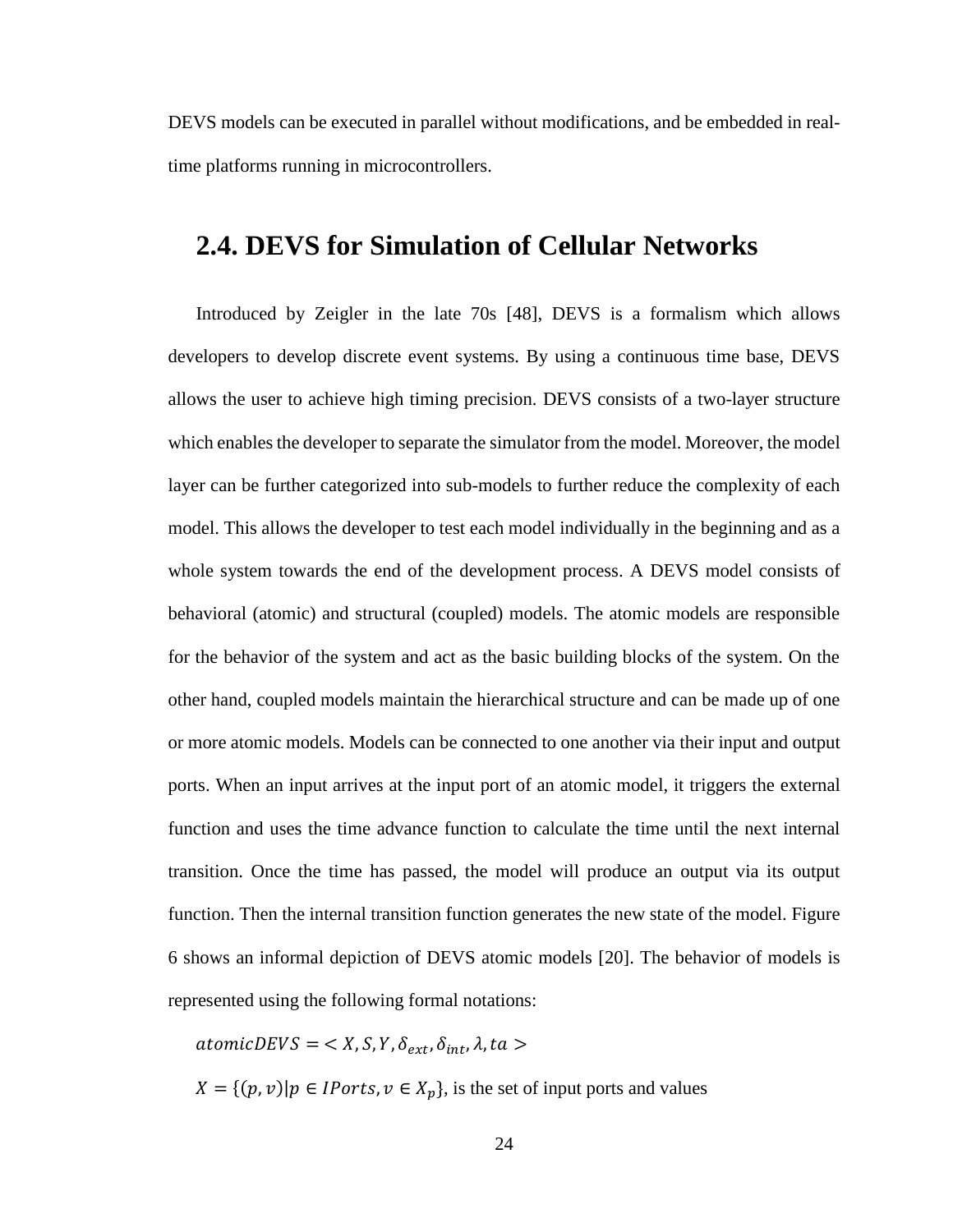$Y = \{(p, v) | p \in \text{OPorts}, v \in Y_p\}$ , is the set of output ports and values

 $\overline{S}$  is the set of states

 $\delta_{ext}$ :  $Q \times X \rightarrow S$ , is the external transition function

Where Q is the total state of  $M = \{(s, e) | s \in S \text{ and } 0 \le e \le ta(s)\}\$ 

 $\delta_{int}$ :  $S \rightarrow S$ , is the internal transition function

 $\lambda: S \to Y$ , is the output function

 $ta: S \rightarrow R_{0,\infty}^{+}$ , is the time advance function



*Figure 6. DEVS atomic model semantics*

<span id="page-37-0"></span>The hierarchical and modular nature of DEVS allows the description of multiple levels, enhances the reusability of models, and reduces the computational time by reducing the number of calculation for a given accuracy. Additionally, by using DEVS, the same model could be extended with different DEVS-based simulators, allowing for portability and interoperability at a high level of abstraction. Finally, the use of formal modeling techniques enabling automated model verification [49]. In DEVS, information is exchanged and events are triggered by the transmission of messages between models. This behavior closely resembles the behavior of wireless networks. Because of this and the previously mentioned points, DEVS can be a suitable fit for modeling and simulating wireless networks.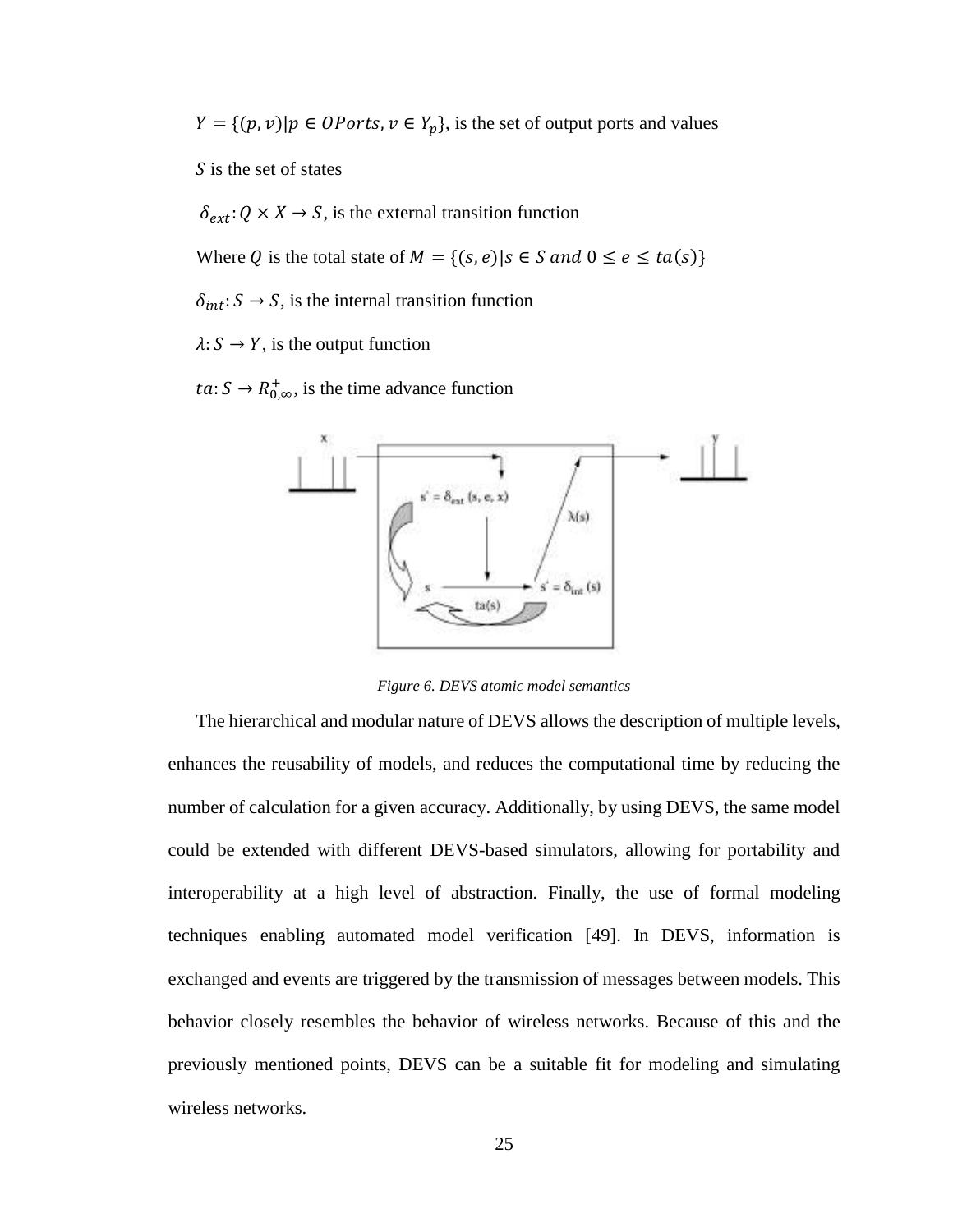All DEVS models are written in  $C_{++}$  and consist of 6 functions: a constructor, initialization function, external function, output function, internal function, and a destructor. The input and output ports in which the model will use to communicate alongside the time which should take the model to complete processing a message is defined in the constructor. It should be noted that a model can have multiple input and output ports. The initialization function is used to initialize parameters that the model will use, for example the ID. The external function is called whenever a new message arrives. The programmer uses this function to extract any information required from the received message through the input ports as the other functions are not able to access the received message. The output function is for sending out desired information on any of the defined output ports in the constructor. The internal function is used to define internal state transitions for the model. Finally, the destructor is used to release managed and unmanaged resources. The order of execution of any DEVS model starts with the constructor followed by the initialize functions. At any given time, the model starts in a state S. If no input is received (i.e. no external events occur), the model will remain in state S until the lifetime of the current state expires. This lifetime is defined by the time advance function. The time advance can have one of these three values: 0, a real positive number, infinity. If the state has a lifetime of zero, the state is called a *transient state*, since no external events can occur during this time. If the state has a lifetime of infinity, the state is called a *passive* state which leads to the model being passivated. In this case, the model will remain passive until an external event is received. For the case that the state is assigned a real number for its lifetime, the system will remain in the state until the time advance reaches the lifetime of the state. Once this time is reached, the output function is executed and the model sends an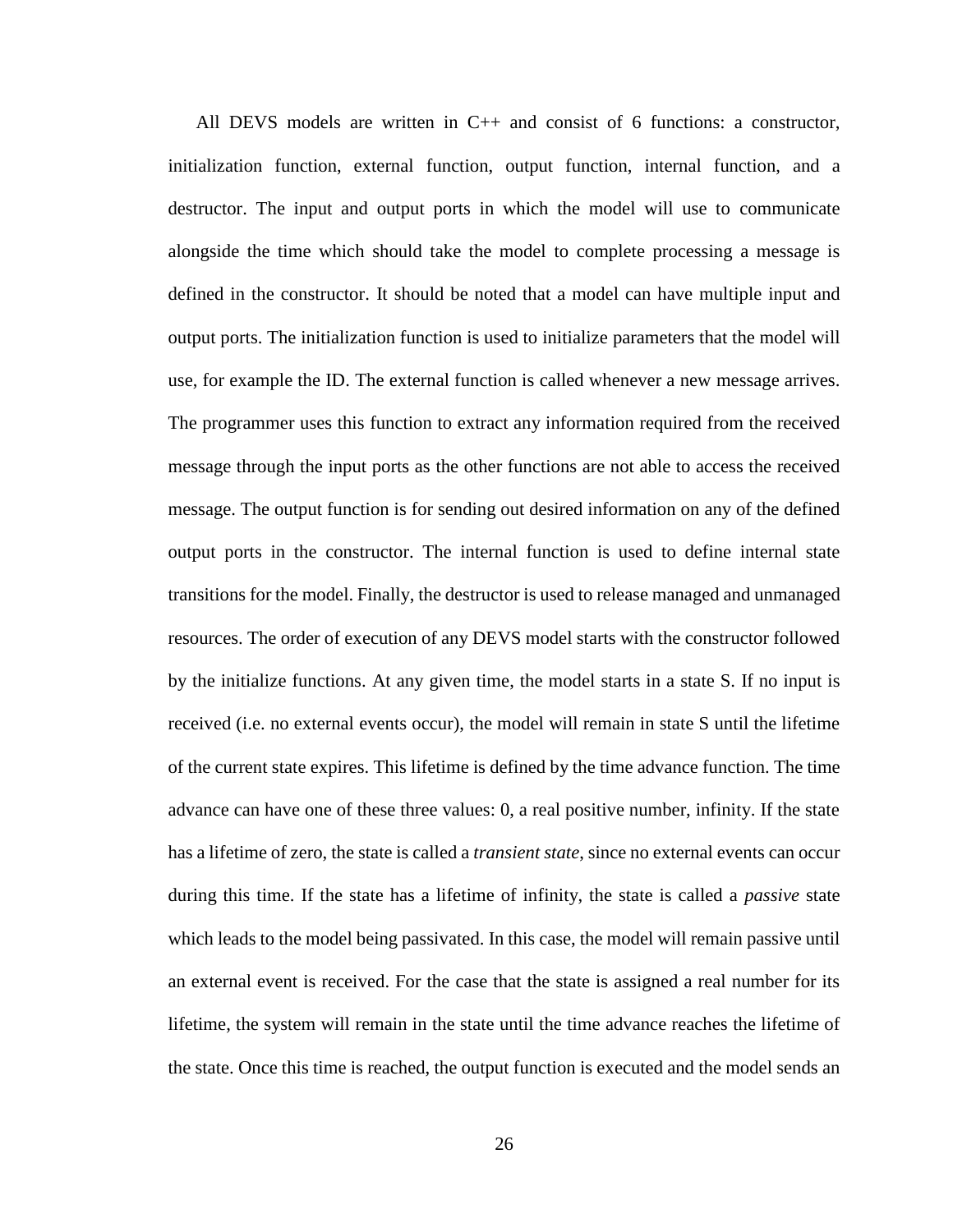output on its output port(s). If an external message is received by the model before the lifetime of the state is reached, the model executes the external function followed by the output function. Therefore, it can be said that the internal function determines the next state of the model if no external events are received and the external function determines the next state if an external event is received [50] [51].

In order to connect the models to one another, the links between the models are defined in a model file. The model file also contains the name of all models and any number of arguments that can be used later in the initialization function of the models. A simple DEVS model and its corresponding Model file for a CD++ model of a scenario with one BS and one UE are shown in [Figure 7](#page-39-0) and [Figure 8](#page-40-0) respectively. Lightly shaded models are the coupled models and darker shaded models are the atomic models in the system.



*Figure 7. Simple DEVS diagram showing one UE connected to one BS*

<span id="page-39-0"></span>In this structure, the top components show the top-coupled models in the simulation. The links define the connection between the entities. If two entities are to communicate with one another, a link must be present between them. Each of the top-coupled models in this case contains two atomic models. Once again, just like the coupled models, links are defined for atomic models to enable them to communicate with their outside world.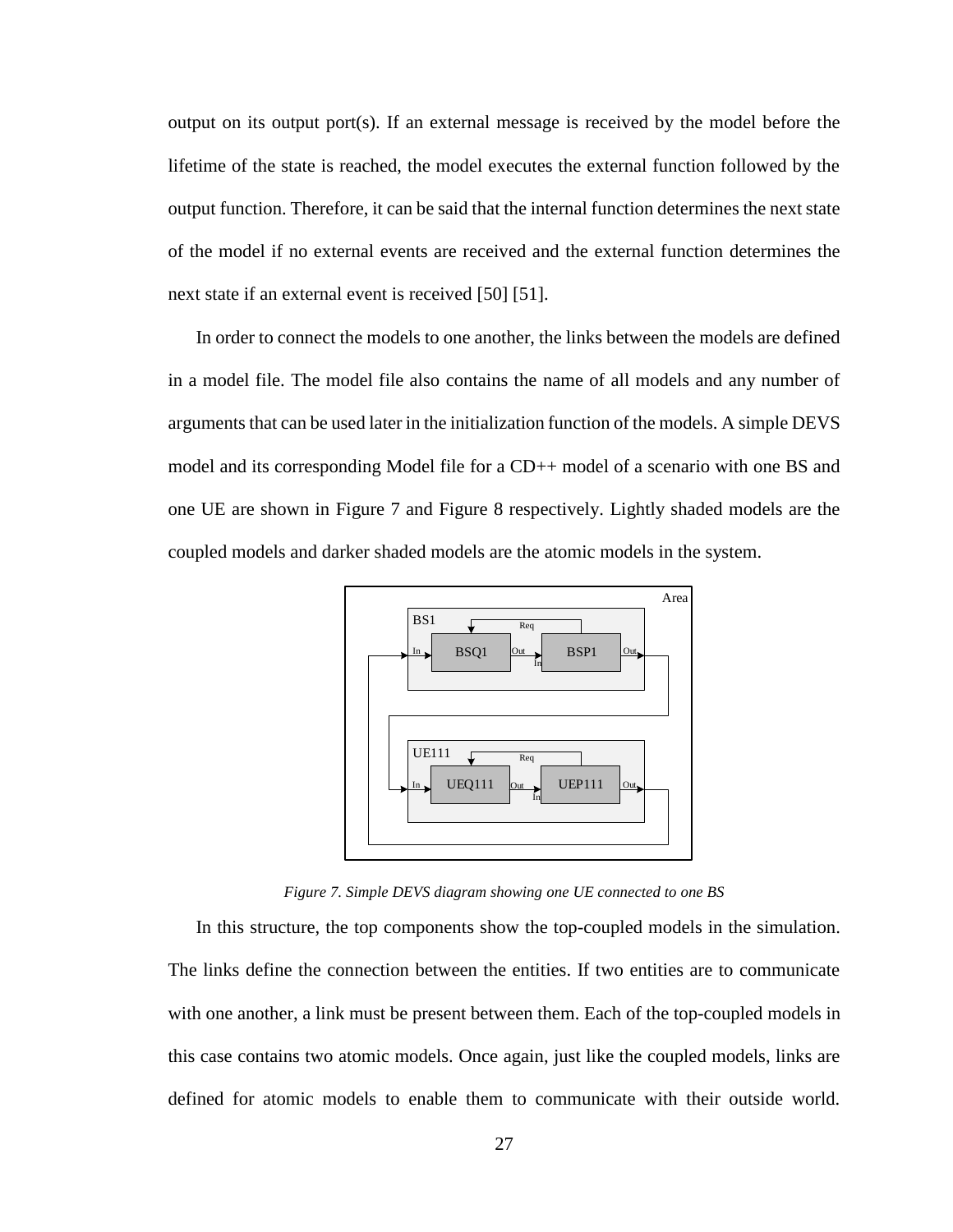Furthermore, each atomic model has a set of parameters defined. For example, the UEP111 model has an ID, a position defined by X and Y coordinates, *frequency,* which is the frequency of transmission, a *start time*, which shows when the UE will start transmitting messages in the network, and an *end time*, which if reached, the UE is forced to leave CoMP. If the *end time* is set to zero, the UE will stay in CoMP for the entire simulation.

```
[top]
components : BS1 UE111
Link : Out@BS1 In@UE111
Link : Out@UE111 In@BS1
[UE111]
components : UEQ111@globalQueue UEP111@UE
out : Out
in : In
Link : In In@UEQ1
Link : Out@UEQ111 In@UEP111
Link : Req@UEP111 Req@UEQ111
Link : Out@UEP111 Out
[UEP111]
ID : 111
currentX : 372
currentY : 1959
frequency : 900
sTime : 0
eTime : 0
[UEQ111]
ID : 111
[BS1]
components : BSQ1@globalQueue BSP1@BS
out : Out
in : In
Link : In In@BSQ1
Link : Req@BSP1 Req@BSQ1
Link : Out@BSQ1 In@BSP1
Link : Out@BSP1 Out
[BSP1]
ID : 1
currentX : 2308
currentY : 2500
frequency : 900
BSPower : 43
[BSO1]
ID : 1
```
<span id="page-40-0"></span>*Figure 8. A simple Model file for a model with three BSs and three UEs*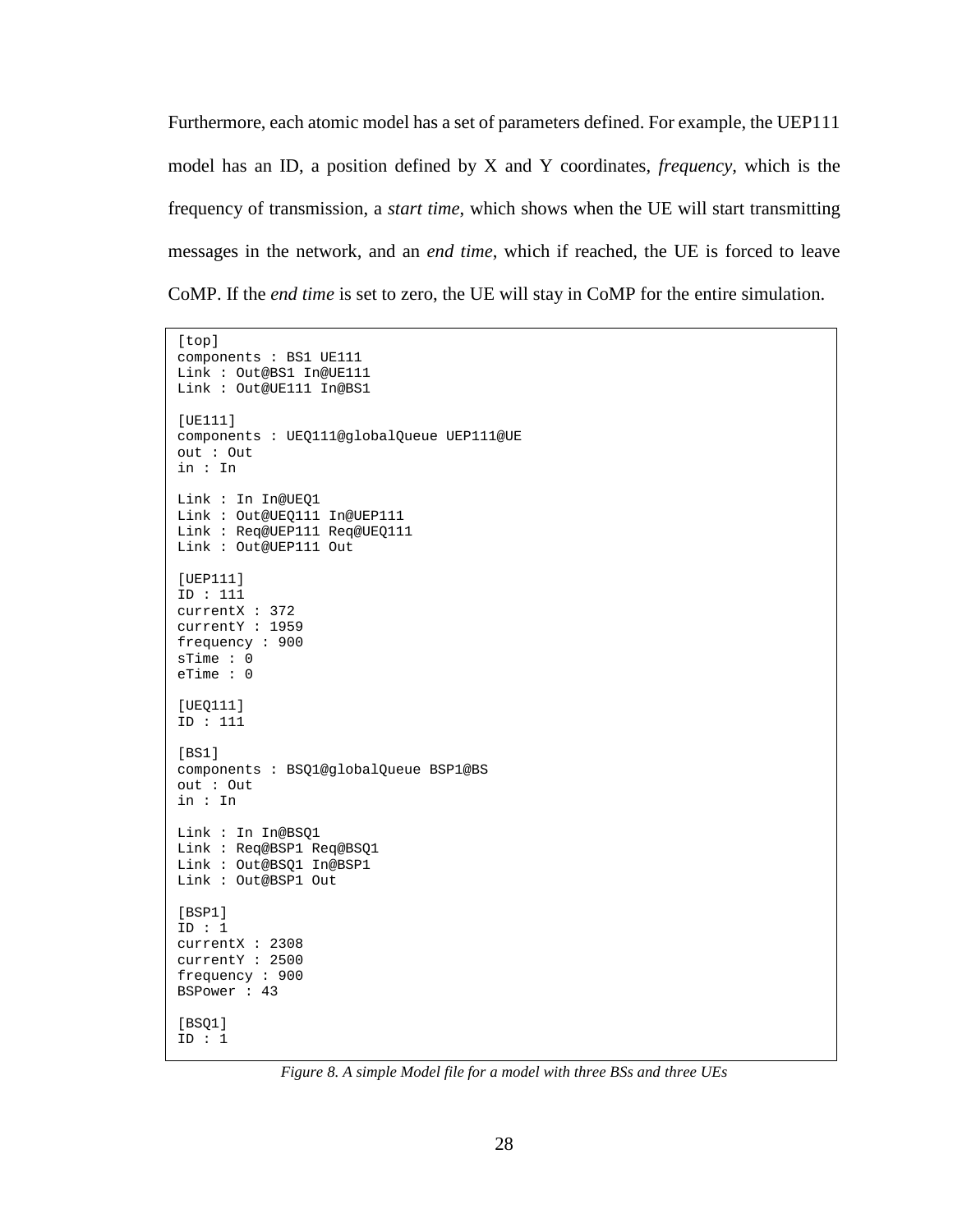DEVS has been used for modeling and simulating wireless networks by different researchers. Using DEVS, Moallemi et al. [52] model a wireless network based on the 3GPP LTE specifications to study CoMP. Their model incorporates the properties of BS antennas, the UEs, and the area in which these two are located. They use their model to simulate the path loss and received power based on distance in both rural and urban settings. Tavanpour et al. [53] use DEVS to model and simulate standard CoMP techniques for LTE-Advanced networks. They set up an area as their top model in which they define different cells. Each cell consists of one BS and may contain multiple UEs. Furthermore, all BSs and UEs contain a queue and a processor. They define four types of messages for use between: (1) UE to UE, (2) UE to BS, (3) BS to UE, and (4) BS to BS. In another paper [38] they use DEVS to model a newly proposed algorithm for uploading large files. They develop a model for the BS, one for the UE, and one for a switch which acts as a connector for the BS and the UE. Al-Habashna et al. [54] use DEVS to model and simulate an algorithm for video download in wireless networks in which the video is segmented into pieces and cached in some members in the cell. They define a cell as the top model and place a BS, a Medium, and multiple UEs in it. Furthermore, they modify the model to present a distributed approach of their algorithm in [55].

The authors in [56] use DEVS to model IP networks in Cyber-Physical Systems (CPS). They aim at simulating CPS which are a mix of communication network models and power models, traffic models, weather models, and etc. They use the Multi-agent Environment for Complex Systems Co-simulation (MECSYCO) to create DEVS wrappers for their models and connect them to one another. Using this technique, they claim that they are able to model CPS including physical and IP models. They split the IP models into two sub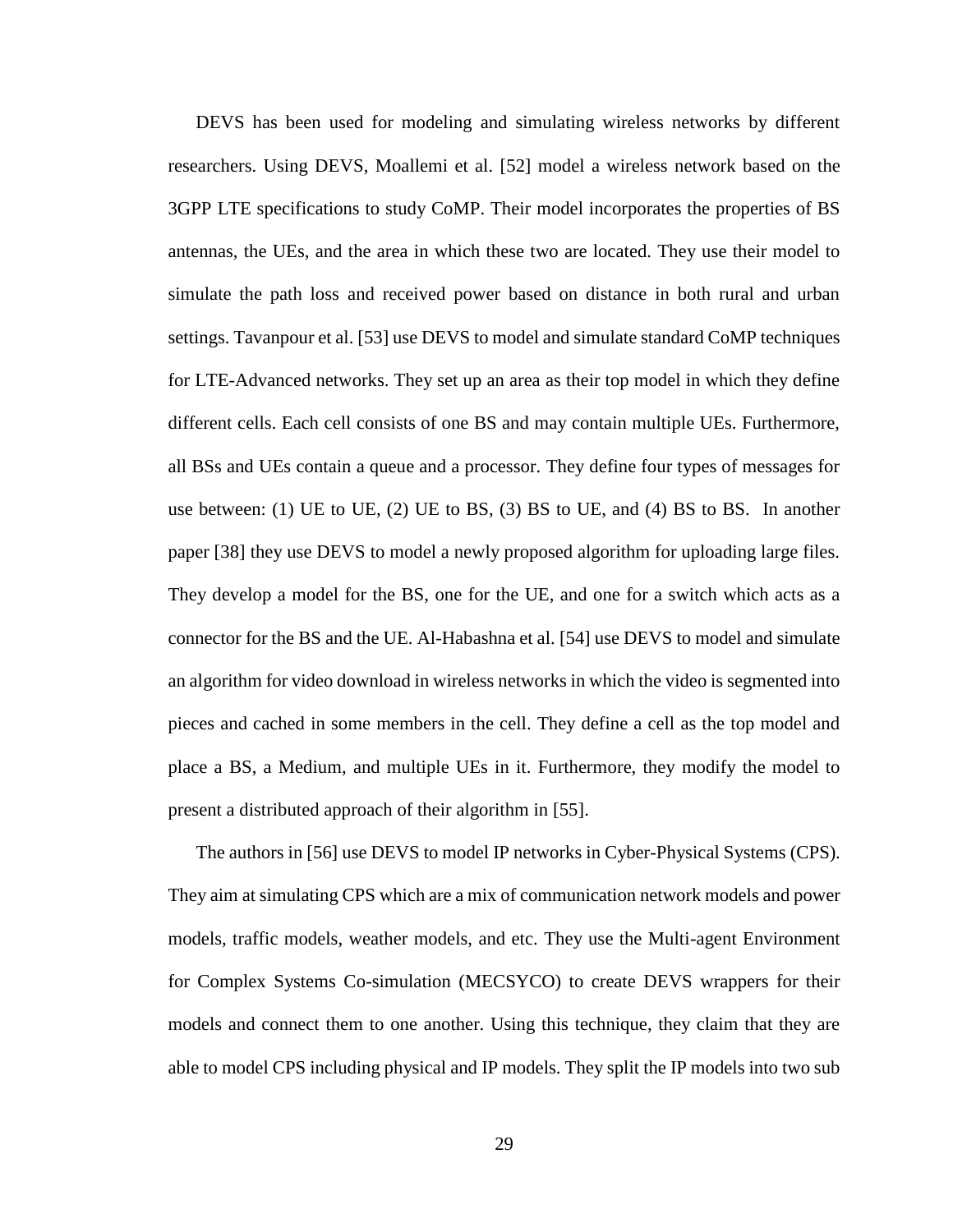categories: spatial and structural. Using this, they are able to connect this separated models to models from other fields of expertise. Antoine-Santoni et al. [57] use DEVS to analyze Wireless Sensor Networks (WSN) performance. They define different types of messages and a number of atomic and coupled models for their purpose. Their aim is to analyze the performance of a WSN using different parameters such as energy consumption and CPU activity. They use a simulator written in pythonDEVS [58] to run their simulations.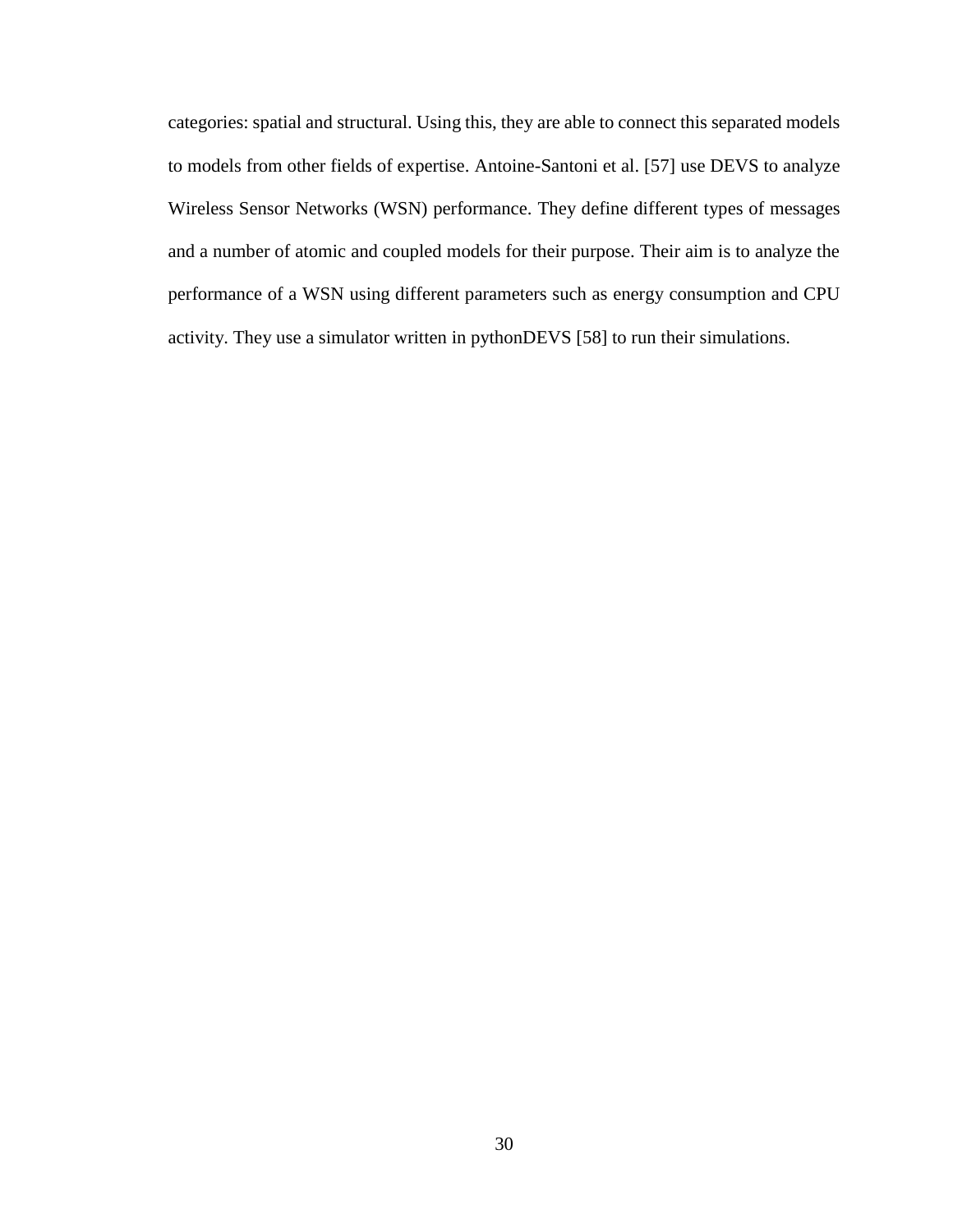## **Chapter 3**

# **Problem Statement**

One of the problems addressed in this thesis is the overhead imposed on the network by the transmission of CSI feedback messages required in CoMP. The transmission of excessive CSI feedback messages in a network may result in the two types of signaling and infrastructure overheads. Signaling overhead is a result of the UE estimating the channel coefficients for all cooperating BSs and feeding it back to the network. This is mandatory for the BSs to be able to perform their scheduling tasks. Infrastructural overhead is a result of the BSs needing to communicate with one another with very low delay. Due to the signaling overhead, the delay of the network increases. To overcome this, additional infrastructure such as extra links between BSs are necessary which results in additional network costs.

Another problem addressed in this thesis is the issue of latency. It has been shown that latency directly affects the throughput of the network. 3GPP categorizes latency into two categories: control plane latency and user plane latency [59]. Control plane latency is the time required for the UE to switch from the idle state to the active state to start receiving data. The user plane latency is the latency experienced by an application when exchanging data with a server. The metric used to characterize this delay is usually the PING delay.

Latency is inversely related to the network throughput and can cause a degradation in the network throughput. Research shows that the network throughput can improve by 20% if the latency is reduced by 5 ms. [Table 1](#page-44-0) shows the relation between delay and throughput loss [60].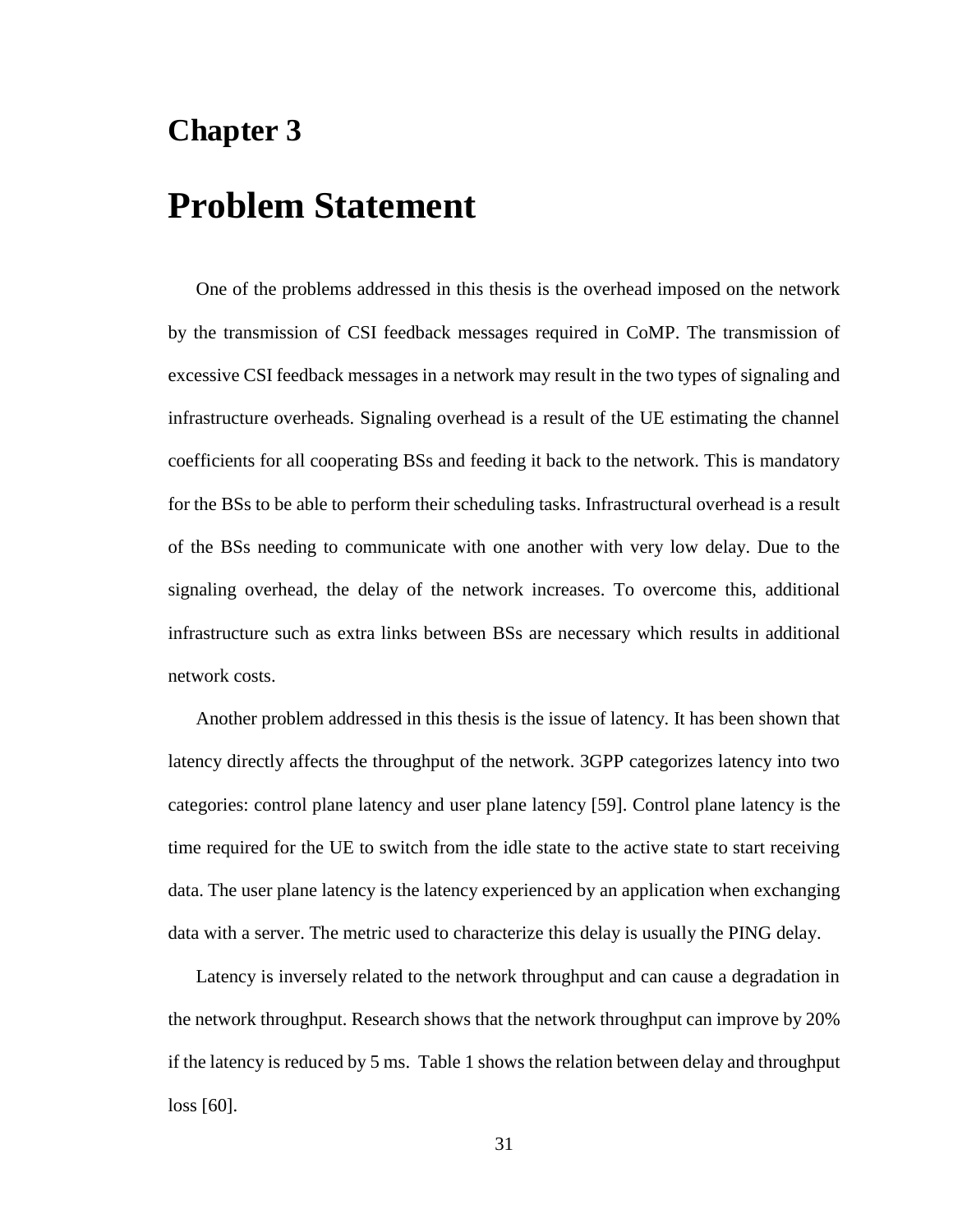*Table 1. Loss of throughput with regards to network delay*

<span id="page-44-0"></span>

| Delay           | $5 \text{ ms}$ | l ms | $200 \mu s$ |
|-----------------|----------------|------|-------------|
| Throughput Loss | 20%            | 5%   | $\%$        |

The purpose of this research is to propose a new architecture for CoMP to improve the cell edge users' experience and to develop a simulator to model and simulate the conventional and proposed CoMP architectures. To do so, we have focused on proposing a new architecture for CoMP which reduces the number of control messages sent through the network, hence, reducing delay. As showed above, this will result in an improved throughput of the network. As reviewed in [Chapter 2,](#page-22-0) there are two standard architecture proposed for CoMP by 3GPP. Furthermore, different researchers have proposed new architectures for the implementation of CoMP. Compared to the other architectures, our architecture not only improves the user experience by increasing throughput, but does so without the need of any additional infrastructure, therefore, eliminating additional infrastructural overhead and minimizing the costs of implementation.

To be able to evaluate the performance of the network after implementing the newly proposed CoMP architectures, a simulator was developed using the DEVS formalism. Using DEVS allows independent testing of each model, enabling the developer to pinpoint and debug possible errors easily. Other advantages of using this formalism have been outlined in [Chapter 2.](#page-22-0) Alongside its advantages, DEVS proposes some challenges. Being a relatively new tool for modeling cellular networks, the community is limited. Furthermore, DEVS does not have pre built protocols to be easily used for communication. Although this may be thought as a challenge, it does on the other hand allow the developer to have more flexibility in development, and allows us to contribute also to the field of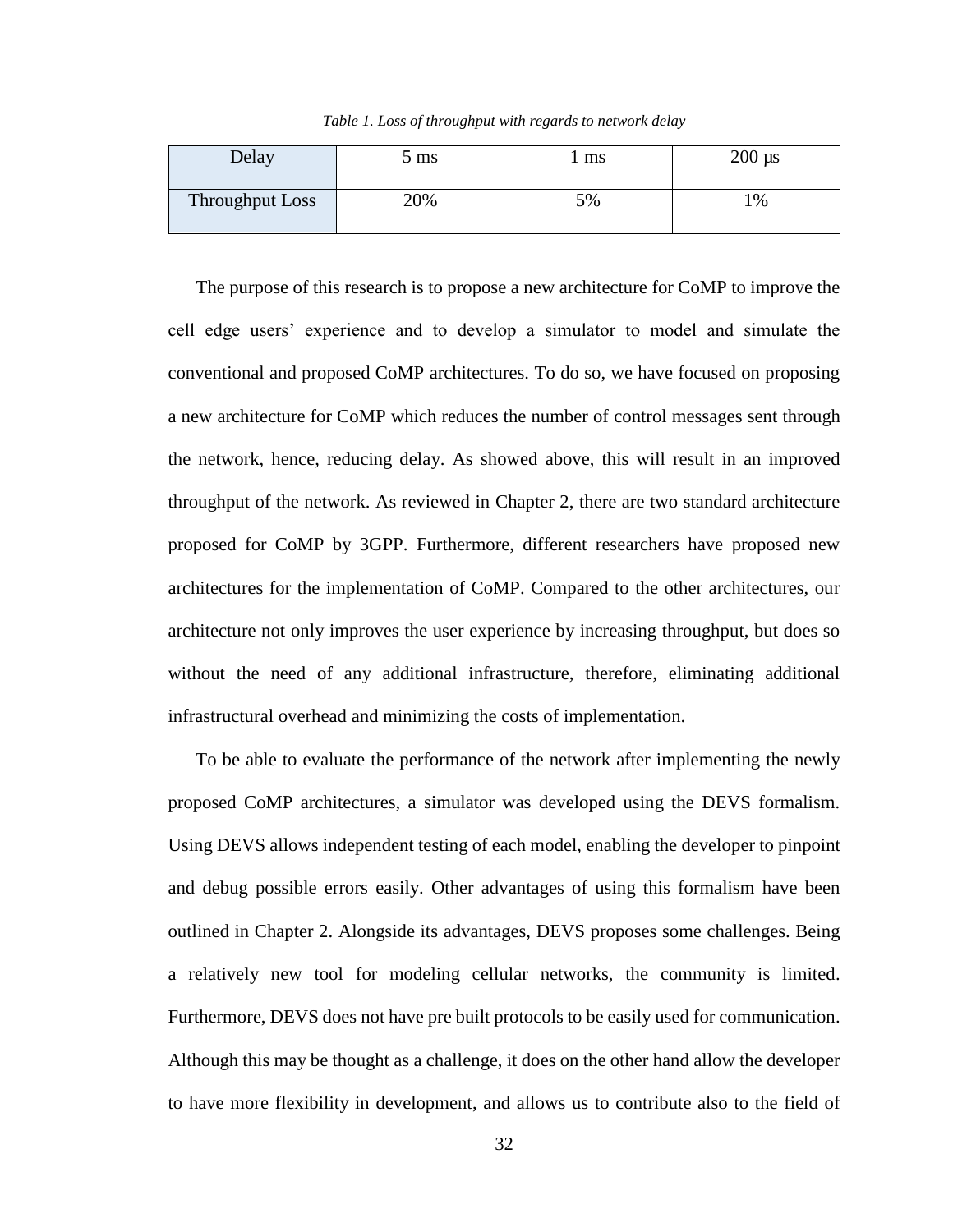modeling and simulation of discrete event systems (in particular using DEVS). Furthermore, having different levels in the architecture allows for a more precise and in depth study. Taking into consideration its advantages and disadvantages, we found that overall, DEVS provides a suitable framework for our intended work.

In the following chapters, we will present the newly proposed architecture for CoMP. We will also talk in detail about the simulator developed for simulating the newly proposed architecture and comparing it to the other two standard CoMP architectures. Finally, we will present some results comparing the performance of the CoMP architectures in different scenarios.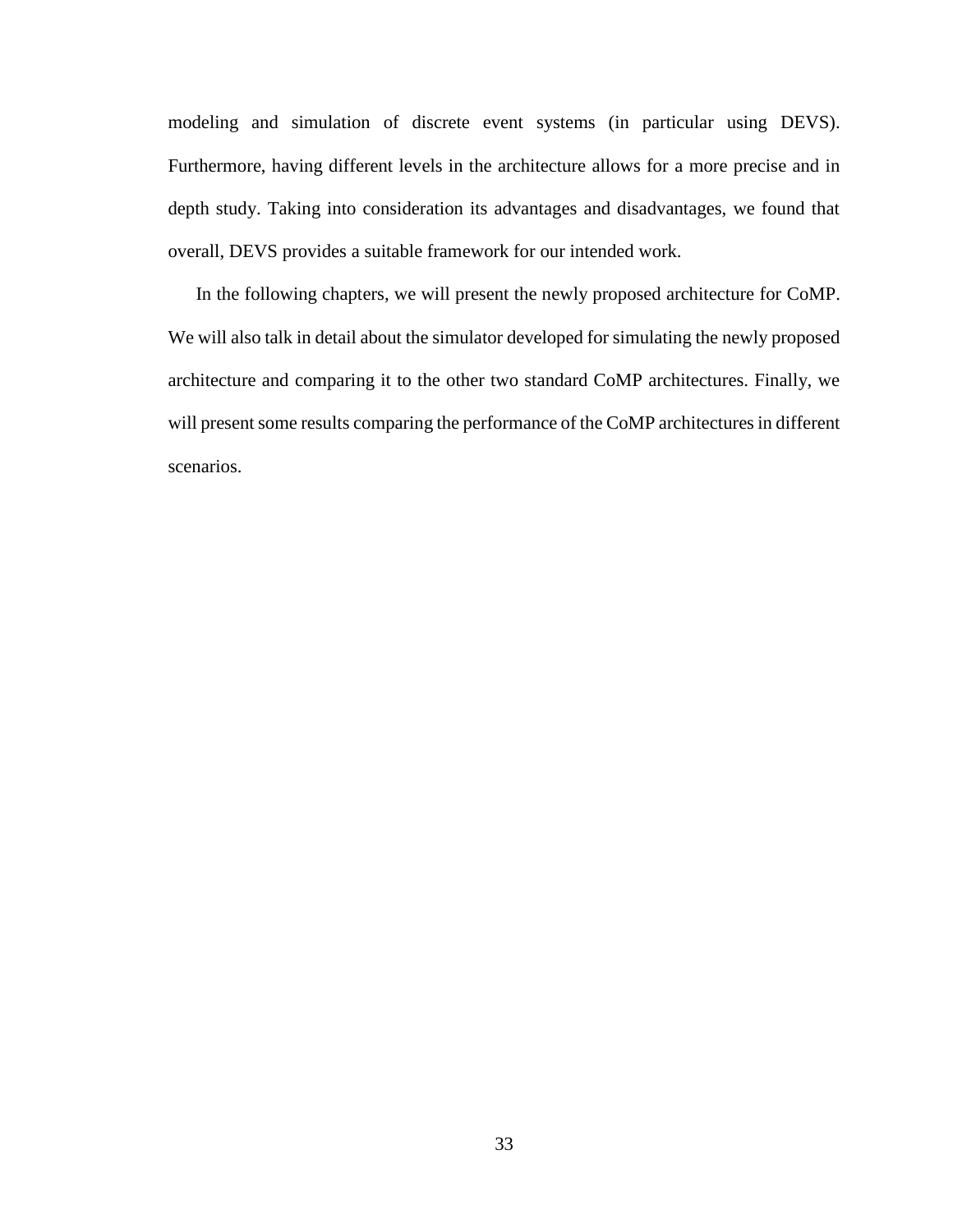## **Chapter 4**

# **An Algorithm for the Implementation of CoMP in LTE-Advanced**

As previously mentioned, CoMP aims at boosting the cell edge throughput and therefore improving the user experience on the cell edge. It does so by grouping BSs into cooperating clusters. This enables the BSs to exchange information and jointly process signals and provide services to the user. Furthermore, it enables the user to receive signals simultaneously from multiple transmission points. Alongside its benefits, CoMP imposes its own challenges on the system. Currently, CoMP enabled systems suffer from feedback and signaling overhead as well as infrastructural overhead. In this chapter, we will discuss the current CoMP architectures in use and then we will propose a new architecture for CoMP that overcomes the challenges faced by the conventional CoMP architectures.

There are two types of architectures available for CoMP: centralized and distributed. In both approaches, the users calculate the CSI and send it to their serving BS. In the centralized approach, once the BS receives the CSI feedback, it sends it to the CU which is responsible for processing the messages and scheduling. Once the message is processed, the CU sends back the results to the BS which is then sent over to the UE. This approach suffers from both signaling and infrastructural overheads as it needs an additional hardware (CU) to be implemented in the network. Moreover, this architecture increases the CSI feedback latency as the message is required to travel two extra hops. On the other hand, in the distributed approach, the BSs exchange the received CSI over a fully meshed network.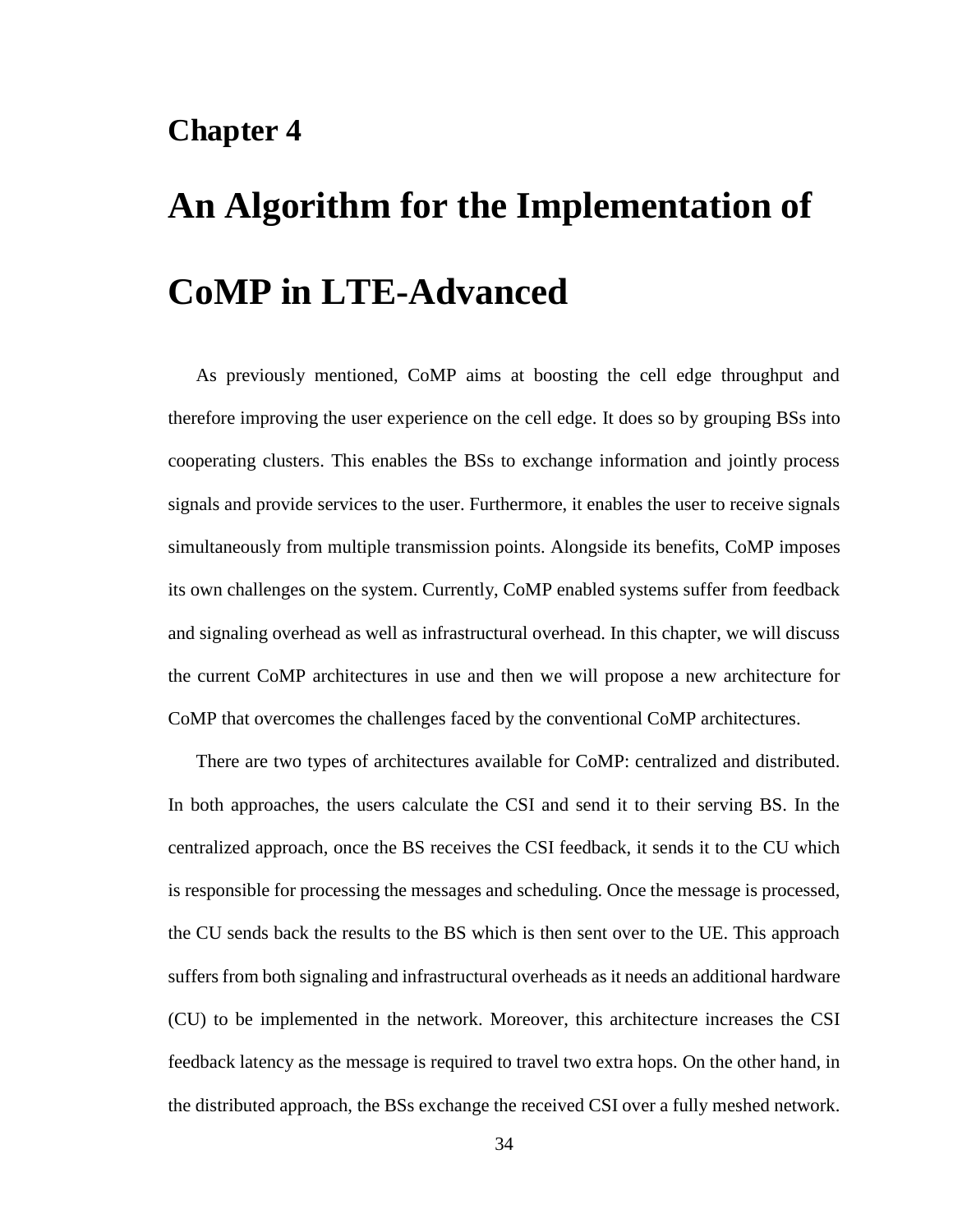Once all the BSs receive the information from all other BSs, they will independently schedule their resources accordingly. This architecture not only increases signaling overhead, but is also more sensitive to error patterns. In order to overcome these issues and enable the user to experience lower delays, we propose the DCEC algorithm to be used for CoMP enabled systems.

The control architecture of CoMP can be defined as the way the participating BSs coordinate to handle interference and scheduling to serve the UEs. In case of DL transmission, the CoMP signaling overheads are related to the inherent need of CSI at the transmit end [61]. This global CSI feedback process could be different based on the CoMP architecture. Two major challenges of the conventional CoMP architectures are the CSI feedback latency and signaling overhead. Latency is inversely related to the throughput of the network, for the coordinated schemes. Furthermore, if the feedback latency of the cooperating network is greater than the CSI feedback periodicity, then the scheduler will receive a backdated CSI. Hence, in the DCEC architecture, our goal is to reduce the CSI feedback overhead and latency to improve the cell throughput.

As mentioned in the previous sections, multiple architectures have been proposed to improve CoMP. Although these algorithms do improve the user experience in one way or another, none of them aim at reducing the number of messages communicated between the BSs and the UEs and some of them require more packets to be transmitted over the network. This can result in a waste of battery power in UEs and unnecessary occupancy of resources. Our algorithm, on the other hand, not only improves the user experience, but does so by reducing the number of CSI feedback messages that are travelling around the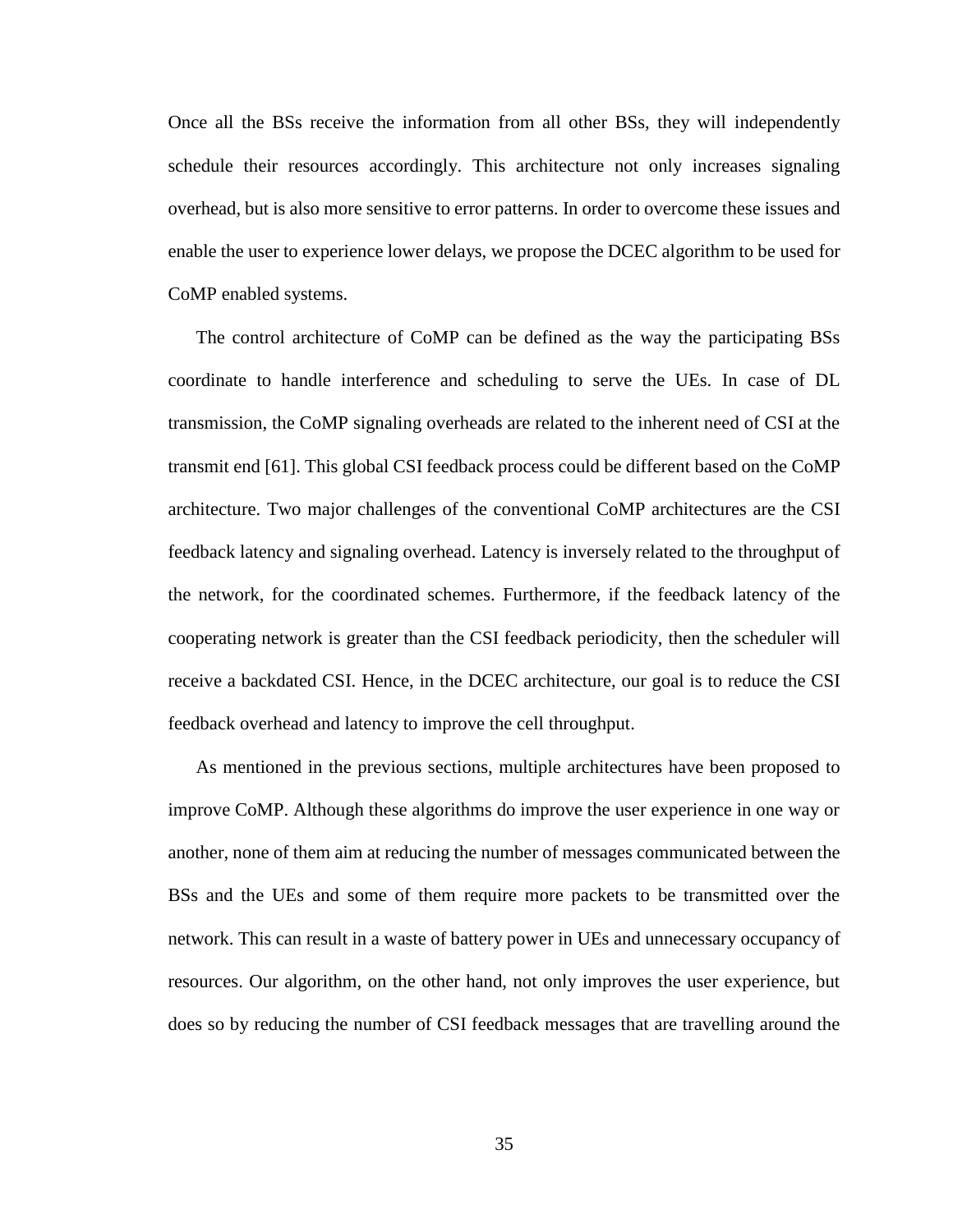network. Aside from improved user experience, this can help in improving the power and resource use efficiencies of the system.

In the DCEC architecture, one of the BSs in the CoMP cluster is dynamically elected to act as a Central Coordination Station (CCS) for the UEs. After a CCS is elected, all the UEs in the CoMP cluster with the same CCS will send the CSI feedback to this CCS only. The CCS will then calculate the global CSI information, determining the cooperation set, and will oversee scheduling. It should be noted that a cooperation set is a set of BSs within the CoMP cluster that can jointly serve the UE [10].

The main goals of this DCEC architecture are:

- 1. to reduce the latency of the network;
- 2. to reduce the feedback overhead of the network;
- 3. to avoid the additional infrastructure cost and;
- 4. to increase the cell throughput.

There will also be no increase in the error pattern in this architecture since all the participating UEs send the CSI directly to the CCS only. Furthermore, no additional hardware is necessary for this solution, so the costs for switching to such architecture will be minimal.

The main mechanisms aiming at reducing latency and overhead include network architecture optimization, shorter Transmission Time Interval (TTI), faster feedback processing, and QoS load differentiations [62]. We propose the use of an elected coordination station for CSI feedback, which addresses both abovementioned challenges (latency and overhead). This control architecture, named DCEC, dynamically uses one of the BSs in the CoMP cluster as a CCS for the UE.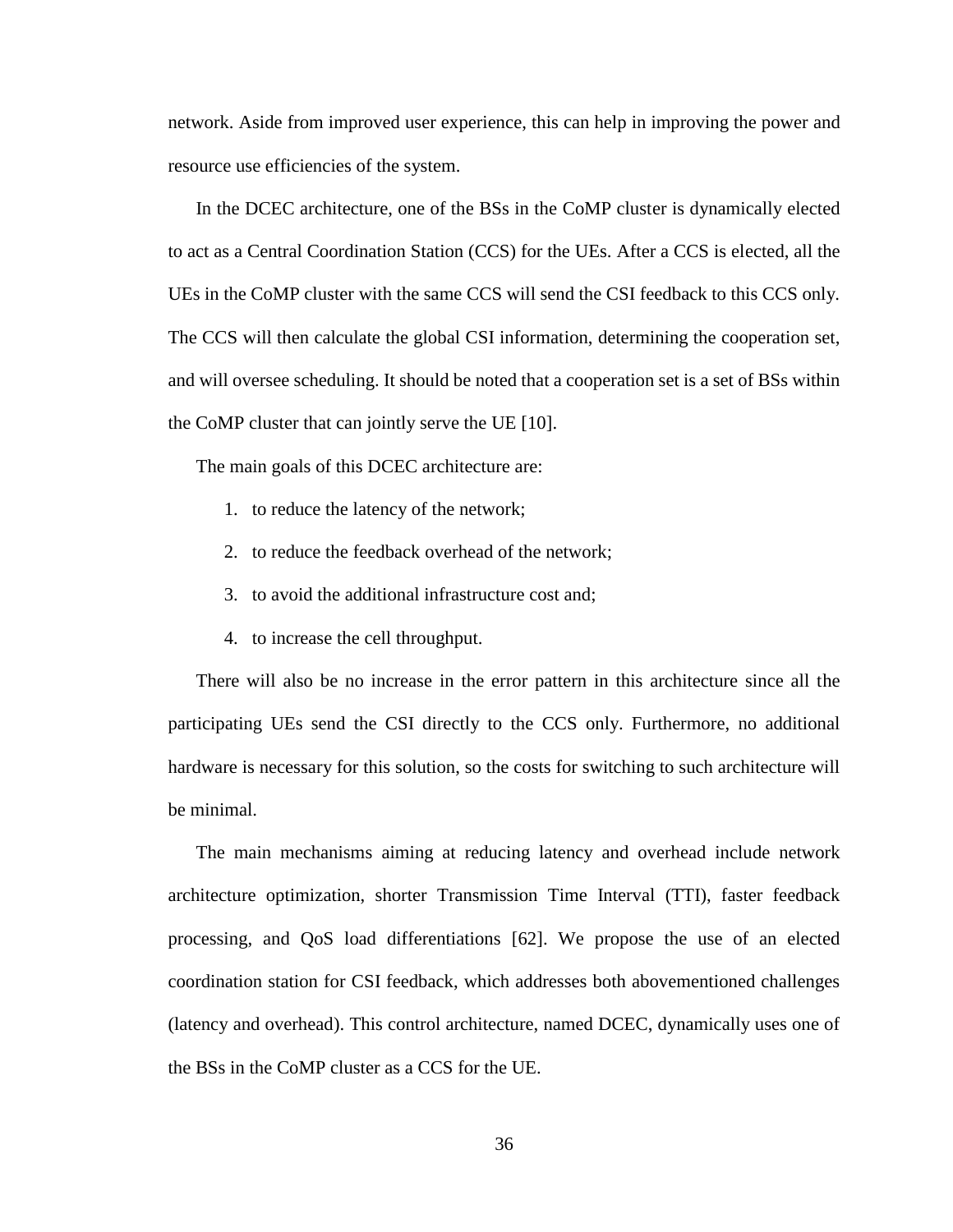The CCS is chosen based on an election algorithm, which will be described in detail later in this section. All the UEs in the CoMP cluster having the same cooperation set send the CSI feedback to the same CCS only. Therefore, this signal does not need to travel over any additional X2 or S1 links, avoiding extra latency of the CSI feedback transmission and reducing the imposed feedback overhead on the network. [Figure 9](#page-49-0) shows a simplified view of the proposed CSI feedback architecture after the CCS has been elected within the CoMP set. Although DCEC requires few more control packets to elect the CCS at the beginning, it outperforms the other two architectures as time advances. Furthermore, in DCEC the CSI feedback does not need to travel over any X2 or S1 links, which results in lower feedback latency.



*Figure 9. A simplified view of the DCEC architecture*

<span id="page-49-0"></span>To elect a CCS dynamically we use the following algorithm [18]: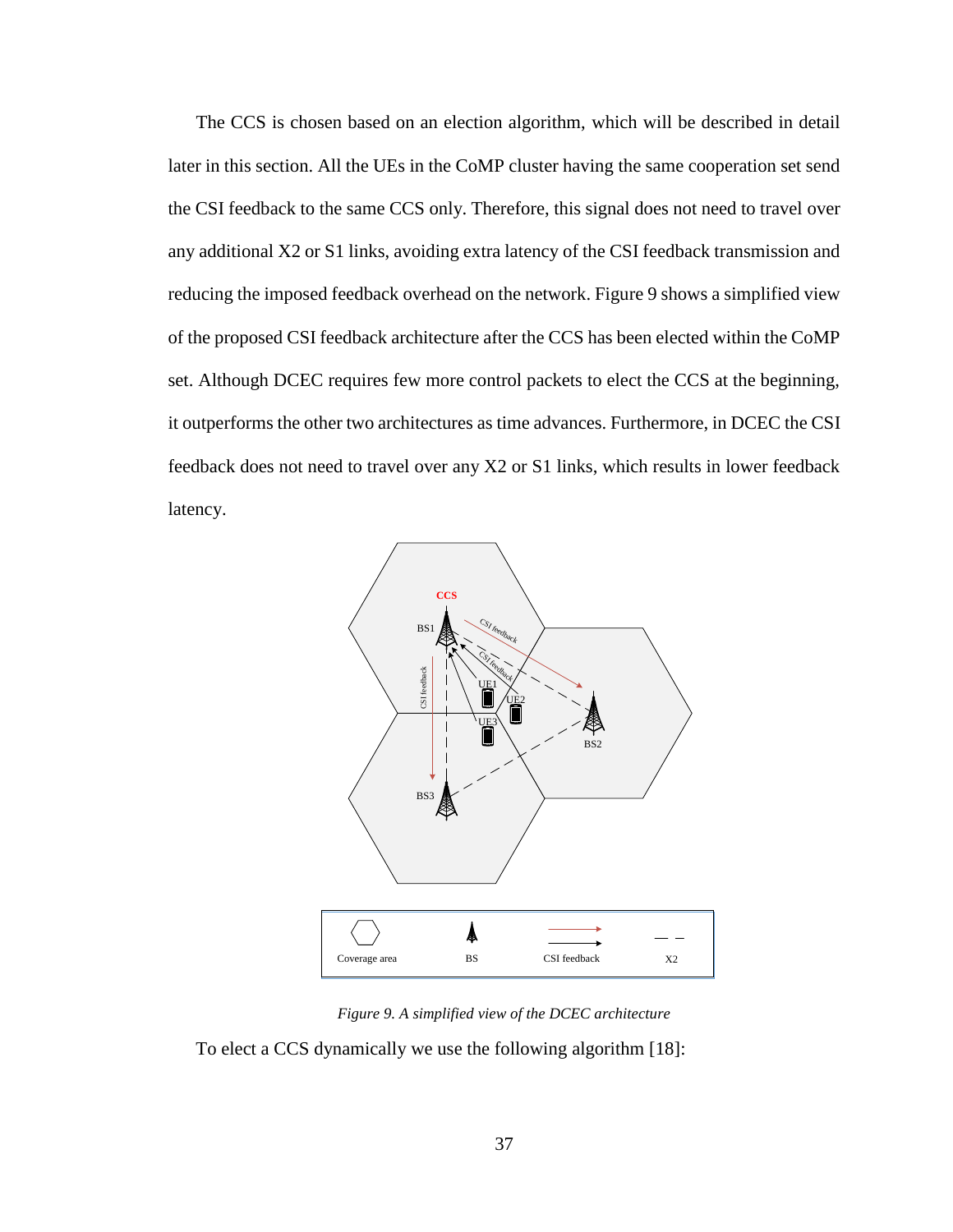- 1. A serving BS receives the CSI Feedback from a UE and calculates the CoMP cooperating set.
- 2. If a CoMP cooperating set contains more than one BSs, the serving BS in the CoMP set declares itself as a CCS
- 3. The declared CCS sends a CCS-Declaration message to other BSs in the set (containing the ID of the sender, the ID of the CCS, and the cell throughput of the CCS)
- 4. After receiving the message, other BSs in the set compare their throughput with the received CCS throughput.
	- i) If the received CCS throughput is higher or equal than the recipient's throughput (or the current), the CCS ID will change to the received ID. The recipient then forwards the new CCS information to the BSs in the cooperation set except the sender.
	- ii) If the received CCS throughput is equal to its own throughput (or the current), and the CCS ID is smaller than its own ID (or the current), the current CCS ID will become the received CCS ID. The recipient then forwards the new CCS information to the BSs in the cooperation set except the sender.
	- iii) If the received CCS throughput and ID are equal to the current CCS throughput and ID, the CCS has been elected. Stop.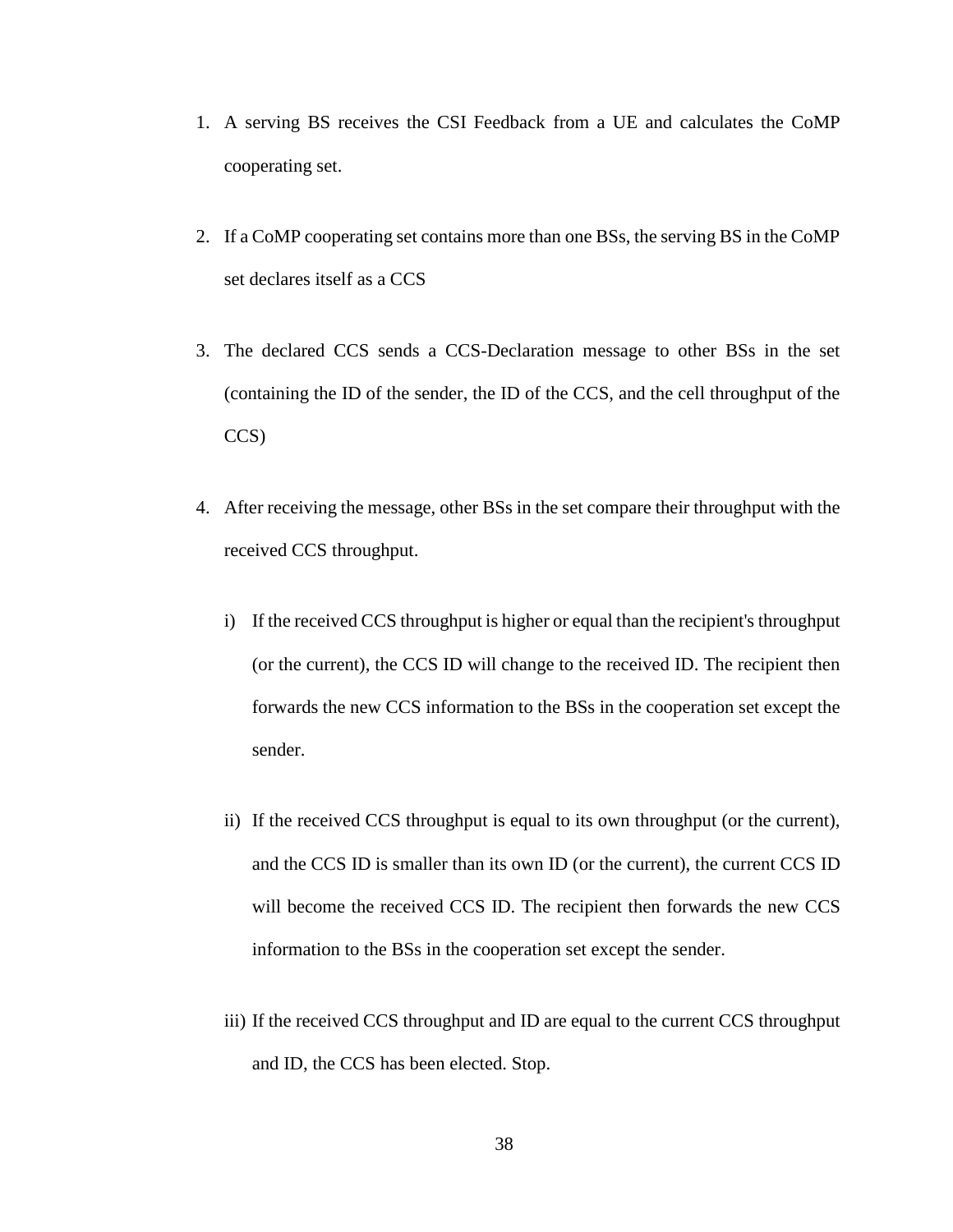- iv) Otherwise, the recipient BS declares itself as the new CCS and sends a CCS Declaration message to the other BSs in the CoMP cooperation set.
- 5. If the cell throughput or cooperating set change, go back to step 2.

[Figure 10](#page-52-0) shows a simplified signaling procedure of the proposed scheme. We assume that BS2 and BS3 both meet the requirements of CoMP for UE1. At the beginning, the UE reports the CSI feedback to its serving BS; for instance, as shown in [Figure 10,](#page-52-0) UE1 reports CSI feedback to BS1. Then, BS1 calculates the cooperation set for UE1. To do so, BS1 checks the channel quality and compares the predefined CoMP threshold (6dB as discussed in [37] and [63]) with the data received. If the cooperation set contains more than one BS, BS1 initiates the algorithm to elect the CCS by sending a CoMP request message to other BSs in the cooperation set (BS2 and BS3) with his own cell throughput. For simplicity of the explanation, we assume that in this case all three BSs are in the cooperation set. After receiving the CoMP request message, BS2 and BS3 check their own resources and compare the received throughput with their own throughput. Based on the availability of resources they send back a request grant/reject message, including the highest throughput. After receiving the responses from other BSs, BS1 decides about who the CCS is, and it advertises it to BS2, BS3, and to UE1 using a CoMP notification and CoMP command message respectively. Finally, the UE replies using the ACK message and switches to the CoMP mode. After the CoMP is established and the CCS is elected, the UE sends the CSI feedback only to the CCS, as shown previously in [Figure 9.](#page-49-0)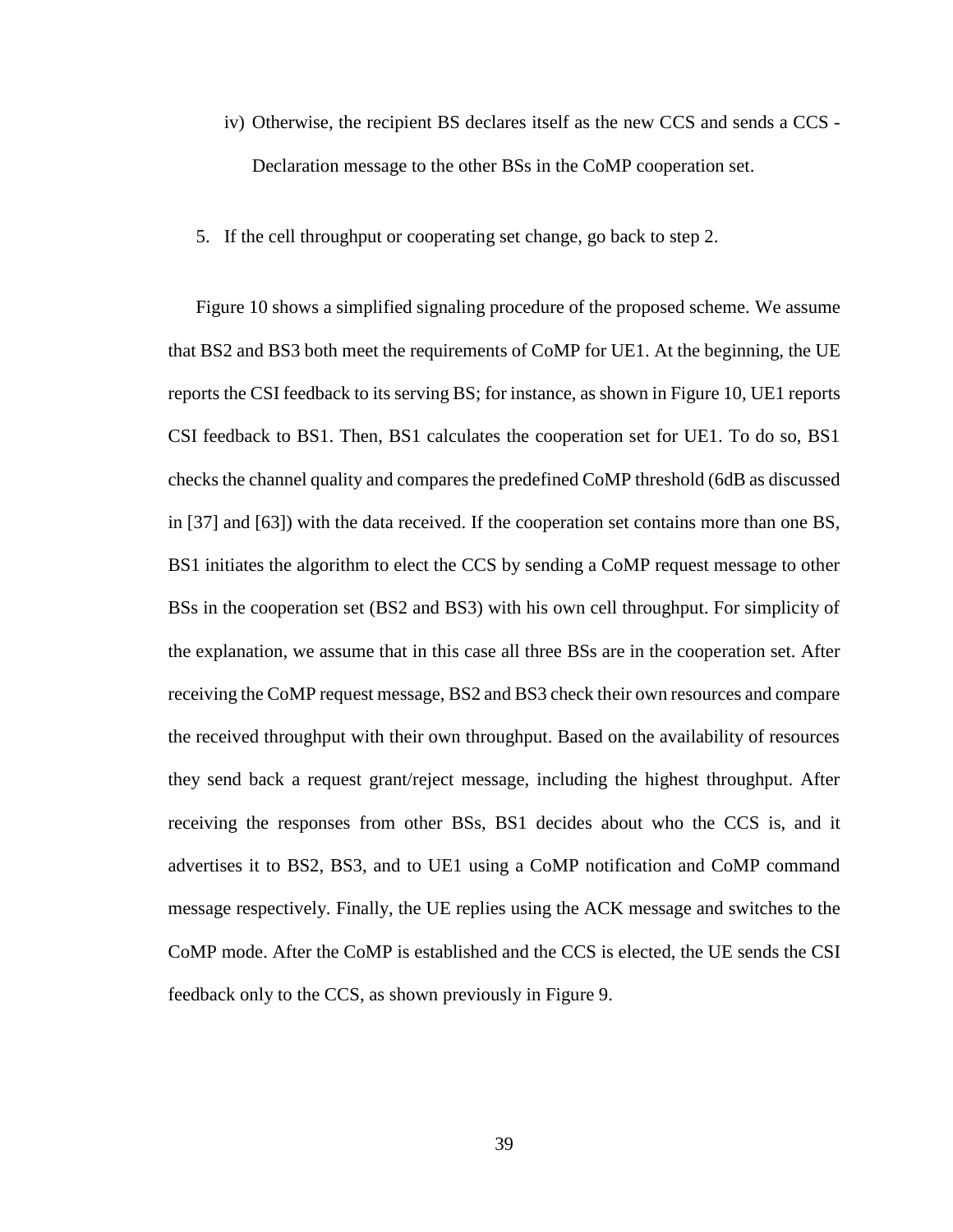

*Figure 10. CCS election and CoMP establishment in DCEC*

<span id="page-52-0"></span>Since the DCEC architecture makes use of the existing hardware in the network, there are no infrastructural costs associated with its implementation. The only downside of using DCEC is that this architecture will require some additional messages going around the network to elect a CCS. This will not significantly affect the overall performance but can degrade the performance of the network for a short period. This period can be thought as the transient phase of this architecture. Furthermore, as mentioned above in the election algorithm, the CCS election will happen every time a change is detected in the throughput of any of the cooperation set cells. This means that, if the throughput of a cell in the set changes rapidly, the DCEC architecture can impose more overhead on the network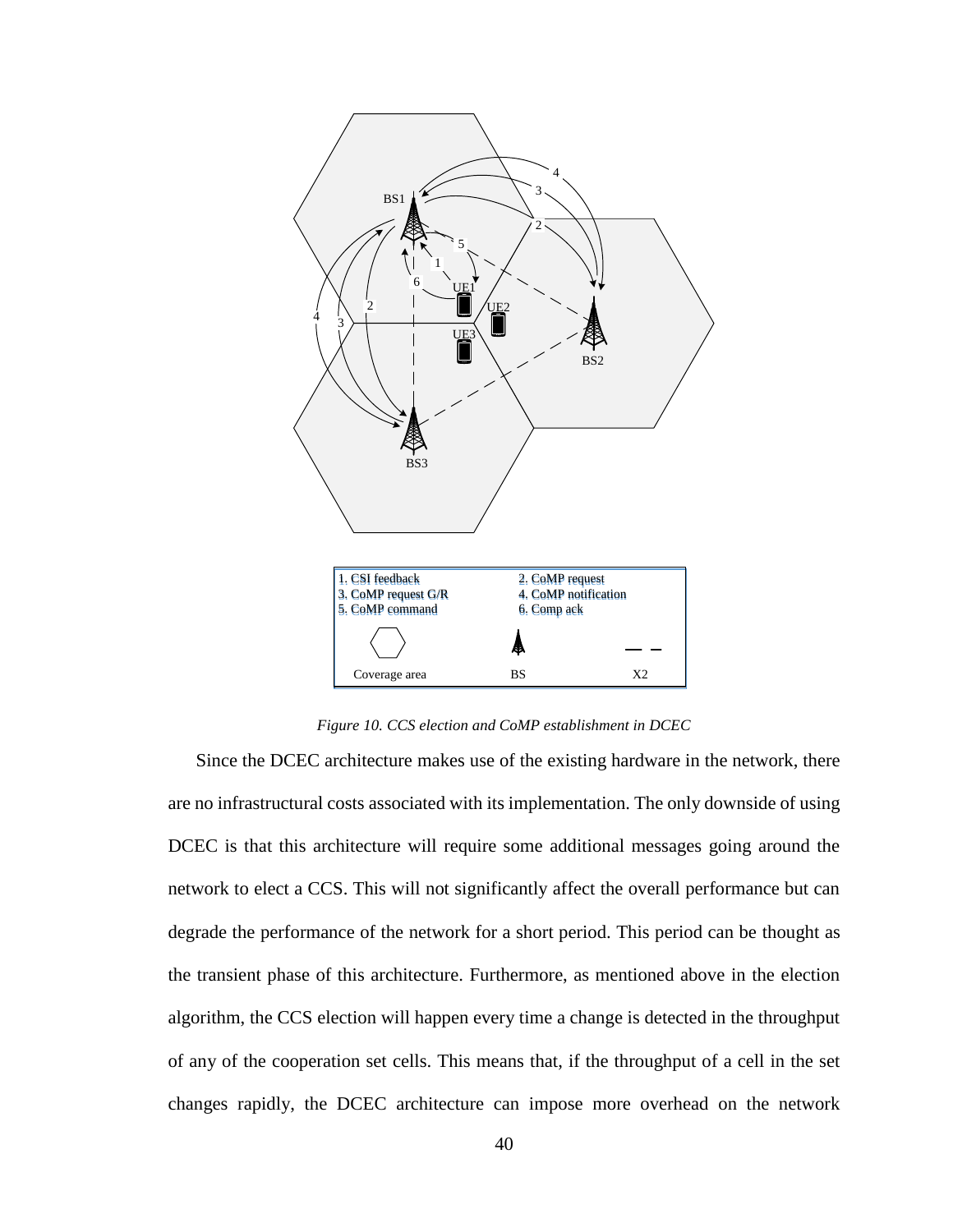compared to the other two architectures. Given enough time to recover, DCEC outperforms the other two architectures. Although this is a shortcoming of this architecture, it is not normally the case since in practice, the CCS change does not occur that frequently. This is because for most UEs the maximum movement speed is 3km/h as suggested by the 3GPP release 11 for CoMP deployment [10].

### **4.1. DCEC Architecture in HetNets**

As mentioned earlier, to densify the network to be able to provide higher data rates to users, service providers use RRHs. The use of these radio heads alongside high power BSs results in HetNets. However, the coexistence of macro and low-power cells brings technical challenges: Inter-cell Interference Coordination (ICIC, defined in 3GPP release 8 as a coordination technology used that forces UEs located at the cell edge but belonging to different cells, to use different frequencies); mobility management (a function which tracks the position of subscribers), and backhaul provisioning (setting up the connectivity of the LTE backhaul service to be consumed by end users). Since our proposed algorithm aims at improving the user experience on the cell edge, and given that more users experience interference and low signal strength in HetNets compared to homogenous networks, we decided to extend the DCEC algorithm to HetNets. To do so, minor changes were made in the algorithm to modify it to work with HetNets. Before introducing the new algorithm, we will talk about how HetNets work in terms of CSI feedback transmission and scheduling of resources.

RRHs can be thought as low power BSs with a small difference. They do not have the Baseband Unit (BBU), hence they cannot oversee scheduling resources. To be able to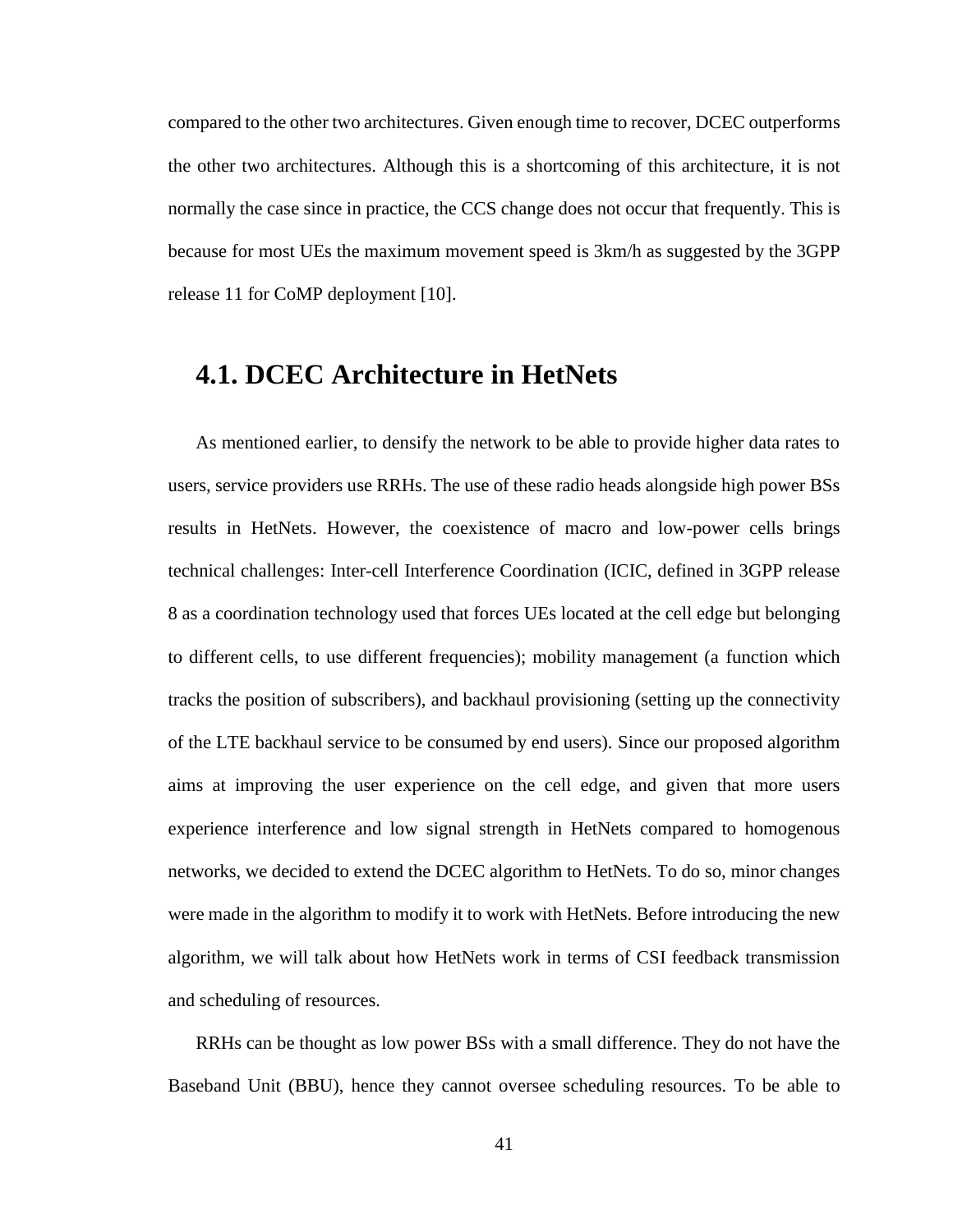schedule the resources in a small cell, RRHs send the information to a BS which they are connected to via optical fiber links. The recipient BS then processes the message and preforms the scheduling. Once the scheduling of resources is done, the BS will send back the results to the RRH which will then be sent to the UE. The signaling procedure for DCEC with the presence of RRH slightly differs from the procedure for DCEC in homogenous networks. In this case, UE1 reports the CSI feedback to its serving RRH (RRH11). RRH11 then forwards the CSI to BS1. After receiving the information from the RRH, BS1 calculates the cooperating set for UE1. To calculate the cooperating set, BS1 checks the channel quality and compares the predefined CoMP threshold (6dB as discussed in [37] and [63]) to the received data. If the cooperating set contains more than one BS, the serving BS (BS1) initiates the election algorithm to elect the CCS by sending a CoMP request message to the other BSs in the cooperating set such as BS2 or/and BS3 with his own cell throughput. After receiving the CoMP request, BS2 or/and BS3 will check their own resources and compare the received throughput with their own. Based on the availability of resources they will send back a request grant/reject message, including the highest throughput. After receiving the responses from the other BSs, the serving BS (BS1) will decide about the CCS and it will advertise it to the other BSs (BS2 and BS3) and the UEl by a CoMP notification message. Finally, the UE will reply using the ACK message and will switch to the CoMP mode. After the establishment of the CoMP and when the CCS has been elected, the UE sends the CSI feedback only to the CCS, as shown in [Figure](#page-55-0)  [11.](#page-55-0)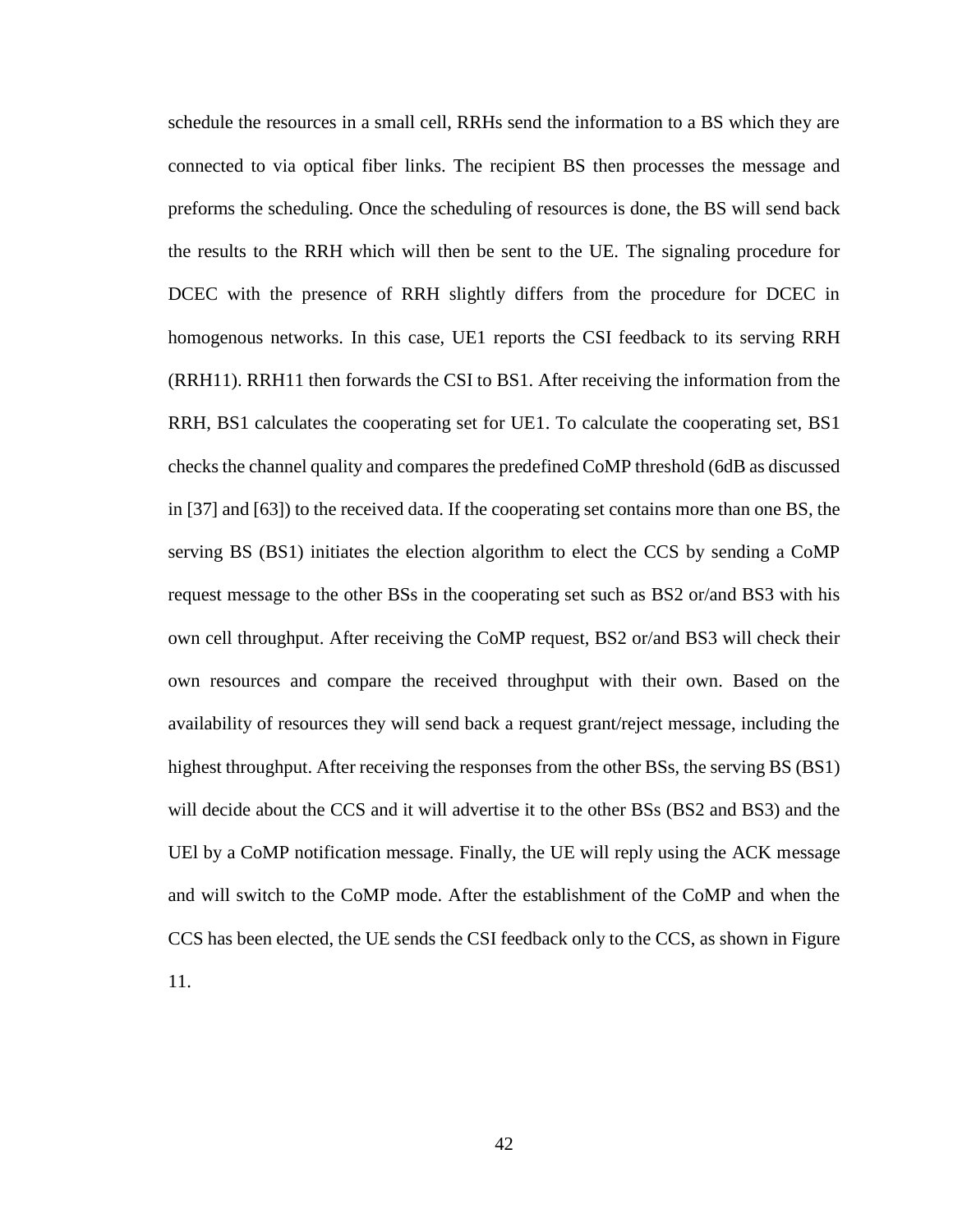

<span id="page-55-0"></span>*Figure 11. Simplified view of the CSI feedback process for the DCEC-HetNet architecture after CoMP has been established and CCS has been elected*

In the next chapter, we will talk about the simulator developed and used for simulating the proposed architectures in detail, and we will discuss the different simulation scenarios used to study our proposed algorithms. Finally, we will present and discuss in detail the results obtained from the simulations.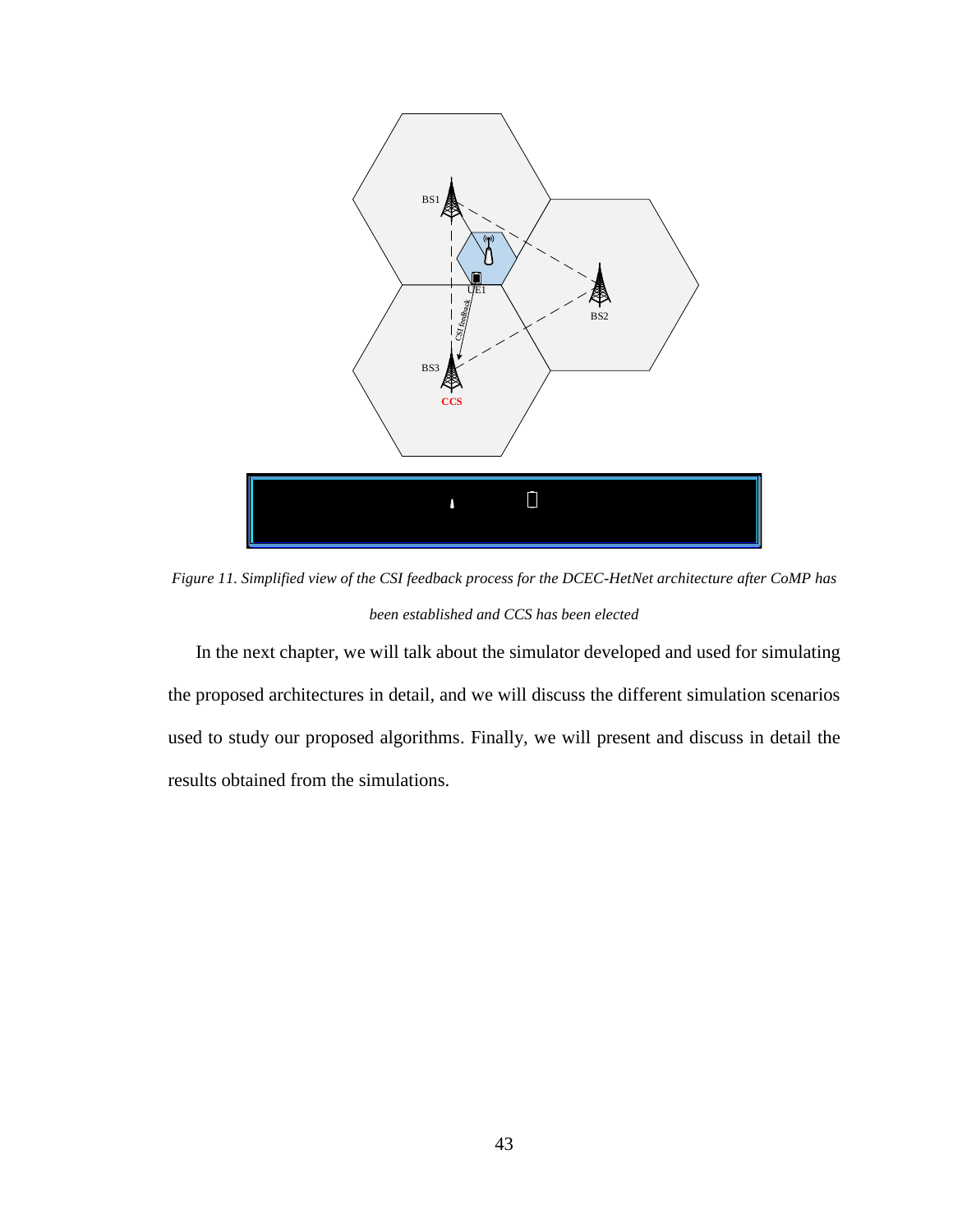## **Chapter 5**

# **Simulation Software and Models**

In the previous chapters, we reviewed different standard architectures for CoMP and proposed a new architecture called DCEC that overcomes the shortcomings of standard architectures. To be able to investigate the effect of the newly proposed architecture on the network further, we developed a number of models to simulate the algorithm. The models have been developed based on DEVS and take advantage of some of the properties of this specification. As mentioned in the previous chapters, DEVS is a system specification that uses a continuous time base and can thus achieve high timing precision. Other properties of DEVS that makes it useful for our purpose were discussed in detail in [section 2.4.](#page-36-0)

A library of DEVS models was developed using the CD++ tool to allow for the testing of the CoMP architectures. This library uses complex messages to optimize the communication between entities while minimizing simulation run time. Four unique models were developed to allow the user to model and simulate different real world scenarios.

Multiple scenarios were considered to test the proposed algorithm. In this chapter, we will first talk about the software structure and the models developed to allow for mimicking the real-world scenarios as accurately as possible. Then we will discuss the scenarios used to test the proposed DCEC architecture. Finally, we will analyze the results and conclude the chapter.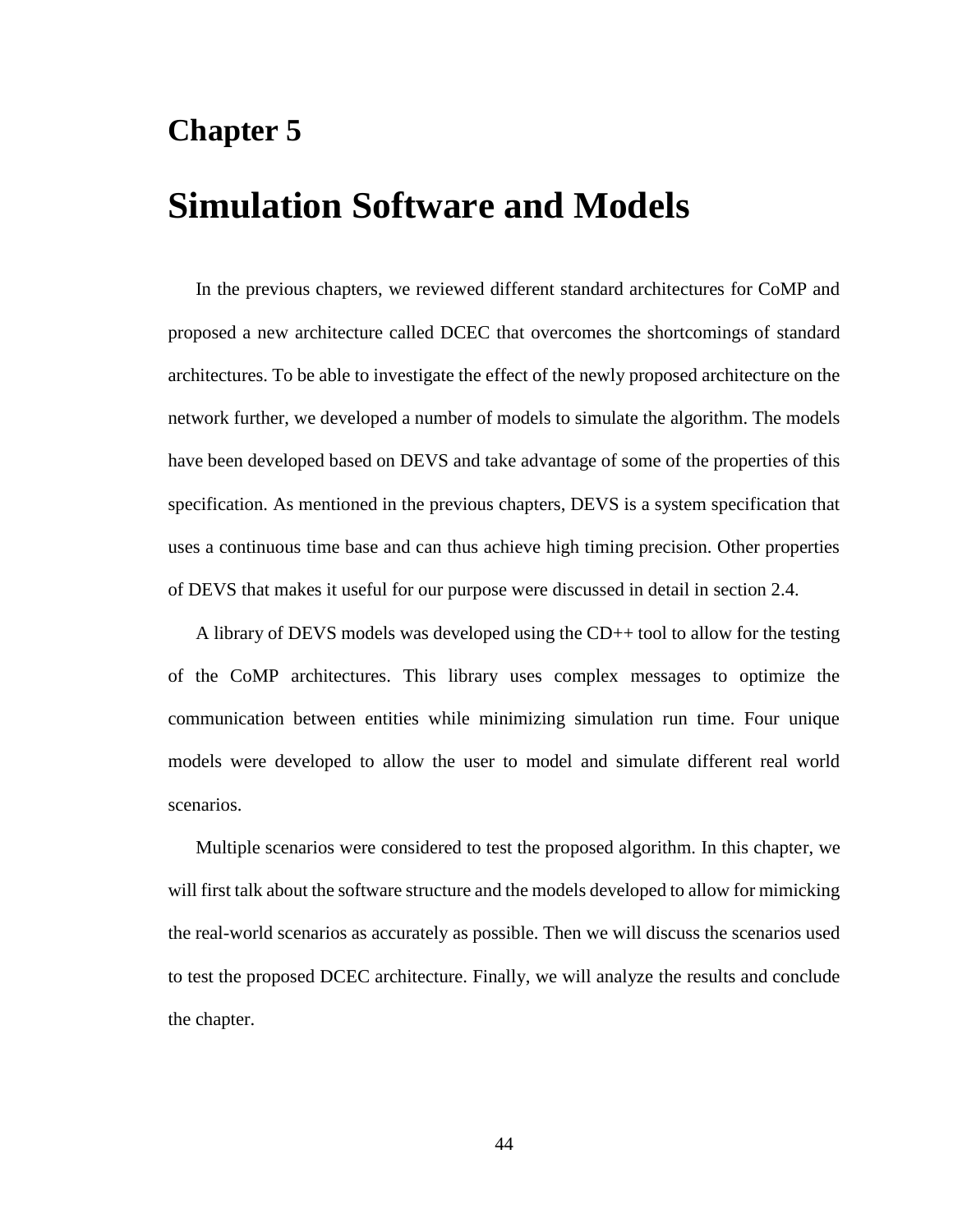

<span id="page-57-0"></span>*Figure 12. Simplified class diagram of the models*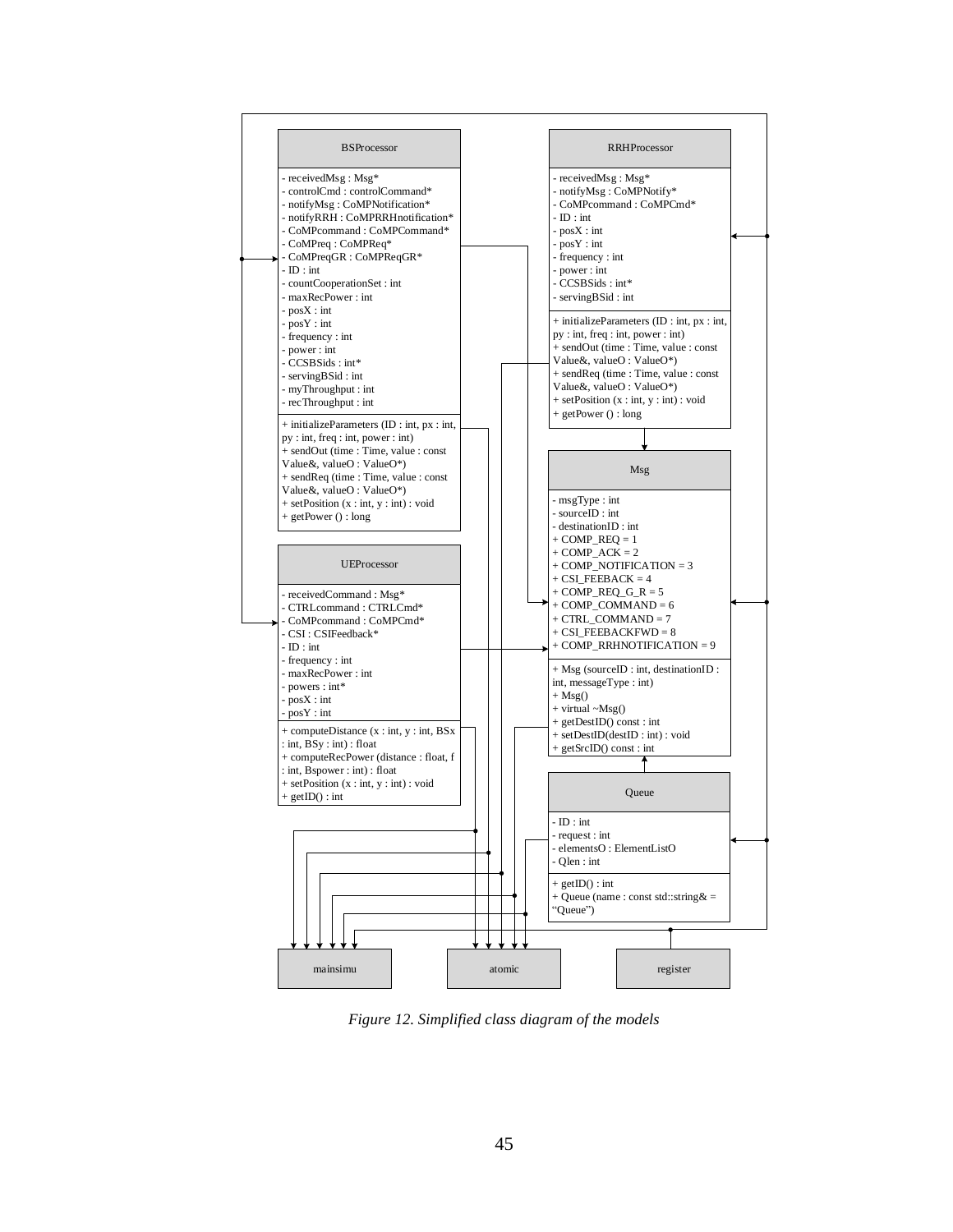#### **5.1. Software Architecture**

Several models were developed to test the DCEC CoMP architecture and compare it to the other two conventional CoMP architectures. [Figure 12](#page-57-0) depicts a simplified UML class diagram of the software architecture describing models developed for this proposed architecture. In this figure, the BS class represents the *BSProcessor*, the RRH class represents the *RRHProcessor*, and the UE class represents the *UEProcessor*.

As seen in [Figure 12,](#page-57-0) the models used for implementing the CoMP algorithms are: *Queue*, *Msg*, *UEProcessor*, *BSProcessor*, and *RRHProcessor*. Here we will talk about each model in detail (Note: the *Queue* model will not be discussed as it is a simple implementation of a buffer with a First In First Out (FIFO) strategy).

#### **5.1.1. UEProcessor**

This model is responsible for the behavior of the UE. To distinguish between the instances of this model, all of them are assigned unique IDs. Furthermore, the instances contain a set of XY coordinates which represent the position of the UE, a frequency, and a transmit power. The model is responsible for mimicking the behavior of a user in the real world. It processes incoming messages and generates outputs based on them.

[Figure 13](#page-59-0) shows a DEVS graph representing the basic global states of the *UEProcessor*  model. Question marks ("?") stand for input messages and exclamation marks ("!") represent output messages. The states for this model are: *Idle, ReceivePack,* and *SendPack*.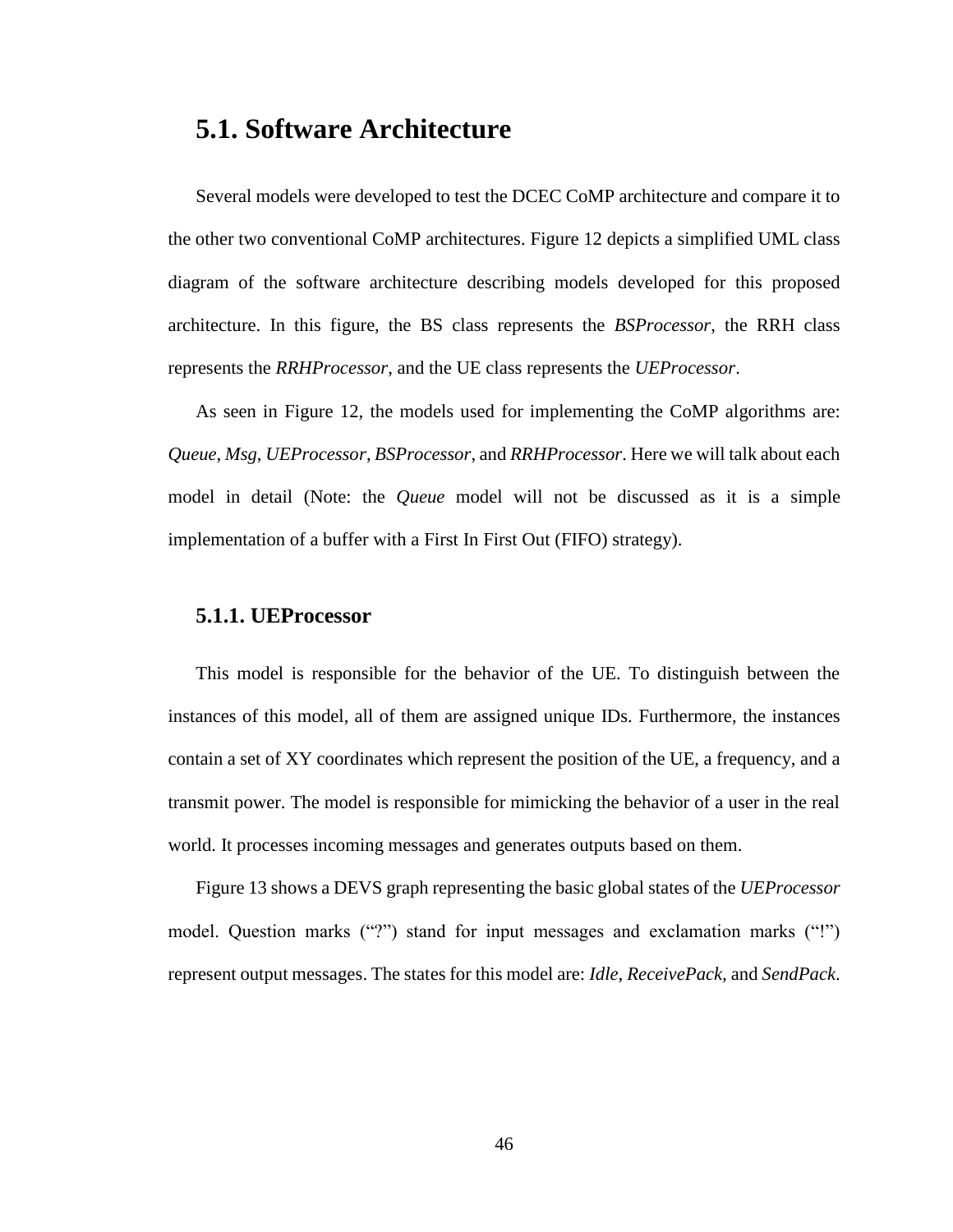

*Figure 13. UEProcessor DEVS graph*

<span id="page-59-0"></span>The UE receives different message types form the BS and RRH based on its physical position in the network. This model is responsible for processing the received messages, extracting useful information, and producing an output based on the conditions. The UE can send a *CSI Feedback* message to a BS or RRH. The CSI feedback, as talked about in the previous chapters, includes some information which is used by the BS for scheduling purposes. The details embedded in this message will be talked about later in this chapter.

Puncess is forms in the control of the control of the control of the control of the control of the control of the control of the control of the control of the 47 The UE can also receive two types of messages: *Control Command* and *CoMP Command*. The *Control Command* message is sent initially to the UE by all BSs and RRHs in the network. This message includes some fields (discussed later in this chapter) which allows the UE to calculate its distance from each transmission point using the *ComputeDistance* method defined in the UE. Using the distance, the UE then calculates its received power from each and every BS and RRH. This is done by using the *ComputeRevPower* method. The results of the calculations are stored in a vector and are sent to its serving BS by embedding it in the CSI feedback.

The *CoMP Command* message indicates what the UE must do in terms of joining or leaving CoMP. Once the UE receives this message, it will extract the information which includes the ID of the newly elected CCS. The UE will then update its records and send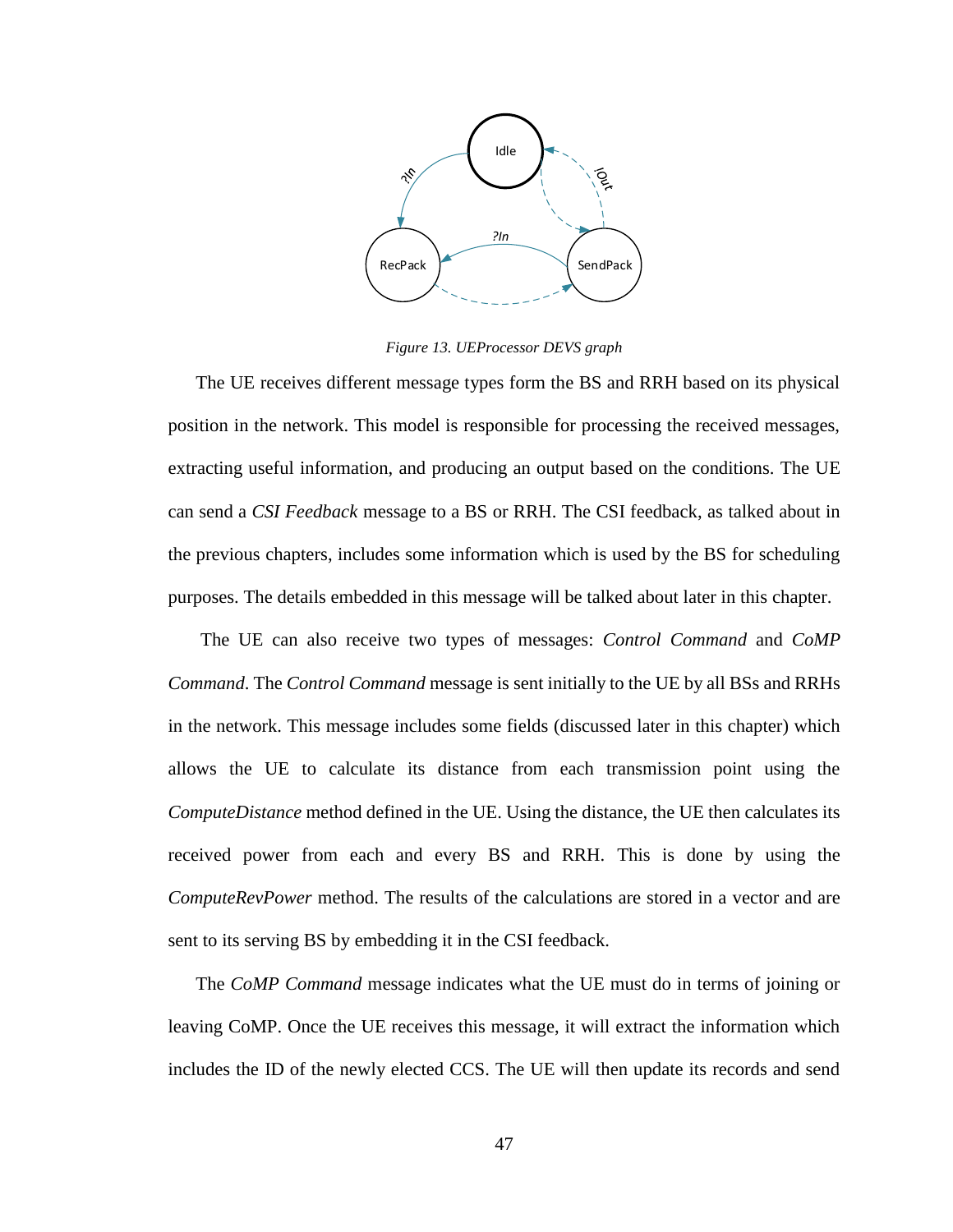the CSI feedback to the CCS only. The UE will keep sending the CSI feedback to the CCS until a new *CoMP Command* message is received. Depending on the command, the UE may either start sending the CSI feedback to a newly elected CCS or start sending the CSI feedback to its original serving station if CoMP no longer exists. In other words, this message is received by the UE if (a) a new CoMP session has been established or (b) the CoMP session has ended.

It should be noted that the UE has only 1 input and 1 output port which are air links. The UE is not connected to any other device using any physical links. [Figure](#page-60-0) 14 shows a code snippet of some parts of the *UEProcessor* in which the UE extracts information from the *Control Command* message and computes the distance and the received power and lastly it indicates its serving BS based on the received powers.

```
if (msg.port()==In) {
      state = SendPack;
      if (msg.valueO()->getMsgT() == controlCommand) {
             ... //extract useful information from the message
             for (int i=0; i < members.length(); i++)//compute distance to the BS/RRH
                    dis = computeDistance(posx, posy, posBSx[i], posBSy[i]);
                    //received power from the BS/RRH
                    power = computeRecPower(dis, f, BSPower[i]);
                    //save received powers and their IDs in vectors
                    receivedPows.insert(receivedPows.begin()+i, power);
                    IDs.insert(CSIVectorIDs.begin()+i, i); 
                    If (power > maximumRecPower){ //new maximum
                                 maximumRecPower = power;
                                 maxPowID = i;
                    } else if (power == maximumRecPower)
                                  //power is equal to the maximum
                                 maxPowID = std::min(i,maxPowID);
                     }
             }
             else if (msg.valueO()->getMsgT() == COMPCommand){
                    ... 
                    // extract useful information to use later
             }
      }
}
```
<span id="page-60-0"></span>*Figure 14. Code snippet of part of the UEProcessor*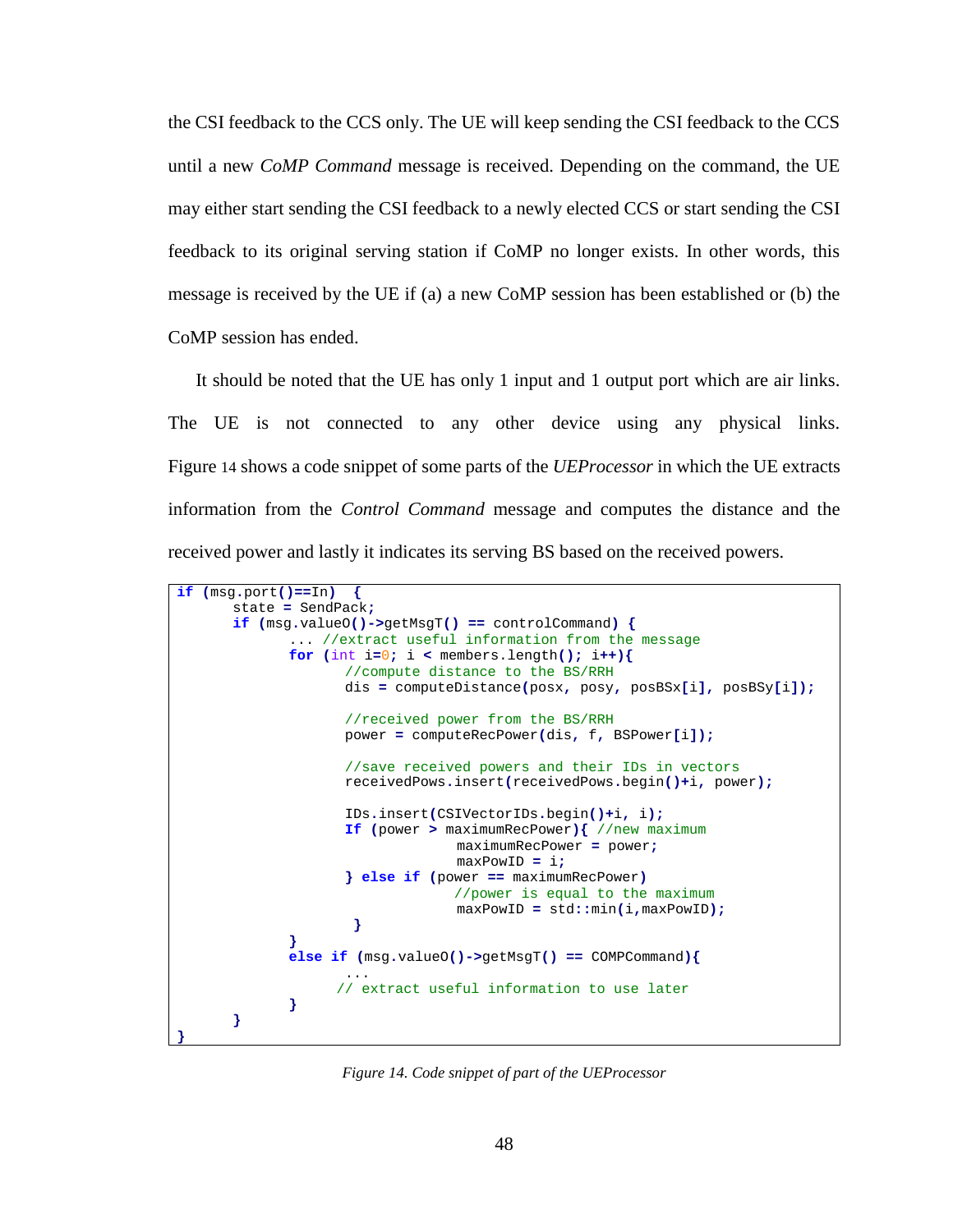As it can be seen in the above code snippet, a tie breaking mechanism has been incorporated in case the received powers from multiple transmission points are equal. For this, the UE simply selects the BS/RRH with the lowest ID.

#### **5.1.2. BSProcessor**

This model is responsible for the behavior of the BS. Just like the *UEProcessor*, all instances of this model also have unique IDs and XY coordinates. Furthermore, the instances contain a transmit power which represents the power of the BS and a throughput which represents the cell throughput. The model is responsible for mimicking the behavior of a BS in the real world. It processes incoming messages and generates outputs based on them. The *BSProcessor* behavior follows the following algorithm:

- 1. If there are no messages being processed, request a new message from the queue through the *Req* port.
- 2. If a new message is received, process the message, extract the required information, perform corresponding actions, and generate an output.
- 3. Send an acknowledgement message through the *Req* port to delete the message from the queue.

[Figure 15](#page-62-0) shows the DEVS graph representing the basic state changes of *BSProcessor*. The representation follows the same format as explained in the previous section. The states for this model are: *Idle, ReceivePack,* and *SendPack*.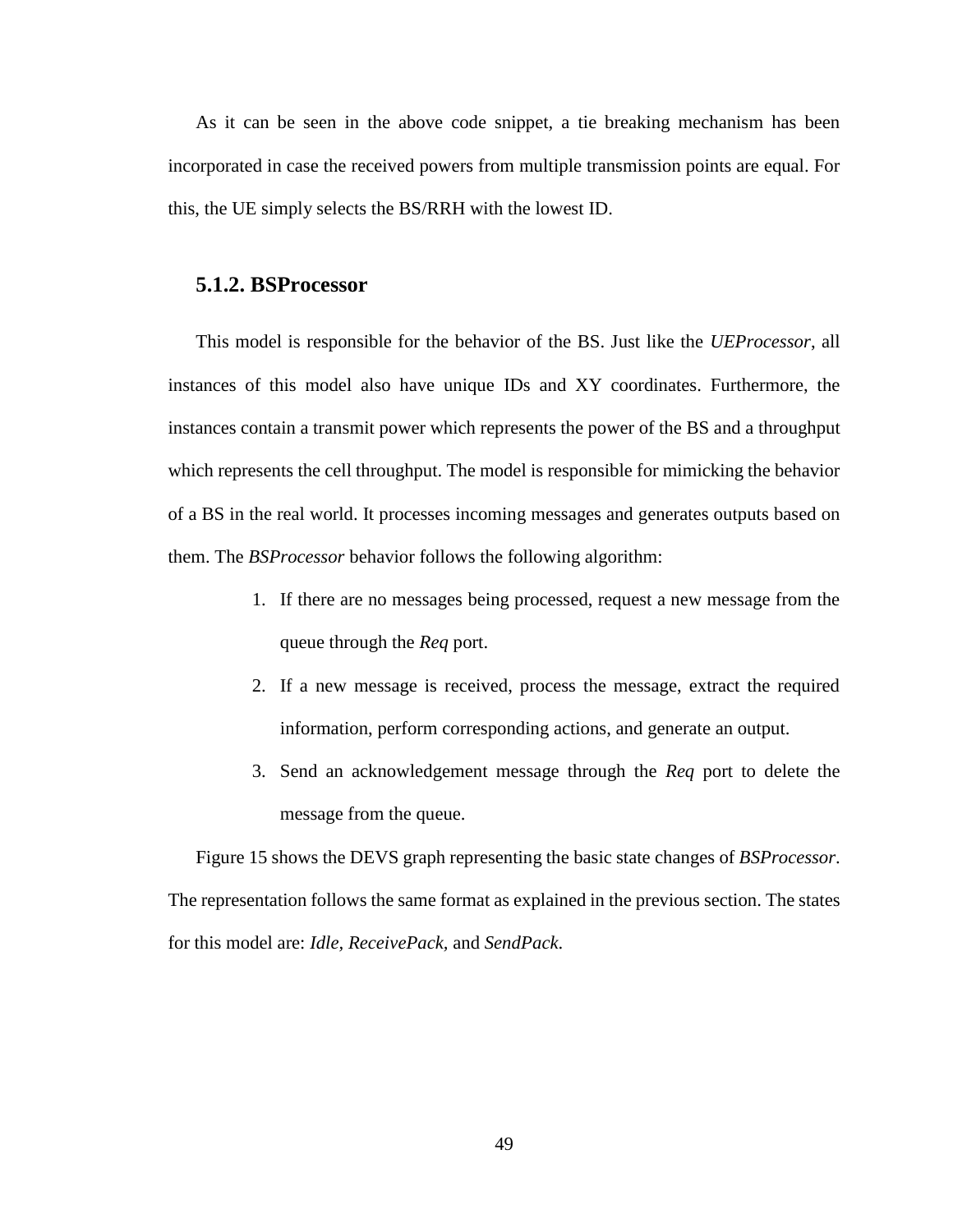

*Figure 15. BSProcessor DEVS graph*

<span id="page-62-0"></span>reserviewer over the control of the control of the control of the control of the control of the control of the control of the control of the control of the control of the control of the control of the control of the contro The BS can receive messages from RRHs, other BSs, and UEs. Three different input and output ports which are *Air, X2,* and *Optical Fiber.* The BSs can send and receive messages to/from the UEs via air links. They can communicate with other BSs via X2 links and with RRHs via optical fiber links. The BS is assigned a random throughput once it is initialized which represents the throughput of the cell and will be used in the CCS election algorithm. This model can send a *Control Command* to the UE, which we discussed earlier, a *RRH Notification* to BSs to make them notify their RRHs of the CoMP coordination set once a CCS has been elected or if a CoMP session has ended, a *CoMP Command* to the UE which we talked about earlier, a *CoMP Request* message to other BSs to request them to join CoMP, a *CoMP Request Grant/Reject* message to the initiator of the *CoMP Request*  message to grant or reject the request based on its available resources, and a *BS Notification* to other BSs to notify them of the elected CCS or to notify them if a CoMP session has ended.

This model can receive a *CSI Feedback* message through its *In* port, a *CSI Feedback Forward* its *OFin* port, a *CoMP Request,* a *CoMP Request Grant/Reject*, a *CoMP Notification*, or a *CoMP RRH Notification* through its *X2in* port.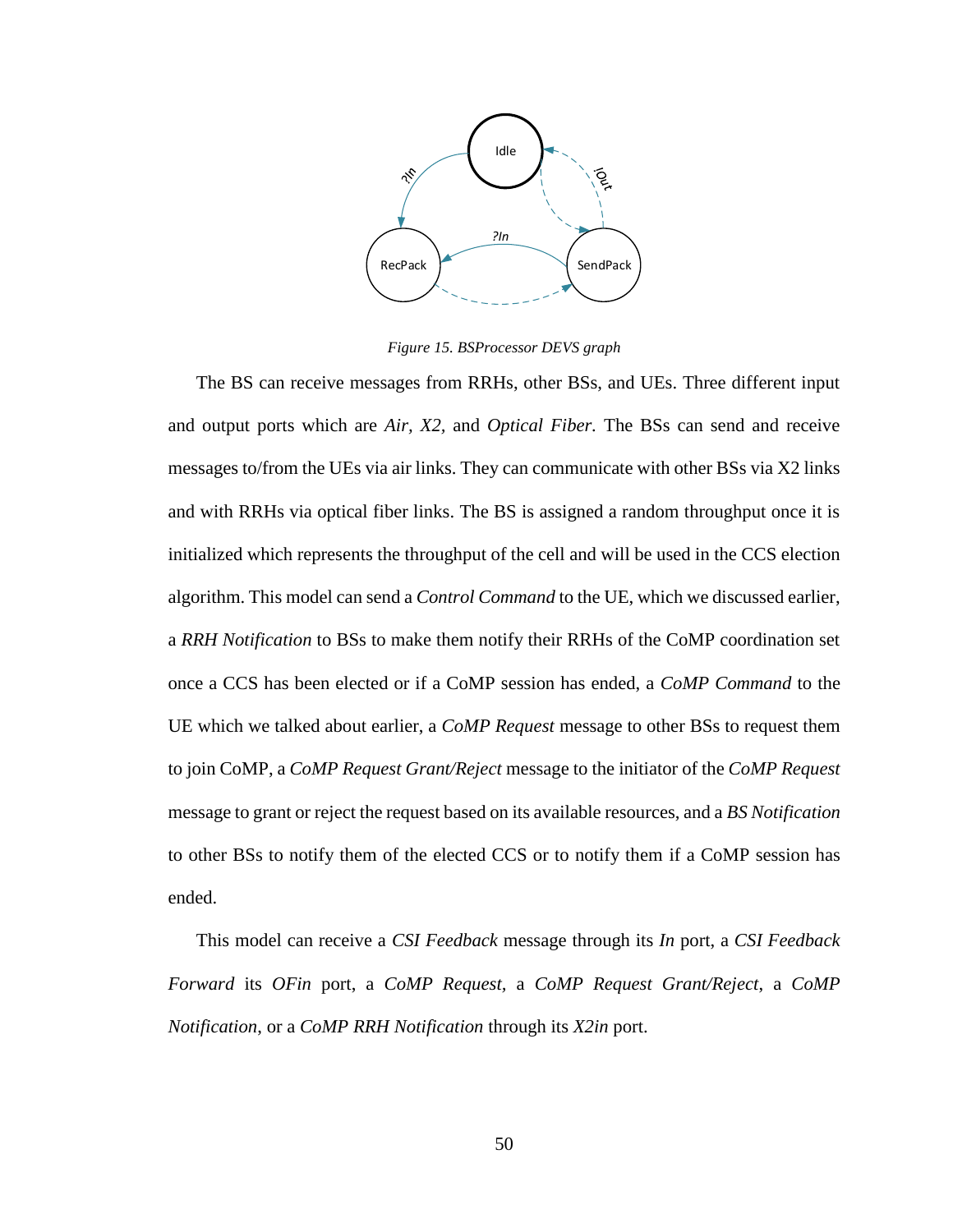If a *CSI Feedback* message is received from a UE, it means that the BS is the serving BS of that specific UE. To process the message and act accordingly, the BS will first extract the signal powers received by the UE and their corresponding transmission point IDs. This way, the BS will have a table containing all received signal powers by the UE and their sender IDs. Once this process is done, the BS will calculate the difference of its own signal power as received by the UE with all other transmission points. If the difference of the powers is less than the CoMP threshold (6 dB), the BS will initiate CoMP by sending a *CoMP Request* message to the members which meet the criteria. It should be noted that if an RRH meets the requirements, two cases are considered:

- 1. The RRH is in the same cell as the serving BS: this means that there is a direct link between the serving BS and the RRH, therefore the *CoMP Request* message is directly sent to the RRH.
- 2. The RRH is not in the same cell of the serving BS: this means that there are no direct links between the serving BS and the RRH, hence the message should travel through another BS which has a direct connection with the RRH. In this case the *CoMP Request* message is sent to the BS connected to the RRH.

If a *CSI Feedback Forward* message is received from an RRH, the BS will perform the same steps as if a *CSI Feedback* message has been received. If the conditions of CoMP are satisfied, the BS perform the same steps as above.

If a *CoMP Request* is received, the BS will check its resources to see if it has enough resources to join CoMP. Based on this, it will send a *CoMP Request Grant/Reject* message to the requesting BS. It should be noted that if a *CoMP Request* message is intended for an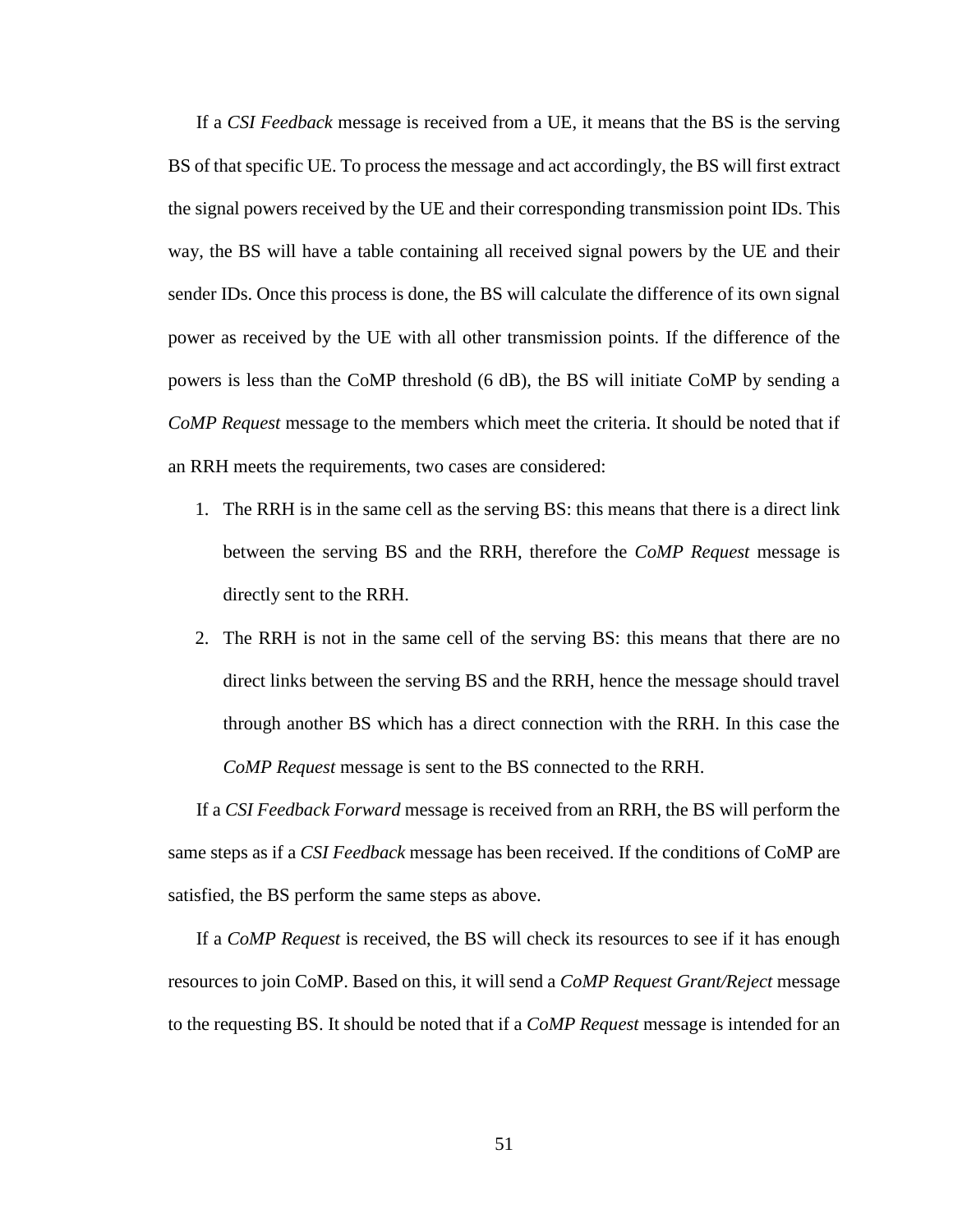RRH, the BS will check the RRH resources and perform the scheduling as the RRH lacks the BBU.

If a *CoMP Request Grant/Reject* is received, the BS will update its references and add the BSs which granted the request to the CoMP set. Once all grant/rejects have been received, the BS will send a *CoMP Command* to the UE to have it switch to CoMP mode.

If a *CoMP Notification* is received, the BS will update its references based on the elected CCS. The BS will know it is in CoMP and will participate in jointly serving the UE.

Multiple complex data structures have been defined for the BS to help it keep track of its CoMP sets. Each BS keeps a record of the UEs it's serving. These records include the UE IDs and the IDs of the transmission points which are jointly serving the UE. This way, the serving BS will know which BSs/RRHs should receive a notification should the CoMP conditions change. For example, if a UE leaves CoMP, its elected CCS before leaving, sends a notification to the CoMP members letting them know that they will not be jointly serving this UE anymore. Then the CCS will send a notification to the UE allowing it to switch to its serving station and sending its CSI feedback to its serving station.

To show how the election algorithm has been implemented, [Figure](#page-65-0) 16 shows a snippet from parts of the code responsible for the algorithm in the *BSProcessor*. The code is responsible for the election algorithm for UEs that are connected to the BS. The same procedure happens for UEs that are connected to an RRH. Once the BS receives the *CSI Feedback Forward* message from the RRH, it will follow the exact same steps to initiate CoMP.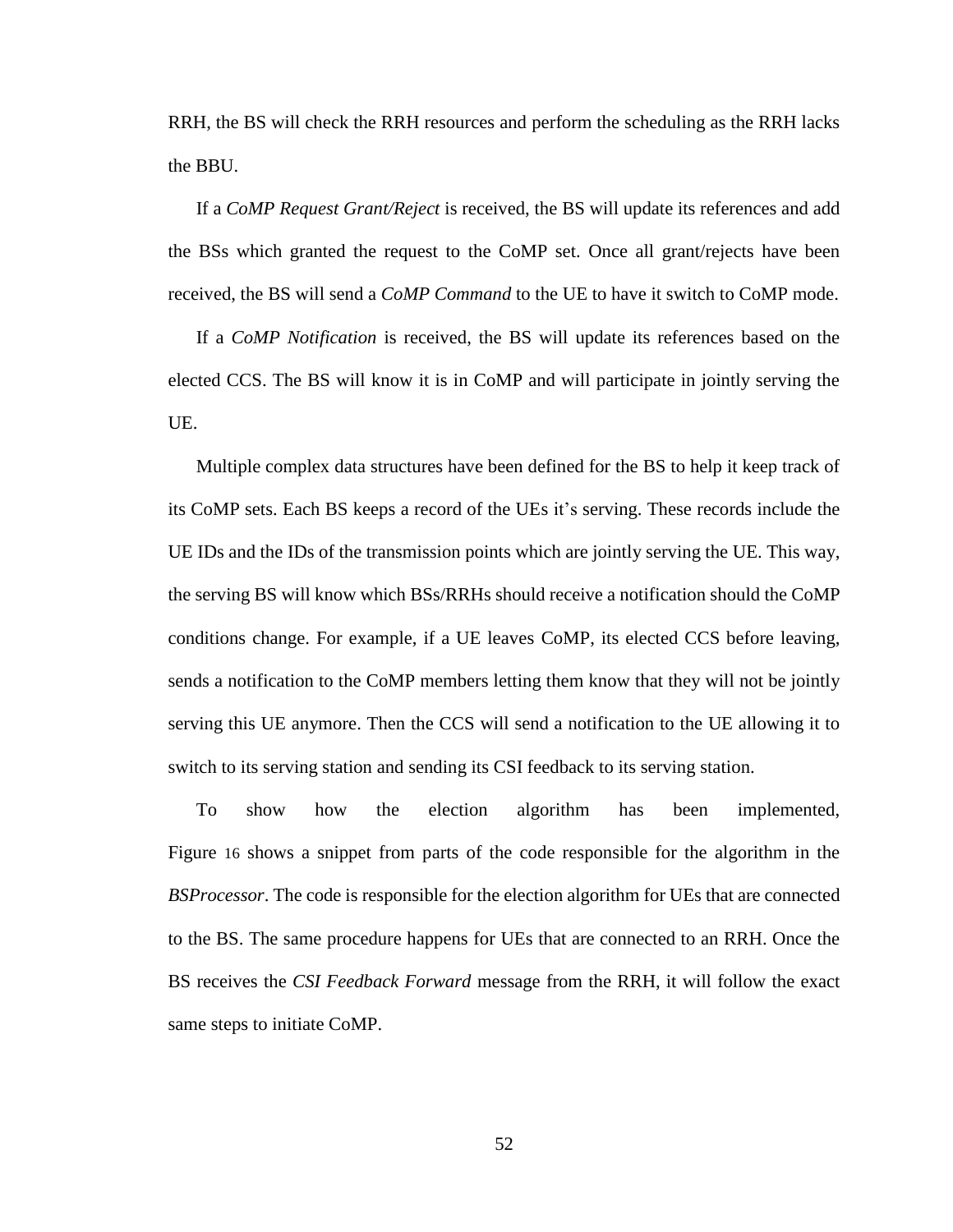```
if (msg.valueO()->getMsgT() == CSIfeedback){ //received from the UE
       ... //extract useful information
      CSIfeedbackFlag[sourceUEID] = true; 
        //this flag is later used to send respective outputs to other models
}
if (msg.valueO()->getMsgT() == CSIfeedbackFWD){ //received from the RRH
      ... //extract useful information
      CSIfeedbackFWDFlag[sourceUEID] = true; 
}
if (msg.valueO()->getMsgT() == CoMPreq){
            //received a CoMP request from another BS
          //extract useful information
      CoMPrequestFlag[sourceUEID] = true; 
}
if (CSIFeedbackFlag[sourceUEID] == true && countCooperationSet > 1 &&
isInCoMP[sourceUEID] == 0) {
      //the UE is not in CoMP but meets the requirements
    for (int i=1; i < members.length(); i++){
      if ((CoMPcooperatingSetIDs[i][ sourceUEID]!=this->id && 
               CoMPcooperatingSetIDs[i][ sourceUEID]!=0){
           //send CoMP request to BSs that are not me and are in the CoMP set 
          requestMsg = new CoMPreq(this->id, CoMPcooperatingSetIDs[i] 
              [sourceUEID], 1, MyThroughput, this->id, SourceID, CoMPmembers); 
           //constructing request message and declaring itself as ccs
          sendOutput(msg.time(), X2out, NULL, requestMsg);
           //sending to other BSs over X2 links
             }
}
...
if (CoMPReqFlag[sourceUEID] == true){
      if (MyThroughput > RecThroughput) // my throughput is the highest
       ... //declare myself as CCS; send Grant/Reject message to requesting BS
      else if (MyThroughput < RecThroughput) // throughput is not the highest
             ... // accept current CCS, update my records; Grant/Reject 
                   // message to the requesting BS
      else //I have the same throughput as the currently defined CCS
             ... // compare IDs, set the BS with the lowest ID as the CCS, 
                  // update tables, send the Grant/Reject message out
      CoMPReqFlag = false; //update the flag
}
```
<span id="page-65-0"></span>*Figure 16. Code snippet of part of the BSProcessor responsible for the election algorithm*

#### **5.1.3. RRHProcessor**

This model is responsible for the behavior of the RRH and acts just like the *BSProcessor* except that it does not perform any scheduling. Since the RRH is missing the BBU, it cannot schedule resources and initiate CoMP. Therefore, the election algorithm is not available in the RRH. The RRH forwards receiving messages to its BS and updates its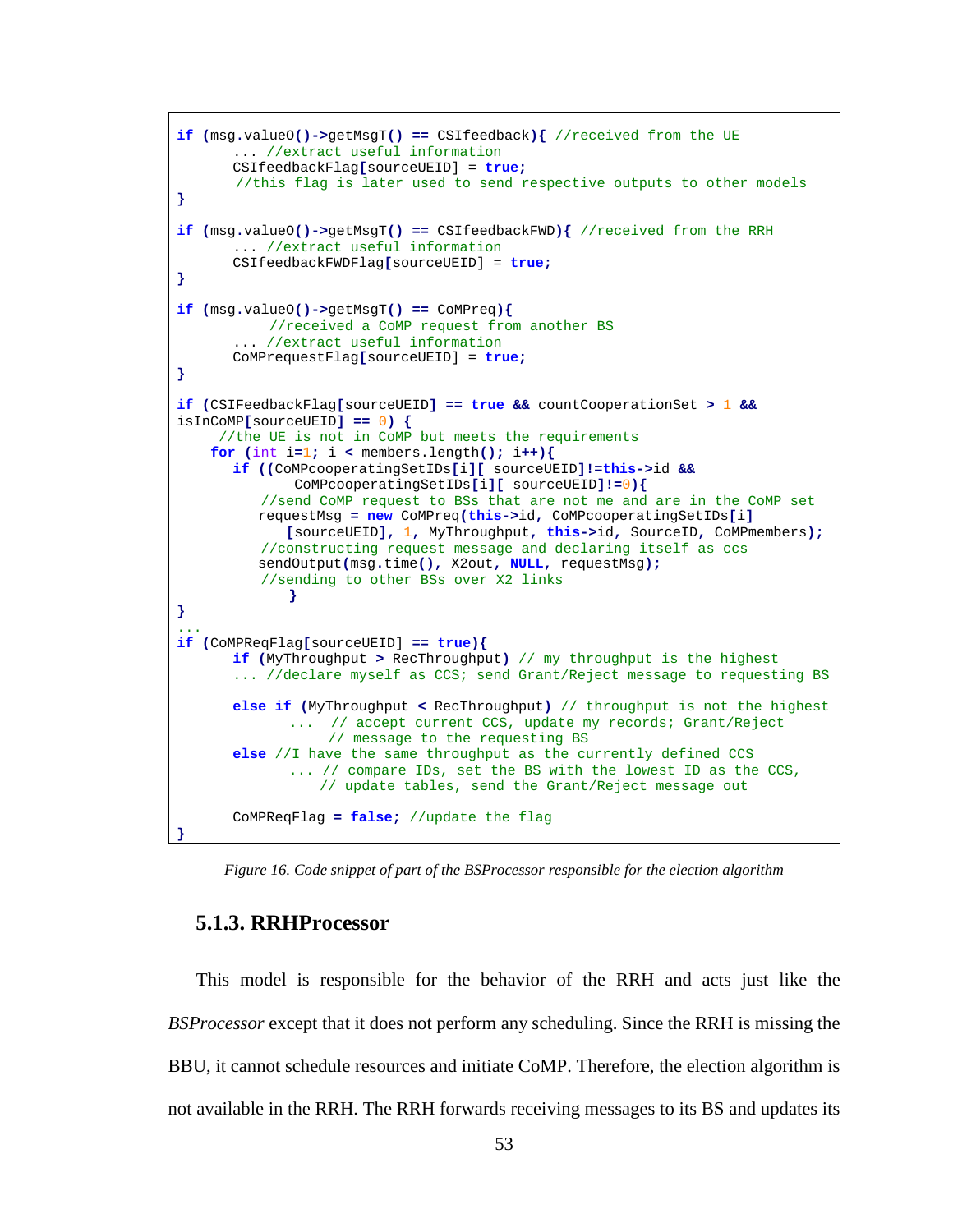information based on what the BS sends to it after processing the control messages. This model has been defined because the inputs and outputs of the RRH are different from those in the BS. The algorithm of this model follows the same steps of the *BSProcessor* algorithm and the DEVS graph representation is identical to the on in [Figure 15.](#page-62-0)

The DEVS model in [Figure 17](#page-66-0) shows the overall view of how the models are connected to one another to construct the top model. It should be noted that the model can contain as many BSs, RRHs, and UEs as is required. Furthermore, the DEVS model has been defined without the definition of cells. This way, no UE is bound to a specific cell which allows for a more dynamic and realistic scenario.



<span id="page-66-0"></span>*Figure 17. DEVS model: overall view of the top model*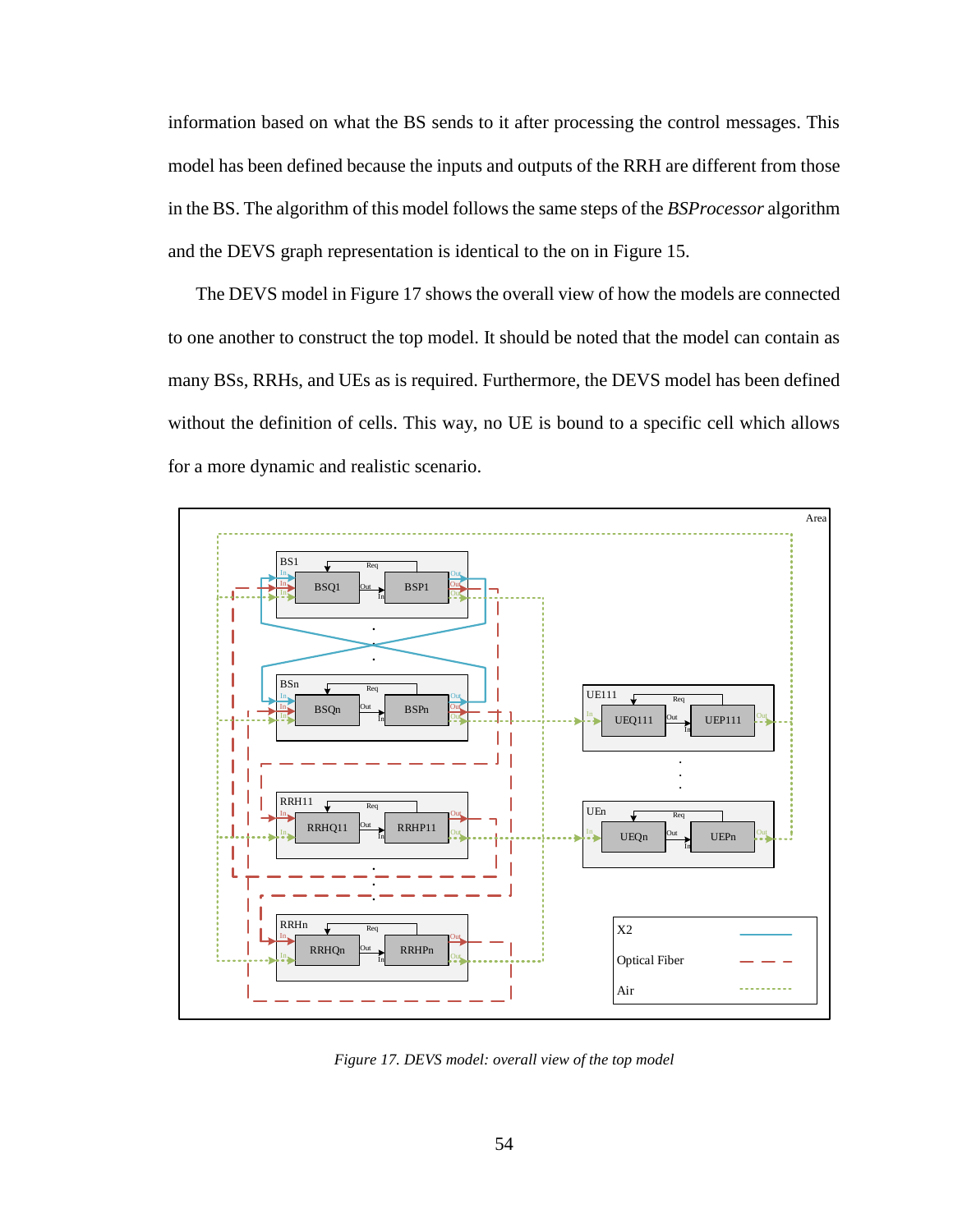In the above figure, BSQ refers to *BSQueue*, RRHQ refers to *RRHQueue*, and UEQ refers to *UEQueue*, which are all an instance of the *Queue* class, the BSP refers to *BSProcessor*, the RRHP refers to *RRHProcessor*, and UEP refers to *UEProcessor*. Furthermore, the numbers at the end of the names indicate the ID of that model. As it can be seen, the UEs are connected to all BSs and RRHs via air links. This allows the UEs to send and receive messages to/from all BSs and RRHs based on the UE position. All BSs and RRHs are also connected to all UEs ensuring the successful delivery of the messages. These connections are set up via air links. The BSs are connected to one another to enable them to exchange messages over the backhaul. These links are X2 links. They are also connected to their own RRHs via optical fiber. As shown, not all BSs are connected to all RRHs. Finally, RRHs are also connected to their serving BS. RRHs can be connected to one and only one BS.

To differentiate between different messages going around the network, nine types of complex messages were developed. This allowed us to implement a specific method for dealing with each type of message. To ensure the correct delivery and since all messages are broadcasted over the network, a filtering mechanism has been implemented in the *Queue* class. The filter checks the destination ID embedded in the message and only accepts the message if its ID matches that field. If the message is not intended for the model, the queue will simply drop the message. For this to happen, each coupled model (BS, RRH, and UE) is assigned a unique ID. Below is a detailed description of each of the messages that are sent over the network and what they are used for:

*MSG:* This is the parent class for all other message classes. This way, common fields and methods can be inherited by the children. In this class, we have defined a source and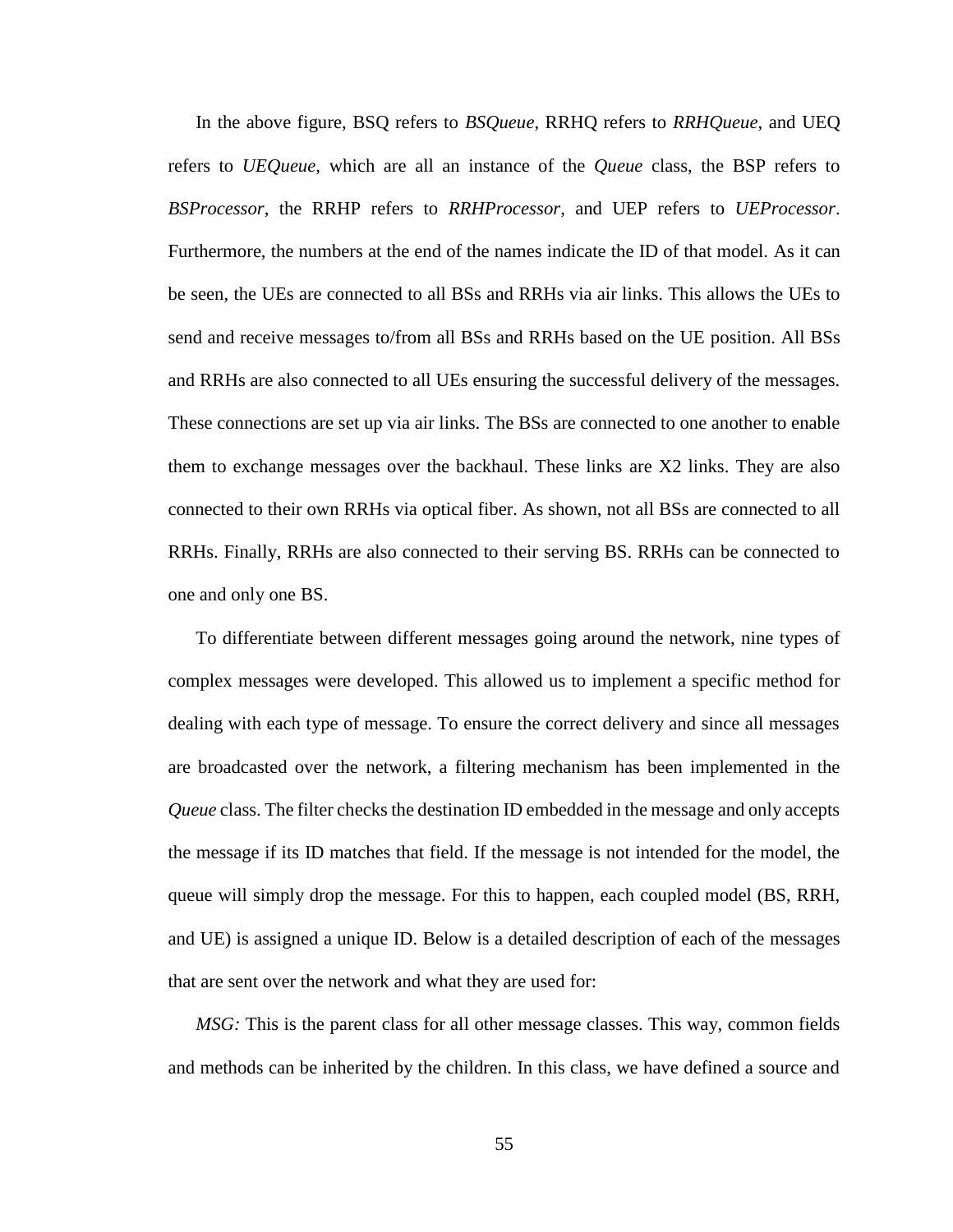destination ID which is essential for each message. Furthermore, we have defined a message type and assigned a numeric value for each type. Four methods have been defined for this type of message. The getter methods allow for the extraction of useful information (source ID, destination ID, and message type), and the setter method allows for changing the destination of a message. This is useful when certain messages should be forwarded. For example, when the BS receives the *CoMP Notification* message intended for its RRH, it can forward the message to its RRH by simply changing the destination of it using this method.

*CRTL\_COMMAND*: This message is used by the BSs and RRHs to send system information to UEs. This message contains a source ID, a destination ID, the X coordinate of the BS/RRH, the Y coordinate of the BS/RRH, the frequency of the source BS/RRH, and the power of the source BS/RRH. The X and Y coordinates of the BS/RRH are extracted from this message using getter methods to enable the UE to calculate its distance from the BS/RRH. After calculating the distance, the UE calculates the received power from all access points (BSs and RRHs), using the standard formula which will be discussed in the next chapter. This allows the user to establish a connection with an access point that has the highest signal strength at the UE. The UE will then choose a serving station and will send a *CSI\_FEEDBACK* message to it. It should be noted that if there are more than one access point with the highest received power, the UE will choose the one with the lowest ID. [Table 2](#page-69-0) shows the fields, their defined types, and their usages in a *CTRL\_COMMAND* message.

Several methods are defined for this message type. In addition to the methods inherited from the *MSG* class, this class has a constructor that takes in the source and destination IDs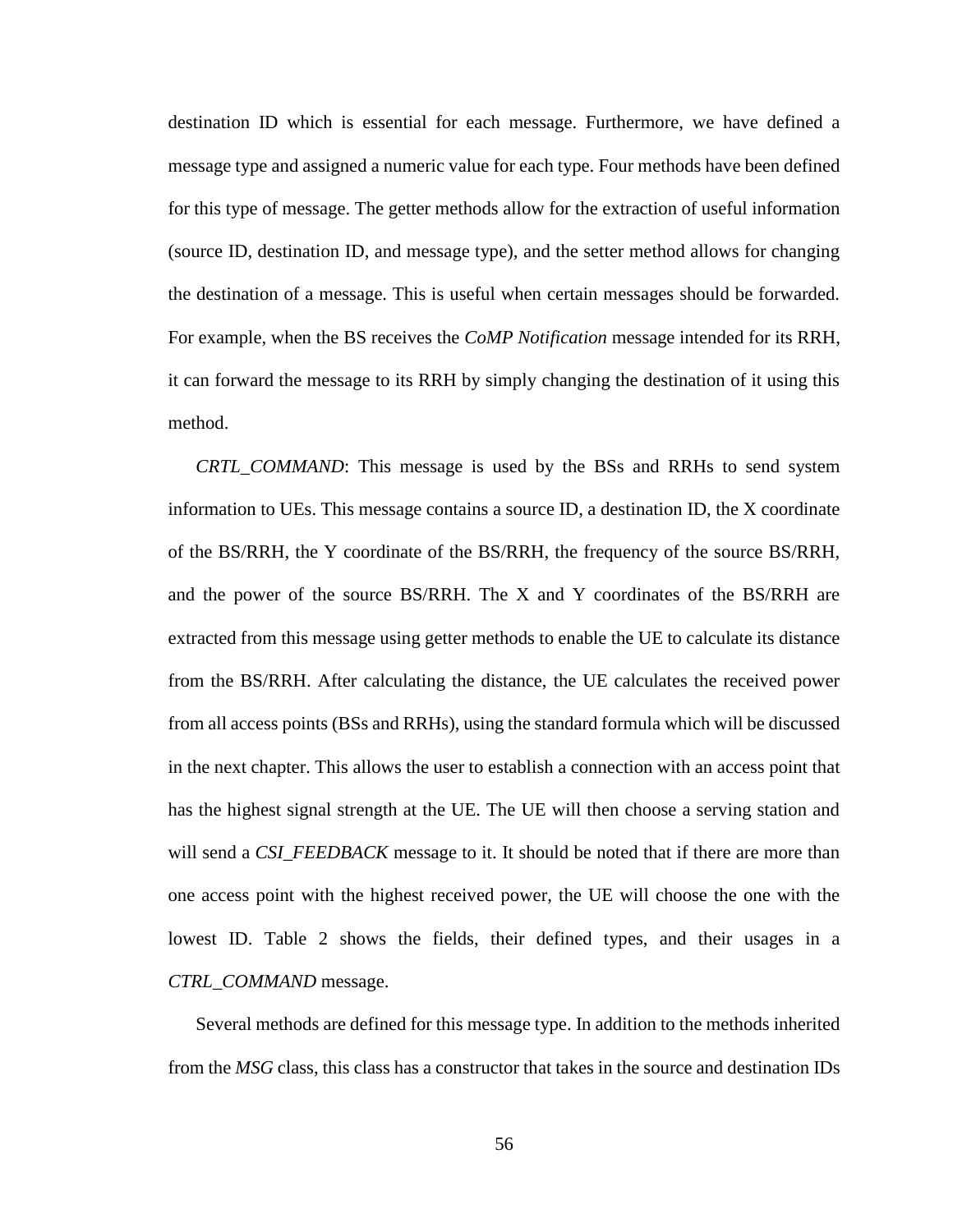along with the XY coordinates of the BS and the BSs power and frequency. Getter methods have been defined to enable the UE to extract all this information which are required for the calculation of received power at the UE.

<span id="page-69-0"></span>

| #              | Field         | Type | Usage                                                                                                                |  |
|----------------|---------------|------|----------------------------------------------------------------------------------------------------------------------|--|
| 1              | sourceID      | int  | Indicates the sender of the message.                                                                                 |  |
| 2              | destinationID | int  | Indicates who the message is intended for.<br>Only the model who's ID matches this field<br>will accept the message. |  |
| $\mathcal{R}$  | <b>BSx</b>    | int  | Indicates the location of the BS. This is used<br>by the recipient (UE) to calculate the<br>received power.          |  |
| $\overline{4}$ | <b>BSy</b>    | int  | Indicates the location of the BS. This is used<br>by the recipient (UE) to calculate the<br>received power.          |  |
| 5              | <b>BSf</b>    | int  | Indicates the frequency of the BS. This is<br>used by the recipient (UE) to calculate the<br>received power.         |  |
| 6              | <b>BSp</b>    | int  | Indicates the power of the BS. This is used by<br>the recipient (UE) to calculate the received<br>power.             |  |

*Table 2. Fields in a CTRL\_COMMAND message* 

*CSI\_FEEDBACK*: This message is used to transfer the CSI from the UE to the BS/RRH. It contains the channel state information generated by the UE. Alongside inheriting the fields from *MSG,* this message a vector set of all the IDs of the BSs/RRHs which the UE receives a signal from, a vector set of all the received powers of the BSs/RRHs which the UE receives a signal from, and a flag that indicates if the UE is already in CoMP or not.

The power and id sets are used by the BS to determine from which BSs/RRHs can the UE receive a signal from and if any of these BSs/RRHs have the conditions to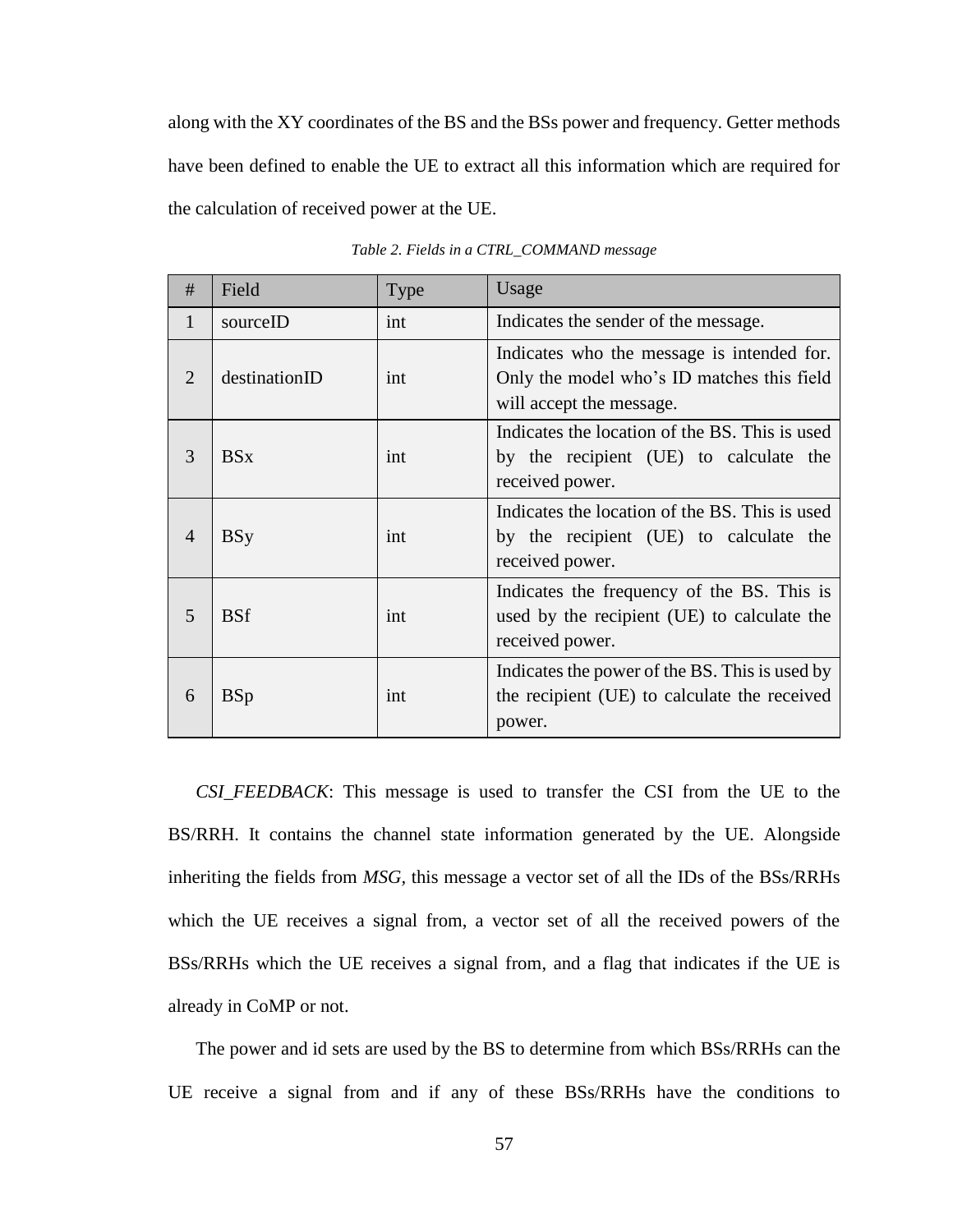collaboratively serve the UE after the UE switches to the CoMP mode. To do this, the serving BS compares its own received power by the UE to other received powers in the set. If the difference is less than 6dB, the BS will initiate CoMP. The BS will constantly check the differences in power to be able to detect any change. If the differences in powers goes beyond 6dB, a leave message will be sent to the UE forcing it to switch to non-CoMP mode. The flag indicating if the UE is in CoMP or not is used by the BS to stop sending a CoMP join message to the UE if the UE is already in CoMP and stop sending a CoMP leave message to a UE who is not currently in CoMP. [Table 3](#page-70-0) shows the fields, their defined types, and their usages in a *CSI\_FEEBACK* message.

<span id="page-70-0"></span>

| #              | Field           | Type               | Usage                                                                                                                                                                                                                                                                                               |  |
|----------------|-----------------|--------------------|-----------------------------------------------------------------------------------------------------------------------------------------------------------------------------------------------------------------------------------------------------------------------------------------------------|--|
| 1              | sourceID        | int                | Indicates the ID of the sender of the message.                                                                                                                                                                                                                                                      |  |
| 2              | destinationID   | int                | Indicates who the message is intended for.<br>Only the model who's ID matches this field<br>will accept the message.                                                                                                                                                                                |  |
| 3              | memberIDs       | vector <int></int> | Includes the IDs of the CoMP members after<br>the UE joins CoMP. This is used by the CCS<br>(BS) keep track of the CoMP set for each UE.<br>This will be used to update the members of<br>the CoMP in case a change occurs.                                                                         |  |
| $\overline{A}$ | memberPows      | vector <int></int> | Includes the received powers by the UE. This<br>set is used to determine if the UE qualifies to<br>join CoMP and if so which BSs/RRHs will<br>be in the CoMP set. The recipient (the UE's<br>serving station) will compare these values to<br>the maxRecPower to determine if CoMP<br>should exist. |  |
| 5              | <b>UEinCoMP</b> | short              | This field indicates if the UE is in CoMP or<br>not. This will be used to by the serving station<br>to prevent sending a leave message to UEs<br>that are not in CoMP and a join message to<br>UEs that are already in CoMP.                                                                        |  |

*Table 3. Fields in a CSI\_FEEDBACK message*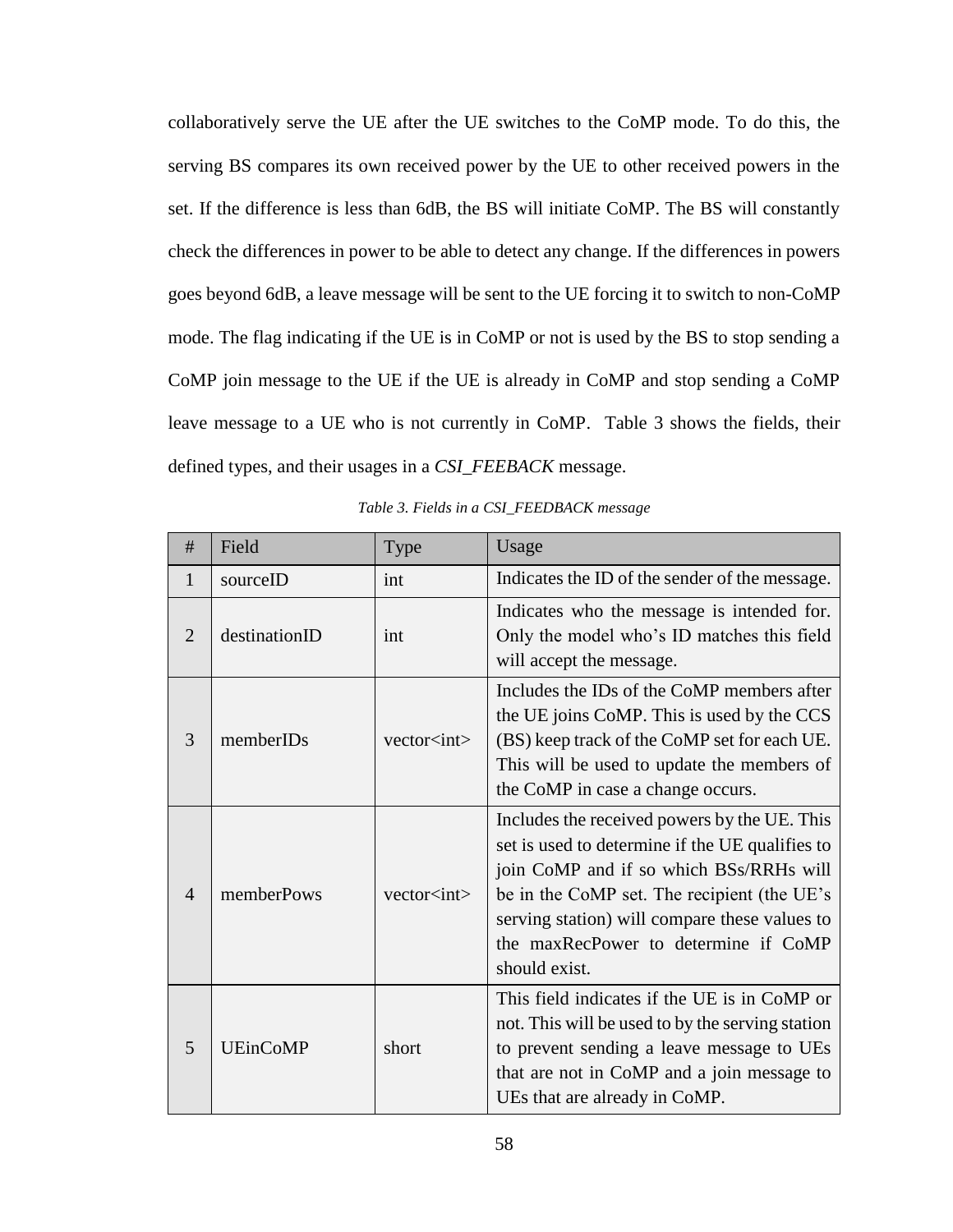A constructor and different getter methods have been defined for this class. The constructor includes the IDs of the sender and receiver, two sets containing the IDs and powers of the BSs/RRHs whose signals are received by the UE, and a field indicating if the UE is in CoMP or not. For each of these fields, a getter method has been defined to enable the recipient to extract the data.

This message is the key message in CoMP and is sent periodically every 5ms. The fields of the message are updated if a change is detected. This allows for the recipient BS to be able to correctly schedule its resources based on the most recent status of the UE.

*CSI\_FEEDBACKFWD*: The RRH uses this message to forward the CSI received from the UE to the BS it is connected to. This message has the same fields as the *CSI\_FEEDBACK* message with an additional field which is the source UE ID. This field indicates from which UE the CSI message has originated from. This way, the BS receiving the *CSI\_FEEDBACKFWD* will be able to know to which UE it should send a CoMP join message if the CoMP conditions are satisfied for that UE. This class is a child of the *CSI\_FEEDBACK* class and inherits all of its methods. Furthermore, an additional method is defined to enable the receiver of this message to extract the UE id from which the message originated.

*COMP\_REQ*: This message is sent from the UE's serving BS to other BSs to request the recipient to join CoMP and jointly serve the UE or to leave CoMP if conditions have changed and the UE is not in the CoMP region anymore. The message contains a request field which determines the purpose of the message (leaving CoMP or joining CoMP). Furthermore, the message includes the throughput of the BS's cell. This will be used in the election algorithm to elect a BS as the CCS. The algorithm for this election was discussed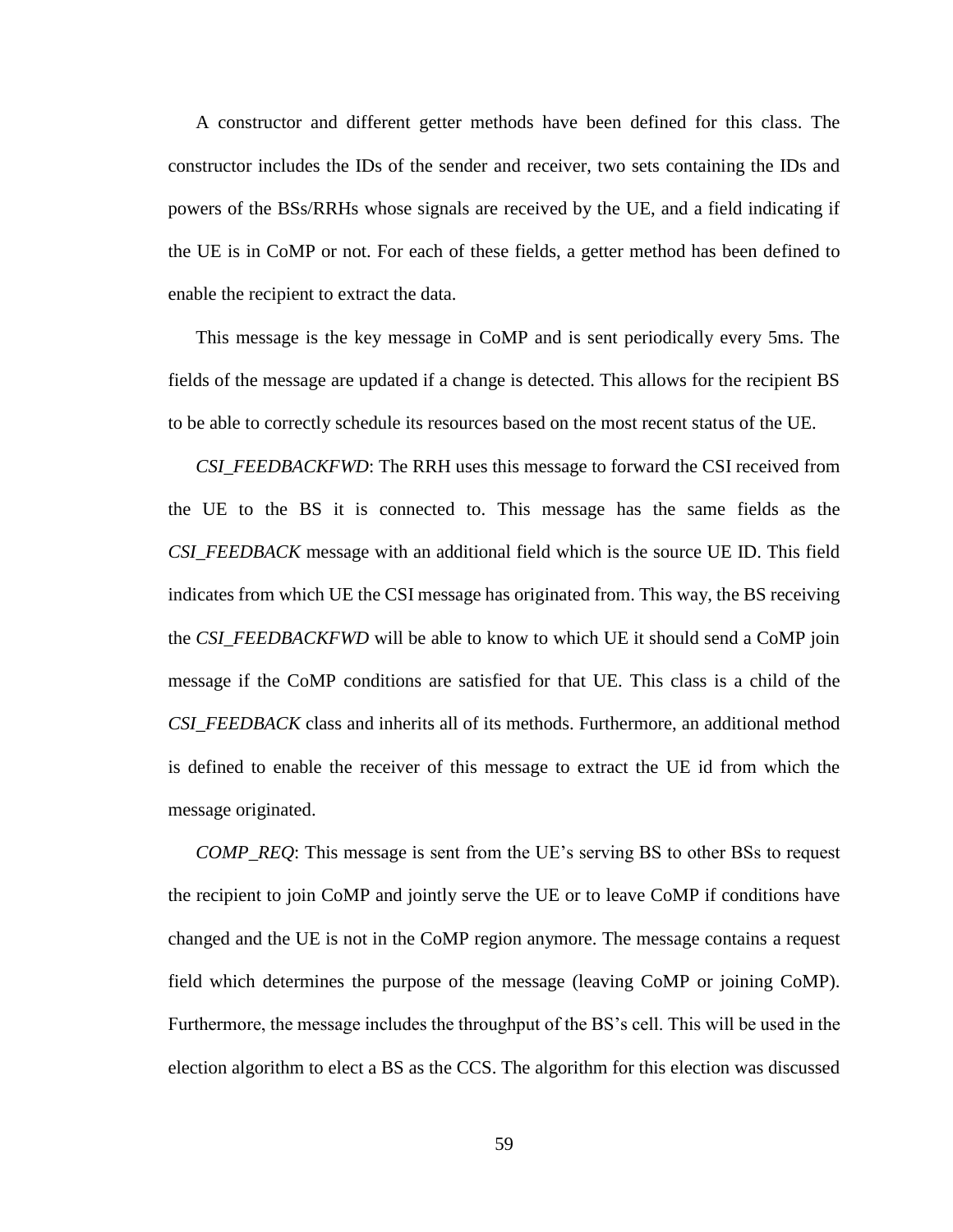in Chapter 4. Furthermore, the message includes the CCS ID (its own ID to start with, as discussed earlier in Chapter 4) which is mandatory in the election algorithm. The source UE ID for which this request is intended for and the IDs of the BSs and RRHs in the CoMP are also included in the message. If the recipient BS finds an RRH ID from its network in the IDs in the message, it will send the RRH a message notifying it of the change. This is because RRHs are only connected to the BS in their cell and do not have connections to all BSs across the network. The message sent to the RRH will be of type *COMP\_RRHNOTIFICATION* which is discussed later. [Table 4](#page-72-0) shows the fields, their defined types, and their usages in a *COMP\_REQ* message.

<span id="page-72-0"></span>

| #              | Field           | Type                                   | Usage                                                                                                                                                                                                                            |
|----------------|-----------------|----------------------------------------|----------------------------------------------------------------------------------------------------------------------------------------------------------------------------------------------------------------------------------|
| 1              | sourceID        | int                                    | Indicates the ID of the sender of the message.                                                                                                                                                                                   |
| $\overline{2}$ | destinationID   | int                                    | Indicates who the message is intended for. Only the<br>model who's ID matches this field will accept the<br>message.                                                                                                             |
| 3              | request         | short                                  | Indicates if the message is requesting resources from<br>other BSs for a UE joining CoMP or if it is notifying<br>other BSs of a UE leaving CoMP.                                                                                |
| $\overline{4}$ | throughput      | int                                    | For a UE joining CoMP, this field will indicate the<br>throughput of the sender. This is essential in electing a<br>CCS.                                                                                                         |
| 5              | ccsID           | int                                    | This includes the ID of the CCS. If this message is<br>coming from the serving station of the UE, it will<br>include that station's ID. Like the algorithm in which the<br>serving station initially declares itself as the CCS. |
| 6              | sourceUEID      | int                                    | This is the ID of the original UE which the CSI<br>originated from.                                                                                                                                                              |
| $\overline{7}$ | CoMP<br>members | Vector<br>$\langle \text{int} \rangle$ | This field contains the IDs of the eligible CoMP<br>members. This will be used by the elected CCS to send<br>a notification to all serving stations in CoMP notifying<br>them of the new CCS.                                    |

*Table 4. Fields in a COMP\_REQ message*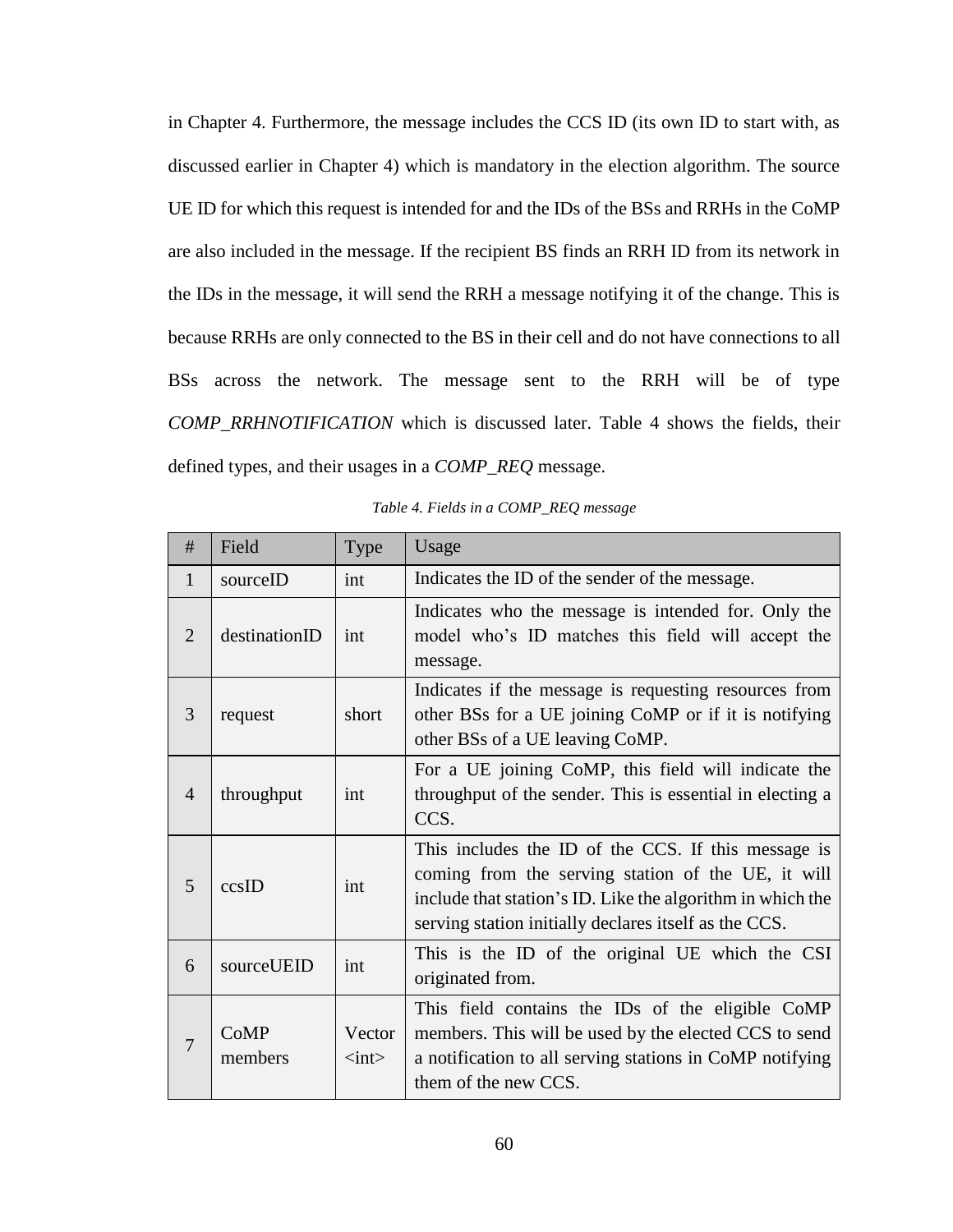Just like other classes, a constructor and getter methods have been declared. Alongside the source and destination IDs, the constructor includes a request field, which as mentioned earlier, is indicates if the request is for the UE to join or leave CoMP. Furthermore, the constructor has a filed for CCS ID, one for the original UE ID, and a field for a vector which shoes the CoMP members. Different getter methods have also been defined to enable the recipients of this message to extract the information.

*COMP\_REQ\_G\_R*: After receiving the *COMP\_REQ* message, the UE uses this message to send a response to the requesting BS. This message contains all fields of the *COMP\_REQ* message with one additional field indicating if the original request has been granted or rejected. This message is sent to the requesting BS by the recipient of the *COMP\_REQ* after it checks its resources and makes a decision to accept or reject the request. The getter methods defined for this message are like the ones for the *COMP\_REQ*  class.

*COMP\_NOTIFICATION*: This message is sent to the BSs by the serving BS and is used in two cases: when a new CoMP set has been established and when CoMP does not exist anymore. For a new CoMP set, after the election algorithm has been concluded, the serving BS sends this message to other BSs in the CoMP set to notify them of the new CCS. For leaving CoMP, the elected CCS will send this message to the other BSs in CoMP notifying them that the CoMP does not exist anymore for a particular UE. This message contains the source and the destination like all other messages. Furthermore, it includes a notify flag which indicates if the message is intended for joining or leaving CoMP, the elected CCS ID, the throughput of the elected CCS, and the source UE ID. [Table 5](#page-74-0) shows the fields, their defined types, and their usages in a *COMP\_NOTIFICAION* message.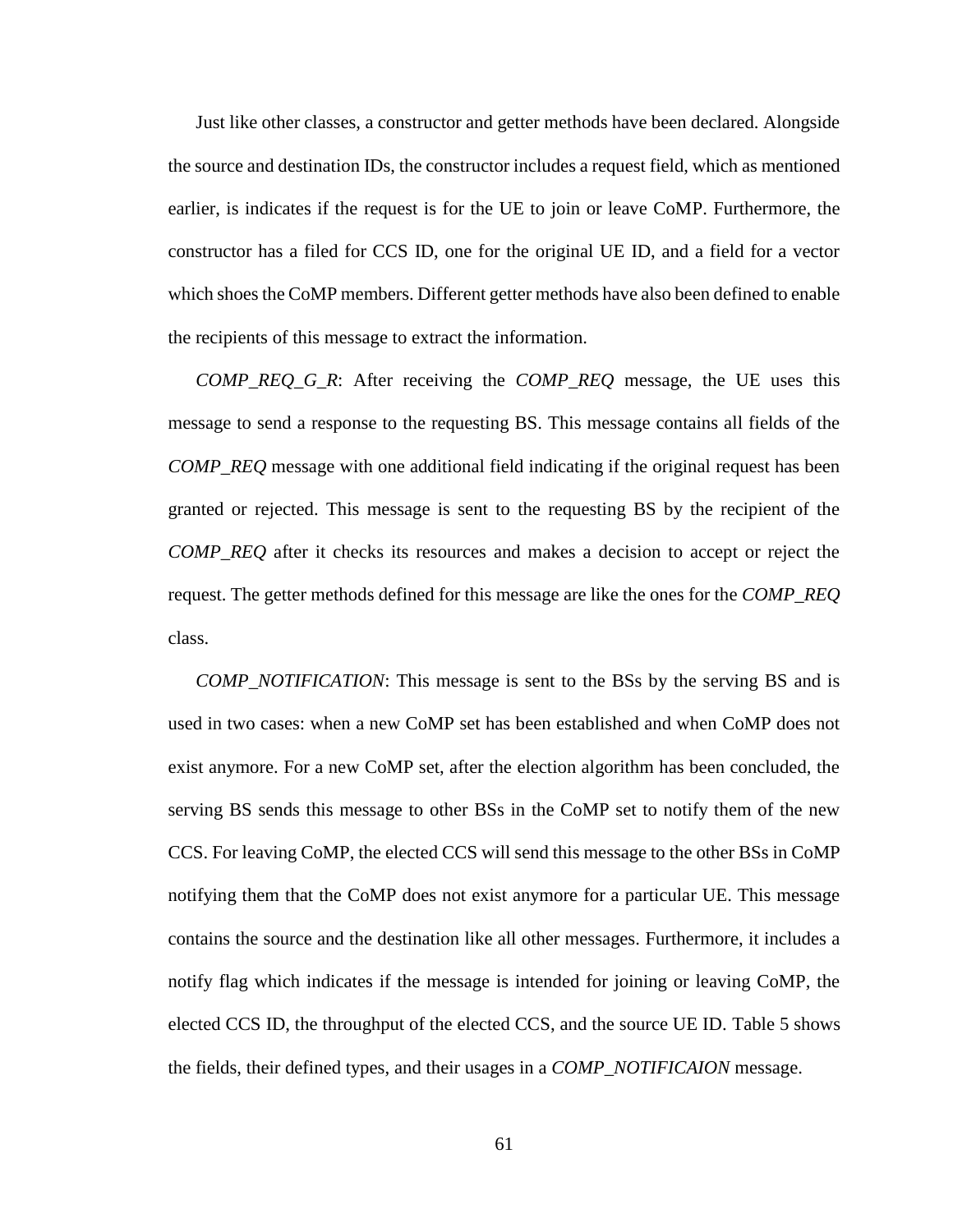<span id="page-74-0"></span>

| #              | Field         | Type  | Usage                                                                                                                |
|----------------|---------------|-------|----------------------------------------------------------------------------------------------------------------------|
| 1              | sourceID      | int   | Indicates the ID of the sender of the message.                                                                       |
| $\overline{2}$ | destinationID | int   | Indicates who the message is intended for.<br>Only the model who's ID matches this field<br>will accept the message. |
| 3              | notify        | short | Indicates if the notification is intended for a<br>start of a CoMP session or ending a current<br>CoMP session.      |
| $\overline{4}$ | ccsID         | int   | This field includes the ID of the elected CCS.                                                                       |
| 5              | throughput    | int   | This field includes the throughput of the<br>elected CCS.                                                            |
| 6              | sourceUEID    | int   | This is the ID of the original UE which the<br>CSI originated from.                                                  |

*Table 5. Fields in a COMP\_NOTIFICATION message* 

Once a BS receives this message, it updates its records based on the message information. By using the *getNotify()* method declared in this message, the recipient can know if the message is intended for a new UE joining CoMP or an existing UE leaving CoMP. Furthermore, using the other getter methods defined, the recipient will know for which UE is this message for.

*COMP\_RRHNOTIFICATION:* This message was configured as a replacement for *COMP\_NOTIFICATION* in HetNets. Since HetNets include RRHs that are connected only to their BS, a new message was configured to allow the message delivery to RRHs. This message includes the same fields as the *COMP\_NOTIFICATION* message. It is sent from the CCS to the BS to notify it of the new change. The difference is that once a BS received this message, it will not only update its information, but will also forward this message to its RRHs which were in the CoMP set to allow them to update their information. Moreover, this message has the same constructor and getter methods as the *COMP\_NOTIFICATION*.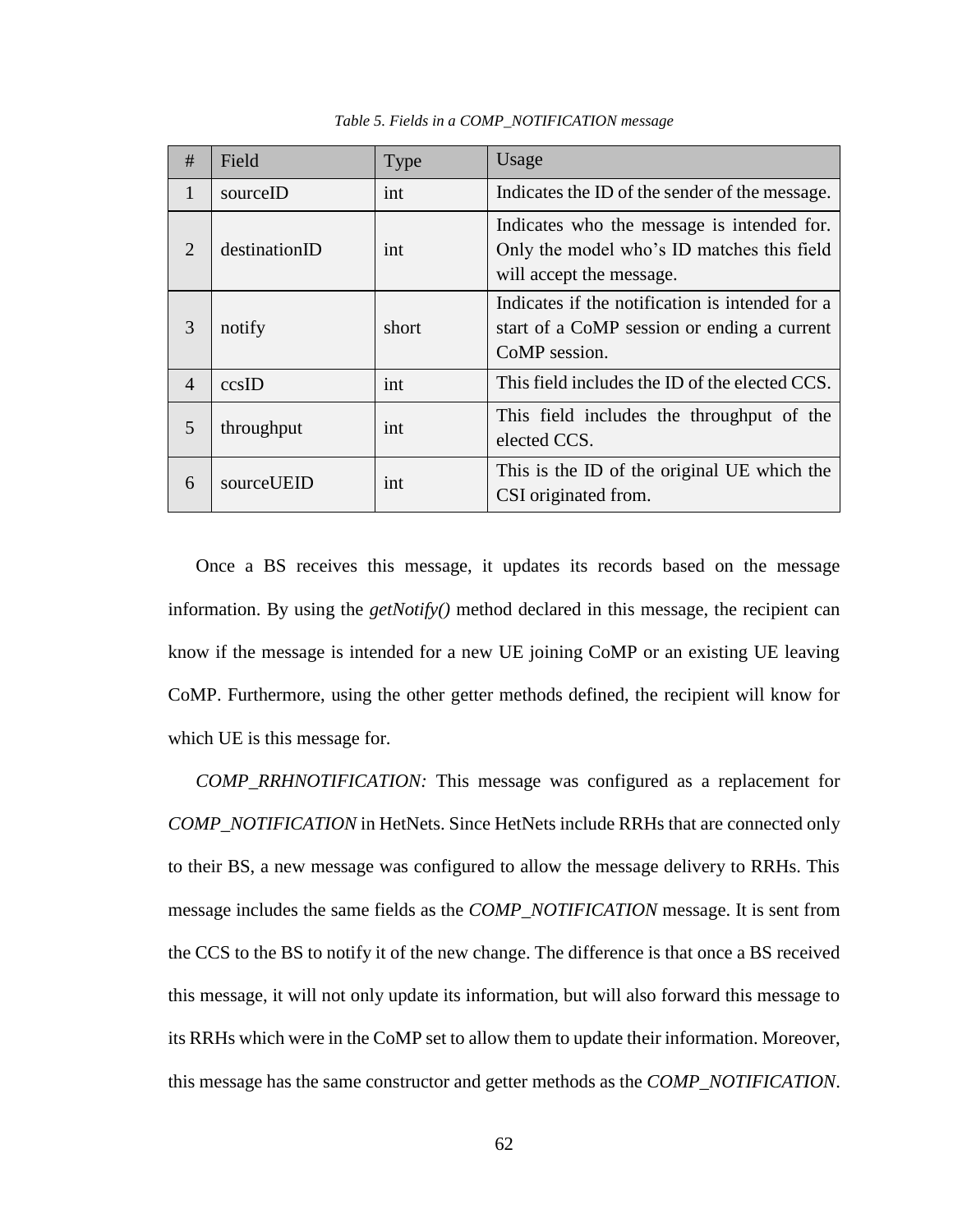*COMP\_COMMAND*: This message is sent to the UE by the BS. Other than the basic source and destination fields, this message contains a command value which dictates to the UE if it has to join or leave CoMP. Once the UE receives this message, it changes its state based on this value (i.e. the UE switches to CoMP from no-CoMP or vice versa). Furthermore, this message contains the elected CCS ID to which the UE should send the CSI feedback message to after joining CoMP. If the UE is leaving CoMP, this field will contain 0 forcing the UE to calculate the received powers and find its serving BS. [Table 6](#page-75-0) shows the fields, their defined types, and their usages in a *COMP\_COMMAND* message.

<span id="page-75-0"></span>

| # | Field         | <b>Type</b> | Usage                                                                                                                |
|---|---------------|-------------|----------------------------------------------------------------------------------------------------------------------|
|   | sourceID      | int         | Indicates the ID of the sender of the message.                                                                       |
| ◠ | destinationID | int         | Indicates who the message is intended for.<br>Only the model who's ID matches this field<br>will accept the message. |
|   | command       | short       | Indicates if the notification is intended for a<br>joining or leaving CoMP.                                          |
|   | $ccs$ ID      | int         | This field includes the ID of the elected CCS.                                                                       |

*Table 6. Fields in a COMP\_COMMAND message* 

Like all other messages, this message also contains the getter methods for extracting the information.

*COMP\_ACK*: This message is an acknowledgement message sent from the UE to the CCS indicating that the UE has received the new information and has switched to CoMP mode. This message has a simple structure: alongside the source and the destination IDs, it includes a flag set to true indicating the information has been received. This is a simple message to ensure the delivery of the *COMP\_COMMAND*. Once the UE receives the *COMP\_COMMAND* message, it will reply using this message to confirm the receipt.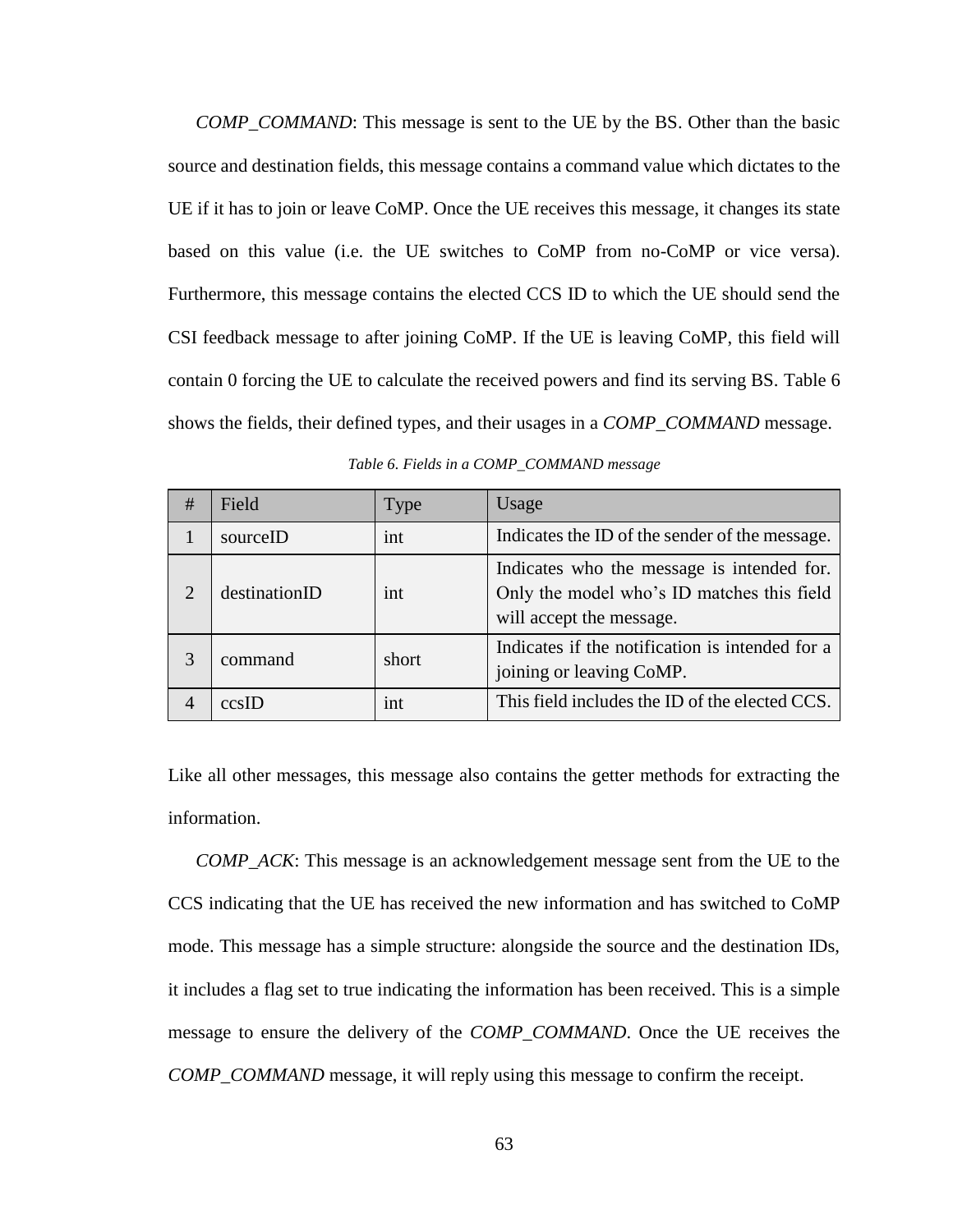

<span id="page-76-0"></span>*Figure 18. Message class diagram*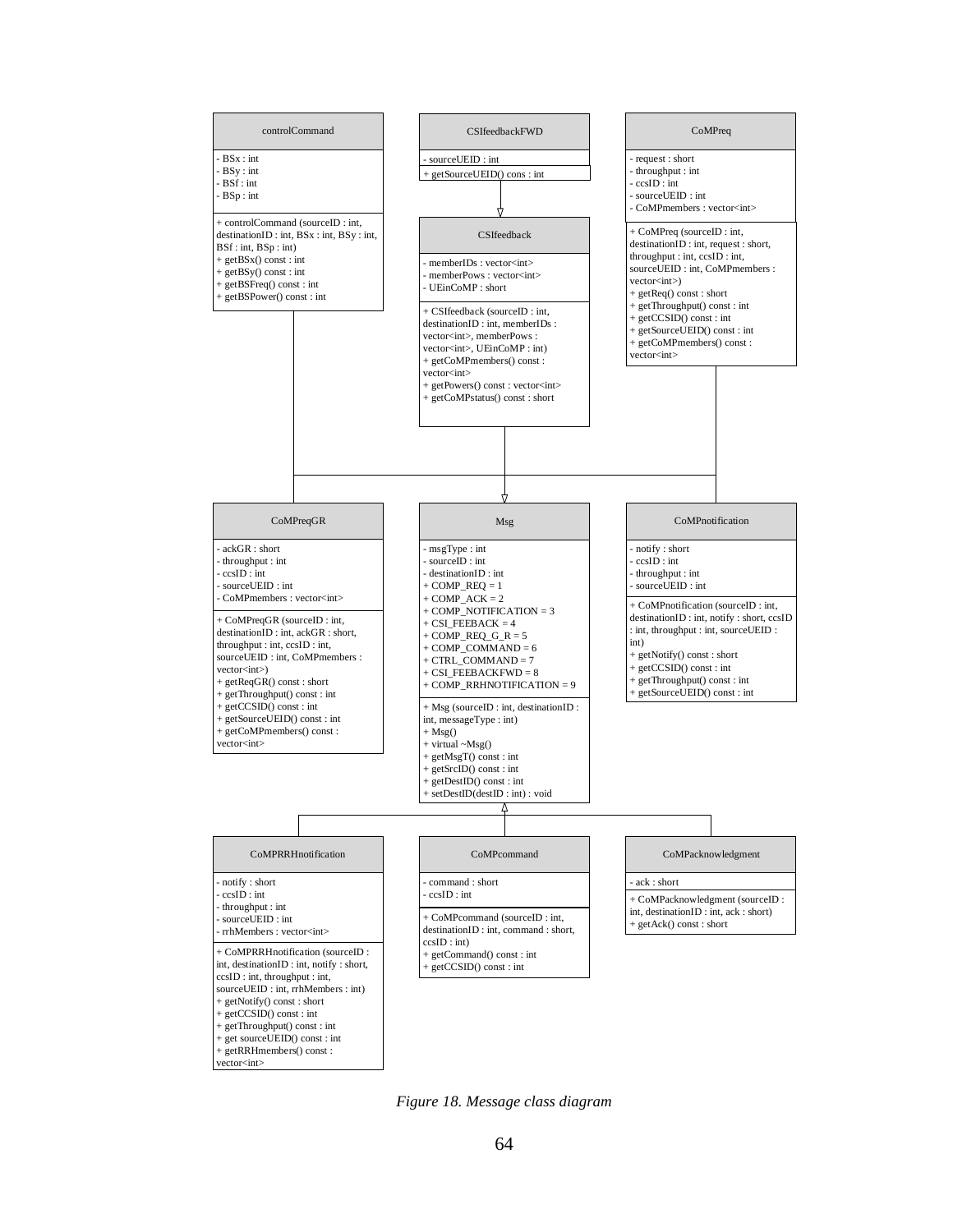To summarize, a class diagram was drawn for the message class. [Figure 18](#page-76-0) shows a class diagram for the message class, the relations between the classes, and the fields and methods defined for each class.

In order to be able to understand the structure in more detail, let us consider a hypothetical scenario of 1 UE, 2 RRHs, and 3 BSs. The UE is receiving signals from all stations and the CoMP cooperation set includes all 5 stations. We assume that the UE is closer to an RRH making the RRH its serving station before CoMP. Furthermore, we assume BS3 is elected as the CCS. [Figure 19](#page-77-0) shows the scenario.



*Figure 19. A scenario with 1 UE, 2 RRHs, and 3 BSs*

<span id="page-77-0"></span>To understand the message exchange sequence in the simulation software better[, Figure](#page-78-0)  [20](#page-78-0) shows a sequence diagram that defines what happens in terms of message exchange in the simulation software.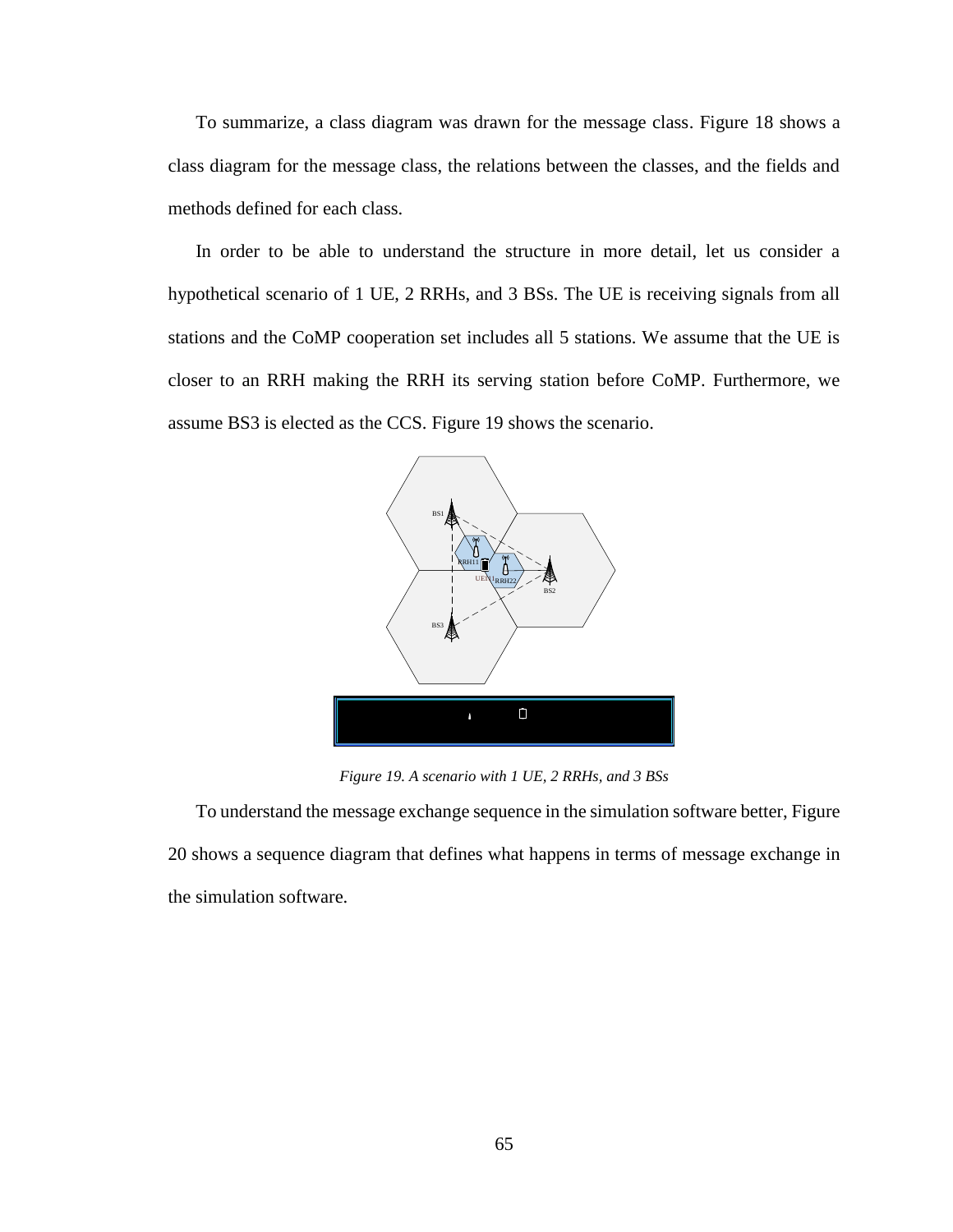

*Figure 20. Sequence diagram demonstrating the messages exchanged when a UE joins CoMP*

<span id="page-78-0"></span>As observed in [Figure 20,](#page-78-0) UE11 sends the *CSI Feedback* message to its serving RRH (RRH11). The RRH then forwards the message in the form of a *CSI Feedback Forward* message to its BS (BS1). BS1 then initiates CoMP by sending a *CoMP Request* message to BS2 and BS3. After checking their resources, BS2 and BS3 send back a *CoMP Request Grant/Reject* message to the requesting BS (BS1). At this point, having received the grants, BS1 sends a *CoMP RRH Notification* message to BS2 and BS3 and a *CoMP Command* message to UE111. The received *CoMP RRH Notification* is then forwarded to RRH22 by BS2. Once the *CoMP Command* is received by the UE, the UE switches to CoMP mode and starts sending the *CSI Feedback* message directly to the elected CCS (BS3).

In the next chapter, we will present some simulation scenarios which were used to run multiple experiments. Furthermore, we will present and analyze the results in detail.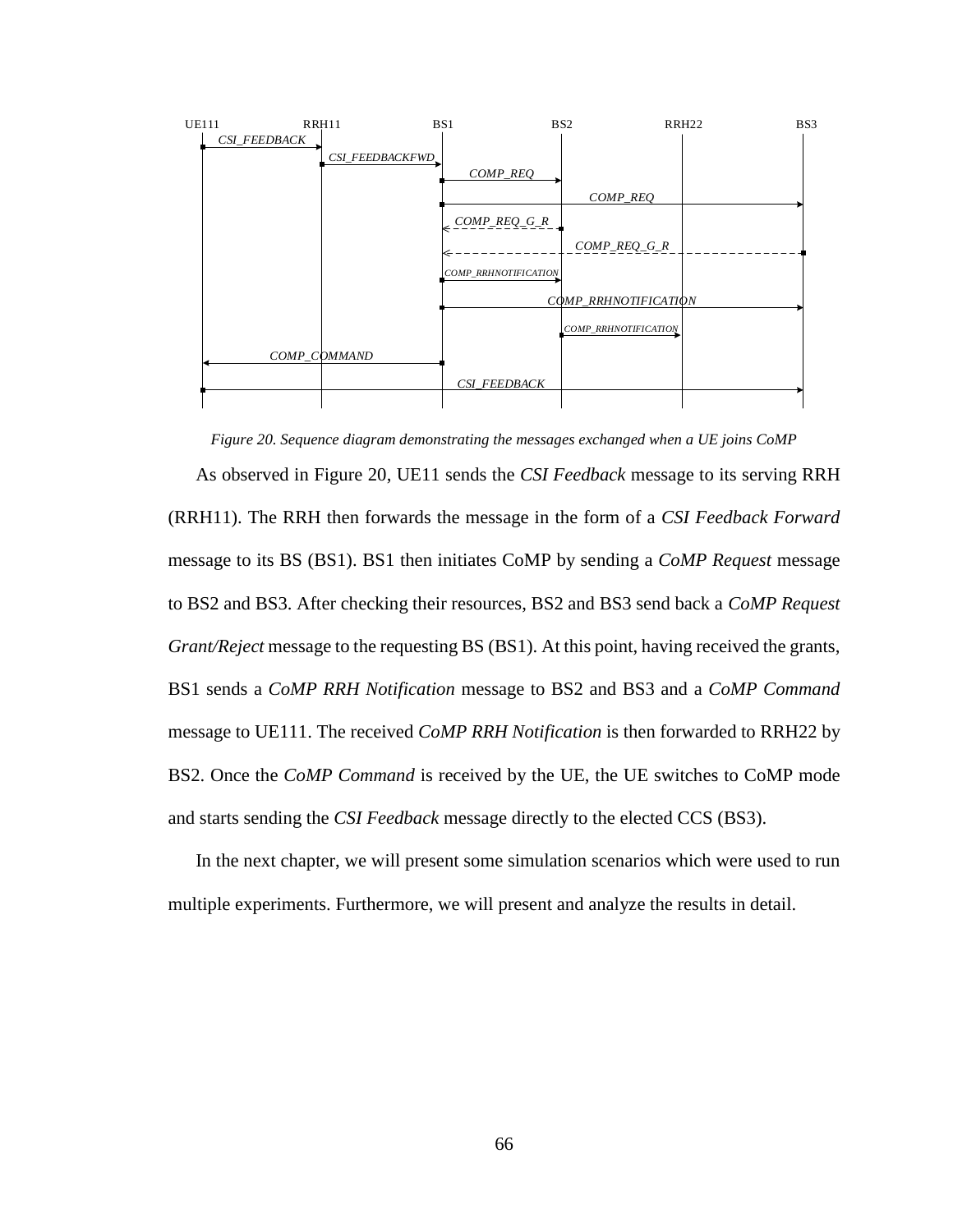### **Chapter 6**

## **Simulation Scenarios and Results**

To be able to compare the three different CoMP architectures and assess the potential of the DCEC architecture, different experiments were conducted. The simulation scenarios studied can be categorized into two general categories: homogenous scenarios and heterogeneous scenarios. Here we will present each scenario, talk about it in detail and show and analyze the results.

#### **6.1. Homogenous Networks**

To initially test the proposed architecture before modeling any real-world scenarios, a simple model was developed and tested. In this model, 3 cells, 3 BSs (one per each cell), and only 3 UEs (one per each cell) were considered. This allowed us to easily track the messages around the network and troubleshoot any possible issues. The simulation scenario is shown in [Figure 21.](#page-80-0) In this scenario, the UE generates the CSI feedback based on the signal strength received from cooperating BSs and sends it to the BS every 5 ms [17] [29]. The recipient BS executes the algorithm discussed in Chapter 4 to calculate a CoMP cooperating set and to elect a CCS. The BSs are connected to one another via X2 links and the UEs can communicate with all BSs via air links.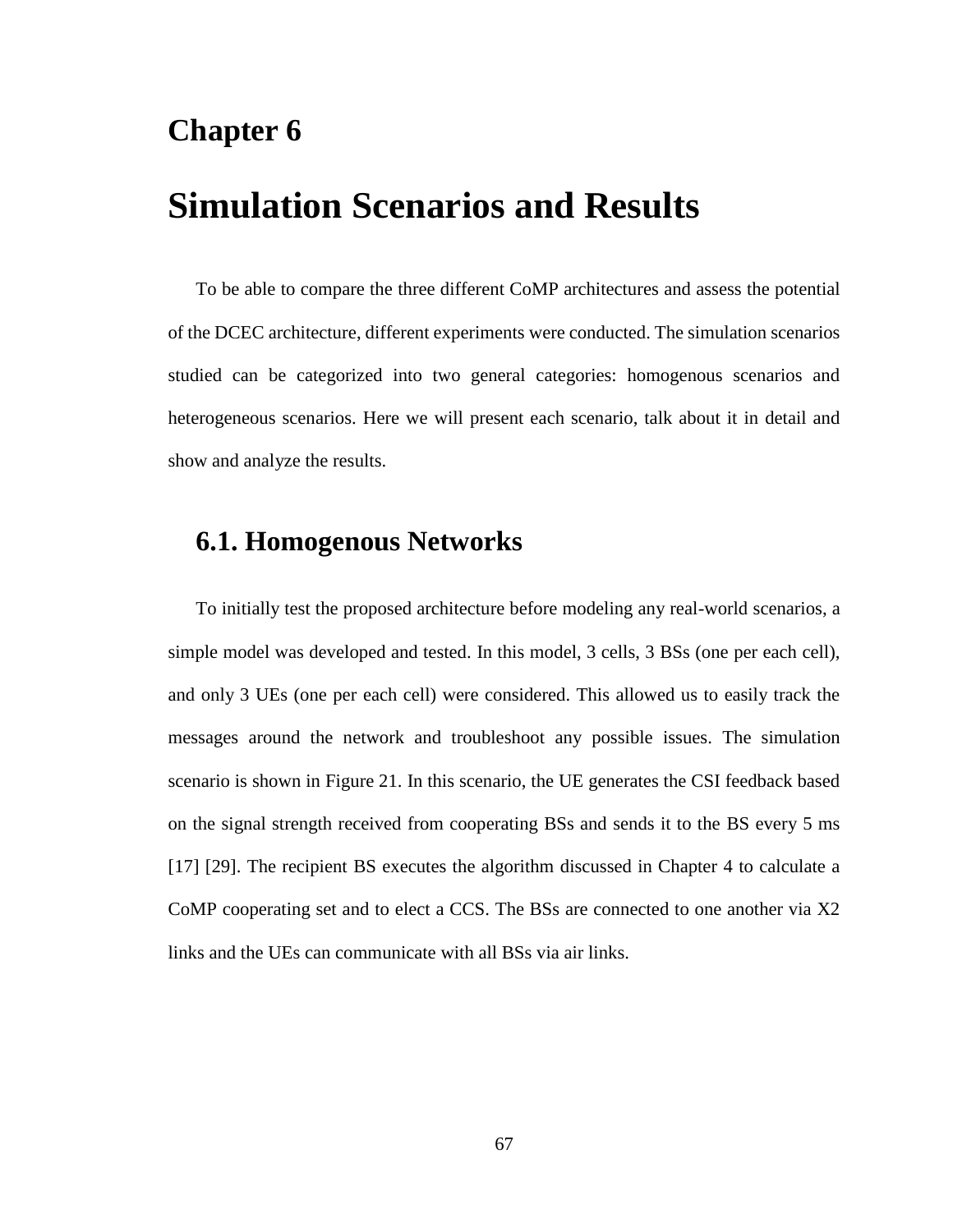

*Figure 21. Simple simulation scenario used for initial testing*

<span id="page-80-0"></span>This scenario was tested for all three architectures (*DCEC, Centralized,* and *Distributed*) to make sure the developed models perform correctly. [Table 7](#page-80-1) shows the initial conditions for the simulation.

<span id="page-80-1"></span>

| <b>Parameters</b>        | <b>Values</b>               |
|--------------------------|-----------------------------|
| Number of BSs            | 3                           |
| Number of UEs            | 3                           |
| Frequency                | 900 MHz                     |
| BS transmit power        | 46 dBm                      |
| Cell radius              | $500 \text{ m}$             |
| Antenna gain             | 12 dBi (BS) and 0dBi (UE)   |
| <b>MCL</b>               | 70dB                        |
| LogF                     | 10dB                        |
| Cell throughput          | Uniform: randomly generated |
| CSI feedback periodicity | $5 \text{ ms}$              |
| CoMP threshold           | 6 dB                        |
| Traffic model            | Full buffer                 |

*Table 7. Initial simulation assumptions for homogenous networks*

We have chosen our cell radius and antenna gain parameters to align with the specifications outlined in LTE release 12. Furthermore, as [64] suggests, the carrier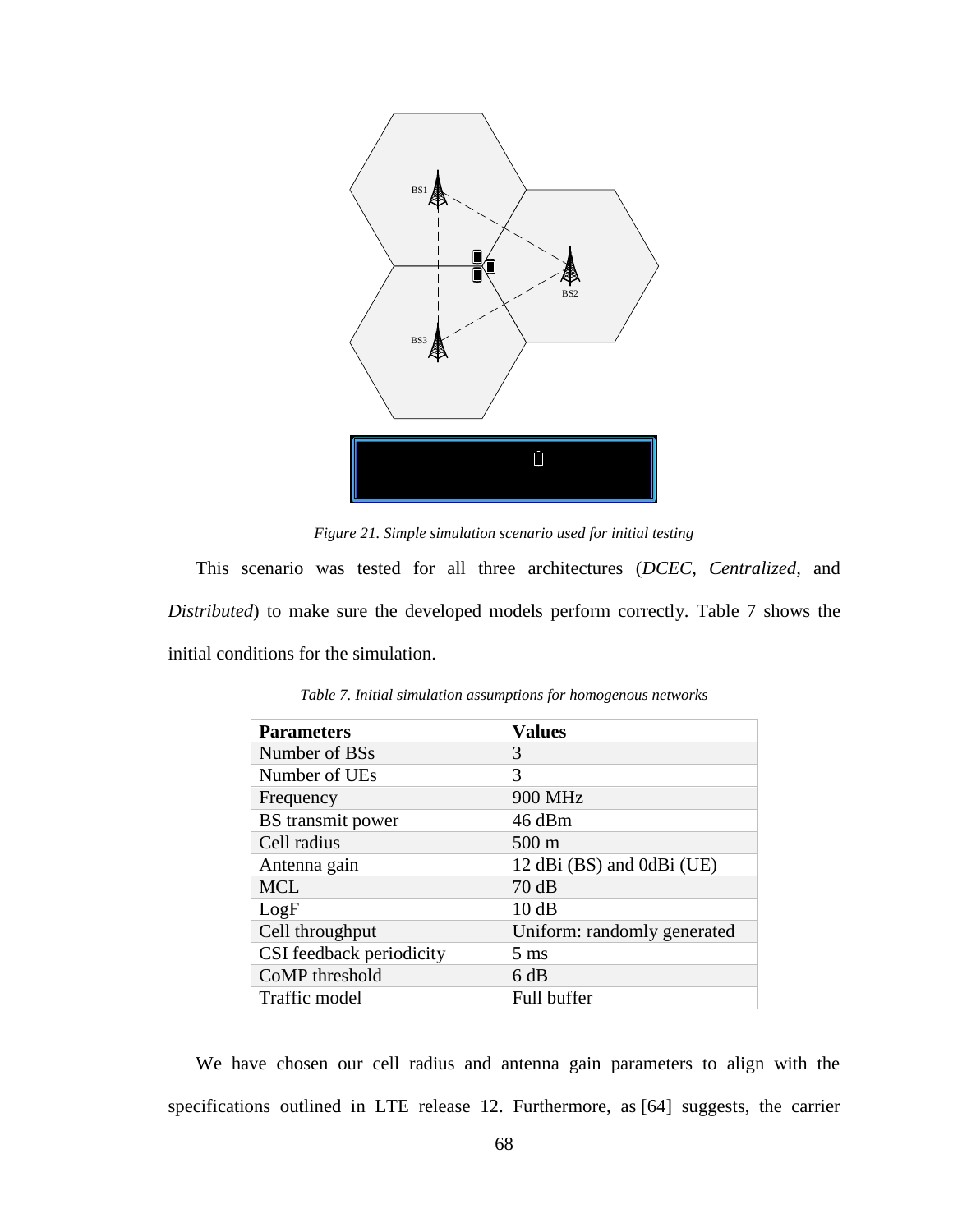frequency has been set to 900 MHz, the cell radius has been set to 500 m, and the antenna gain has been set to 12 dBi for the BS and 0 dBi for the UE. Based on [17], [29] the CSI feedback frequency has been set to 5 ms. In our simulations, cells are considered as macro cells in an urban area. A typical transmission power for a BS in a macro cell is normally between 43 dBm to 48 dBm and has been set to 46dBm as suggested by [65]. The received power at the UE is calculated based on the following formula [66]:

$$
P_r = P_t - MAX(L_{path} - G_t - G_r, MCL)
$$

in which  $P_r$  is the received signal power,  $P_t$  is the transmitted signal power of the BS,  $G_t$ is the transmitting antenna gain,  $G_r$  is the receiver antenna gain, and  $L_{path}$  is the path loss. Furthermore, in this formula, the Minimum Coupling Loss (MCL) is set to 70 dB, the BS antenna gain is set to 12 dBi, and the UE antenna gain is considered to be 0 dBi.  $L_{path}$  is the pathloss and is calculated based on the propagation model for urban areas [66]. Based on [37], we considered the CoMP threshold to be 6dB.

To be able to analyze the advantages and disadvantages of the DCEC architecture over distributed and centralized CoMP, we simulated the algorithms using the scenario above as well. To simulate the distributed CoMP architecture, we assume that the BSs are synchronized. To be able to evaluate the performance of the three architectures, the number of control packets in the network was considered as a metric. As talked about previously, the number of control packets in a network can directly affect data rates. Therefore, one way to improve data rates in a network is to reduce the total number of control packets in a network [67] [68]. [Figure 22](#page-82-0) shows the accumulative number of control packets in the network for the three different CoMP control architectures. The simulation was running for 200 ms and all three UEs were in CoMP with all 3 BSs. To be able to clearly compare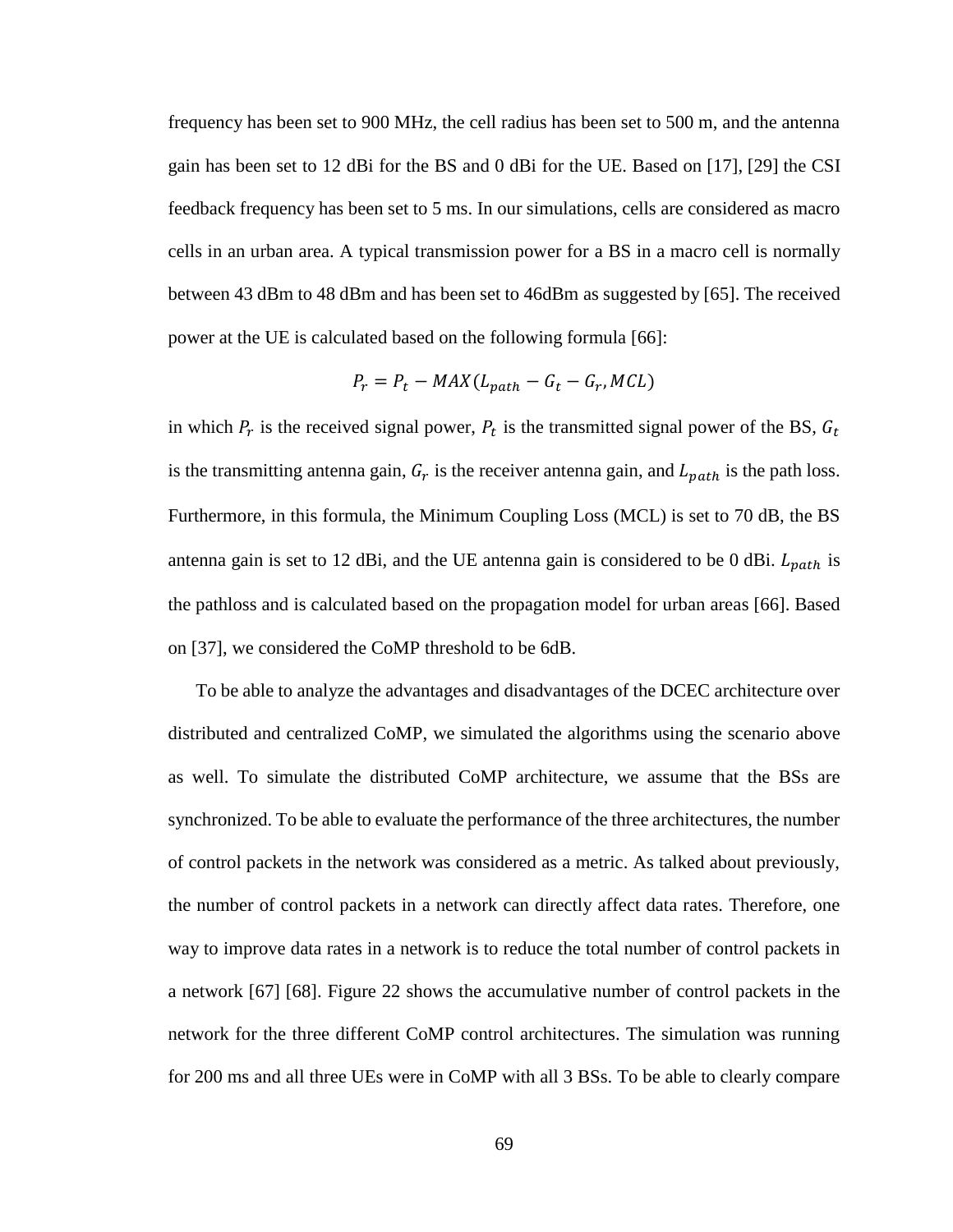the three architectures, the figure has been zoomed in to include only 50 ms of the simulation run.



<span id="page-82-0"></span>*Figure 22. Comparison of DCEC, distributed, and centralized architectures in CoMP based on accumulative number of control packets over time for 3 BSs and 3 UEs*

In this case, the DCEC architecture performs worse than the other two architectures in the beginning, but then after some time, the DCEC outperforms the other two architectures. This is because the DCEC architecture requires the execution of an election algorithm in the beginning to elect a CCS. This results in an increase in the number of messages travelling around the network. Once the CCS is elected, the number of control messages in the network decreases. This shows that given enough time to recover, the DCEC architecture outperforms the other two architectures.

In order to evaluate the effect of the load imposed on the network by the election algorithm in DCEC further, another simulation scenario was setup. In this scenario, 10 UEs are present in the CoMP area. Furthermore, at 80ms, 2 UEs join the CoMP set, and at 120 ms and 130 ms 3 more UEs and 1 more UE join the CoMP set respectively. Other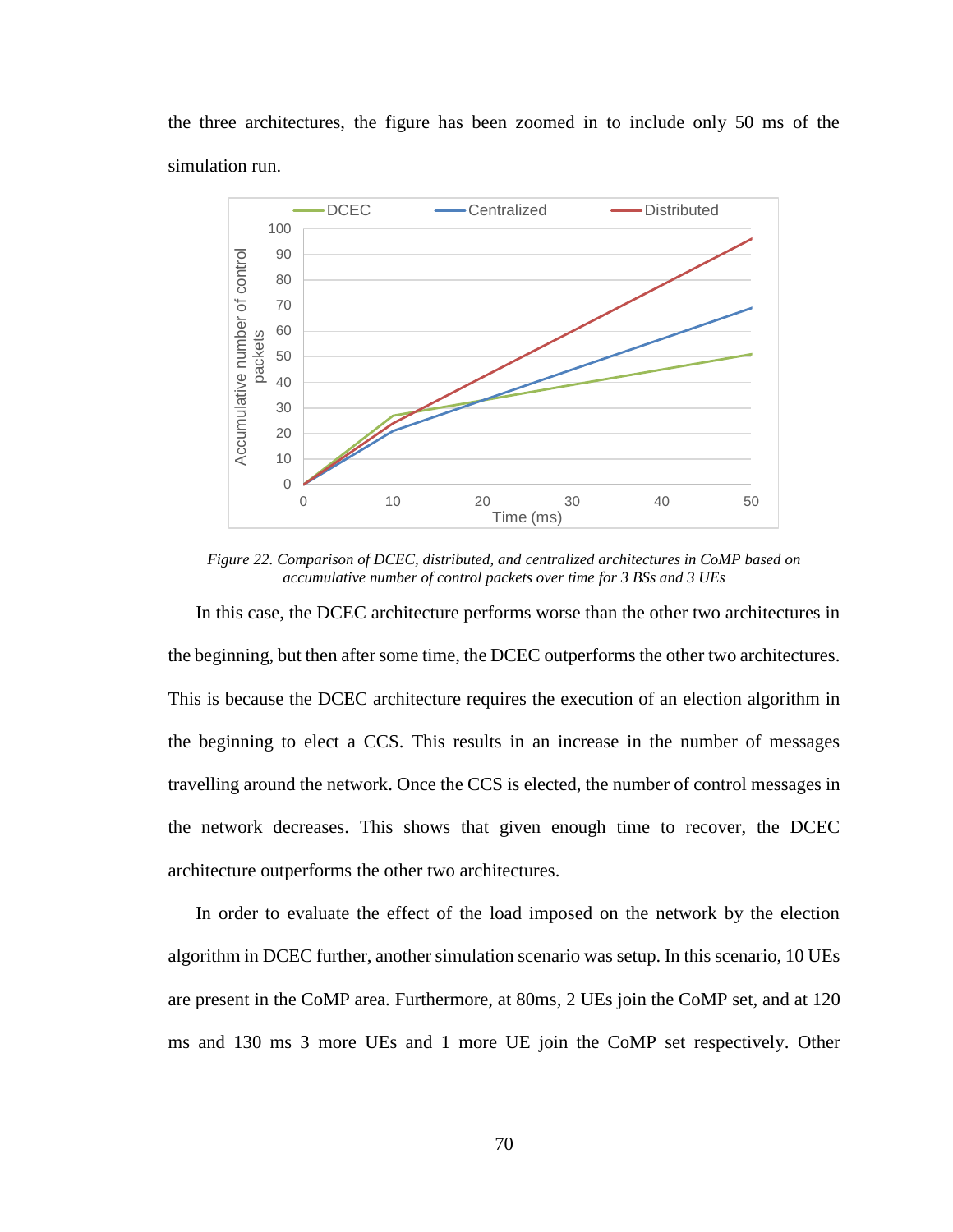simulation assumptions are the same as the previous scenario and outlined in [Table 7.](#page-80-1) The results of this scenario are shown in [Figure 23.](#page-83-0)



<span id="page-83-0"></span>*Figure 23. DCEC, distributed, and centralized architectures based on the number of control packets in the network (3 BS and multiple UE)*

As it can be seen in the above figures, the DCEC architecture shows sensitivity to change. As explained earlier, the election algorithm in the DCEC must run in two cases: if a new user joins CoMP and if the throughput of a cell changes. To test the limits of the DCEC architecture, we set up an experiment in which the throughput of the cells was set to change periodically. This forces the DCEC architecture to re-run the election algorithm. For this, three simulation scenarios were set up with 10 UEs. In the first case, we assume that the cell throughput is constant, that is, the CCS does not change throughout the simulation. In the second and third cases, the cell throughput is set to change every 1s and every 100ms respectively. This allows for testing the effect of the election algorithm on the architecture. [Figure 24](#page-84-0) shows the results of these simulation scenarios. It should be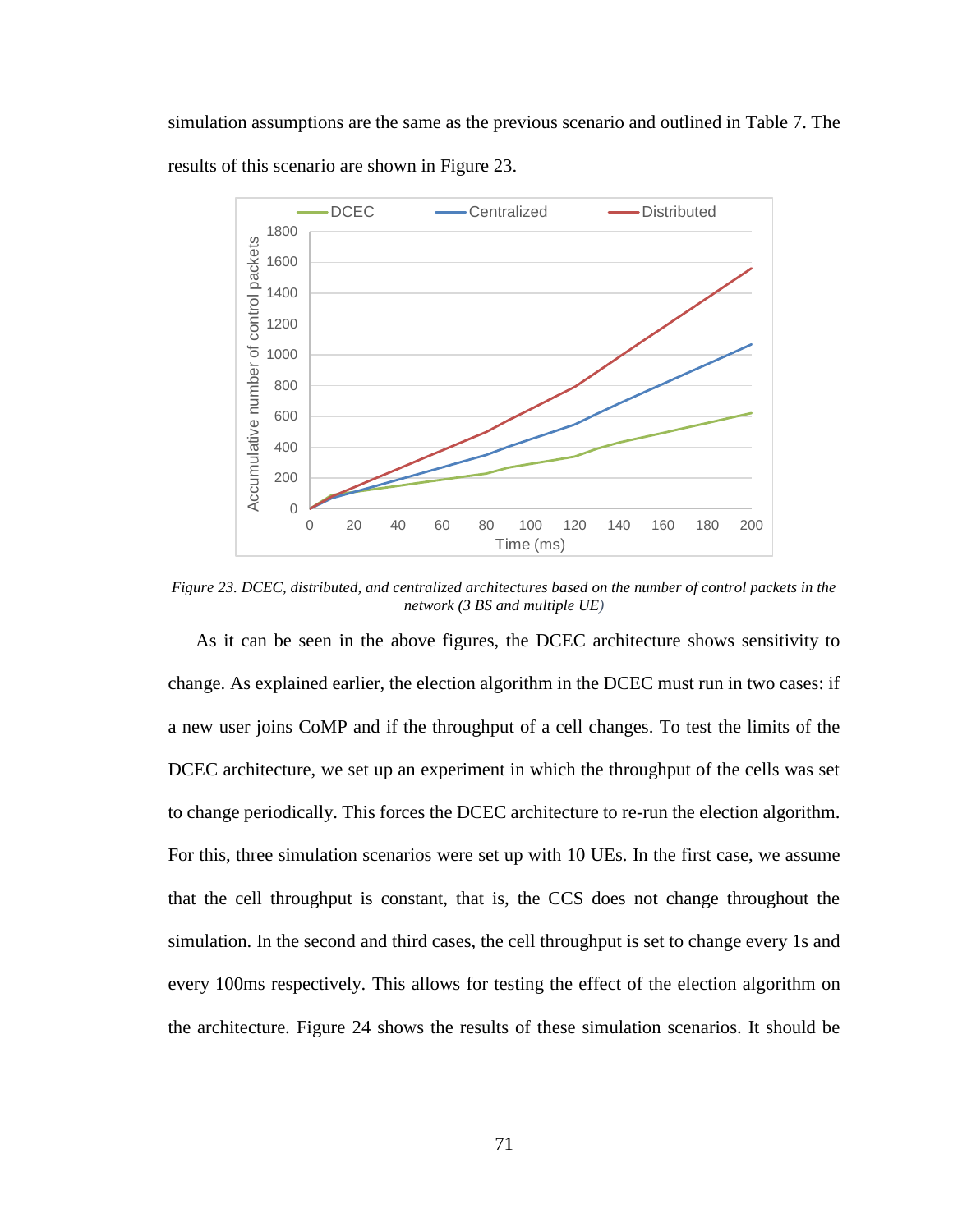noted that the distributed and centralized approaches are not affected by the cell throughput

change.



<span id="page-84-0"></span>*Figure 24. Accumulative control packets for DCEC without CCS change, DCEC with CCS change every 1s and 100ms, centralized, and distributed architectures*

This simulation shows the fact that DCEC is sensitive to throughput change and may perform worse than the other two architectures. Although this can be thought as a shortcoming of the proposed DCEC architecture, in practice, the CCS change does not occur that frequently for most of the UEs since the maximum movement speed of a UE suggested by the 3GPP release 11 for CoMP deployment is 3km/h [69].

According to the results of the simulation, as seen in [Figure 22,](#page-82-0) [Figure 23,](#page-83-0) and [Figure](#page-84-0)  [24,](#page-84-0) the DCEC architecture has the potential to reduce the number of feedback overhead within the CoMP network compared to the other two conventional approaches.

To analyze the effect of the architectures on the backhaul, the control packets travelling around the network were categorized into two categories: BS to BS/CU and UE to BS/CCS. The first category includes messages traveling over the backhaul while the second category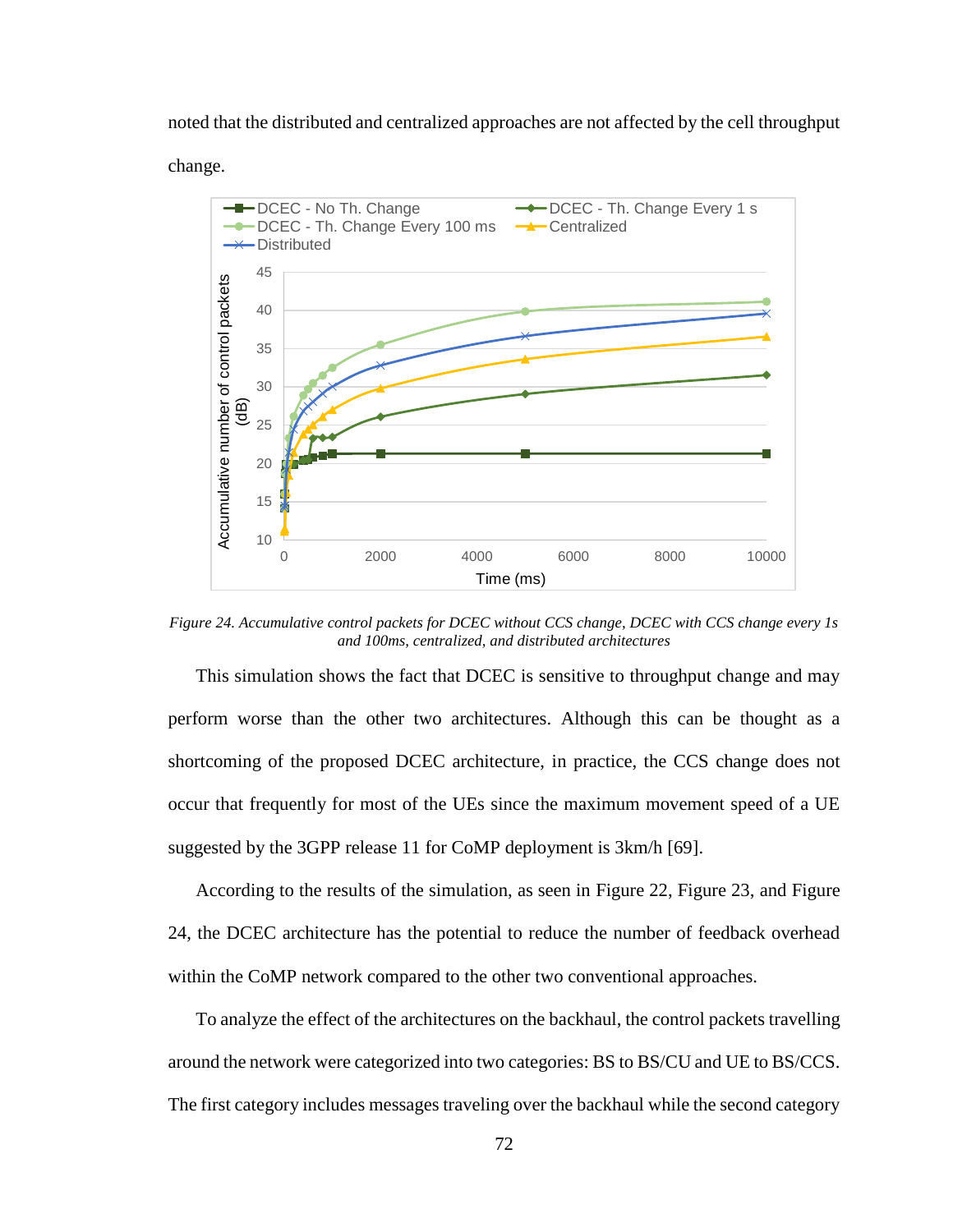contains messages travelled over air links. It should be noted that 10 UEs were present in the CoMP area. Six of which were present from the beginning of the simulation, two join CoMP at 70 ms and two more UEs join CoMP at 80 ms. [Figure 25](#page-86-0) shows the nonaccumulative number of packets in 10 ms time intervals for (a) DCEC (b) centralized and (c) distributed architectures.



 $\begin{array}{c} \sqrt{2}\, \sqrt{2}\, \sqrt{2}\, \sqrt{2}\, \sqrt{2}\, \sqrt{2}\, \sqrt{2}\, \sqrt{2}\, \sqrt{2}\, \sqrt{2}\, \sqrt{2}\, \sqrt{2}\, \sqrt{2}\, \sqrt{2}\, \sqrt{2}\, \sqrt{2}\, \sqrt{2}\, \sqrt{2}\, \sqrt{2}\, \sqrt{2}\, \sqrt{2}\, \sqrt{2}\, \sqrt{2}\, \sqrt{2}\, \sqrt{2}\, \sqrt{2}\, \sqrt{2}\, \sqrt{2}\, \sqrt{2}\, \sqrt{2}\, \sqrt{2}\, \sqrt{2}\, \sqrt{2}\, \sqrt{2}\, \sqrt{2}\, \sqrt{$ 

191810181990

0

o o o

 $\varphi$ Q,  $\mathcal{S}$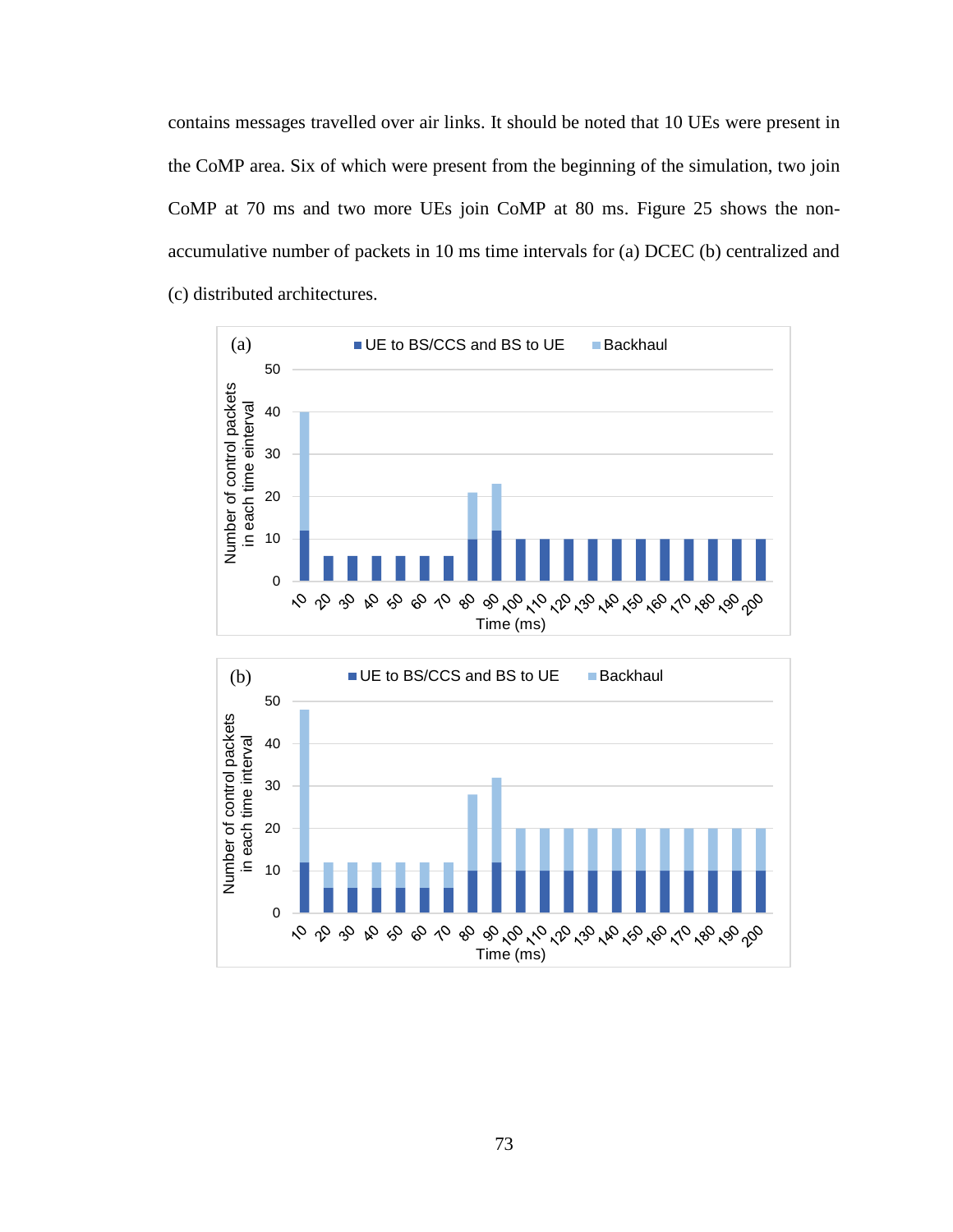

<span id="page-86-0"></span>*Figure 25. Number of control packets at different time intervals for (a) DCEC, (b) centralized, and (c) distributed architectures: packets over the backhaul/air links*

Once again, it can be concluded from the above figure that the DCEC algorithm initially performs worse than the distributed architecture, but better that the centralized approach. Once CoMP is established, the DCEC will not need any additional messages travelling through the backhaul. This is because the UE sends the CSI feedback directly to the CCS.

To be able to analyze the effect of the number of users, multiple simulation scenarios with varying number of users (50, 100, and 200) in CoMP were simulated. All users have been placed in the CoMP region since the control architectures differ only in handling CoMP users. In this case, the position of the UEs have been picked at random from all possible CoMP positions. To omit abnormalities, 10 simulation runs were conducted for each simulation scenario and the margin of error was calculated based on a 95% confidence interval. The results were obtained and analyzed for comparison of delay and number of control messages. To mimic the real world, UEs were set to start transmitting the CSI feedback based on a Poisson distribution within a 12-hour period (from 6 AM to 6 PM)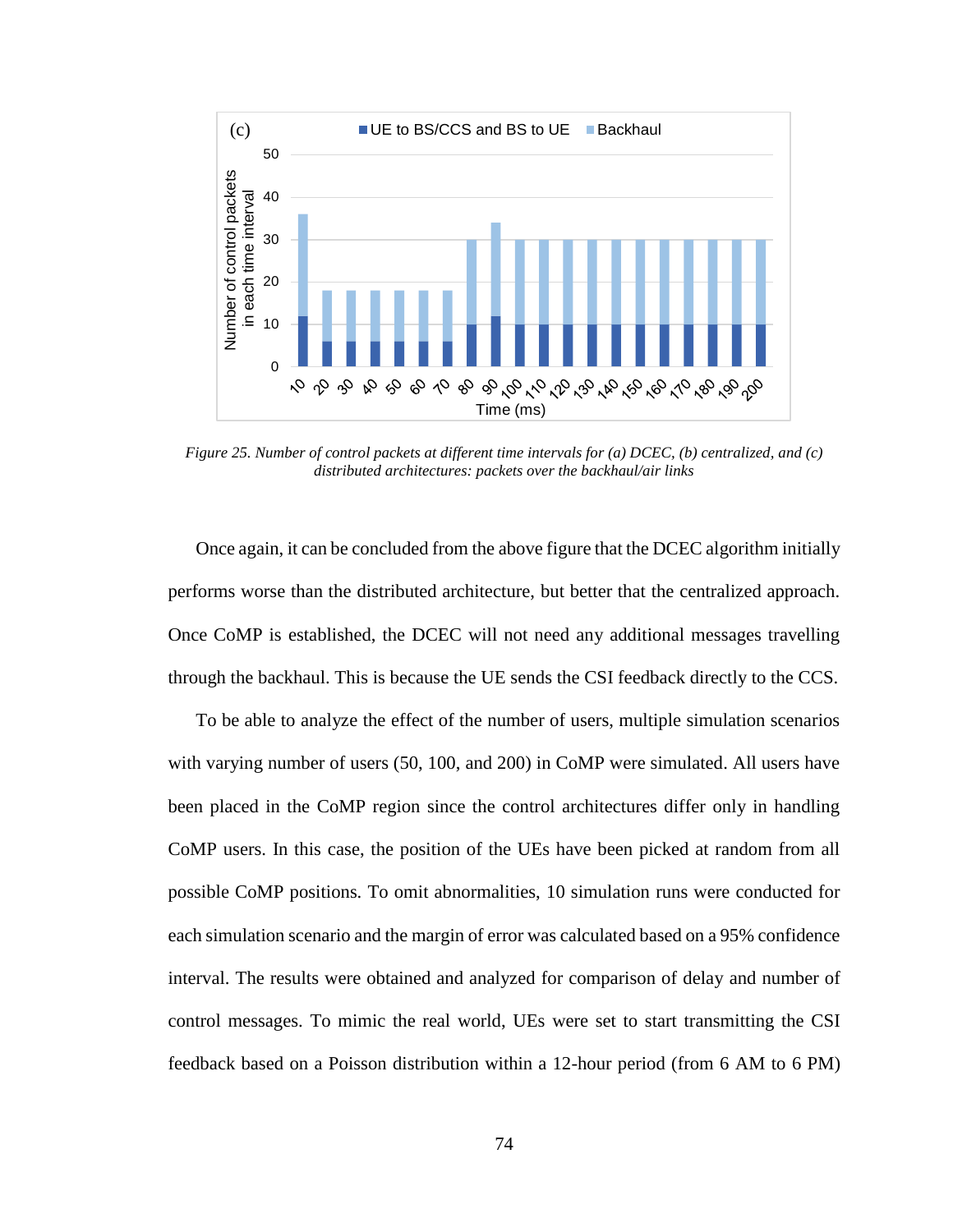with the peak request rate being located at 10 AM [70]. [Figure 26](#page-87-0) shows the distribution of the average request start time for 10 runs for (a) 50 UEs, (b) 100 UEs, and (c) 200 UEs.







<span id="page-87-0"></span>*Figure 26. Average distribution of the request start time over 10 simulation runs for (a) 100, (b) 200, and (c) 500 UEs*

To be able to mimic a real-world scenario, an area of 19 cells was considered. [Table 8](#page-88-0) shows the simulation assumptions and [Figure 27](#page-88-1) shows the simulation scenario.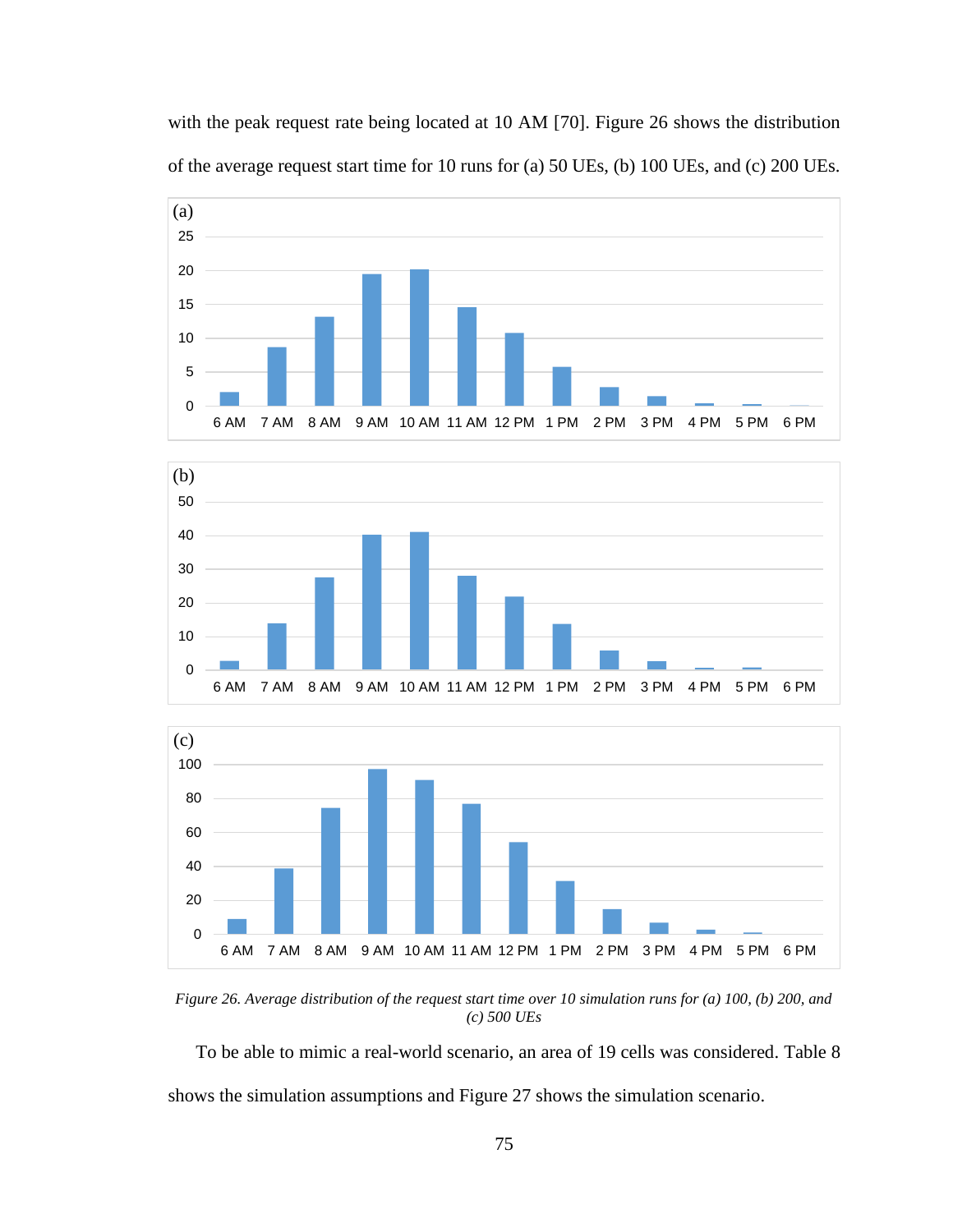<span id="page-88-0"></span>

| <b>Parameters</b>        | <b>Values</b>                                   |
|--------------------------|-------------------------------------------------|
| Number of BSs            | 19                                              |
| Number of UEs            | 50, 100, and 200                                |
| UE distribution          | Uniform: randomly generated<br>in the CoMP area |
| UE arrival               | Poisson: 6 AM to 6 PM with                      |
|                          | peak at 10 AM                                   |
| Frequency                | <b>900 MHz</b>                                  |
| BS transmit power        | 43 dBm                                          |
| Cell radius              | $500 \text{ m}$                                 |
| Antenna gain             | 12 dBi (BS) and 0dBi (UE)                       |
| <b>MCL</b>               | 70dB                                            |
| LogF                     | 10dB                                            |
| Cell throughput          | Uniform: 1 to 6                                 |
| CSI feedback periodicity | $5 \text{ ms}$                                  |
| CoMP threshold           | 6 dB                                            |
| Traffic model            | Full buffer                                     |
| Simulation time          | 12 hours                                        |

*Table 8. Simulation assumptions for a 19 cells homogenous network*



*Figure 27. Sample scenario with 19 cells*

<span id="page-88-1"></span>Using the above scenario and as stated in [Table 8,](#page-88-0) three separate experiments were conducted.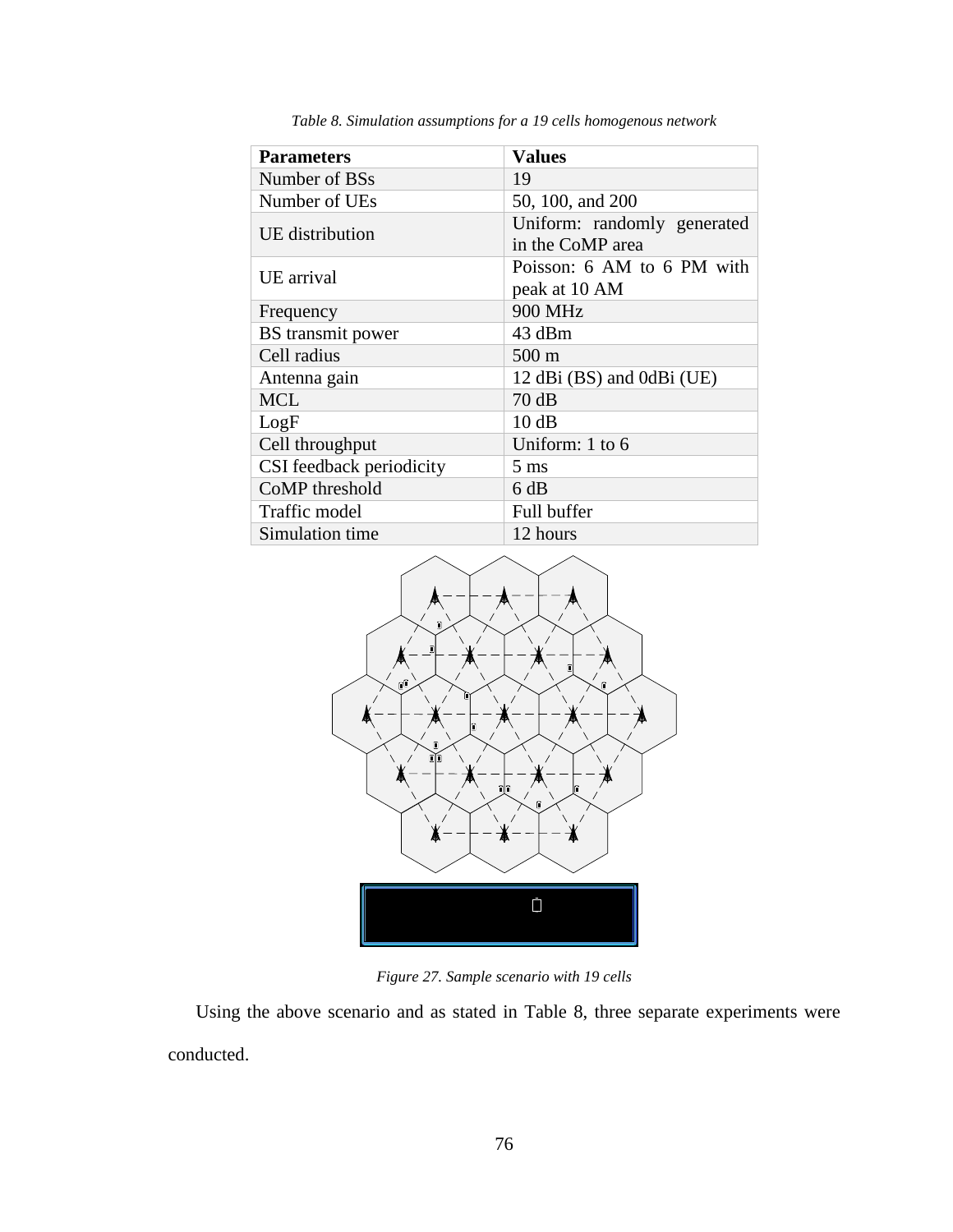

<span id="page-89-0"></span>*Figure 28. Accumulative number of control packets in a 12-hour period for (a) 50 UEs, (b) 100 UEs, and (c) 200 UEs*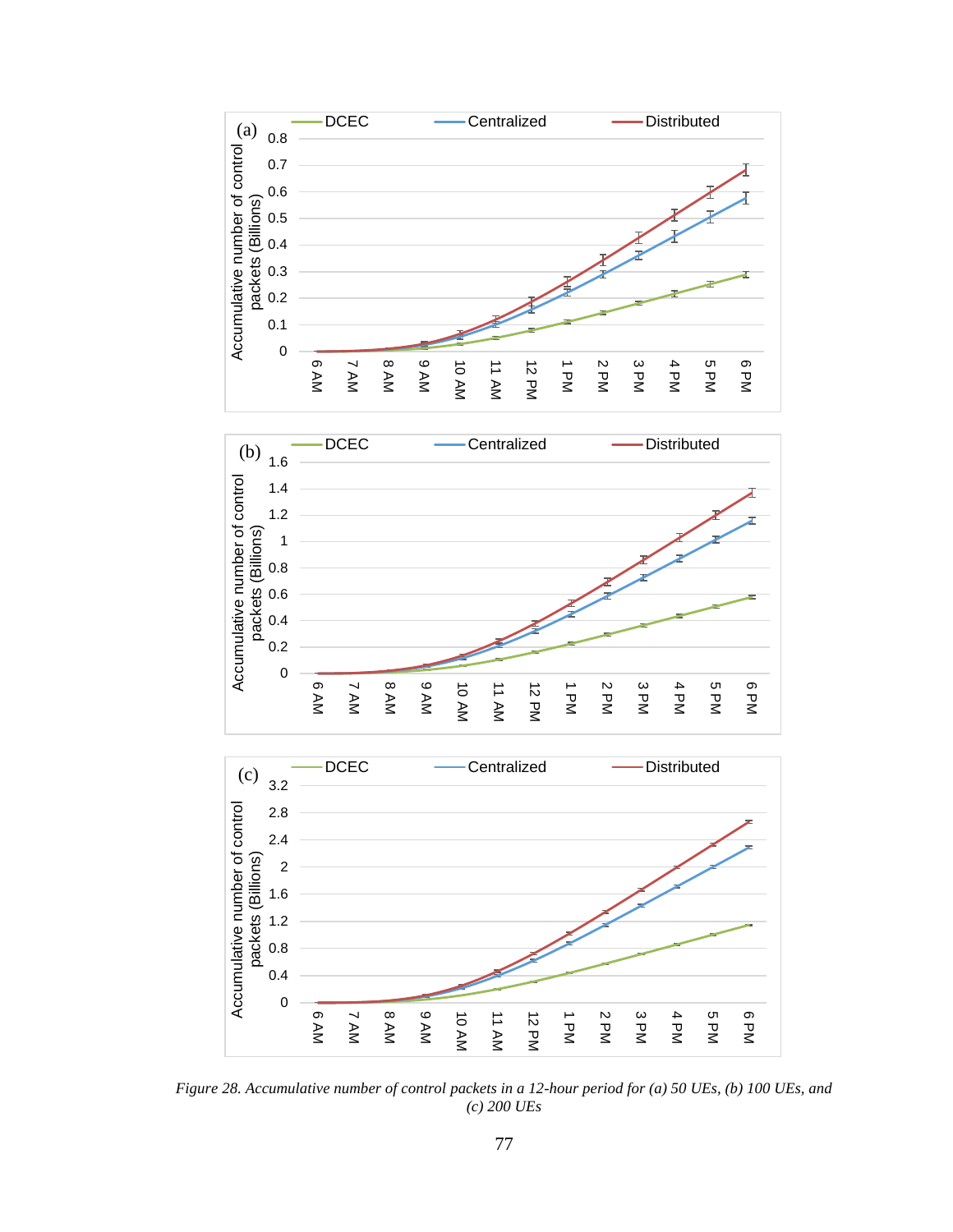The first one with 50 UEs, second one with 100 UEs, and third one with 200UEs randomly spread across the CoMP areas. As mentioned previously, in order to ensure preciseness, 10 separate runs for each experiment were done and the results were calculated and graphed with 95% confidence interval. The results were analyzed for comparison of delay and control messages. [Figure 28](#page-89-0) shows the accumulative number of control packets over a 12-hour period for (a) 50 UEs, (b) 100 UEs, and (c) 200 UEs in all three control architectures (DCEC, Centralized, and Distributed). From the above figure, it can be concluded that DCEC requires far less control packets to be sent around the network.

In order to be able to see the effect of the election algorithm, the number of nonaccumulative number of packets were also measured. By doing so, the effect of the election algorithm in the DCEC architecture can be clearly seen. [Figure 29](#page-91-0) shows the number of non-accumulative control packets in a 12-hour period for (a) 50 UEs, (b) 100 UEs, and (c) 200 UEs. As it can be seen, the DCEC algorithm performs worse in the initial hours of the day, but given enough time to recover, it outperforms the other two control architectures. This agrees with the previous results, which were obtained under different circumstances.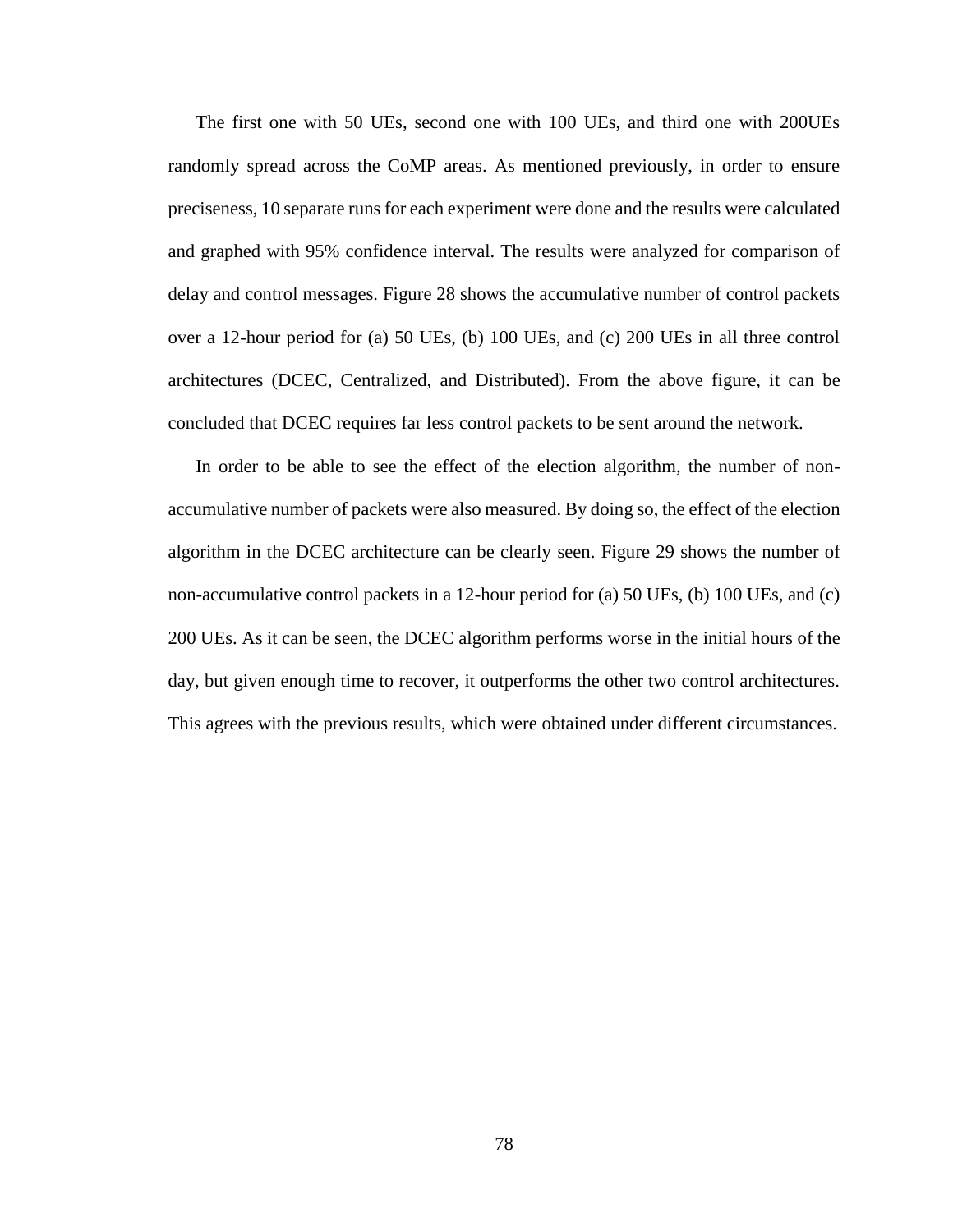





<span id="page-91-0"></span>*Figure 29. Non-accumulative number of control packets in a 12-hour period for (a) 50 UEs, (b) 100 UEs, and (c) 200 UEs*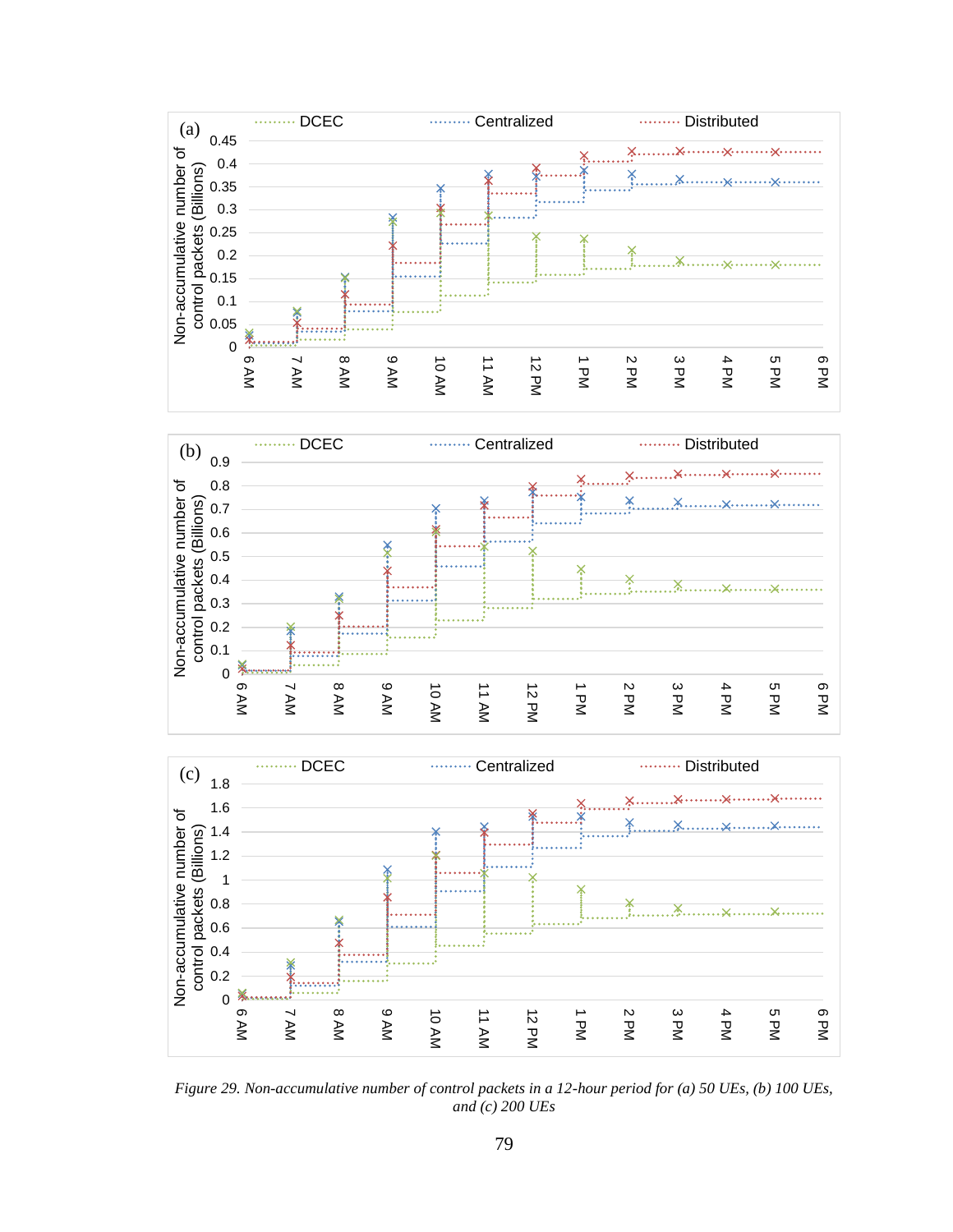To analyze the effect of DCEC further, the delay was measured for every CSI feedback message sent by the UE. The delay is defined as the time it takes from when the message is sent by the UE to when the CSI feedback message is processed by the BS. To understand the results and to find the average system delay, the average of all the measurements were calculated. [Figure 30](#page-92-0) shows the average delay of the entire system for different number of UEs.

The figure shows that the DCEC approach imposes the least amount of delay on the network while the centralized approach imposes the most delay. It can be confirmed once again that the DCEC approach is less sensitive to the increase in the number of UEs in the network. This allows for the DCEC algorithm to be a very good fit for both crowded and uncrowded areas.



<span id="page-92-0"></span>*Figure 30. Average system delay for 50, 100, and 200 UEs*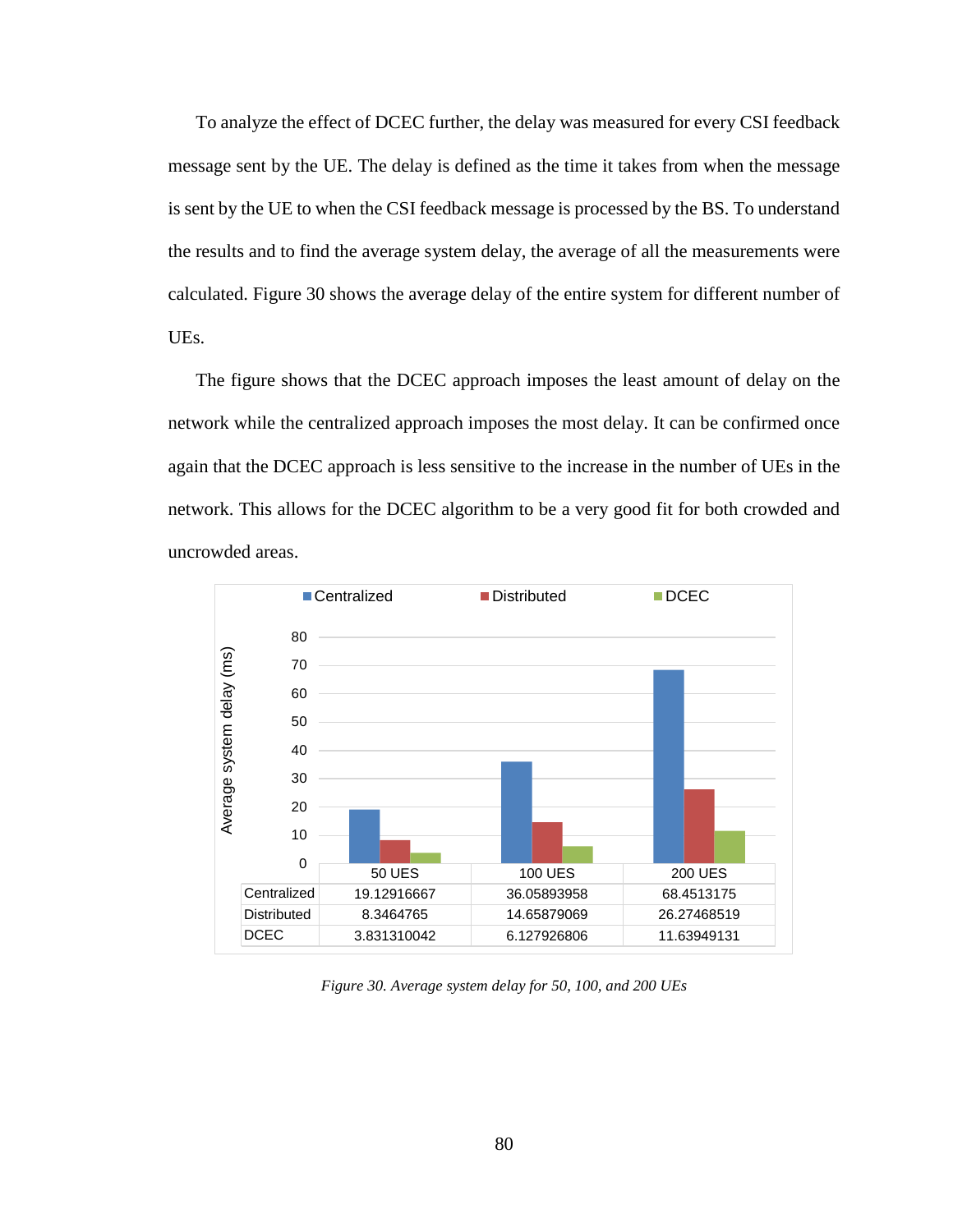### **6.2. Heterogeneous Networks**

After comparing the three algorithms (DCEC, Centralized, and Distributed) for homogenous networks and concluding that DCEC has a potential to boost the data rates by decreasing the number of control messages in the network, we decided to extend the work to HetNets and study the effects of DEC on them.

<span id="page-93-0"></span>

| <b>Parameters</b>        | <b>Values</b>                          |
|--------------------------|----------------------------------------|
| Number of BSs            | 3                                      |
| Number of RRHs           | 3                                      |
| Number of UEs            | 3                                      |
| Frequency                | 900 MHz                                |
| BS transmit power        | $46$ dBm                               |
| Cell radius              | Macro: 500 m; Micro: 100 m             |
| Antenna gain             | 12 dBi (BS), 5dBi (RRH), and 0dBi (UE) |
| <b>MCL</b>               | 70dB                                   |
| LogF                     | 10dB                                   |
| Cell throughput          | Uniform: randomly generated            |
| CSI feedback periodicity | $5 \text{ ms}$                         |
| CoMP threshold           | 6 dB                                   |
| Traffic model            | Full buffer                            |

*Table 9. Initial simulation assumptions for heterogeneous networks*

Just like the homogenous case, multiple scenarios were simulated. [Table 9](#page-93-0) shows the

simulation assumptions and [Figure 31](#page-94-0) shows the simulation scenario used to run the experiments.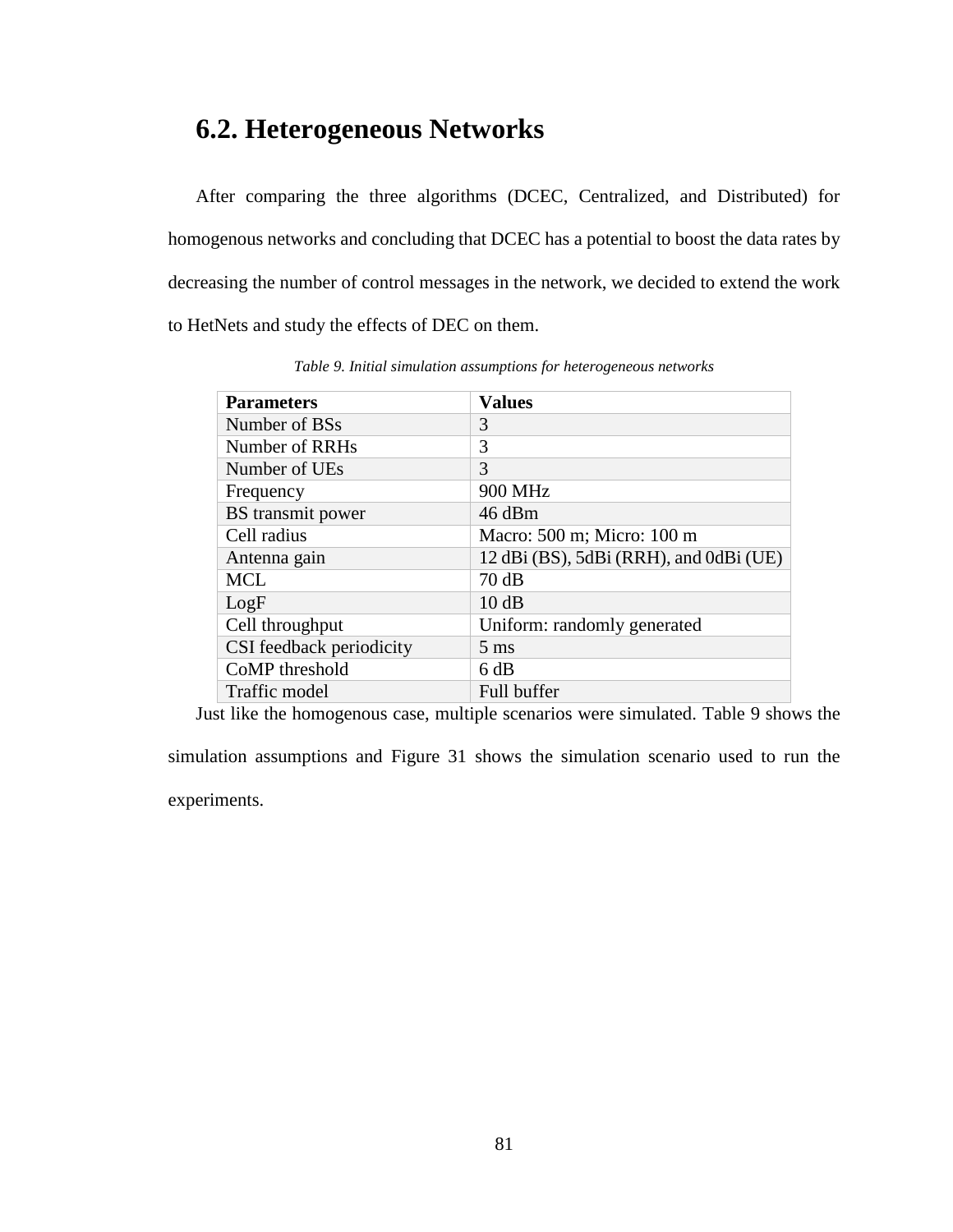

*Figure 31. Simulation scenario for heterogeneous networks*

<span id="page-94-0"></span>To obtain some initial results, we simulated all three architectures with 50, 100, 150, and 200 UEs for 700 ms. The total number of control packets travelling around the network was measured as a metric. The results can be seen in [Figure 32.](#page-95-0) To make the figure more readable, the difference in the number of packets for each architecture has been marked on the graph.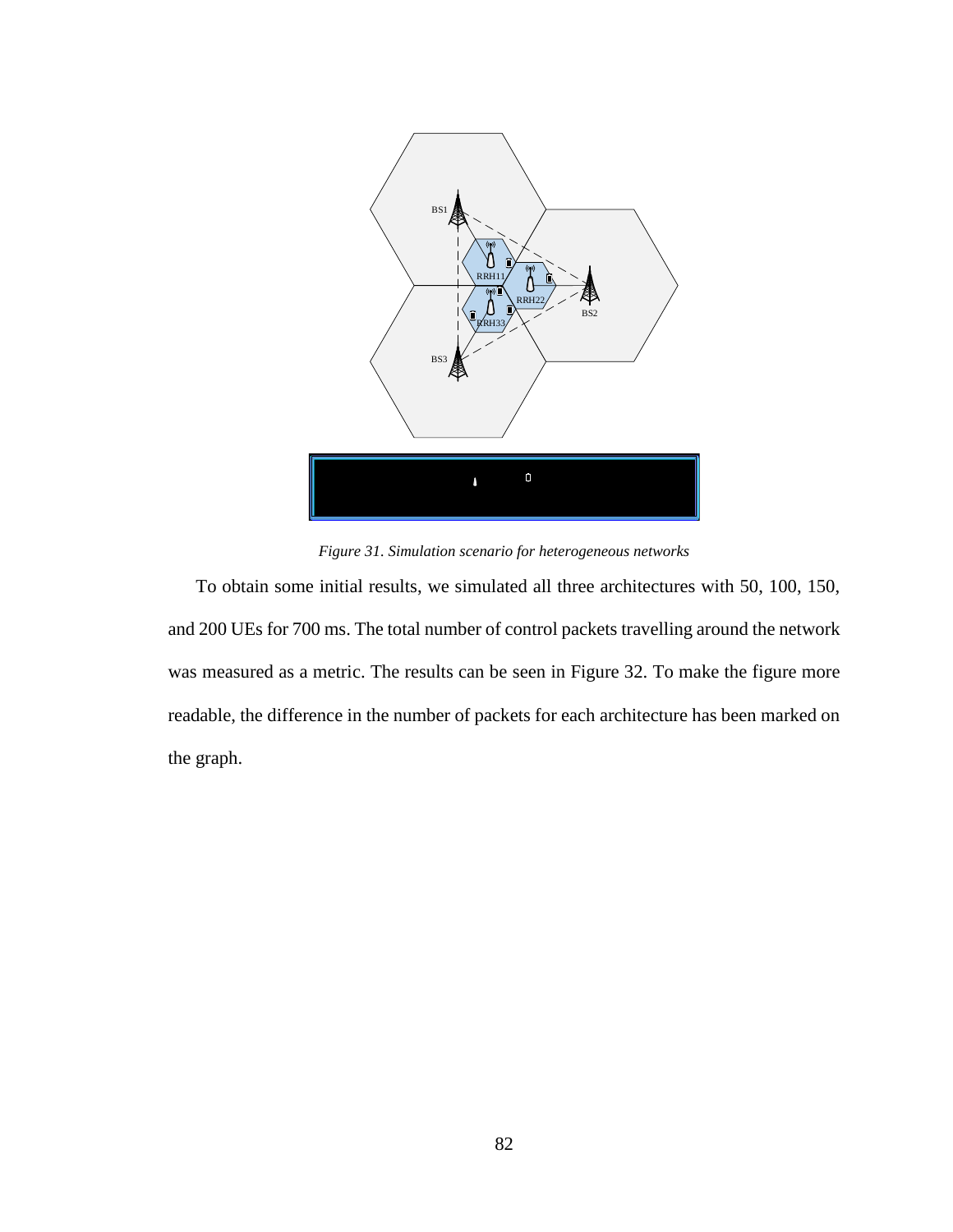

*Figure 32. Total number of control packets travelling around the network*

<span id="page-95-0"></span>As we can see, the difference in the number of control packets increases as the number of UEs increase. This means that DCEC-HetNet is less sensitive to change in the number of users (given enough time to recover) compared to the other two architectures which makes it a good fit for use in crowded areas.

To test the effect of new UEs joining CoMP in all three architectures, a scenario was set up in which 100 UEs are present in the CoMP area with 3 BSs and 3 RRHs. In this scenario, some new UEs join CoMP at 120 ms and at 200 ms all the UEs leave CoMP. Finally, all the UEs join CoMP again at 400 ms. This scenario was set up to test the effect of the election algorithm as well as UEs leaving CoMP on the total number of control messages. [Table 10](#page-96-0) shows the simulation parameters for this scenario and [Figure 33](#page-96-1) shows the results.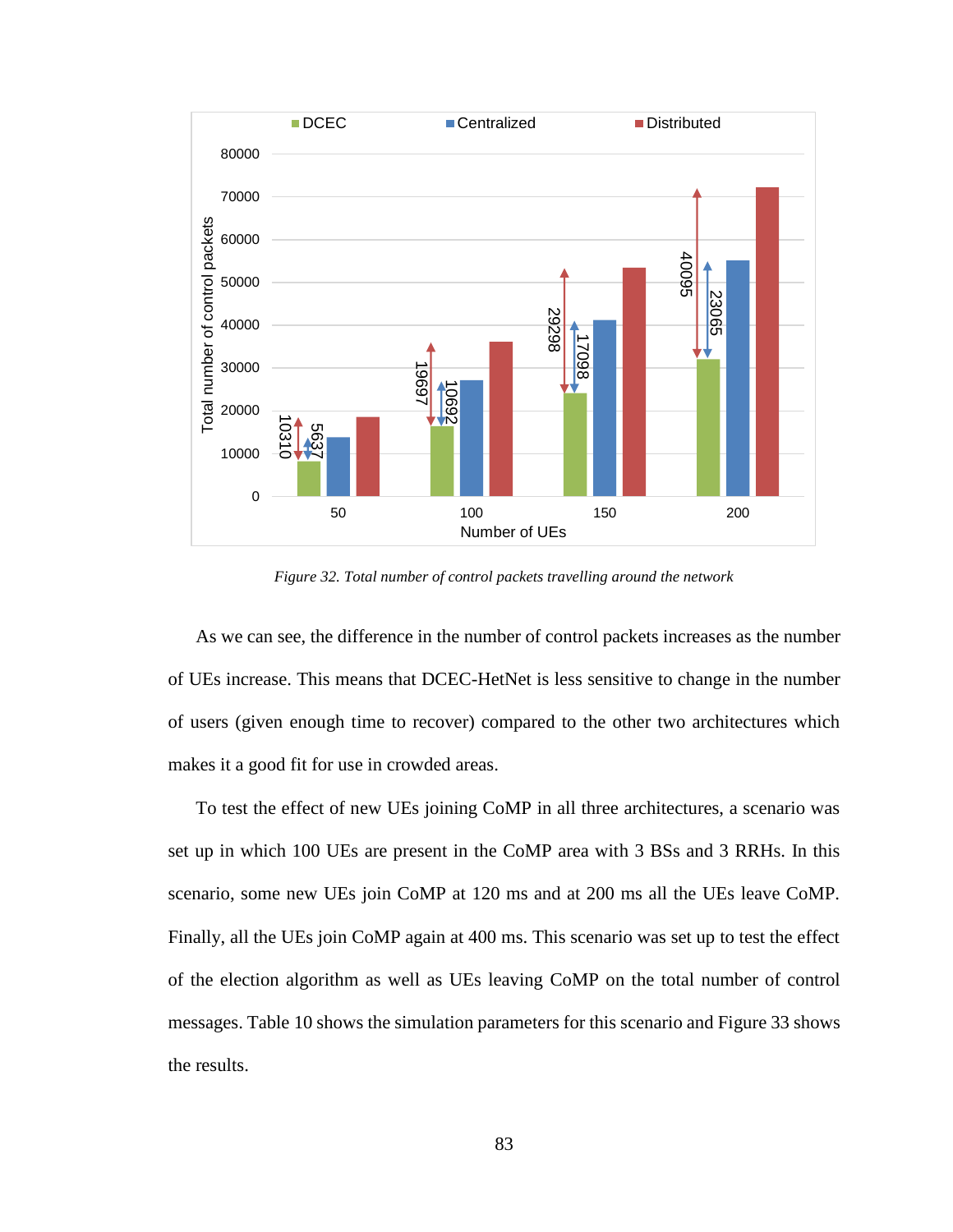<span id="page-96-0"></span>

| <b>Parameters</b>        | <b>Values</b>                                |
|--------------------------|----------------------------------------------|
| Number of BSs            | 3                                            |
| Number of RRHs           | 3                                            |
| Number of UEs            | 100                                          |
| UE distribution          | Uniform: randomly generated in the CoMP area |
|                          | All UEs in CoMP at the beginning             |
| UE arrival               | New UEs join CoMP at 120 ms                  |
|                          | All UEs leave CoMP at 200 ms                 |
|                          | All UEs join CoMP at 400 ms                  |
| Frequency                | 900 MHz                                      |
| BS transmit power        | 43 dBm                                       |
| Cell radius              | Macro: 500 m                                 |
|                          | Micro: $100 \text{ m}$                       |
| Antenna gain             | 12 dBi (BS), 5dBi (RRH), and 0dBi (UE)       |
| <b>MCL</b>               | 70dB                                         |
| LogF                     | 10dB                                         |
| Cell throughput          | Uniform: 1 to 6                              |
| CSI feedback periodicity | $5 \text{ ms}$                               |
| CoMP threshold           | 6 dB                                         |
| Traffic model            | Full buffer                                  |
| Simulation time          | 500 ms                                       |

*Table 10. Simulation assumptions for a HetNet*



<span id="page-96-1"></span>*Figure 33. Non-accumulative number of control packets in a 500 ms period for 100 UEs*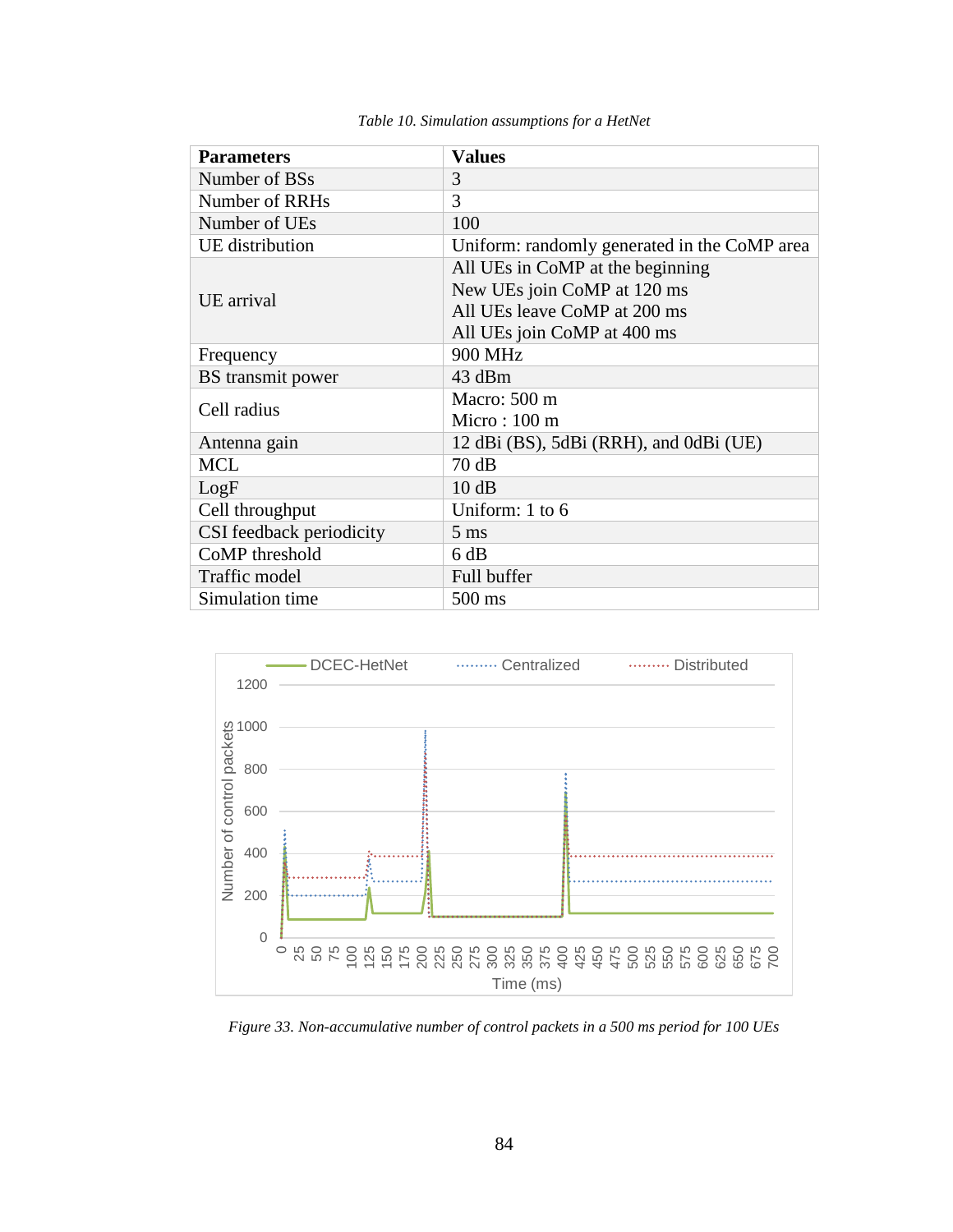As we can see, when new UEs join CoMP, the DCEC-HetNet architecture outperforms the other 2 CoMP architectures. After CoMP is established and in the existence of CoMP, the DCEC-HetNet requires the least amount of control messages to travel around the network. As mentioned previously, in the initial phase, and when a CCS is being elected, DCEC-HetNet requires some additional messages to travel around the network. After the completion of this transient phase, the DCEC-HetNet performs better than the other two architectures. Furthermore, as seen in the figure above, in the time interval from 200 ms to 400 ms when no UE is in CoMP, all architectures perform the same.

To further test the architecture, another simulation scenario was tested. In this scenario, 200 UEs were present. Furthermore, several UEs join CoMP at 120 ms. The simulation was running for 200 ms. [Figure 34](#page-98-0) shows the results for the (a) DCEC, (b) centralized, and (c) distributed architectures.

With all said and by considering the results of the simulations, it can be seen that DCEC-HetNet improves the network performance by reducing the number of control packets going around the network. This reduction in CSI feedback overhead and latency can eventually result in improved throughputs and higher data rates [67] [68].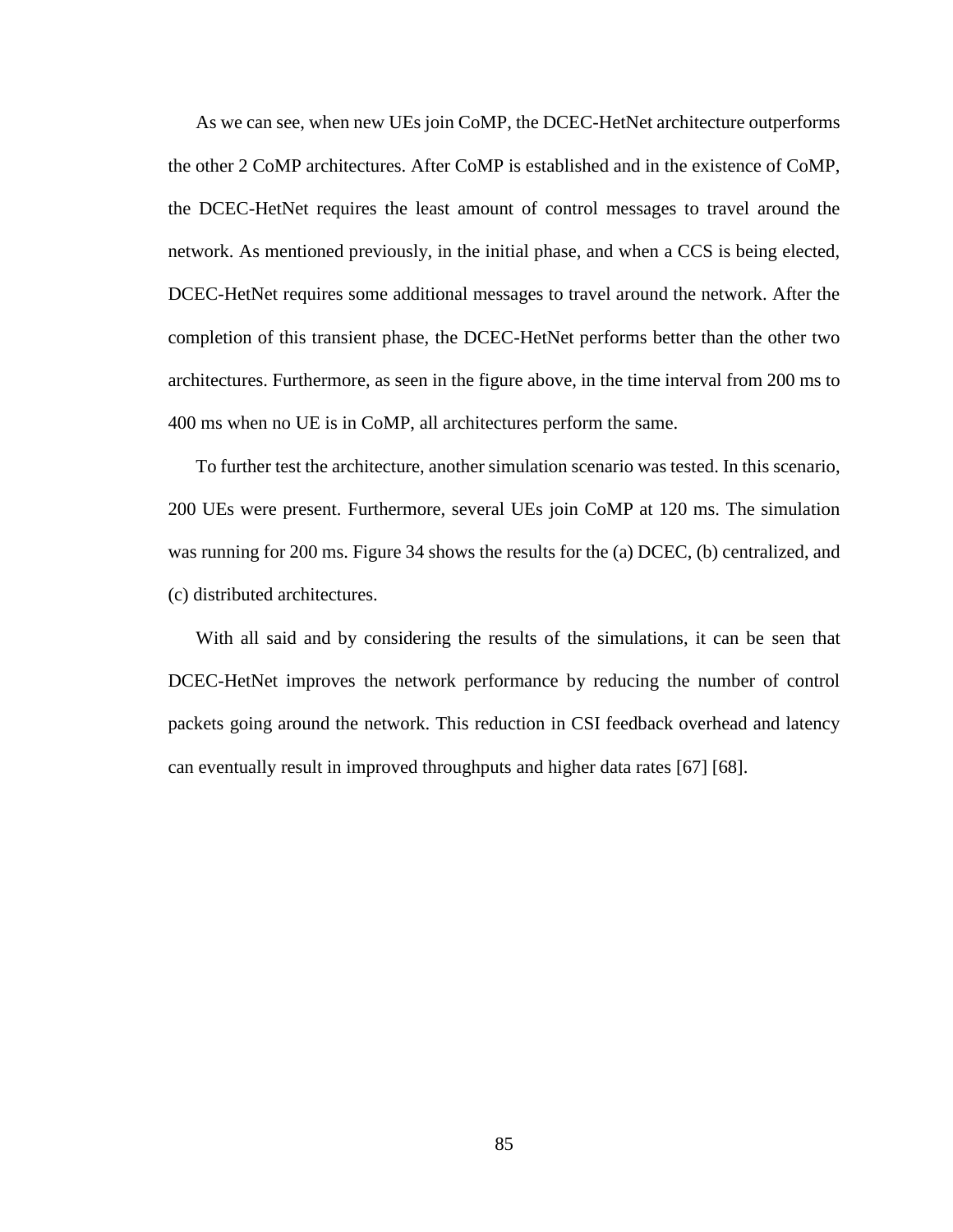





<span id="page-98-0"></span>*Figure 34. Number of control packets at different time intervals for (a) DCEC-HetNet, (b) centralized, and (c) distributed architectures: packets over the backhaul/air links*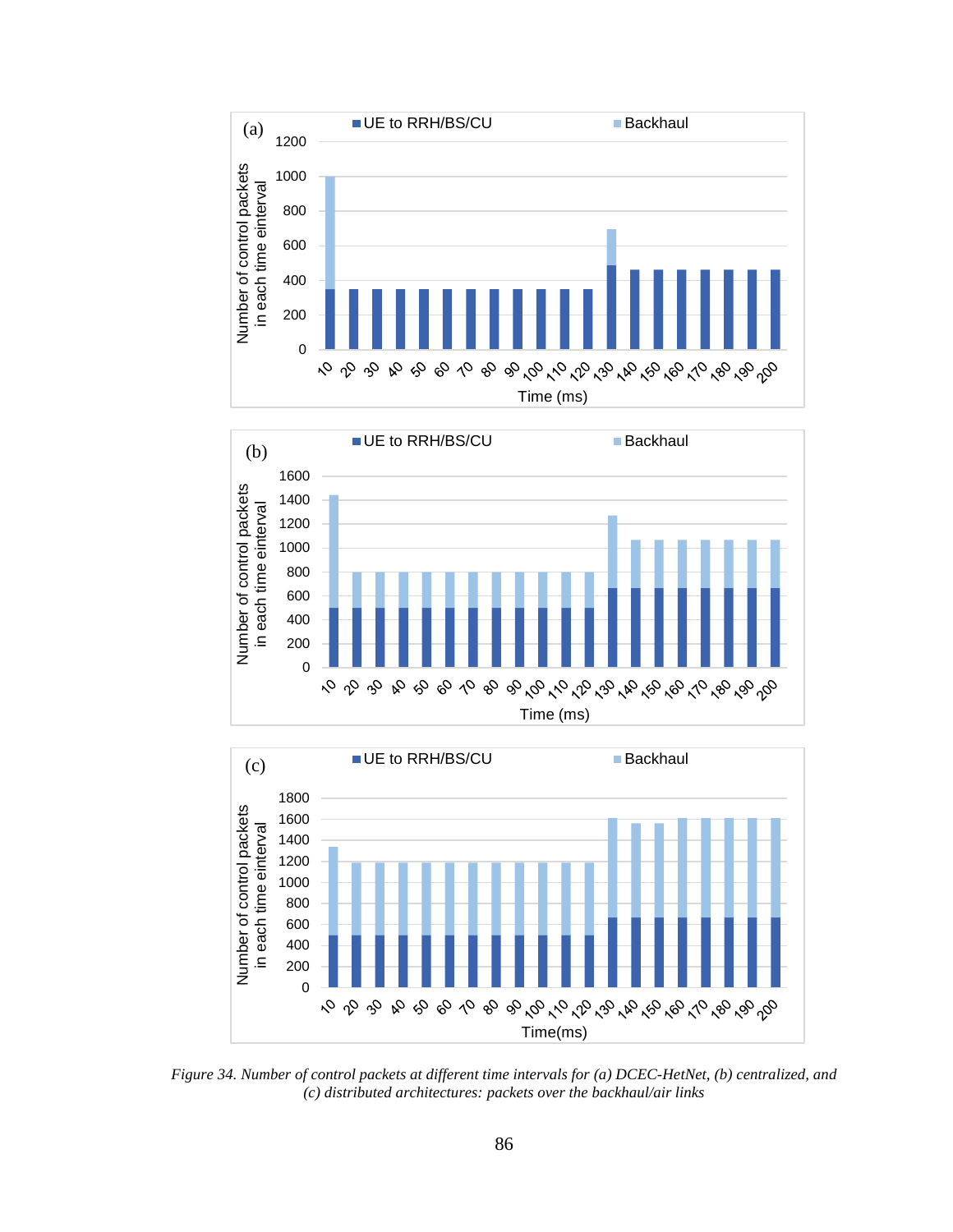#### **Chapter 7**

# **Conclusion and Future Work**

With the growing number of mobile users, the demand for service is ever more increasing. This demand has imposed new challenges on the cellular network. To cope with this demand, LTE-A has been forced to move to the idea of frequency reuse. Although this solution has solved some of the challenges, it has brought up new challenges, especially for cell edge users. The users on the edge of the cell experience low data rates due to weak signal reception and signal interference from their neighboring cell. In order to solve this issue, 3GPP has proposed the idea of CoMP allowing the BSs to jointly serve a UE which is located on the cell edge. Although this approach contributes to a better user experience, it imposes extra load on the network via the extra control messages required.

In this thesis, to solve this issue and to minimize the effect CoMP has on the network, we proposed DCEC, a CoMP control architecture aiming at reducing the number of control messages in the network. This algorithm uses an elected coordination station as the serving BS for the UEs. After the UEs join CoMP, an election algorithm will execute to choose the best serving station for that UE. Once a station is elected, the UE sends the CSI feedback message to that BS only. In this case, there is no need for extra messages to travel over the backhaul. This was done in collaboration with the ARS-Lab and Ericsson Canada.

Moreover, to evaluate the performance of the proposed algorithm in different scenarios and compare the results with the conventional two approaches (centralized and distributed), we developed a simulator based on DEVS. Several models were developed to enable the simulator mimic the real world. The simulator was developed in such a way that it is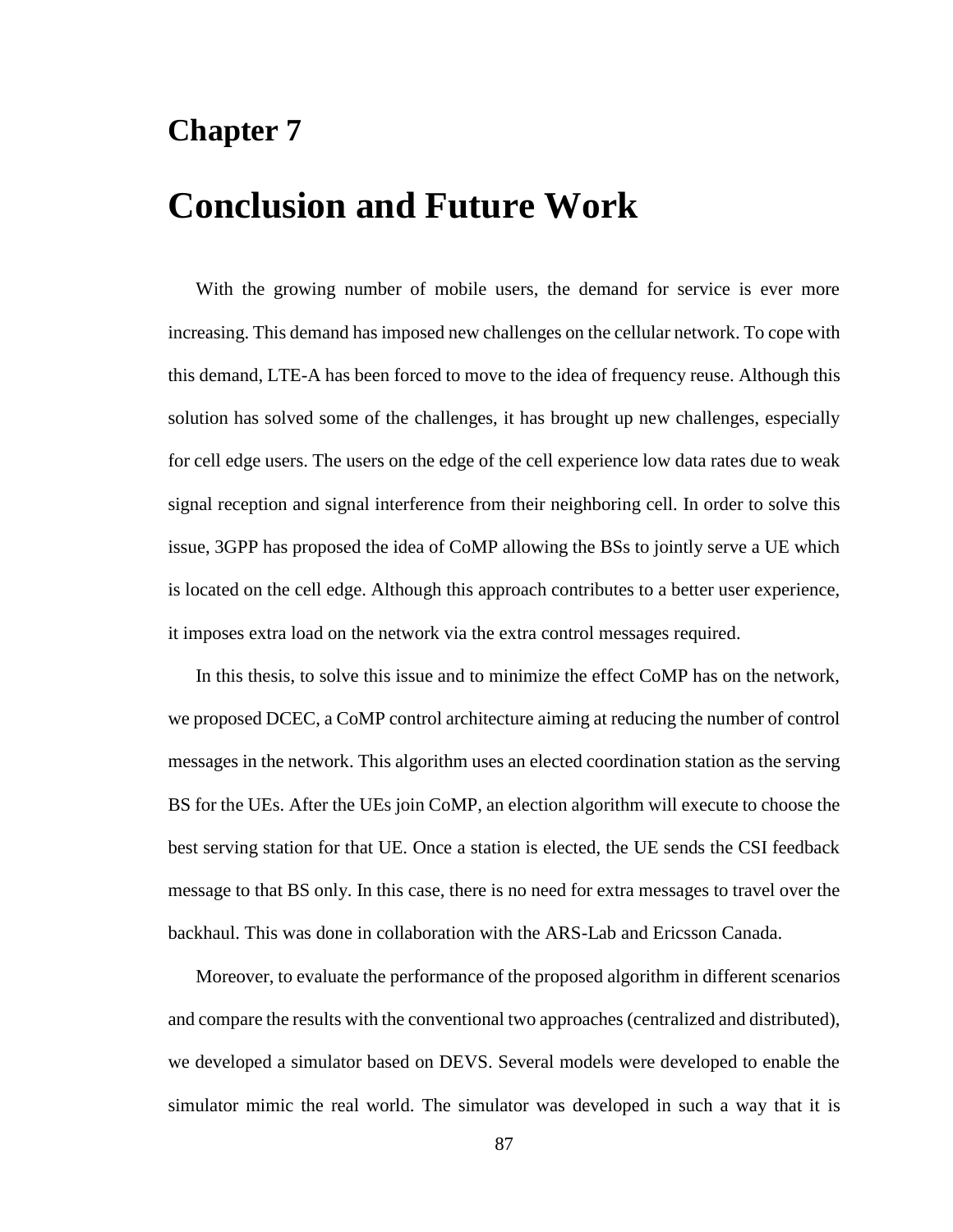flexible and easy to use for different scenarios with different initial conditions. Furthermore, being specific to CoMP, the simulator is unique and there is no other simulator specifically designed for simulating CoMP.

Several simulation scenarios with varying number of BSs, RRHs, and UEs, were evaluated. This allowed for careful examination of the performance of DCEC. To find the bottle neck of the proposed algorithm, we forced DCEC to run the election algorithm frequently. By doing so, we concluded that in a typical real world scenario, the DCEC architecture outperforms the other two architectures. To evaluate the performance, two metrics: the number of control messages and delay were measured. In both cases, it was concluded that the DCEC architecture outperforms the other two conventional CoMP architectures. Furthermore, it was concluded that DCEC is less sensitive to an increase in the number of users meaning that the performance of DCE is less affected by an increase in the number of UEs in CoMP.

As a possible extension to this research, DCEC can be applied to femto and pico cells inside buildings. Furthermore, D2D can be incorporated in the architecture to allow for a better performance.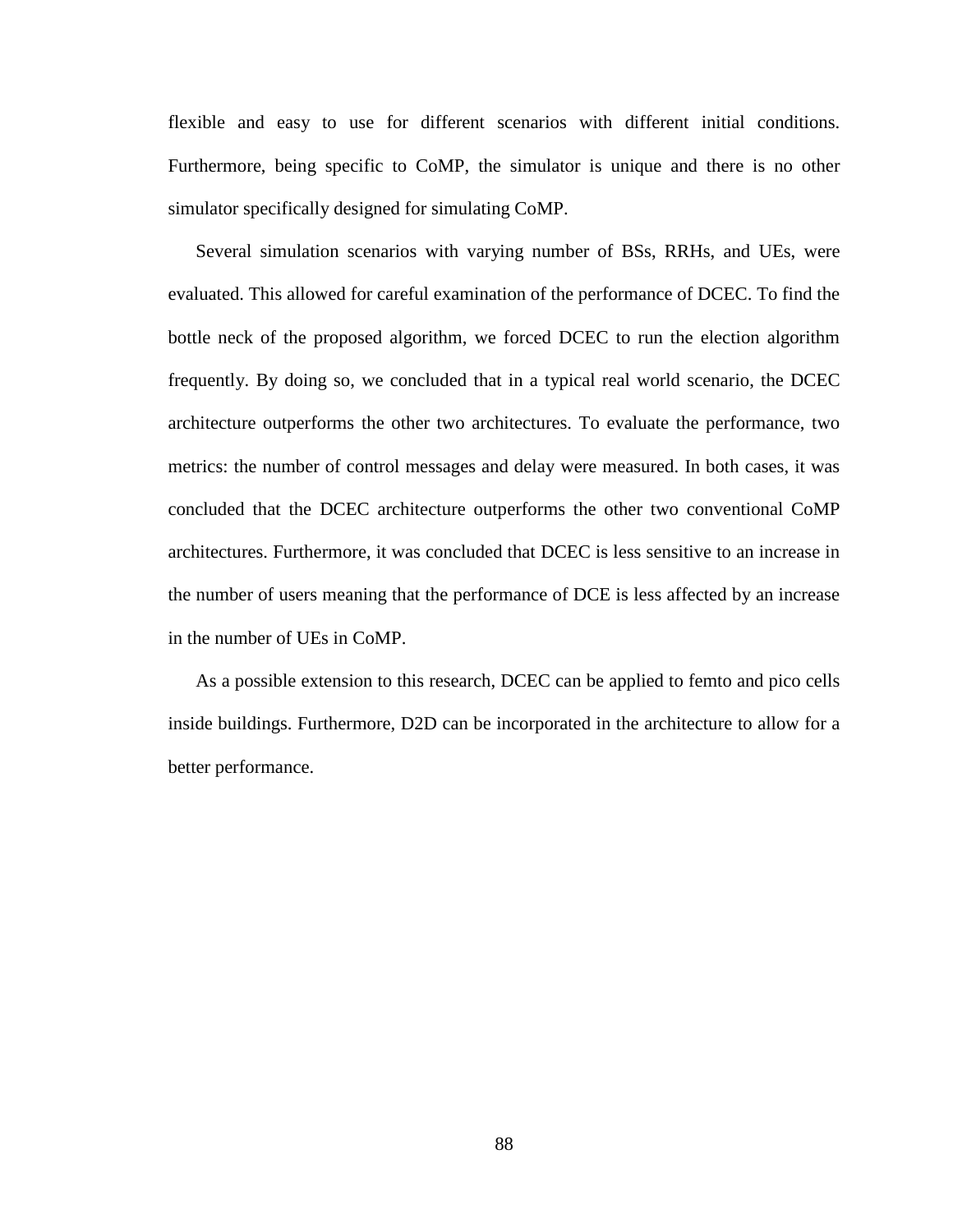#### **References**

- [1] V. H. M. Donald, "Advanced mobile phone service: The cellular concept," *The Bell System Technical Journal,* vol. 58, no. 1, pp. 14-41, 1979.
- [2] P. Nicopolitidis, A. S. Pomportsis, G. I. Papadimitriou and M. S. Obaidat, Wireless networks, 2003.
- [3] L. Goleniewski, Telecommunications Essentials, Second Edition: The Complete Global Source, 2006.
- [4] ITU, "ITU World Radiocommunication Seminar highlights future communication technologies," 6 December 2010. [Online]. Available: http://www.itu.int/net/pressoffice/press\_releases/2010/48.aspx#.WES1QOYrK00. [Accessed 5 10 2016].
- [5] 3GPP, "3GPP TS 36.213 version 11.0.0 Release 11," 2012.
- [6] Cisco, "Cisco visual networking index: Global mobile data traffic forecast update, 2015–2020 White Paper," Cisco, 2016.
- [7] Ericsson, "Ericsson mobility report," 2015.
- [8] M. Peng, Y. Li, Z. Zhao and C. Wang, "System architecture and key technologies for 5G heterogeneous cloud radio access networks," *IEEE Network,* vol. 29, no. 2, pp. 6- 14, 2015.
- [9] B. U. Kazi, M. Etemad, G. Wainer and G. Boudreau, "Signaling overhead and feedback delay reduction in heterogeneous multicell copperative networks," in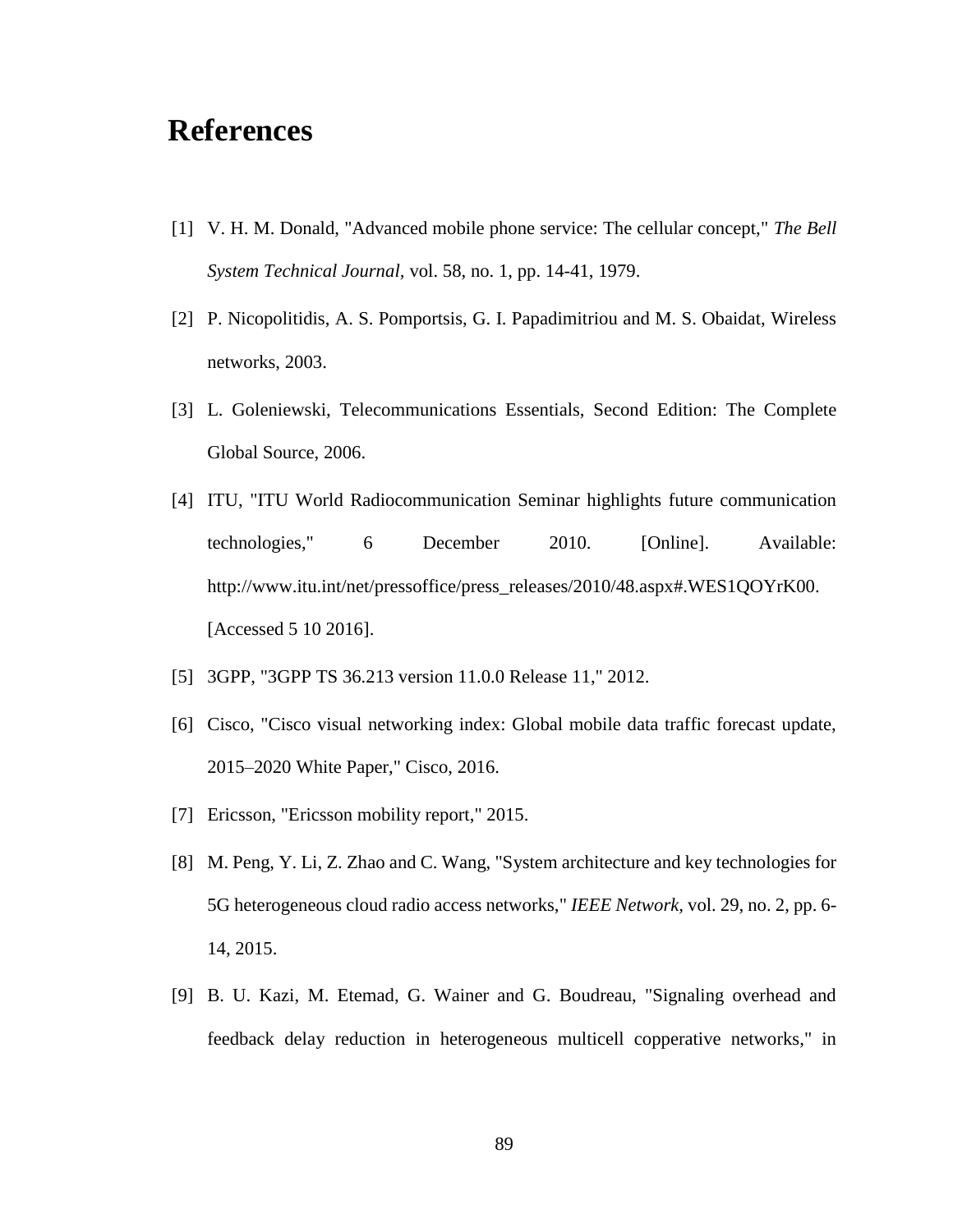*International Symposium on Performance Evaluation of Computer and Telecommunication Systems (SPECTS)*, Montreal, 2016.

- [10] 3GPP, "3GPP TR 36.819 version 11.2.0," 2013.
- [11] M. Ding and H. Luo, Multi-point cooperative communication systems: Theory and applications, Shanghai: Springer-Verlag Berlin Heidelberg, 2013.
- [12] P. Marsch and G. P. Fettweis, Coordinated multi-point in mobile communications: From theory to practice, Cambridge University Press, 2011.
- [13] B. Özbek and D. L. Ruyet, "Feedback strategies for multicell systems," *Feedback Strategies for Wireless Communication,* pp. 249-293, 2014.
- [14] S. Sun, Q. Gao, Y. Peng, Y. Wang and L. Song, "Interference management through CoMP in 3GPP LTE-advanced networks," *IEEE Wireless Communications,* vol. 20, no. 1, pp. 59-66, 2013.
- [15] A. Papadogiannis, H. Bang, D. Gesbert and E. Hardouin, "Efficient selective feedback design for multicell cooperative networks," *IEEE Transactions on Vehicular Technology,* vol. 60, no. 1, pp. 196-205, 2011.
- [16] A. Papadogiannis, E. Hardouin and D. Gesbert, "Decentralising multicell cooperative processing: A novel robust framework," *EURASIP Journal on Wireless Communications and Networking,* vol. 2009, no. 1, 2009.
- [17] I. F. Akyildiz, D. M. Gutierrez-Estevez and E. C. Reyes, "The evolution to 4G cellular systems: LTE-Advanced," *Physical Communication,* vol. 3, no. 4, pp. 217- 244, 2010.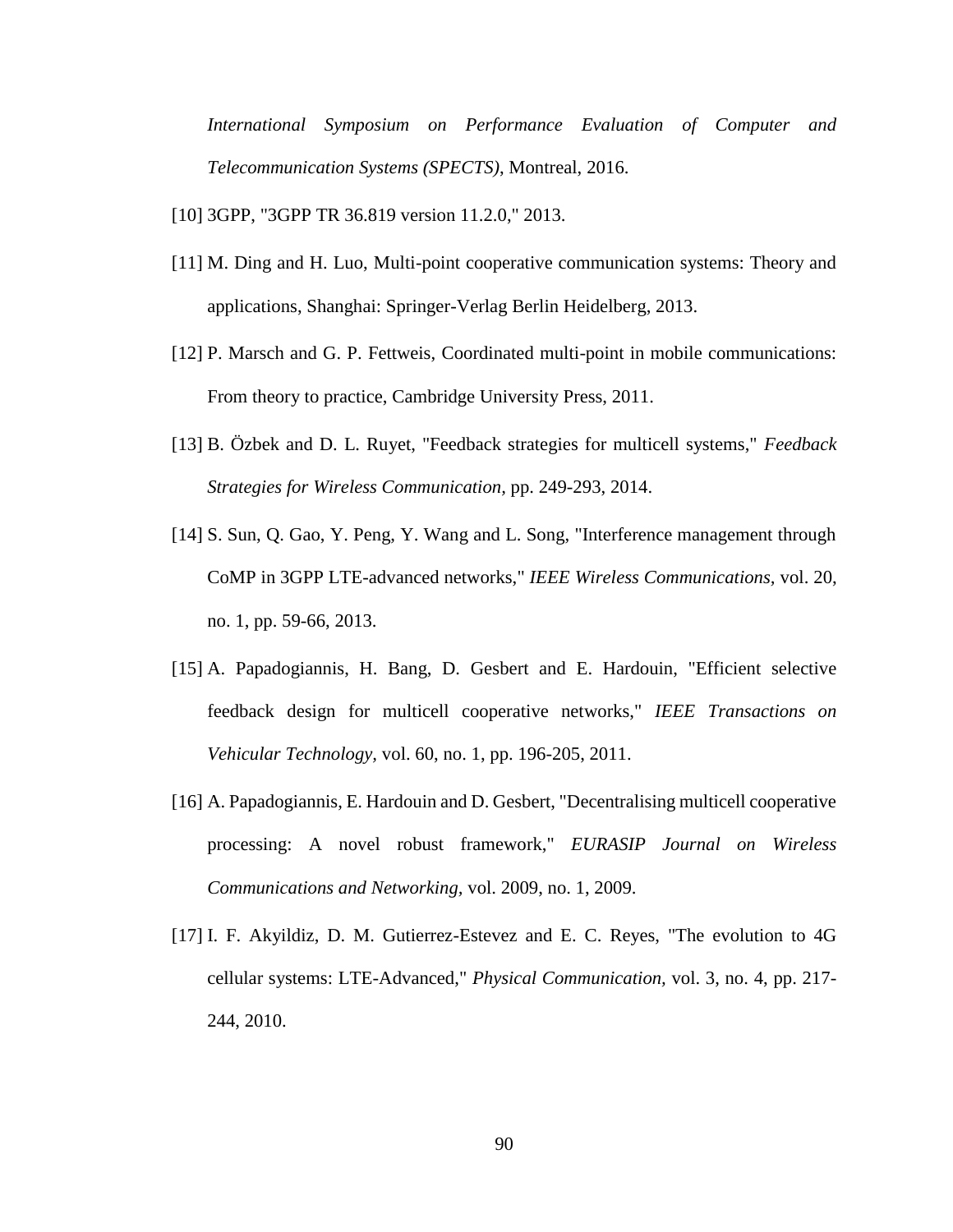- [18] B. Kazi, M. Etemad, G. Wainer and G. Boudreau, "Using elected coordination stations for CSI feedback on CoMP downlink transmissions," in *2016 International Symposium on Performance Evaluation of Computer and Telecommunication Systems (SPECTS)*, Montreal, 2016.
- [19] Cambridge Broadband Networks, "Backhauling X2," April 2011. [Online]. Available: http://cbnl.com/resources/backhauling-x2. [Accessed February 2016].
- [20] G. Wainer, Discrete-event modeling and simulation: A practitioner's approach, CRC Press, 2009.
- [21] B. U. Kazi, "Efficient control plain architecture for multicell cooperative LTE and beyond cellular networks".
- [22] S. Parkvall and D. Astely, "The evolution of LTE towards IMT-advanced," *Journal of Communications,* vol. 4, no. 3, pp. 146-154, 2009.
- [23] A. B. Saleh, S. Redana, B. Raaf, T. Riihonen, J. Hamalainen and R. Wichman, "Performance of Amplify-and-Forward and Decode-and-Forward Relays in LTE-Advanced," in *IEEE 70th Vehicular Technology Conference Fall*, Anchorage, 2009.
- [24] S. Sesia, I. Toufik and M. Baker, The UMTS Long Term Evolution: From Theory to Practice, Wiley, 2011.
- [25] J. Lee, J.-K. Han and J. Zhang, "MIMO technologies in 3GPP LTE and LTEadvanced," *EURASIP Journal on Wireless Communications and Networking,* vol. 2009, no. 1, pp. 1-10, 2009.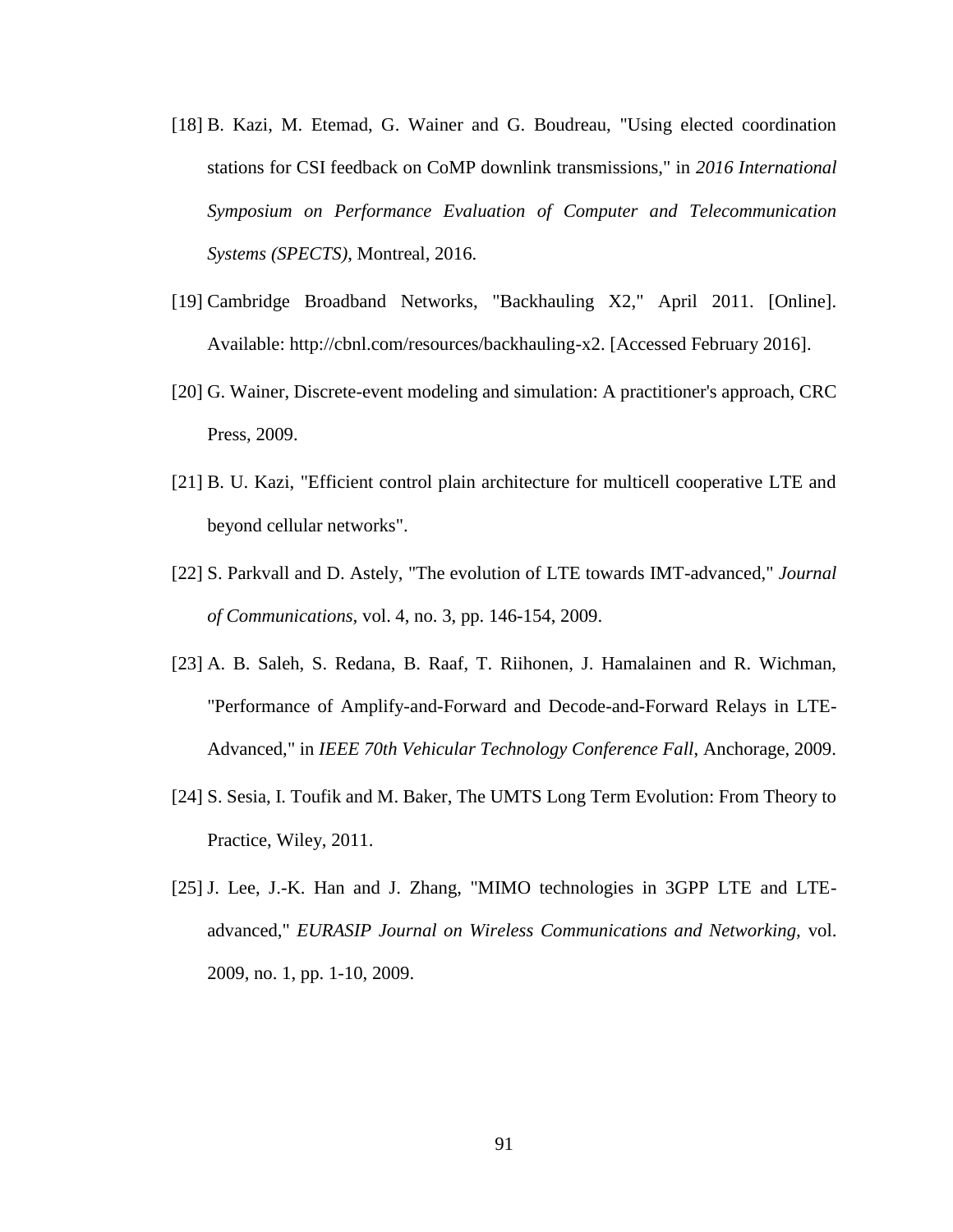- [26] J. Lee, Y. Kim, H. Lee, B. L. Ng, D. Mazzarese, J. Liu, W. Xiao and Y. Zhou, "Coordinated multipoint transmission and reception in LTE-advanced systems," *IEEE Communications Magazine,* vol. 50, no. 11, pp. 44-50, 2012.
- [27] S. Sun, Q. Gao, Y. Peng, Y. Wang and L. Song, "Interference management through CoMP in 3GPP LTE-advanced networks," *IEEE Wireless Communications,* vol. 20, no. 1, pp. 59-66, 2013.
- [28] D. Lee, H. Seo, B. Clerckx, E. Hardouin, D. Mazzarese, S. Nagata and K. Sayana, "Coordianted multipoint transmission and reception in LTE-Advanced: Deployment scenarios and operational challenges," *IEEE Communications Magazine,* vol. 50, no. 2, pp. 148-155, 2012.
- [29] 3GPP, "3GPP TR 36.942 version 13," 2016.
- [30] M. Baker, S. Sesia and I. Toufik, LTE The UMTS Long Term Evolution: From Theory to Practice, Wiley, 2011.
- [31] S. Brueck, L. Zhao, J. Giese and A. Amin, "Centralized scheduling for joint transmission coordinated multi-point in LTE-advanced," in *2010 International ITG Workshop on Smart Antennas (WSA)*, Bremen, 2010.
- [32] Y. Gao, Y. Li, H. Yu and S. Gao, "Performance of dynamic CoMP cell selection in 3GPP LTE system level simulation," in *2011 IEEE 3rd International Conference on Communication Software and Networks*, Xi'an, 2011.
- [33] T. Okamawari, H. Hayashi and T. Fujii, "A proposal on network control architecture for CoMP JT with IP network between eNBs," in *2012 IEEE 75th Vehicular Technology Conference (VTC Spring)*, Yokohama, 2012.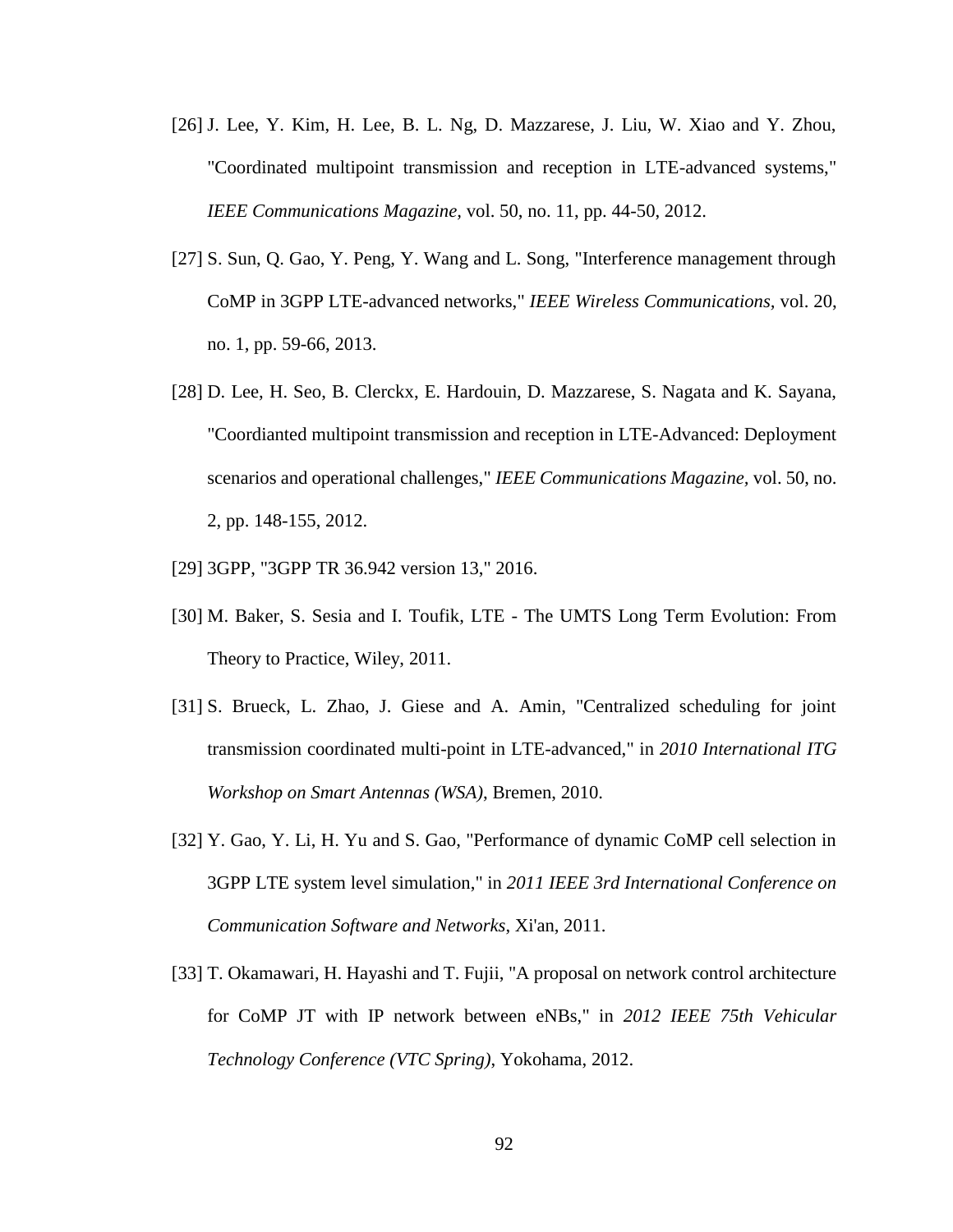- [34] M. Feng, X. She, L. Chen and Y. Kishiyama, "Enhanced dynamic cell selection with muting scheme for DL CoMP in LTE-A," in *2010 IEEE 71st Vehicular Technology Conference (VTC 2010-Spring)*, Taipei, 2010.
- [35] 3GPP, "Investigation on coordinated multipoint transmission schemes in LTE-Advanced downlink," 2009.
- [36] M. Sawahashi, Y. Kishiyama, A. Morimoto, D. Nishikawa and M. Tanno, "Coordinated multipoint transmission/reception techniques for LTE-advanced [Coordinated and Distributed MIMO]," *IEEE Wireless Communications,* vol. 17, no. 3, pp. 26-34, 2010.
- [37] G. Cili, H. Yanikomeroglu and F. R. Yu, "Cell switch off technique combined with coordinated multi-point (CoMP) transmission for energy efficiency in beyond-LTE cellular networks," in *2012 IEEE International Conference on Communications (ICC)*, Ottawa, 2012.
- [38] M. Tavanpour, M. Moallemi, G. Wainer, J. Mikhail, G. Boudreau and R. Casselman, "Shared segmented upload in mobile networks using coordinated multipoint," in *International Symposium on Performance Evaluation of Computer and Telecommunication Systems (SPECTS 2014)*, Monterey, 2014.
- [39] A. Khandekar, N. Bhushan, J. Tingfang and V. Vanghi, "LTE-advanced: Heterogeneous networks," in *2010 European Wireless Conference*, Lucca, 2010.
- [40] E. Dahlman, S. Parkvall and J. Skold, 4G: LTE/LTE-Advanced for Mobile Broadband, 2 ed., Waltham: Elsevier, 2014.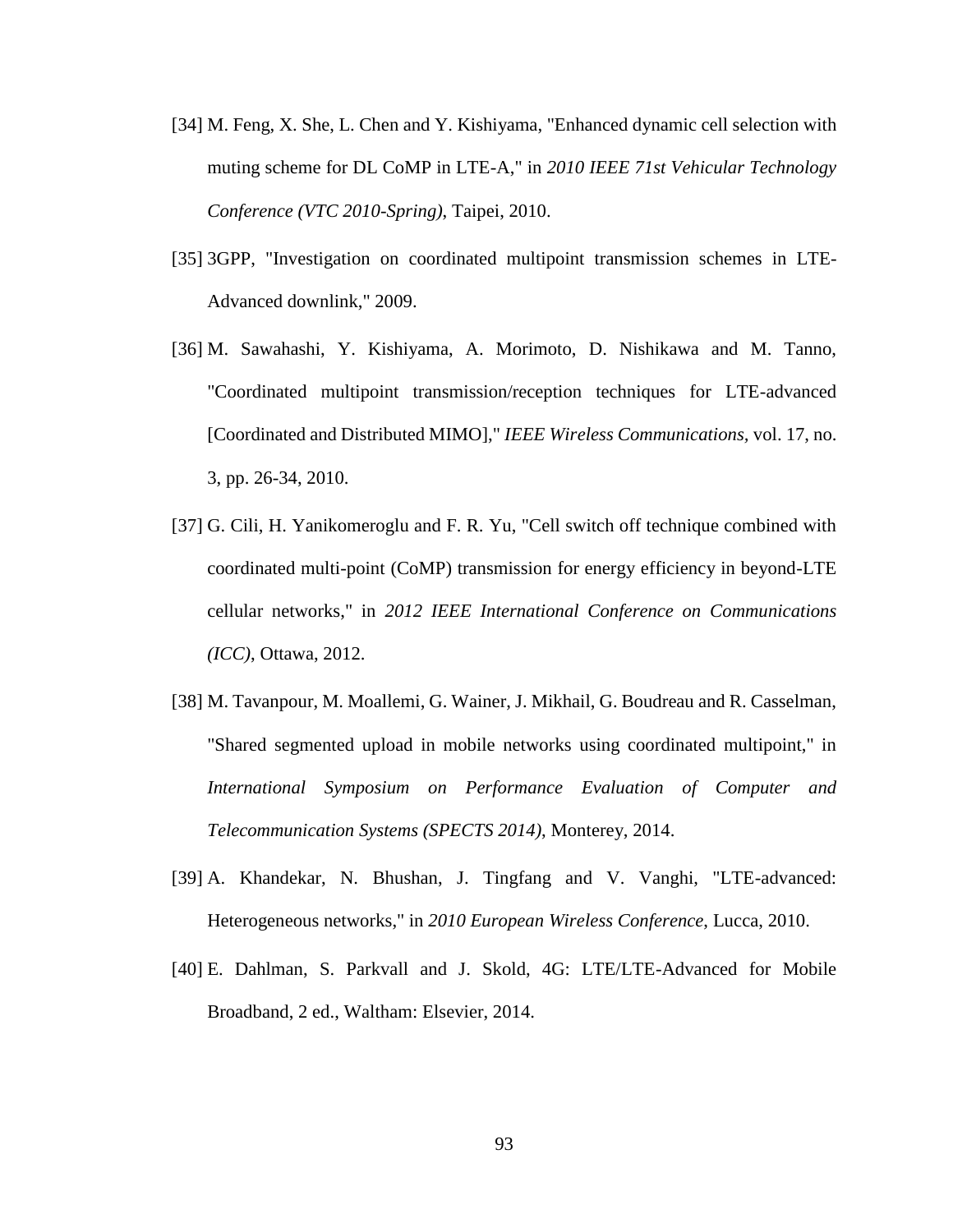- [41] J. I. Agbinya, M. C. Aguayo-Torres, R. Klempous and J. Nikodem, 4G Wireless Communication Networks: Design Planning and Applications, Aalborg: River Publishers, 2013.
- [42] J. C. Ikuno, M. Wrulich and M. Rupp, "System level simulation of LTE networks," in *2010 IEEE 71st Vehicular Technology Conference (VTC 2010-Spring)*, Taipei, 2010.
- [43] "Vienna LTE-A Simulators," [Online]. Available: http://www.nt.tuwien.ac.at/ltesimulator/.
- [44] C. Mehlfuhrer, M. Wrulich, J. C. Ikuno, D. Bosanska and M. Rupp, "Simulating the long term evolution physical layer," in *17th European Signal Processing Conference (EUSIPCO 2009)*, Glasgow, 2009.
- [45] M. Mezzavilla, M. Miozzo, M. Rossi, N. Baldo and M. Zorzi, "A lightweight and accurate link abstraction model for the simulation of LTE networks in ns-3," in *15th ACM International Conference on Modeling, Analysis and Simulation of Wireless and Mobile Systems*, Paphos, 2012.
- [46] A. Virdis, G. Stea and G. Nardini, "SimuLTE A modular system-level simulator for LTE/LTE-A networks based on OMNeT++," in *2014 International Conference on Simulation and Modeling Methodologies, Technologies and Applications (SIMULTECH)*, Vienna, 2014.
- [47] "Simulating LTE cellular systems: An open-source framework," *IEEE Transactions on Vehicular Technology,* vol. 60, no. 2, pp. 498-513, 2011.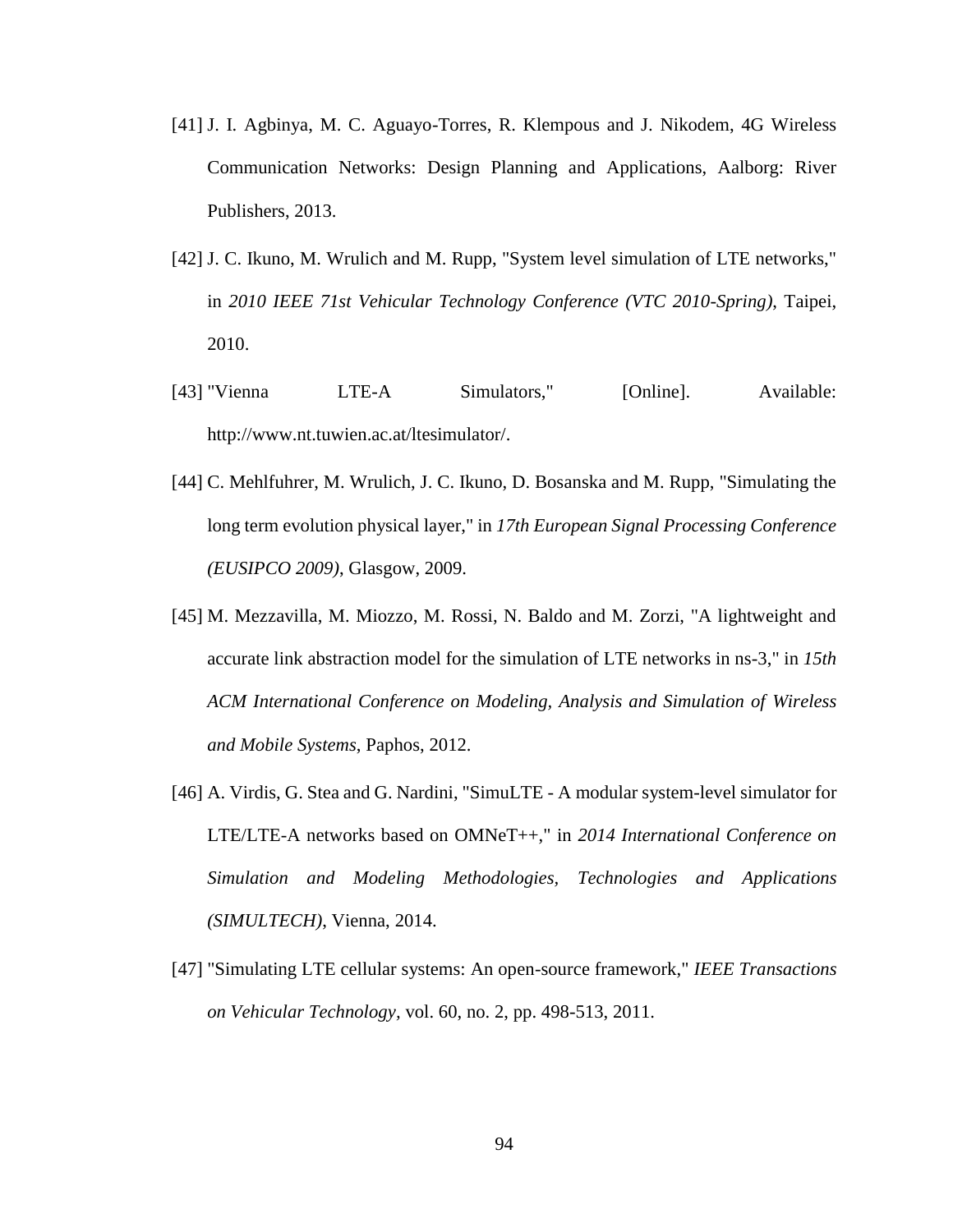- [48] B. P. Zeigler, Theory of Modeling and Simulation, New York: Wiley Interscience, 1976.
- [49] U. Farooq, G. Wainer and B. Balya, "DEVS modeling of mobile wireless ad hoc networks," *Simulation Modelling Practice and Theory,* vol. 15, no. 3, pp. 285-314, 2007.
- [50] G. Wainer, "CD++: a toolkit to develop DEVS models," *Journal of Software: Practice and Experience,* vol. 32, no. 13, pp. 1261-1306, 2002.
- [51] B. P. Zeigler and H. S. Sarjoughian, "Introduction to devs modeling and simulation with java: Developing component-based simulation models," 2003.
- [52] M. Moallemi, G. Wainer, S. Jafer, G. Boudreau and R. Casselman, "Simulation of mobile networks using discrete event system specification theory," in *16th Communications & Networking Symposium*, San Diego, 2013.
- [53] M. Tavanpour, G. Wainer, G. Boudreau and R. Casselman, "DEVS-based modeling of coordinated multipoint techniques for LTE-advanced," in *16th Communications & Networking Symposium*, San Diego, 2013.
- [54] "Cached and segmented video download for wireless video transmission," in *49th Annual Simulation Symposium (ANSS)*, Pasadena, 2016.
- [55] A. Al-Habashna, G. Wainer, G. Boudreau and R. Casselman, "Distributed cached and segmented video download for video transmission in cellular networks," in *2016 International Symposium on Performance Evaluation of Computer and Telecommunication Systems (SPECTS)*, Montreal, 2016.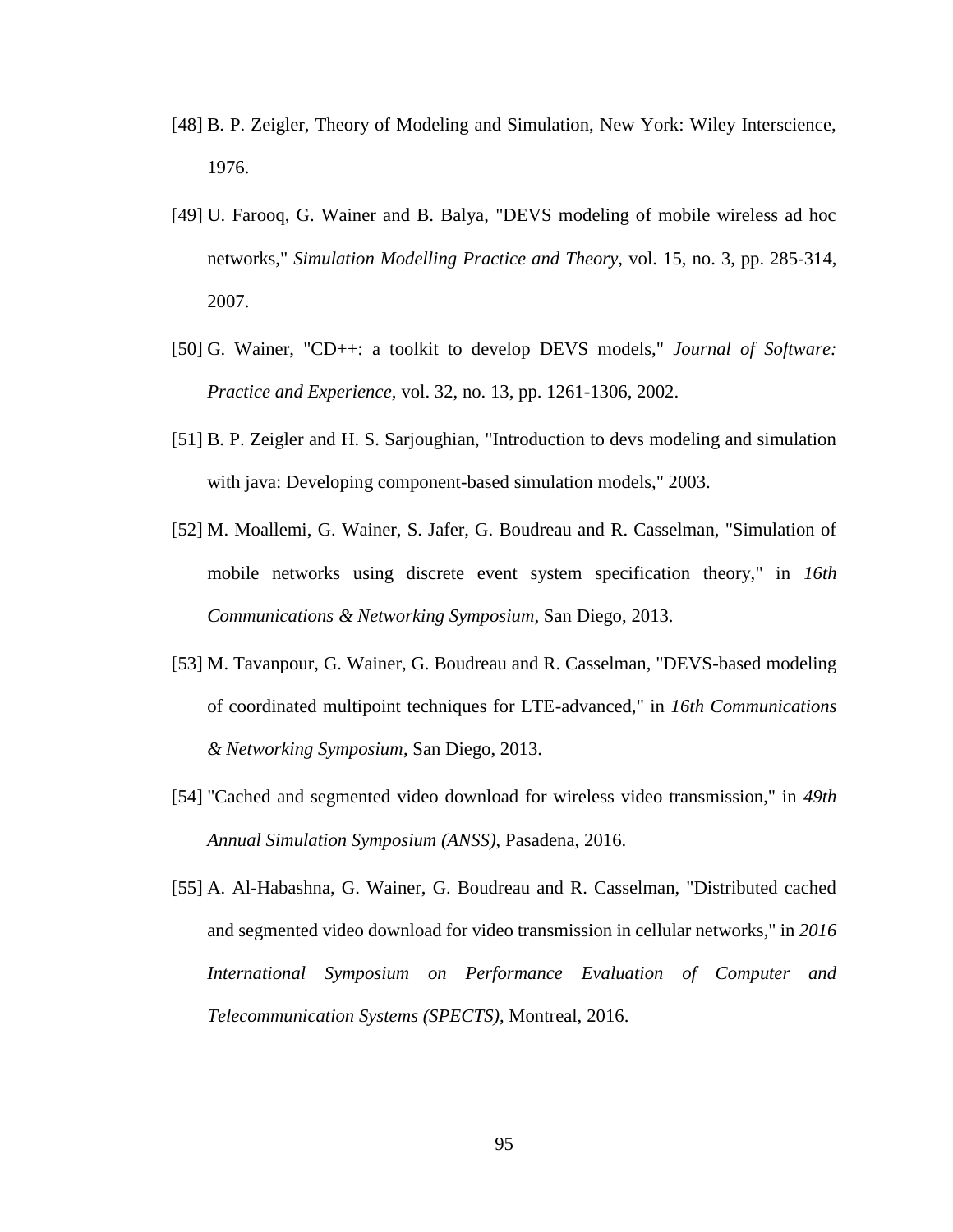- [56] J. Vaubourg, V. Chevrier, L. Ciarletta and B. Camus, "Co-Simulation of IP Network Models in the Cyber-Physical Systems Context, using a DEVS-based Platform," in *Proceedings of the Communications and Networking Simulation Symposium (CNS'16)*, Pasadena, 2016.
- [57] T. Antoine-Santoni, J.-F. Santucci, E. D. Gentili and B. Costa, "Simulation and visualization method of wireless sensor network performances," in *Proceedings of International Symposium on Performance Evaluation of Computer and Telecommunication Systems (SPECTS'07)*, Norfolk, VA, 2007.
- [58] Modelling, Simulation and Design Lab (MSDL), McGill University, "PythonPDEVS," 23 11 2016. [Online]. Available: http://msdl.cs.mcgill.ca/projects/DEVS/PythonPDEVS. [Accessed 05 12 2016].
- [59] 3GPP, "3GPP TR 36.912 version 9.1.0 Release 9," 2010.
- [60] Stoke, "Latency Considerations in LTE Implications to Security Gateway," 2014.
- [61] B. Özbek and D. L. Ruyet, Feedback Strategies for Wireless Communication, New York: Springer, 2014.
- [62] T. Blajic, D. Nogulic and M. Druzijanic, "Improvements in 3G Long Term Evolution," Ericsson, 2007.
- [63] X. Zhou and X. Zhang, LTE-Advanced Air Interface Technology, CRC Press, 2012.
- [64] 3GPP, "3GPP TS 36.211 version 13.0.0 Release 13," 2016.
- [65] B. Mondal, E. Visotsky, T. A. Thomas, X. Wang and A. Ghosh, "Performance of downlink comp in LTE under practical constraints," in *2012 IEEE 23rd International*